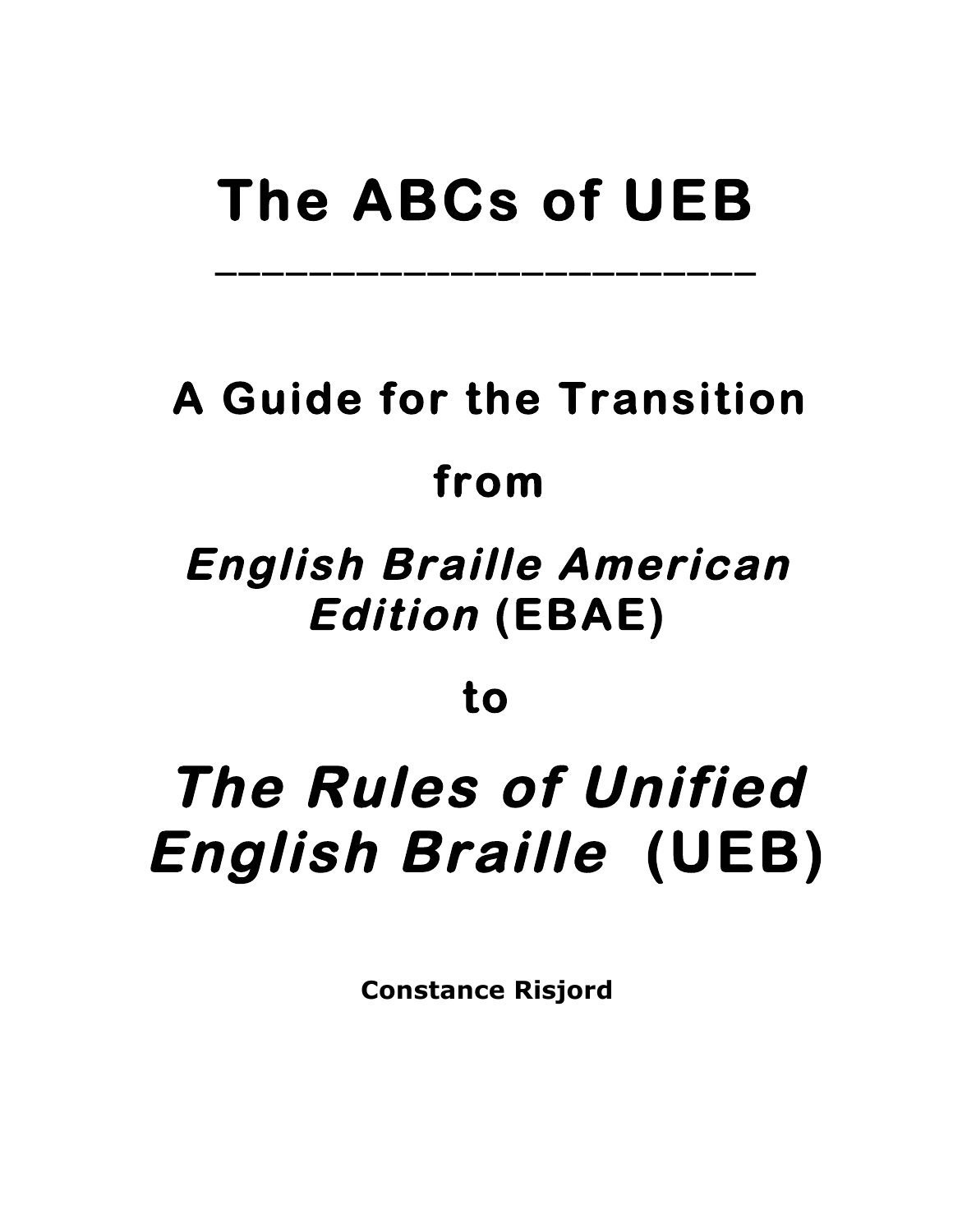The purpose of this book is to alert persons presently knowledgeable in braille transcribing to the differences between *English Braille American Edition* (EBAE) and *The Rules of Unified English Braille*, *June 2013* (UEB). It is not designed for those wishing to learn braille. References to UEB are given throughout. The reader is encouraged to look up the complete rules, study the many examples given in UEB, and become familiar with the vocabulary as shown in the UEB Glossary.

In the following sections, the examples given first demonstrate the correct braille using EBAE rules and then again using UEB rules. When UEB terminology differs from that used in EBAE, the familiar EBAE term is shown followed by the bracketed UEB term or expression.

#### **Rules for formatting headings, paragraphs, contents page, and other items involving spacing or placement on a page are not affected by UEB rules.**

**Contents** 

\_\_\_\_\_\_\_\_\_\_\_\_\_\_\_\_\_\_

|  | $\overline{7}$ |
|--|----------------|
|  | 11             |
|  | 15             |
|  | 27             |
|  | 31             |
|  | 35             |
|  | 37             |
|  |                |
|  |                |
|  | 49             |
|  |                |
|  |                |
|  |                |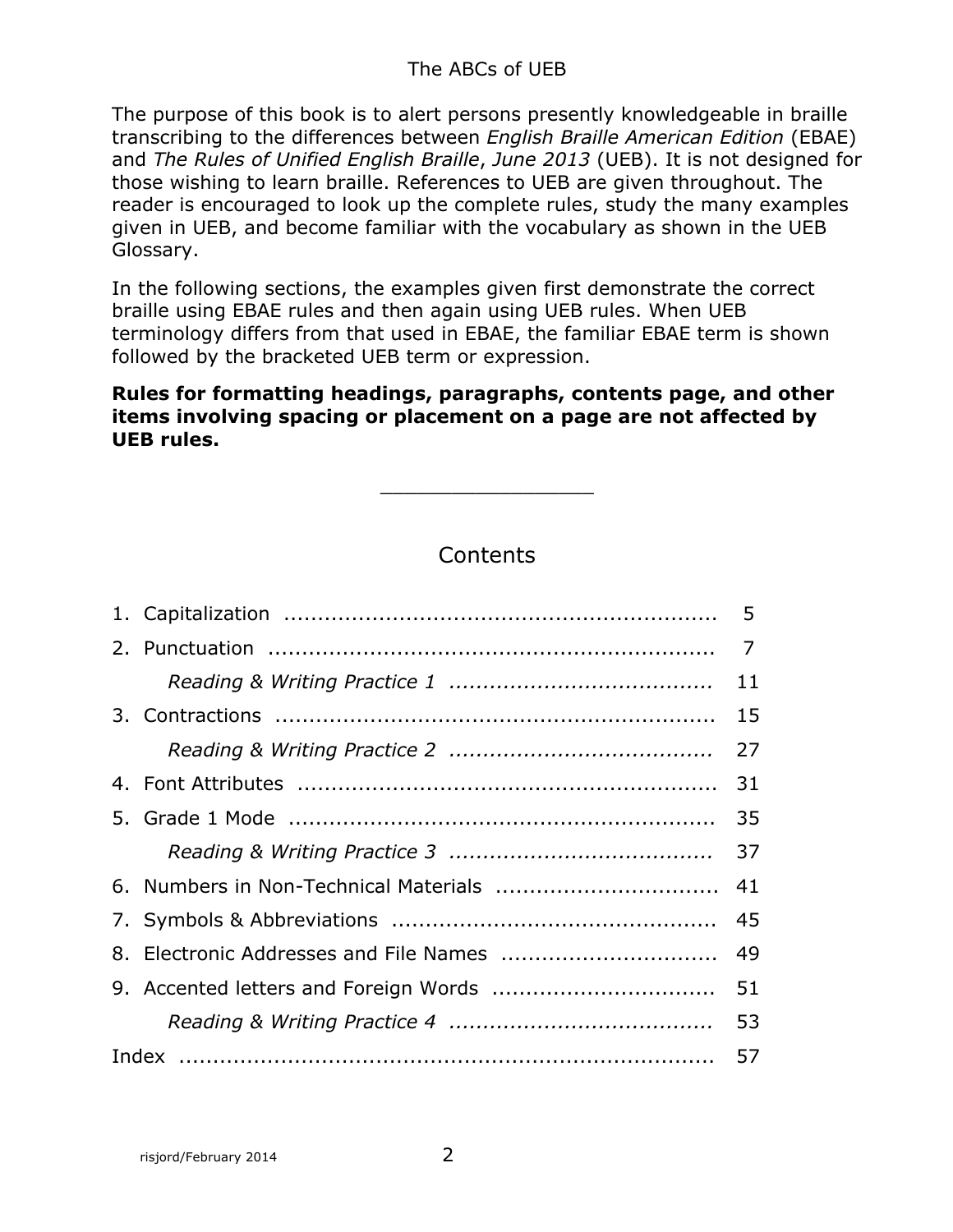#### The ABCs of UEB

#### **PREFACE**

Braille, the ingenious system of six dots invented by Louis Braille almost 200 years ago, has meant literacy to thousands of blind people. Over the years, the braille code has changed as it has adapted to new language conventions, and added new symbols that were needed to more accurately reflect different types of text. Since braille represents a living language—English—periodic modifications are necessary to reflect changes in our language and keep braille vital and contemporary. The development of Unified English Braille (UEB) had its origin in the need to make revisions to our current code so that it could more accurately reflect changes in the English language.

The Braille Authority of North America (BANA) is responsible for the creation of the rules and guidelines for literary and technical materials used by blind persons in North America. BANA currently consists of representatives from 17 different organizations, and BANA's committees include dozens of knowledgeable people who care deeply about braille and literacy. The Unified English Braille (UEB) code project was started by BANA in the early 1990s to reduce the complexity and increase the accuracy of braille transcription. The project grew to become an international effort among seven English-speaking countries under the auspices of the International Council on English Braille. UEB, developed primarily by braille readers, is based on current literary braille and is designed to be flexible, unambiguous, extensible, and computable. In 2012, the United States adopted UEB as an official code.

This document outlines the major differences between *English Braille, American Edition* (EBAE) and UEB. It is not a complete instruction manual but it does provide examples and practice exercises so that people who already know EBAE will be able to quickly build on their knowledge of braille to understand UEB. Many thanks to Constance Risjord for volunteering to take on this project. It is a valuable and helpful resource as we make the transition to UEB.

> Frances Mary D'Andrea Chair, Braille Authority of North America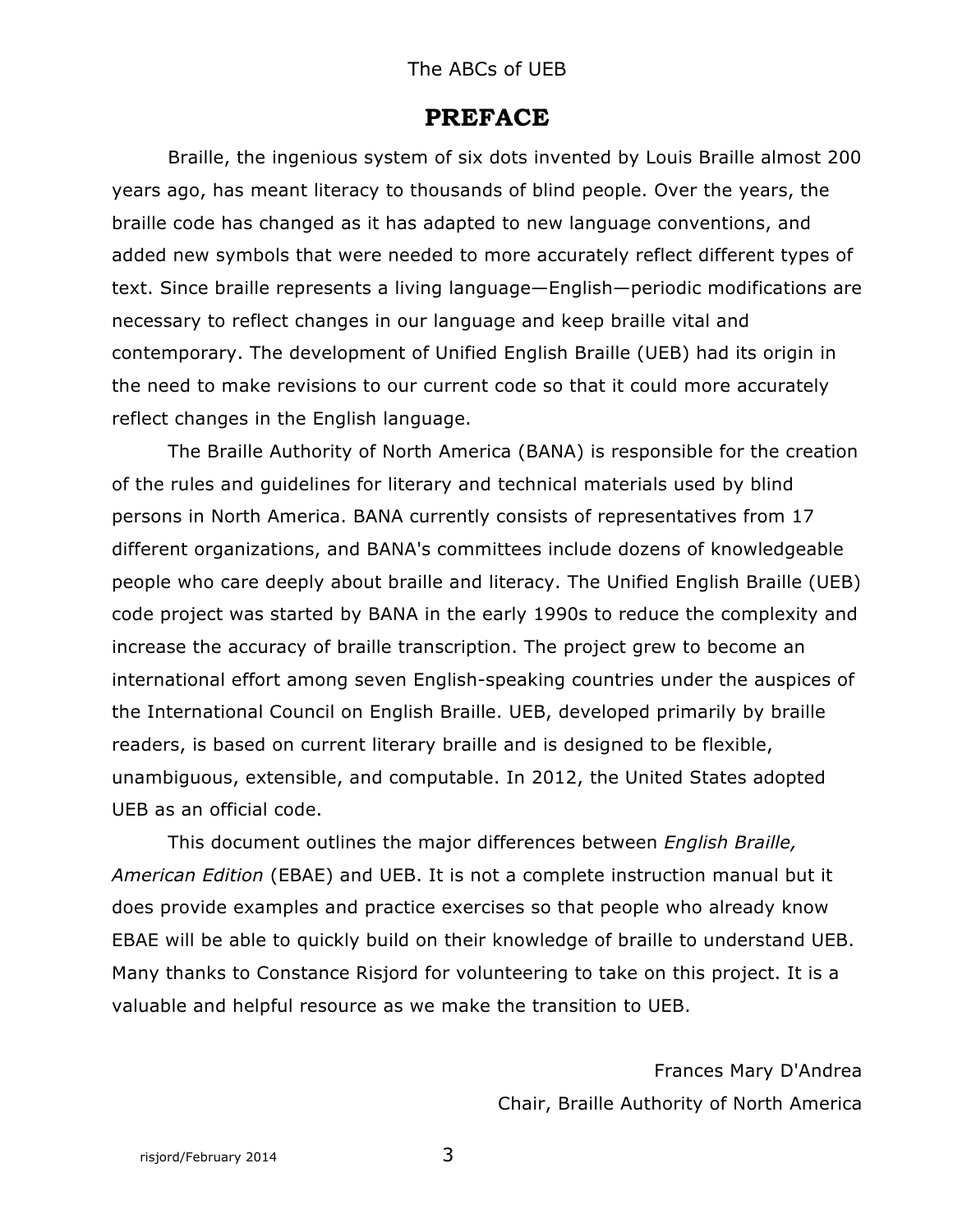## **ACKNOWLEDGMENTS**

Many thanks to John Kralovetz, who helped develop the reading and writing exercises, and to Julie Sumwalt and Barbara Finkelstein for their careful proofreading and helpful suggestions.

My special thanks go to **Darleen Bogart**, who served as chair of the UEB Project Committee from 1991 to 2010, and who allowed me to plumb the depth of her knowledge of UEB with patience and grace, nudging me gently when I strayed from the UEB path. Without her this work could not, and would not, have happened. Thanks aren't enough for all that you did, Darleen, —but, thank you.

 $\sim$ C.R.

©2014, Braille Authority of North America

This is the work of Constance Risjord, written under the auspices of the Braille Authority of North America. It is not to be changed, edited, or altered without the consent of the author and the Braille Authority of North America.

This document or portions of it may be used with the following attribution:

"This document or excerpt is from The ABCs of UEB authored by Constance Risjord under the auspices of the Braille Authority of North America."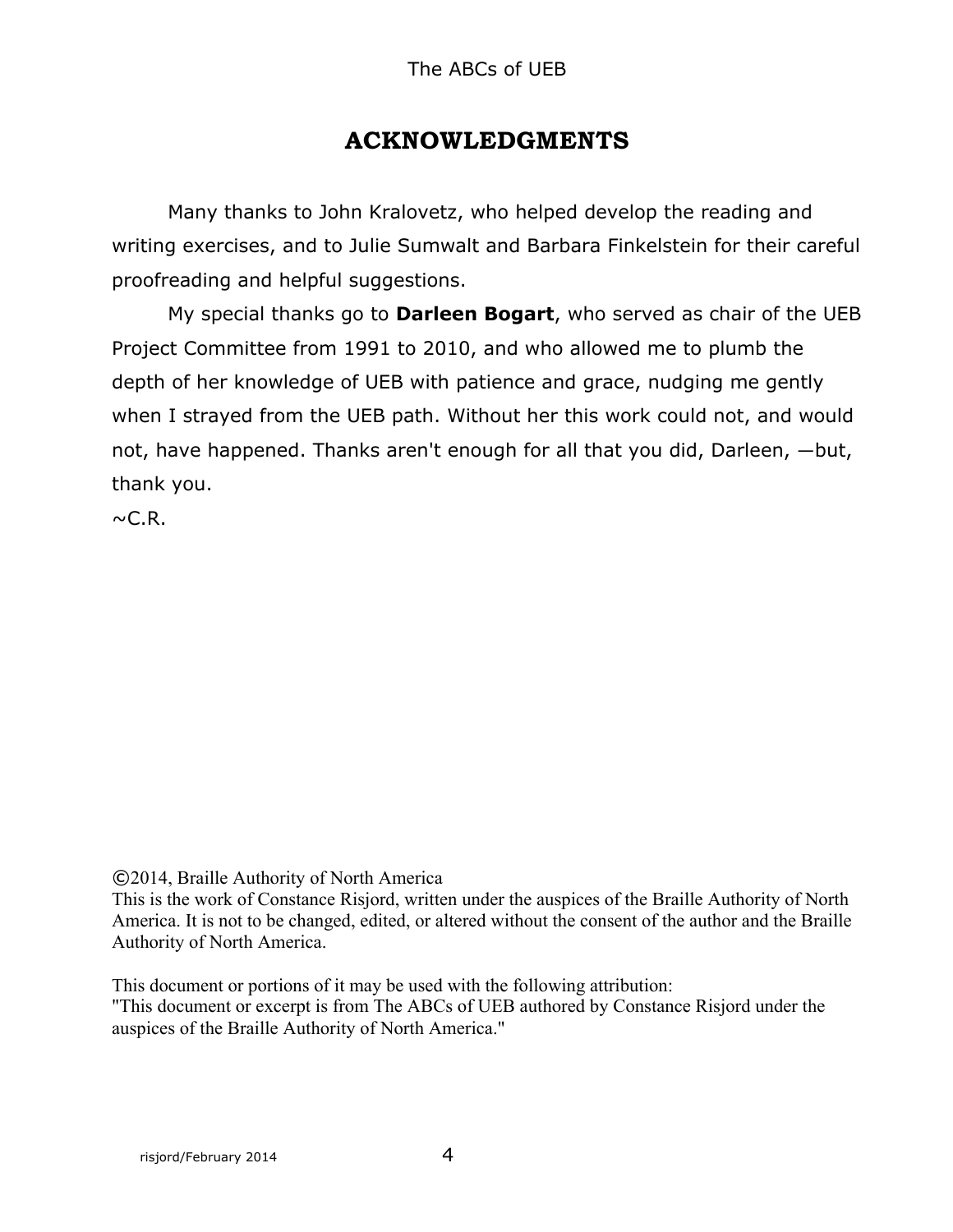#### **1. CAPITALIZATION** [UEB §8]

[EBAE composition sign]

## **1.1 Letter**

As in EBAE, in UEB dot 6 [*capital letter indicator*] indicates that the following letter is capitalized.

> **[EBAE & UEB] B&B** , **BEAR**

## **1.2 Word**

**1.2(a)** Like EBAE's double capital sign, two dot 6's [*capital word indicator*] indicate that the following word or letter sequence is fully capitalized.

> **[EBAE & UEB]** STOP! ,,/OP6

**1.2(b) Capitals terminator:** Just like the termination sign in EBAE, in partially capitalized letter groupings the *capitals terminator* (6,3), placed after the final capitalized letter, stops the effect of the double capital sign [*capital word indicator].* 

> **[EBAE Update 2007 & UEB]**  $ABCs$ ,  $ABHIBHIB$

**1.2(c)** As well as the *capitals terminator*, in UEB a space, or any nonalphabetic (i.e., non-letter) symbol such as a hyphen, dash, apostrophe, slash, number, etc., terminates the effect of the *capital word indicator*. [UEB 8.4.2, 8.6]

[EBAE]

 BOB'S CAFE ,,BOB'S ,,CAFE BOB's CAFE ,,BOB,''S ,,CAFE MERRY-GO-ROUND ,,M]RY-G-R.D

**[UEB]** BOB'S CAFE,,BOB',S ,,CAFE BOB's CAFE ,,BOB'S ,,CAFE MERRY-GO-ROUND ,,M]RY-,,G-,,R.D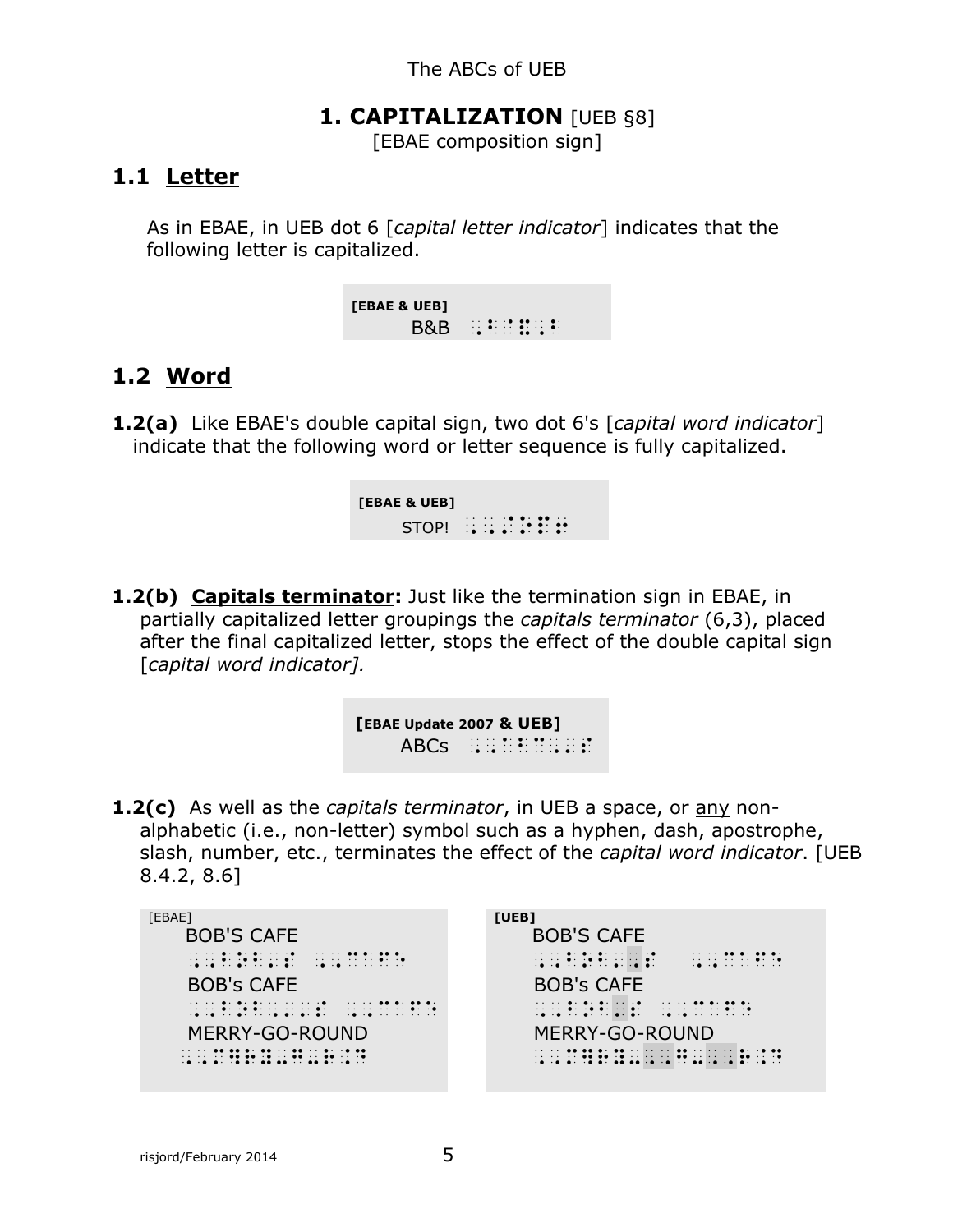- **1.2(d)** Because the presence of a hyphen in a fully capitalized hyphenatedcompound word terminates the effect of the *capital word indicator*, when that word is divided between braille lines following the hyphen, the *capital word indicator* must be repeated at the beginning of the second line. [UEB 8.4.3]
- **1.2(e)** The *capital word indicator* is not repeated when a non-hyphenated word is divided between braille lines. [UEB 8.4.4.]

## **1.3 Passage**

**1.3(a)** A *capitalized passage indicator*, (6, 6, 6) precedes three or more fully capitalized consecutive words or symbols*-sequences*.\* The capitals terminator, (6, 3) placed after the last capitalized word, indicates the end of the capitals.

The effect of the passage indicator carries through any non-letter symbols in the passage.  $[UEB 8.5-6]$ 

[EBAE] CAUTION: 10 MPH LIMIT ,,CAU;N3 #AJ ,,MPH  $\frac{1}{2}$ ,  $\frac{1}{2}$ ,  $\frac{1}{2}$ ,  $\frac{1}{2}$ ,  $\frac{1}{2}$ ,  $\frac{1}{2}$ ,  $\frac{1}{2}$ ,  $\frac{1}{2}$ ,  $\frac{1}{2}$ ,  $\frac{1}{2}$ ,  $\frac{1}{2}$ ,  $\frac{1}{2}$ ,  $\frac{1}{2}$ ,  $\frac{1}{2}$ ,  $\frac{1}{2}$ ,  $\frac{1}{2}$ ,  $\frac{1}{2}$ ,  $\frac{1}{2}$ ,  $\frac{1}{2}$ ,  $\frac{1}{2}$ ,

**[UEB]** CAUTION: 10 MPH LIMIT ,,,CAU;N3 #AJ MPH LIMIT,'

\*A symbols*-sequence* is any unbroken string of braille signs (letters, numbers, punctuation, or any other signs), that is preceded and followed by a space.

- **1.3(b)** Only an accent symbol [*modifier*] or the ligature indicator (see §9 below) can come between a capital indicator and the letter or word to which it applies. [UEB 8.3.3, 8.7.1, 4.3.2]
- **1.3(c)** The effect of the *capital passage indicator* is not terminated by enclosure or font attribute symbols. [UEB 8.5.3]

**[UEB]** PUT THE "**GIVE**" IN THANKSGIVING ,,,PUT ! 8^1GIVE0 9 ?ANKSGIV+,'

Note: Font attributes, such as the bold typeface used above, are discussed in §4.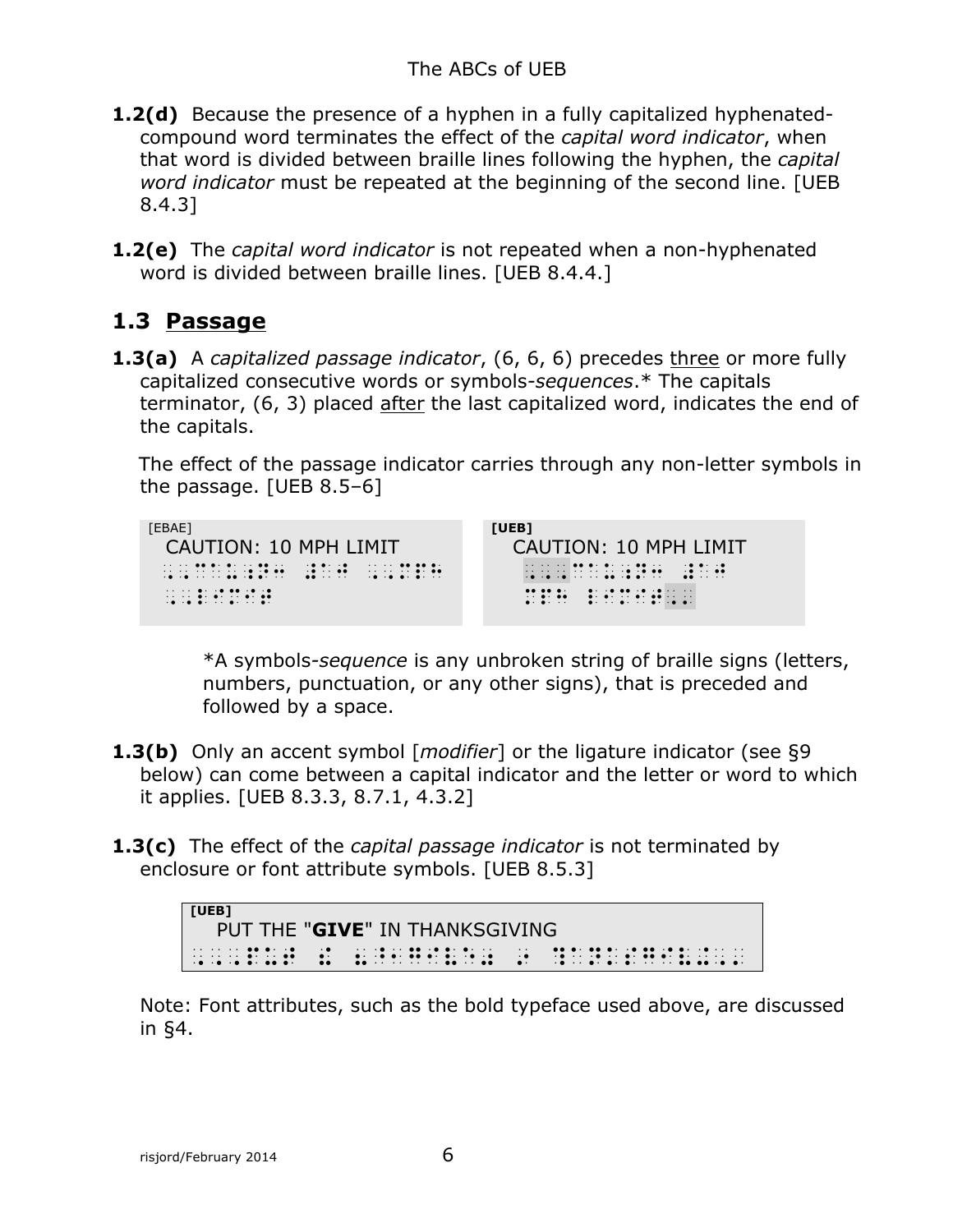## **2. PUNCTUATION [UEB §7]**

### **2.1 Punctuation that remains the same**

- **2.1(a)** The configurations for the following marks of punctuation are the same in EBAE and UEB: **period, question mark, exclamation mark, comma, semicolon, colon, hyphen,** and **forward slash [***solidus***]**.
- **2.1(b)** The same braille configuration (::) is used for all print dots: the period, decimal point, ellipsis, and the computer dot.

| $[EBAE]$ I bought this 1.49 carat |  |                                        |                                                                                |                                                               |  |
|-----------------------------------|--|----------------------------------------|--------------------------------------------------------------------------------|---------------------------------------------------------------|--|
| diamond  at                       |  |                                        |                                                                                |                                                               |  |
| www.diamonds.com.                 |  |                                        |                                                                                |                                                               |  |
|                                   |  |                                        | $\bullet\bullet\quad \cdot\quad \cdot\bullet\quad \cdot\quad \cdot\quad \cdot$ | .<br>ومائلها كالمتهاد بالتباري والمتمومات المتمار<br>$\cdots$ |  |
| .                                 |  | $\bullet\cdot\bullet\cdot\bullet\cdot$ | $\cdot$ . $\bullet$ .                                                          |                                                               |  |
|                                   |  |                                        |                                                                                |                                                               |  |

**[UEB]** I bought this 1.49 carat diamond … at www.diamonds.com. ,I B"\ ? #A4DI C>AT DIAMOND 444 AT WWW4DIAMONDS4COM4 [Note that opening and closing CBC indicators are not used in UEB.]

## **2.2 Configurations and/or rules affecting punctuation that have changed**

As noted below, the dot configurations for the following marks of punctuation have changed: **dash, quotation marks, parentheses, brackets.** There has also been a minor rule change for the use of the **slash [***solidus***]**. See 2.2(e) below.

#### **2.2(a) Dashes and underscore** [UEB 7.2]

 $\dddot{a}$   $\dddot{a}$  dash

Used for pauses and omissions, but not for blanks to be filled in. Follow print spacing for the dash regardless of where it occurs in a sentence. If print spacing is unclear, leave spaces around the dash.

```
[EBAE] Ah— did you say that Sue got 
the job? \frac{1}{2} SAH-\frac{1}{2} SH-F SAY TE SAY THE SAY THE SAY THE SAY THE SAY THAT SAY THE SAY THAT SAY THAT SAY THE SAY THAT SAY THAT SAY THAT SAY THAT SAY THAT SAY THAT SAY THAT SAY THAT SAY THAT SAY THAT SAY THAT SA
,SUE GOT ! JOB8
Sue P—— got the job.
\frac{1}{2}, \frac{1}{2}, \frac{1}{2}, \frac{1}{2}, \frac{1}{2}, \frac{1}{2}, \frac{1}{2}, \frac{1}{2}, \frac{1}{2}, \frac{1}{2}, \frac{1}{2}, \frac{1}{2}, \frac{1}{2}, \frac{1}{2}, \frac{1}{2}, \frac{1}{2}, \frac{1}{2}, \frac{1}{2}, \frac{1}{2}, \frac{1}{2}, HOB4
                                                                                                                                                      [UEB] Ah— did you say that Sue got 
                                                                                                                                                      the job? \frac{11}{2}\frac{11}{2}\frac{11}{2}\frac{11}{2}\frac{11}{2}\frac{11}{2}\frac{11}{2}\frac{11}{2}\frac{11}{2}, SUE GOT $1,000 (SUE) (SUE) (SUE) (SUE) (SUE) (SUE) (SUE) (SUE) (SUE) (SUE) (SUE) (SUE) (SUE) (SUE) (SUE) (SU<br>SUE GOT $1,000 (SUE) (SUE) (SUE) (SUE) (SUE) (SUE) (SUE) (SUE) (SUE) (SUE) (SUE) (SUE) (SUE) (SUE) (SUE) (SUE)
                                                                                                                                                       Sue P—— got the job.
                                                                                                                                                       , SUE ;,P,- GOT ! JOB ?, P, - GOT ?, P, - GOT ?, P, - GOT ?, P, - GOT ?, P, - GOT ?, P, - GOT ?, P, - GOT ?, P,<br>- SUE ?, P, - GOT ?, P, - GOT ?, P, - GOT ?, P, - GOT ?, P, - GOT ?, P, - GOT ?, P, - GOT ?, P, - GOT ?, P, -<br>
```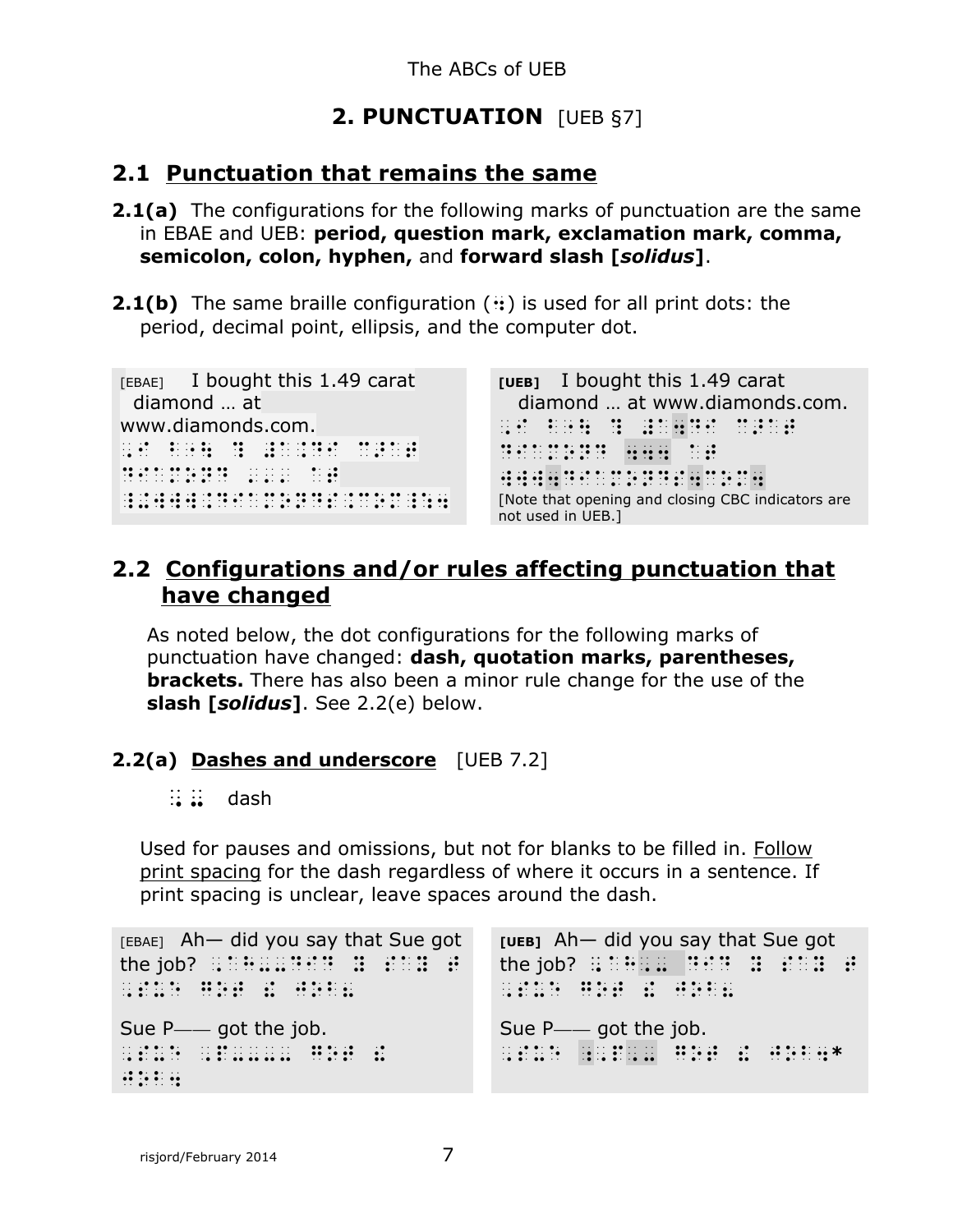**\*** Except for the letters a, i, and o, a letter sign [*grade 1 symbol indicator*] is required before single letters and initials when followed by a dash that indicates missing letters. [UEB 5.7]

 $\therefore$   $\therefore$  long dash [UEB 7.2.4]

Used only when print uses both a short and a long dash *and a distinction must be made between the two.*

```
[EBAE] Ah - did you say that Sue
P—— got the job? 
, AH--DID Y SAY TO SAY TO SAY TO SAY TO SAY TO SAY TO SAY TO SAY TO SAY TO SAY TO SAY TO SAY TO SAY TO SAY TO <br>AH--DID Y SAY TO SAY TO SAY TO SAY TO SAY TO SAY TO SAY TO SAY TO SAY TO SAY TO SAY TO SAY TO SAY TO SAY TO SA
\frac{1}{2}, \frac{1}{2}, \frac{1}{2}, \frac{1}{2}, \frac{1}{2}, \frac{1}{2}, \frac{1}{2}, \frac{1}{2}, \frac{1}{2}, \frac{1}{2}, \frac{1}{2}, \frac{1}{2}, \frac{1}{2}, \frac{1}{2}, \frac{1}{2}, \frac{1}{2}, \frac{1}{2}, \frac{1}{2}, \frac{1}{2}, \frac{1}{2}, [UEB] Ah— did you say that 
                                                                                                                                                                   Sue P—— got the job? 
                                                                                                                                                                  \frac{1}{2}, \frac{1}{2}, \frac{1}{2}, \frac{1}{2}, \frac{1}{2}, \frac{1}{2}, \frac{1}{2}, \frac{1}{2}, \frac{1}{2}, \frac{1}{2}, \frac{1}{2}, \frac{1}{2}, \frac{1}{2}, \frac{1}{2}, \frac{1}{2}, \frac{1}{2}, \frac{1}{2}, \frac{1}{2}, \frac{1}{2}, \frac{1}{2}, ,SUE ;,P",- GOT !
                                                                                                                                                                    \frac{1}{2} \frac{1}{2} \frac{1}{2} \frac{1}{2} \frac{1}{2} \frac{1}{2}
```
 $\therefore$  underscore or low line

Used for blanks to be filled in, and in electronic addresses (see §8 below).

[BF 10.5] Snow is hot. \_\_\_\_ true \_\_\_\_\_ false , SN[ IS HOT4 TRUE CONSTRUCT TO A REPORT OF THE RESIDENT OF THE RESIDENT OF THE RESIDENT OF THE RESIDENT OF TH<br>SNF IS HOT4 TRUE CONSTRUCT OF THE RESIDENT OF THE RESIDENT OF THE RESIDENT OF THE RESIDENT OF THE RESIDENT OF<br>  $\frac{1}{2}$ 17 plus 9 equals #AG PLUS #I EQUALS ----4 **[UEB]**  Snow is hot. \_\_\_ true \_\_\_false , SN[ IS HOT4 .- TRUE ALL IS HOT4 .- TRUE ALL IS HOT4 .- TRUE ALL IS HOT4 .- TRUE ALL IS HOT4 .- TRUE ALL IS H<br>SNE TRUE ALL IS HOT4 .- TRUE ALL IS HOT4 .- TRUE ALL IS HOT4 .- TRUE ALL IS HOT4 .- TRUE ALL IS HOT4 .- TRUE A<br>  $\begin{bmatrix} 1 & 1 & 1 \\ 1 & 1 & 1 \end{bmatrix}$  .  $\begin{bmatrix} 1 & 1 & 1 \\ 1 & 1 & 1 \end{bmatrix}$  ,  $\begin{bmatrix} 1 & 1 & 1 \\ 1 & 1 & 1 \end{bmatrix}$ 17 plus 9 equals #AG PLUS #I EQUALS .-4

As in EBAE, when hyphens are used to represent missing letters, follow print.

#### **2.2(b) Quotation marks** [UEB 7.6]

**[1]** The opening and closing double quotation marks [*one-cell, nonspecific*] remain the same  $(i:$  and  $(i:$ , as well as the opening single quotation mark  $(0, \ldots)$ . UEB has changed the closing single quote mark to  $\ldots$  in order to fit the UEB symbol construction.

```
[EBAE] "Please sing, 'Varsity'." 
                     8, PLNS Strategy (1988)<br>8, PLNS Strategy (1988)<br>8, PLNS Strategy (1988)<br>8, PLNS Strategy (1988)
 ,8, V, V, V, O, V, O, V, O, O, V, O, V, O, V, O, V, O, V, O, V, O, V, O, V, O, V, O, V, O, V, O, V, O, V, O, V<br>Siya (1992) (1993) (1993) (1993) (1994) (1994) (1994)<br>(1994) (1994) (1994) (1994) (1994) (1994) (1994) (1994) (
```

```
[UEB] "Please sing, 'Varsity'." 
                       8, PLASH (1998)<br>8, PLASH (1998)<br>80, PLASH (1998)<br>8, PLASH (1999)
,8, V, S, V, S, V, S, V, S, V, S, V, S, V, S, V, S, V, S, V, S, V, S, V, S, V, S, V, S, V, S, V, S, V, S, V, S, V, S, V, S, V, S, V, S, V, S, V, S, V, S, V, S, V, S, V, S, V, S, V, S, V, S, V, S, V, S, V, S, V, S, V, S, V
```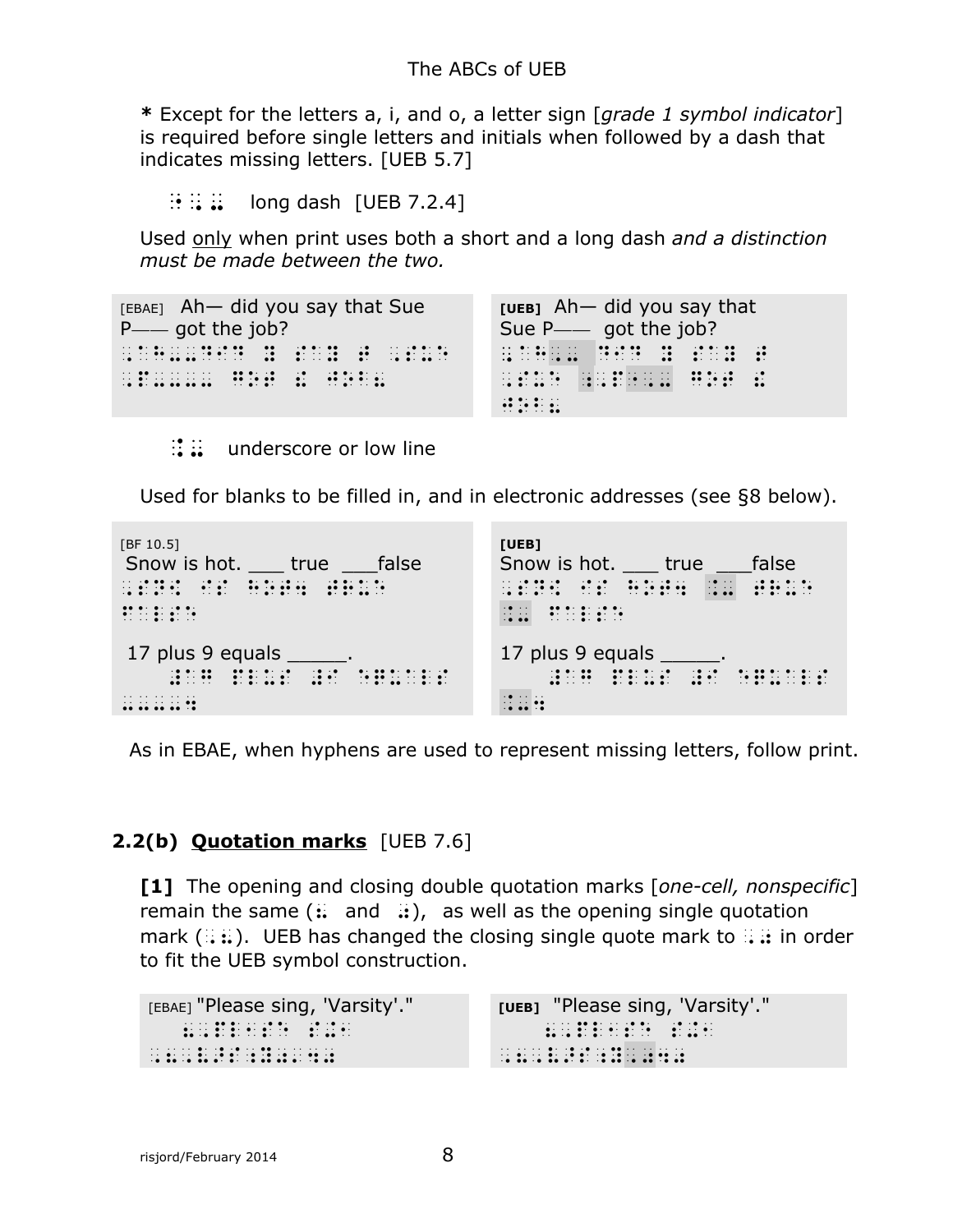**[2]** There are other forms of specific quotation marks that can be used when, in rare cases, it is important to distinguish between non-directional (i.e., straight ["]), directional (i.e., slanted [*"*] or curled [" "]), or Italian (« »), or when there is a quotation within an inner quotation.  $[UEB 7.6.2-7]$ 

## **2.2(c) Parentheses**  $\mathbf{H}$   $\mathbf{H}$   $\mathbf{H}$   $\mathbf{H}$   $\mathbf{H}$   $\mathbf{H}$   $\mathbf{H}$   $\mathbf{H}$

|                                              | [EBAE] Nancy (her cousin) is my                                                                                                                                                                                                                                                                              |  |  |  |  |  |  |  |  |  |  |
|----------------------------------------------|--------------------------------------------------------------------------------------------------------------------------------------------------------------------------------------------------------------------------------------------------------------------------------------------------------------|--|--|--|--|--|--|--|--|--|--|
| sister-in-law.                               |                                                                                                                                                                                                                                                                                                              |  |  |  |  |  |  |  |  |  |  |
|                                              | $\cdots$<br>$\cdot \bullet \quad \cdot \bullet$<br>$\bullet\cdot\bullet\cdot$<br><br>$\cdots \quad \bullet \quad \bullet \quad \bullet \quad \cdot \quad \bullet \quad \bullet \quad \bullet \quad \bullet$<br>. . <b>. . . .</b> .<br>$\cdot$ . $\bullet$ .<br>$\bullet\bullet\quad \cdot\quad\cdot\bullet$ |  |  |  |  |  |  |  |  |  |  |
| <br>$\cdots$<br>$\bullet\cdot\bullet\bullet$ |                                                                                                                                                                                                                                                                                                              |  |  |  |  |  |  |  |  |  |  |

**[UEB]** Nancy (her cousin) is my sister-in-law. ,NANCY "<H] C\S9"> IS  $\mathbb{R}$ :  $\mathbb{R}$   $\mathbb{R}$   $\mathbb{R}$   $\mathbb{R}$   $\mathbb{R}$   $\mathbb{R}$   $\mathbb{R}$   $\mathbb{R}$   $\mathbb{R}$   $\mathbb{R}$   $\mathbb{R}$  [Note that the "in" contraction is used in "sister-in-law." See 3.5(7)[a] below.]

## **2.2(d) Brackets (square)**  $\vdots \vdots$   $\vdots$   $\vdots$  [UEB 7]

| <b>TEBAE1</b> | He will arrive in the spring                                                                                                                                                                                                                                          | [UEB] He will arrive in the spring |
|---------------|-----------------------------------------------------------------------------------------------------------------------------------------------------------------------------------------------------------------------------------------------------------------------|------------------------------------|
|               | [May, I think].                                                                                                                                                                                                                                                       | [May, I think].                    |
|               |                                                                                                                                                                                                                                                                       |                                    |
|               | $\bullet\bullet\quad \cdot\quad \bullet\quad \cdot\quad \cdot\quad \cdot\quad \cdot\quad \cdot\quad \cdot$<br>$\cdots$<br>$\cdots \bullet \bullet \cdot \bullet \cdot \bullet \cdot \bullet \bullet \bullet \cdot \cdot \cdot \bullet$<br>$\cdot \bullet \cdot \cdot$ |                                    |

There are also new symbols for angle  $(\mathbb{R} : \mathbb{R} \times \mathbb{R})$  and curly  $(\mathbb{R} : \mathbb{R} \times \mathbb{R})$ brackets. Note that the UEB symbols of enclosure: parentheses; square, angle, and curly brackets; and transcriber's note symbols all have the same root  $(\mathbf{::} \mathbf{:})$ , making them easy to recognize.

#### **2.2(e) Slash** [*Solidus*] [UEB 7.4.1]

Do not use a hyphen following a solidus when a word grouping that includes a solidus is divided between braille lines.

| typist/stenographer<br>[EBAE] | [UEB]<br>typist/stenographer                                                                                                                                                                                                           |
|-------------------------------|----------------------------------------------------------------------------------------------------------------------------------------------------------------------------------------------------------------------------------------|
|                               | $\cdots \quad \bullet \quad \cdots \quad \bullet \quad \bullet \quad \bullet \quad \bullet \quad \bullet \quad \bullet \quad \cdots \quad \bullet \quad \bullet \quad \bullet \quad \bullet \quad \bullet \quad \bullet \quad \bullet$ |

#### **Summary of UEB rules for the solidus**

Capital and numeric indicators must be repeated following a solidus, but a typeform indicator is not repeated.

Contractions can be used next to the solidus with the exception of: (1) alphabetic contractions, (2) lower whole-word signs\*, (3) *be, con, dis*, (4) the whole-word contractions for *child, shall, this, which, out, still*, and (5) shortforms.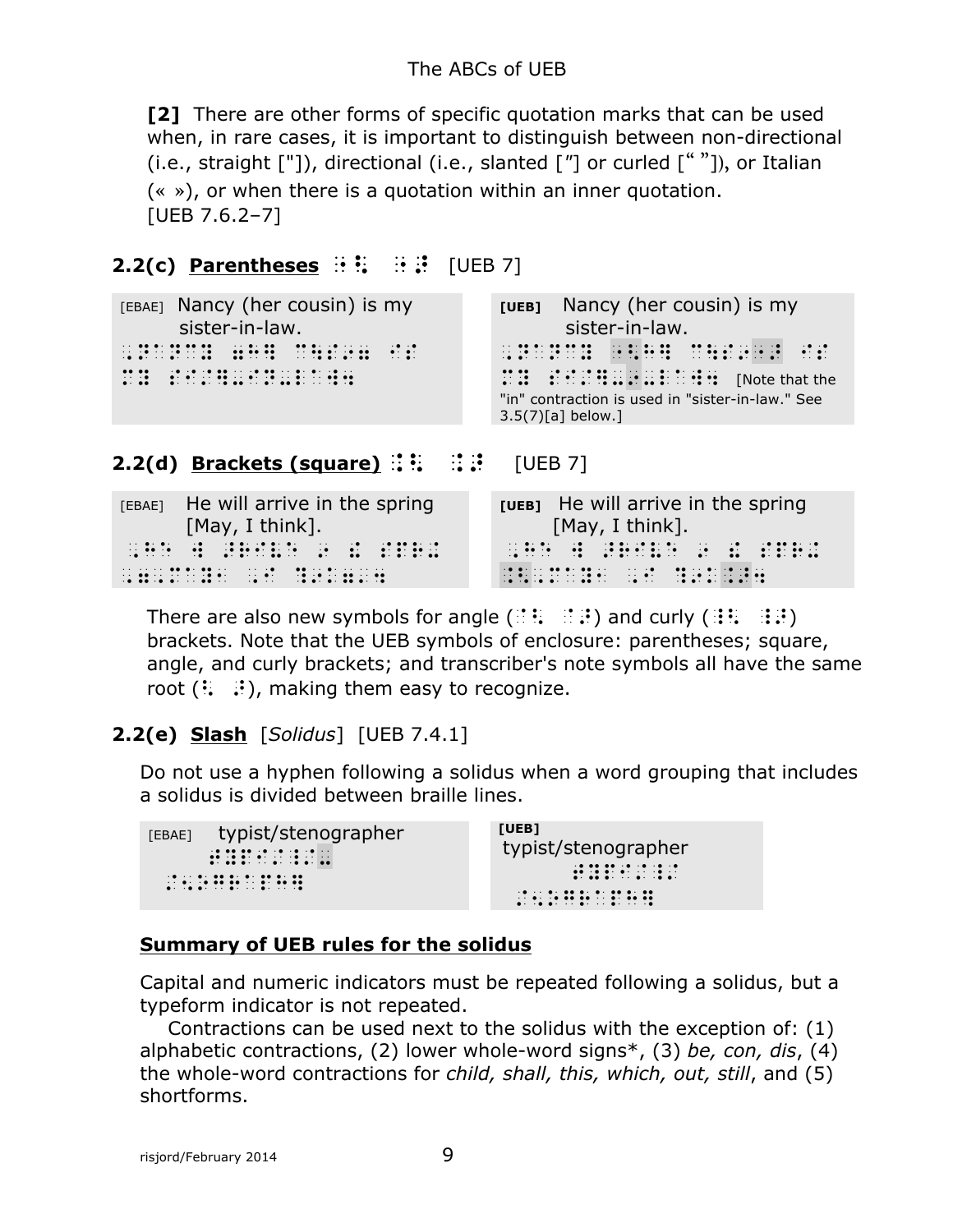\*The one exception to this exception is the contraction for the word "in," which can be used anywhere so long as it is in a sequence that contains an upper dot.

## **2.3 Punctuation with the capitals terminator** [UEB 8.6.2]

The *capitals terminator*  $(\mathbb{C}, \mathbb{C})$  can be placed either after or before ending punctuation in a fully capitalized passage; however, paired characters such as parentheses, brackets, or quotes, should be nested, i.e., closed in the reverse order of opening.

| [EBAE] BEST BUY IN TOWN!<br>$\cdots \cdots \bullet \bullet \bullet \cdots \bullet$<br>.<br>$\cdots \cdots \bullet \cdots \bullet \cdots$<br>$\cdots\cdots\bullet\cdots\bullet$<br>.<br>$\cdot \cdot \cdot \cdot$                                                  | <b>BEST BUY IN TOWN!</b><br><b>TUEB1</b><br>. <b>. .</b><br>$\bullet\cdot\bullet\cdot\bullet\bullet$<br>$\cdots$<br>$\bullet \cdot \cdot \cdot \cdot \bullet$<br>$\cdot$ .<br>. <b>.</b><br>$\cdots$<br>$\cdots$<br>$\bullet$ .<br>$\mathbf{a} \cdot \mathbf{a} \cdot \mathbf{a} \cdot \mathbf{a} \cdot \mathbf{a} \cdot \mathbf{a} \cdot \mathbf{a} \cdot \mathbf{a} \cdot \mathbf{a} \cdot \mathbf{a} \cdot \mathbf{a} \cdot \mathbf{a} \cdot \mathbf{a} \cdot \mathbf{a} \cdot \mathbf{a} \cdot \mathbf{a} \cdot \mathbf{a} \cdot \mathbf{a} \cdot \mathbf{a} \cdot \mathbf{a} \cdot \mathbf{a} \cdot \mathbf{a} \cdot \mathbf{a} \cdot \mathbf{a} \cdot \mathbf{a} \cdot \mathbf{a} \cdot \mathbf{a} \cdot \mathbf{$<br>$\cdot$<br>.<br>$\begin{array}{cccccccccccccc} \bullet & \bullet & \bullet & \bullet & \bullet & \bullet \end{array}$<br>$\sim$ $\sim$<br>$\bullet \cdot \cdot \cdot \cdot \bullet$<br>$\cdot$ .<br>$\mathbf{1} \oplus \mathbf{2} \oplus \mathbf{3} \oplus \mathbf{4} \oplus \mathbf{5} \oplus \mathbf{6} \oplus \mathbf{7} \oplus \mathbf{8} \oplus \mathbf{8} \oplus \mathbf{9} \oplus \mathbf{10} \oplus \mathbf{11} \oplus \mathbf{12} \oplus \mathbf{13} \oplus \mathbf{16} \oplus \mathbf{17} \oplus \mathbf{18} \oplus \mathbf{19} \oplus \mathbf{19} \oplus \mathbf{19} \oplus \mathbf{19} \oplus \mathbf{19} \oplus \mathbf{19} \oplus$<br>$\cdots$<br>$\bullet$ . |
|-------------------------------------------------------------------------------------------------------------------------------------------------------------------------------------------------------------------------------------------------------------------|---------------------------------------------------------------------------------------------------------------------------------------------------------------------------------------------------------------------------------------------------------------------------------------------------------------------------------------------------------------------------------------------------------------------------------------------------------------------------------------------------------------------------------------------------------------------------------------------------------------------------------------------------------------------------------------------------------------------------------------------------------------------------------------------------------------------------------------------------------------------------------------------------------------------------------------------------------------------------------------------------------------------------------------------------------------------------------------------------------------------------------------------------------------------------------------------------------------------------------------------------------------------------------------------------------------------------------------------------------------------------------------------------------|
| The crowd shouted "STOP THAT<br><b>BAII</b> <sup>1</sup><br>$\cdot$ $\cdot$ $\cdot$ $\bullet$<br>. <b>.</b><br>.<br>.<br>$\cdot$ . $\bullet$ .<br>$\cdots \bullet \cdot \cdot \bullet \cdot \cdot \cdot$<br>$\cdot$<br>.<br>$\cdots$ $\cdots$ $\cdots$<br>$\cdot$ | The crowd shouted "STOP THAT<br>BAII!"<br>. <b>.</b><br>$\cdots$<br>$\cdots$<br>.<br>.<br>$\cdot$<br>$\cdots$ .<br>. 0.00<br>.<br>.<br>$\bullet\bullet$<br>.<br>$\bullet$ .                                                                                                                                                                                                                                                                                                                                                                                                                                                                                                                                                                                                                                                                                                                                                                                                                                                                                                                                                                                                                                                                                                                                                                                                                             |

## **2.4 Punctuation standing alone** [UEB 7.1.3‒4]

Place a letter sign [*grade 1 symbol indicator*] before a mark of punctuation that could be misread as a contraction when it is shown standing alone or enclosed within enclosure symbols. Note that the EBAE print symbol indicator (dot 4) is not used in UEB.

| $[EBAE]$ Either a . or a ? can end a<br>sentence. $\therefore$ $\therefore$ $\therefore$ $\therefore$ $\therefore$ $\therefore$ $\therefore$ $\therefore$<br>$\bullet\bullet$ . The $\bullet\bullet$ . The $\bullet$ is the $\bullet$ is the $\bullet$ is the $\bullet$ is the $\bullet$<br>$\cdot \bullet \cdot \cdot$<br>$\cdots$ , and a set of the set of the set of the set of the set of the set of the set of the set of the set of the set of the set of the set of the set of the set of the set of the set of the set of the set of the set of th<br>$\cdot$ $\cdot$<br>in the second community of the second community of the second community of the second community of the second o<br>$\cdot$ $\cdot$ | [UEB] Either a . or a ? can end a<br>sentence. $\therefore$ $\therefore$ $\therefore$ $\therefore$ $\therefore$ $\therefore$<br>$\bullet$ .<br>$\cdot$ .<br>$\cdot$ .<br>$\mathbf{1} \times \mathbf{1} \oplus \mathbf{0} \qquad \mathbf{0} \times \mathbf{1} \qquad \mathbf{1} \oplus \mathbf{1} \times \mathbf{1} \oplus \mathbf{1} \times \mathbf{1} \oplus \mathbf{1} \times \mathbf{1} \ .$<br>$\bullet\bullet$<br>$\cdots$<br>$\cdots$<br>$\cdot \bullet \bullet \cdot$<br>. 0.02                                                                                                                                                                                                                                                                                                                                                                                                                                                                                                                                                                                                               |
|----------------------------------------------------------------------------------------------------------------------------------------------------------------------------------------------------------------------------------------------------------------------------------------------------------------------------------------------------------------------------------------------------------------------------------------------------------------------------------------------------------------------------------------------------------------------------------------------------------------------------------------------------------------------------------------------------------------------|------------------------------------------------------------------------------------------------------------------------------------------------------------------------------------------------------------------------------------------------------------------------------------------------------------------------------------------------------------------------------------------------------------------------------------------------------------------------------------------------------------------------------------------------------------------------------------------------------------------------------------------------------------------------------------------------------------------------------------------------------------------------------------------------------------------------------------------------------------------------------------------------------------------------------------------------------------------------------------------------------------------------------------------------------------------------------------------------------|
| Samuel Hudson (1942-)                                                                                                                                                                                                                                                                                                                                                                                                                                                                                                                                                                                                                                                                                                | Samuel Hudson (1942-)<br>$\mathbf{a} \cdot \mathbf{a} = \mathbf{a} \cdot \mathbf{a} + \mathbf{a} \cdot \mathbf{a} + \mathbf{a} \cdot \mathbf{a} + \mathbf{a} \cdot \mathbf{a} + \mathbf{a} \cdot \mathbf{a} + \mathbf{a} \cdot \mathbf{a} + \mathbf{a} \cdot \mathbf{a} + \mathbf{a} \cdot \mathbf{a} + \mathbf{a} \cdot \mathbf{a} + \mathbf{a} \cdot \mathbf{a} + \mathbf{a} \cdot \mathbf{a} + \mathbf{a} \cdot \mathbf{a} + \mathbf{a} \cdot \mathbf{a} + \mathbf{a} \cdot \math$<br>. A second second contract the consequence of $\mathbf{a} \cdot \mathbf{b}$<br>$\cdots$<br>$\mathbf{1} \oplus \mathbf{0} \oplus \mathbf{1} \oplus \mathbf{0} \oplus \mathbf{1} \oplus \mathbf{0} \oplus \mathbf{1} \oplus \mathbf{0} \oplus \mathbf{1} \oplus \mathbf{1} \oplus \mathbf{1} \oplus \mathbf{1} \oplus \mathbf{1} \oplus \mathbf{1} \oplus \mathbf{1} \oplus \mathbf{1} \oplus \mathbf{1} \oplus \mathbf{1} \oplus \mathbf{1} \oplus \mathbf{1} \oplus \mathbf{1} \oplus \mathbf{1} \oplus \mathbf{1} \oplus \mathbf{1} \oplus \mathbf{$<br>$\cdot \cdot \cdot \cdot$<br>$\cdot$ . $\bullet$ . |

Note also that a grade 1 indicator is not used before the period in the first example nor the closing parenthesis in the second example because they could not be misread as contractions.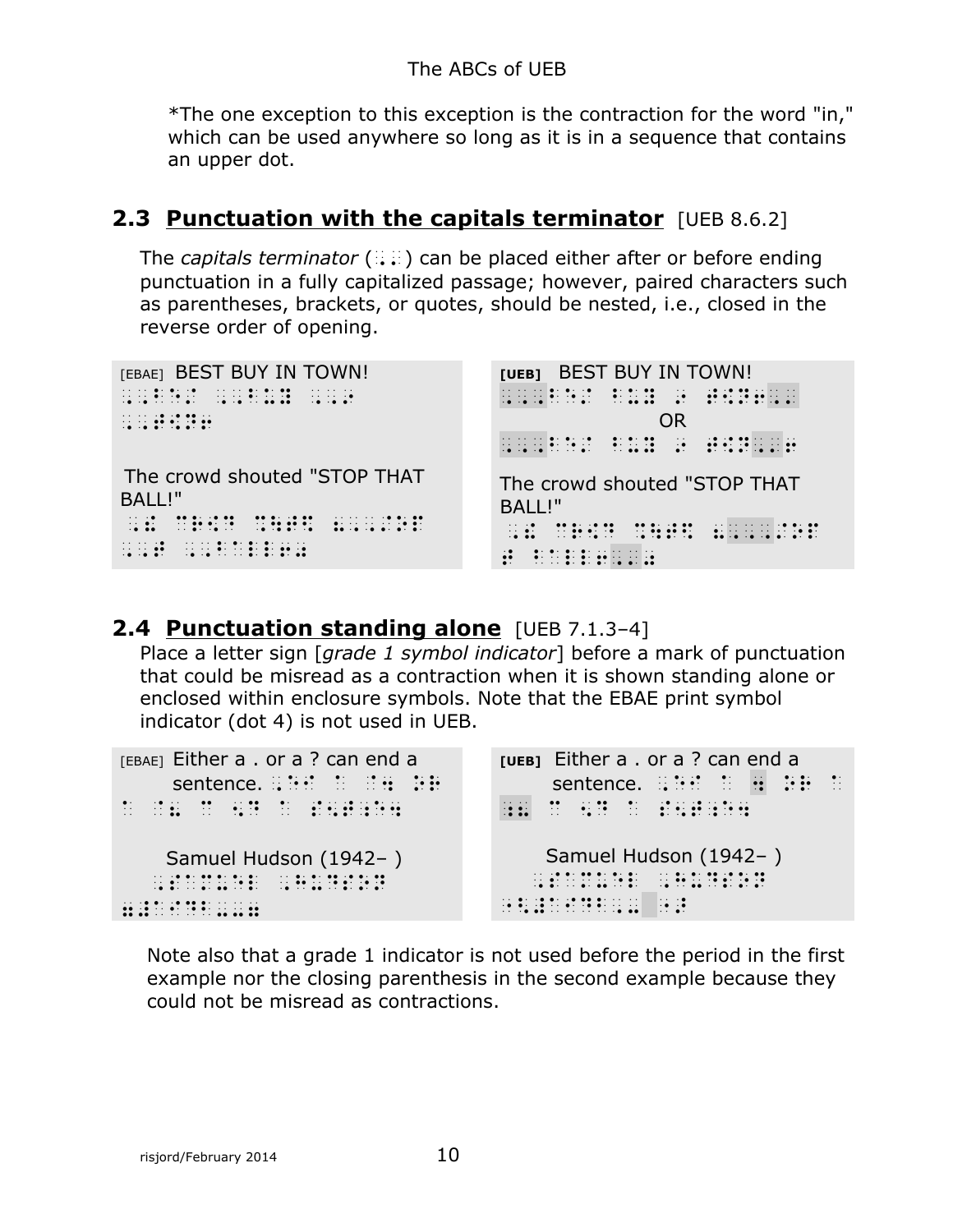## **READING PRACTICE 1**

Read the following sentences. Write them out in longhand and compare your work with the print version on page 12.

```
 #A4 ,IS ,EGYPT AN EQUATORIAL REGION8
\frac{1}{2}, \frac{1}{2}, \frac{1}{2}, \frac{1}{2}, \frac{1}{2}, \frac{1}{2}, \frac{1}{2}, \frac{1}{2}, \frac{1}{2}, \frac{1}{2}, \frac{1}{2}, \frac{1}{2}, \frac{1}{2}, \frac{1}{2}, \frac{1}{2}, \frac{1}{2}, \frac{1}{2}, \frac{1}{2}, \frac{1}{2}, \frac{1}{2}, #B4 , B4 , December , December , December , December , December , December , December , December , December ,<br>2019 : John , January , January , January , Joseph , December , December , December , December , Maria , Decem<br>2
,,,DOCTORS )\T BORD]S,' LA/ YE>4 ,%E IS
\frac{1}{2} , \frac{1}{2} , \frac{1}{2} , \frac{1}{2} , \frac{1}{2} , \frac{1}{2} , \frac{1}{2} , \frac{1}{2} , \frac{1}{2} , \frac{1}{2} , \frac{1}{2} , \frac{1}{2} , \frac{1}{2} , \frac{1}{2} , \frac{1}{2} , \frac{1}{2} , \frac{1}{2} , \frac{1}{2} , \frac{1 #C4 8,C Y RECITE F ,8,HIAWA?A,080 %E
\frac{1}{2} \frac{1}{2} \frac{1}{2} \frac{1}{2} \frac{1}{2} \frac{1}{2} \frac{1}{2} #D4 ,PI EQUALS #C4ADAEI4
         #E4 , JOE " (A GRUMPY" MAN ") (A GRUMPY" MAN ") (A GRUMPY" MAN ") (A GRUMPY" MAN ") (A GRUMPY" MAN ") (A GRUMP<br>And the selection of the selection of the selection of the selection of the selection of the selection of the
S SMILES , A RESPONSE TO THE SERVE OF THE SERVE OF THE SERVE OF THE SERVE OF THE SERVE OF THE SERVE OF THE SER<br>SAN AND AN ARRIVE WAS CITED AND RESPONSE TO A RESPONSE TO A SUBSERIAL SERVER OF THE SERVER OF THE SAN ARRIVE O<br>
HAPPY4
         #F4 88 | 2008 | 2019 | 2019 | 2019 | 2020 | 2030 | 2040 | 2050 | 2050 | 2050 | 2050 | 2060 | 2060 | 2060 | 207<br>#F4 87 88 | 2019 | 2020 | 2030 | 2040 | 2050 | 2050 | 2060 | 2060 | 2060 | 2060 | 2060 | 2070 | 2080 | 2080 |<br>#
MY CAPTA96,'0
          #G4 ,,,ATT5;N6 GR& OP5+6,' ,ON ! F/ (
,JULY ! (FICES ( ,,H>RIS-,,J"OS ,,D5TI/RY
W 2COME ,, HOLDEN , DE SOULDER , HOLDEN , HOLDEN , HOLDEN , HOLDEN , HOLDEN , HOLDEN , HOLDEN , HOLDEN , HOLDE<br>DE SOULDER , HOLDEN , HOLDEN , HOLDEN , HOLDEN , HOLDEN , HOLDEN , HOLDEN , HOLDEN , HOLDEN , HOLDEN , HOLDEN<br>D
,,D5TI/RY4
```
#### **WRITING PRACTICE 1**

Braille the following sentences. Start each sentence in cell 3 and use a 40-cell line. Compare your work with the print version on page 13.

- 1. "Can I please play 'Ophelia' in Hamlet, Miss Johnson?" asked Sarah.
- 2. Happily despite my arthritis I can still swim.
- 3. STOP: PLEASE STAY ON THE PATH!
- 4. Johnny can say the ABCs and sing MARY HAD A LITTLE LAMB.
- 5. This ruler measures 12 inches or 30.5 centimeters.
- 6. You can find this book at www.amazon.com.
- 7. Columbus discovered America in Fig.
- 8. On Sunday, please bring your spouse/significant other with you.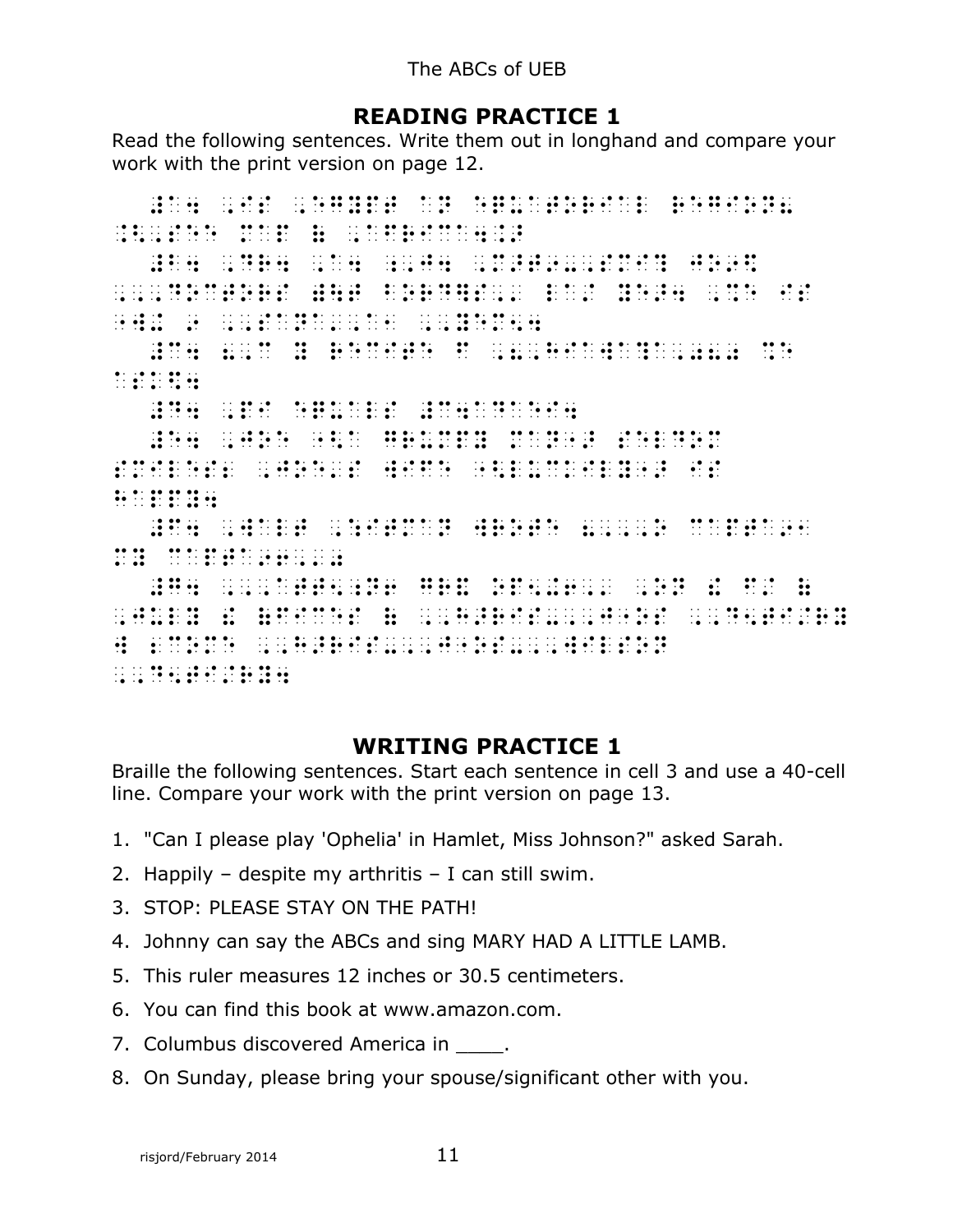#### **[Reference numbers in the practices refer to sections in this manual.]**

## **Reading Practice 1**

(answers)

- 1. Is Egypt an equatorial region? [See map of Africa.] *[brackets 2.2(d)]*
- 2. Dr. A. J. Martin-Smith joined DOCTORS WITHOUT BORDERS last year. She is working in SANA'A, YEMEN. *[Open and close capital passage indicators 1.3(a); SANA'A 1.2(c)]*
- 3. "Can you recite from 'Hiawatha'?" she asked. *[Quotation marks 2.2(b)]*
- 4. Pi equals 3.14159. *[Decimal point 2.1(b)]*
- 5. Joe (a grumpy man) seldom smiles; Joe's wife (luckily) is happy. *[Parentheses 2.2(c)]*
- 6. Walt Whitman wrote "O CAPTAIN, MY CAPTAIN!" *[Quotation marks and open and close capitalized passage indicators 2.3]*
- 7. ATTENTION! GRAND OPENING! On the first of July the offices of HARRIS- JONES DENTISTRY will become HARRIS-JONES-WILSON DENTISTRY.

*[HARRIS-JONES is one symbols-sequence. HARRIS-JONES-WILSON is also one symbols-sequence. A capitalized passage indicator would only be needed if it read: HARRIS-JONES-WILSON FAMILY DENTISTRY* (three symbol sequences)*. 1.3(a)]*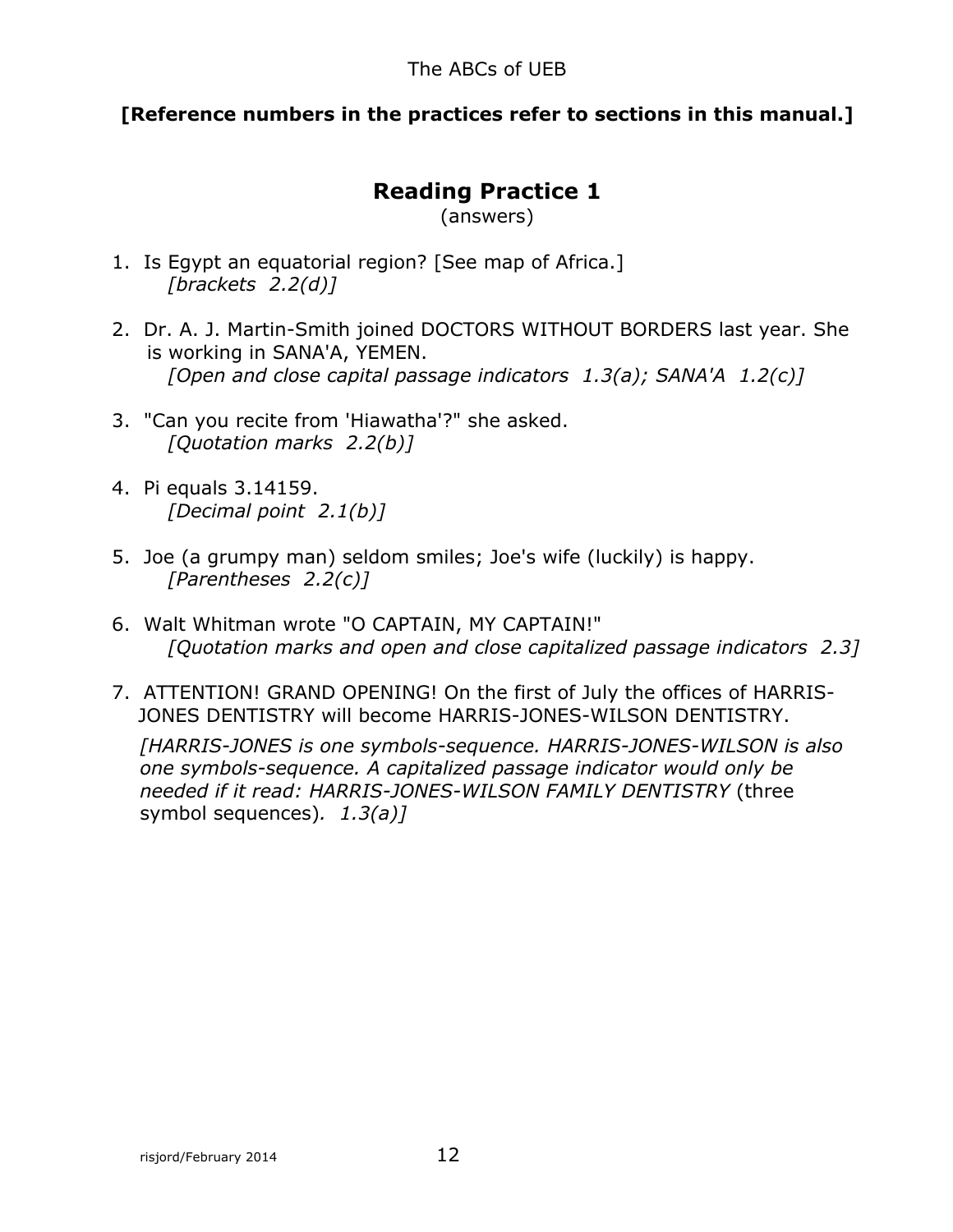#### **[Reference numbers in the practices refer to sections in this manual.]**

## **Writing Practice 1** (answers) #A4 8, 2008, 2008, 2008, 2009, 2009, 2009, 2009, 2009, 2009, 2019, 2019, 2019, 2019, 2019, 2019, 2019, 2019, 2<br>A4 8, OPHELIA, 2018, 2019, 2019, 2019, 2019, 2019, 2019, 2019, 2019, 2019, 2019, 2019, 2019, 2019, 2019, 2019<br>A ,HAMLET1 ,MISS ,JOHNSON80 ASK\$ ,S>AH4 *[Quotation marks 2.2(b)]* # 2010 | HAPPILY | DESPITE MORT | DESPITE MORT | DESPITE MORT | DESPITE | HAPPILY | DESPITE | HAPPILY | HAPPI<br>| HAPPILY | HAPPILY | DESPITE MORT | HAPPILY | HAPPILY | DESPITE | HAPPILY | HAPPILY | DESPITE | HAPPILY | HA<br>| ,I C / SWIM4 *[Spaced dashes 2.2(a)]*  $\frac{1}{2}$  , and  $\frac{1}{2}$  , and  $\frac{1}{2}$  , and  $\frac{1}{2}$  , and  $\frac{1}{2}$  , and  $\frac{1}{2}$  , and  $\frac{1}{2}$  , and  $\frac{1}{2}$  , and  $\frac{1}{2}$  , and  $\frac{1}{2}$  , and  $\frac{1}{2}$  , and  $\frac{1}{2}$  , and  $\frac{1}{2}$  , and  $\frac{1}{2}$  , a

**OR** OR ,,,/OP3 PL1SE /AY ON ! PA?,'6 *[Capital passage terminator 2.3]*

 #D4 ,JOHNNY C SAY ! ,,ABC,'S & S+ ,,,M>Y \_H A LL LAMB4,'

*[Capitals terminated by apostrophe 1.2(c), Capital passage terminator 2.3 ]*

#E4 , RULL] MARKET # 1989 # 1989 | 1989 | 1989 # 1989 | 1989 | 1989 # 1989 | 1989 | 1989 | 1989 | 1989 | 1989<br>1989 | 1989 | 1989 | 1989 | 1989 | 1989 | 1989 | 1989 | 1989 | 1989 | 1989 | 1989 | 1989 | 1989 | 1989 # 1989<br>19 C5TIMET]S4

*[Decimal point 2.1(b)]*

.<br>19 de desdica de la Computación de la Computación de la Computación de la Computación de la Computación de La<br>20 de de la Computación de Barra de la Computación de la Computación de la Computación de la Computación de L *[Computer dots 2.1(b)]*

 #G4 ,COLUMBUS 4COV]\$ ,AM]ICA 9 .-4 *[Underscore (blank to be filled in) 2.2(a)]*

 #H4 ,ON ,SUN"D1 PL1SE BR+ YR SP\SE\_/ SIGNIFICANT O!R ) Y4 *[Slash (solidus) 2.2(e)]*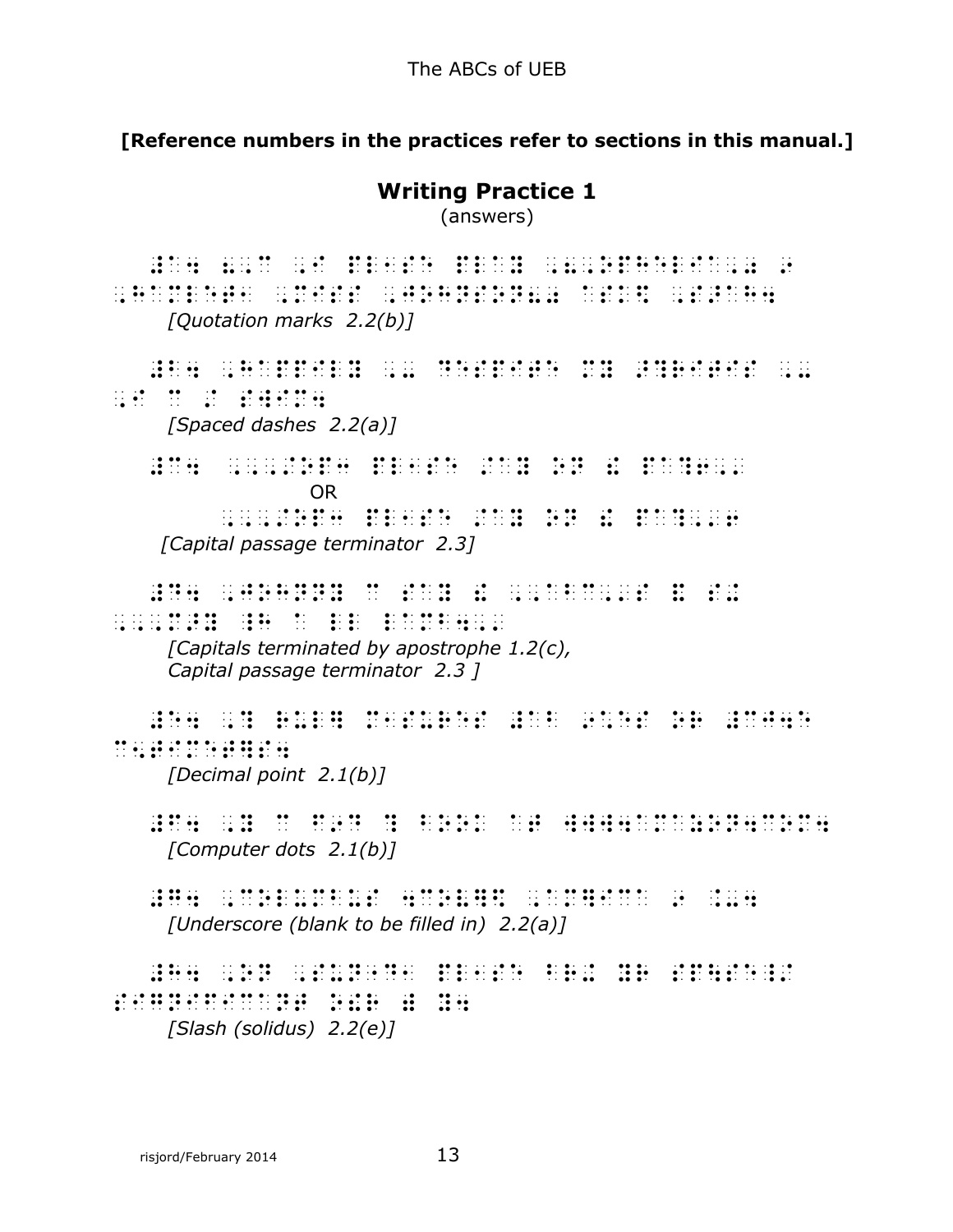#### The ABCs of UEB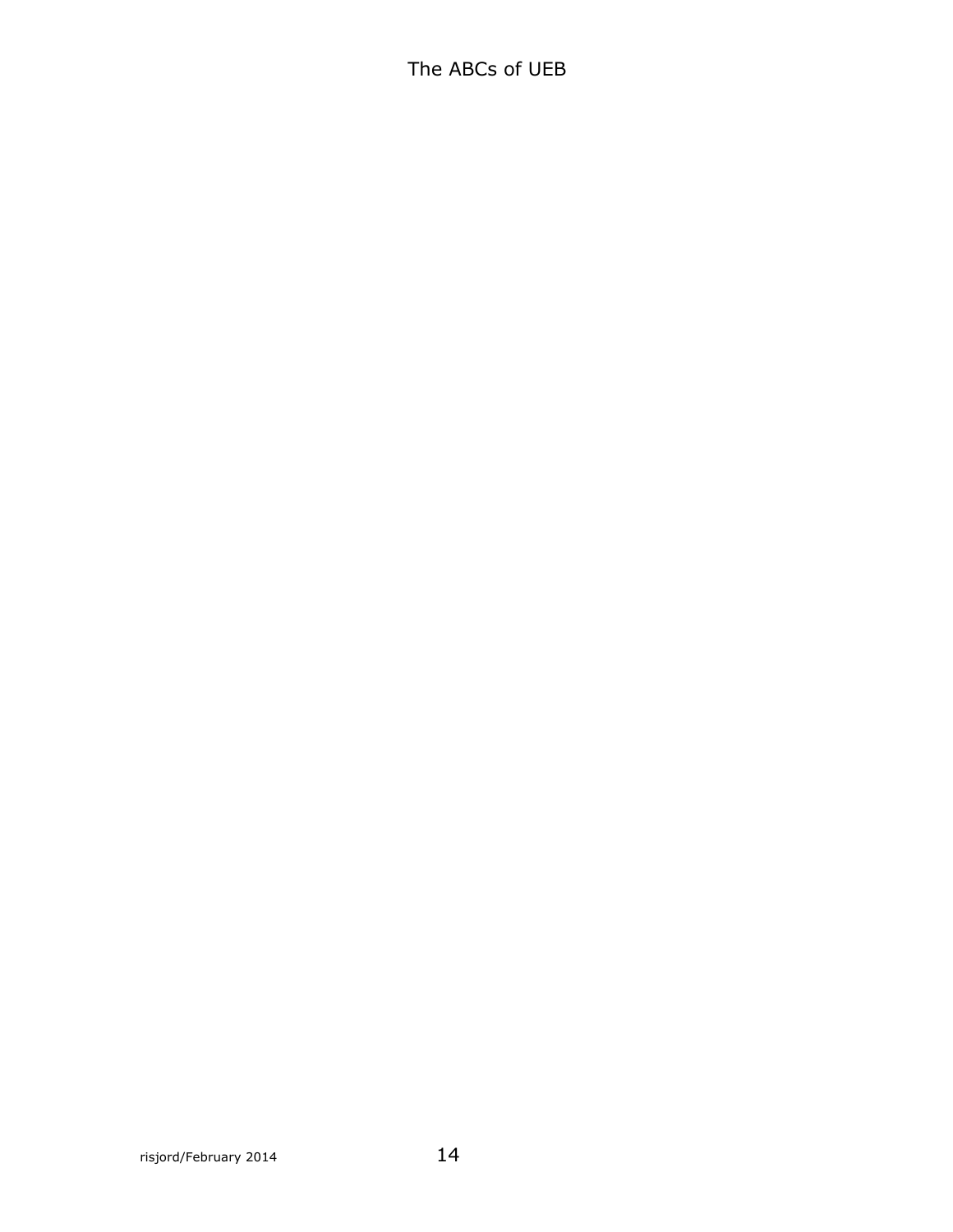## **3. CONTRACTIONS** [UEB §10]

The UEB rules for contraction usage are quite different from and much less restrictive than EBAE, and may seem strange at first. Many EBAE rules were written to aid in the pronunciation of a word—something that the printed word does not do. UEB has tried to lessen the reliance on pronunciation as the reason to use a contraction, teaching that the "er" contraction, for instance, is the letters *e-r*, not the sound *errr*. UEB, being a "universal" code, must apply to all English-speaking countries. Pronunciation varies greatly from country to country and even within a country.

## **3.1 Contractions discontinued**

**3.1(a)** In order to render the unambiguous translation of print to braille the following words and letter combinations are no longer contracted.

| to    | into | by      |
|-------|------|---------|
| ble   | com  | dd      |
| ation | ally | o'clock |

"Come on, Daddy! The problem is that by eight o'clock it will be too late to get into the station to pick up Sally.

| <b>THER</b>                                                                                                                                                               |  |  |  |                                                                   |                  |  | $\bullet\cdot\bullet\bullet$ |                                                                                                                                                                   |  |  |  |  |  |  |                                                                                                   |  |                                                                                            |  |  |                                                                                              | $\cdots$ . | $\cdot \bullet \cdot \bullet$                                                                                                                                                                    | $\cdot \bullet$<br>$\bullet\bullet$<br>$\bullet$ .    |  | $\bullet\quad\bullet\bullet$<br>$\bullet\cdot\cdot\bullet$<br>$\cdot$ |                                                       |  | $\cdots\cdots\cdots\cdots\cdots$ |  |
|---------------------------------------------------------------------------------------------------------------------------------------------------------------------------|--|--|--|-------------------------------------------------------------------|------------------|--|------------------------------|-------------------------------------------------------------------------------------------------------------------------------------------------------------------|--|--|--|--|--|--|---------------------------------------------------------------------------------------------------|--|--------------------------------------------------------------------------------------------|--|--|----------------------------------------------------------------------------------------------|------------|--------------------------------------------------------------------------------------------------------------------------------------------------------------------------------------------------|-------------------------------------------------------|--|-----------------------------------------------------------------------|-------------------------------------------------------|--|----------------------------------|--|
|                                                                                                                                                                           |  |  |  |                                                                   | $\bullet\bullet$ |  |                              | . The contract of the contract of the contract of the contract of the contract of $\mathbf{r}$                                                                    |  |  |  |  |  |  | $\cdot \bullet \bullet \cdot$<br>$\bullet\bullet\quadbullet\bullet$<br>$\bullet\cdot\bullet\cdot$ |  | $\bullet\bullet\bullet\cdot\cdot\bullet$<br>$\bullet\bullet\;\cdot\bullet\;\bullet\bullet$ |  |  | $\cdot \bullet \bullet \bullet \cdot \bullet$<br>$\bullet\cdot\bullet\cdot\bullet\cdot\quad$ |            | $\bullet$ $\bullet$ $\bullet$ $\bullet$ $\bullet$ $\bullet$<br>$\bullet \cdot \quad \cdot \quad \cdot \quad \cdot \quad \cdot \quad \cdot \quad \bullet \quad \cdot \bullet$<br>$\bullet\bullet$ | $\bullet\cdot\cdot\cdot\cdot\bullet\bullet\cdot\cdot$ |  |                                                                       | $\cdot \cdot \cdot$<br><br>$\bullet\cdot\bullet\cdot$ |  |                                  |  |
| $\bullet\bullet\;\cdot\bullet\;\bullet\bullet\;\bullet\;\cdot$<br>$\bullet\cdot\bullet\cdot\cdot\cdot\cdot\cdot$<br>$\bullet \cdot \cdot \cdot \cdot \cdot \bullet \cdot$ |  |  |  | $\bullet\cdot\bullet\bullet$<br>.<br>$\bullet\bullet\bullet\cdot$ |                  |  |                              | $\cdots \quad \bullet \quad \cdots \quad \bullet \quad \bullet \quad \bullet \quad \bullet \quad \bullet \quad \bullet \quad \bullet \quad \bullet \quad \bullet$ |  |  |  |  |  |  |                                                                                                   |  |                                                                                            |  |  |                                                                                              |            |                                                                                                                                                                                                  |                                                       |  |                                                                       |                                                       |  |                                  |  |

- **ation** and **ally** were eliminated because they created complications in rules having to do with capital letters in the middle of words. Now all capital letters can be used anywhere.
- **to, into** and **by** were eliminated to allow for greater consistency in usage of other symbols, and so that all words have space boundaries.
- **com** was eliminated in order to remove the ambiguity between the contraction and a hyphen.
- **ble** was eliminated to allow for precise reading and writing of numbers wherever they occur within literary context.
- **dd** was eliminated to allow for a single way to show the period/dot/decimal point even when it occurs in the middle of words or numbers.
- **o'clock** was eliminated because it is a rarely used word and an exception to the capital rule would have been necessary.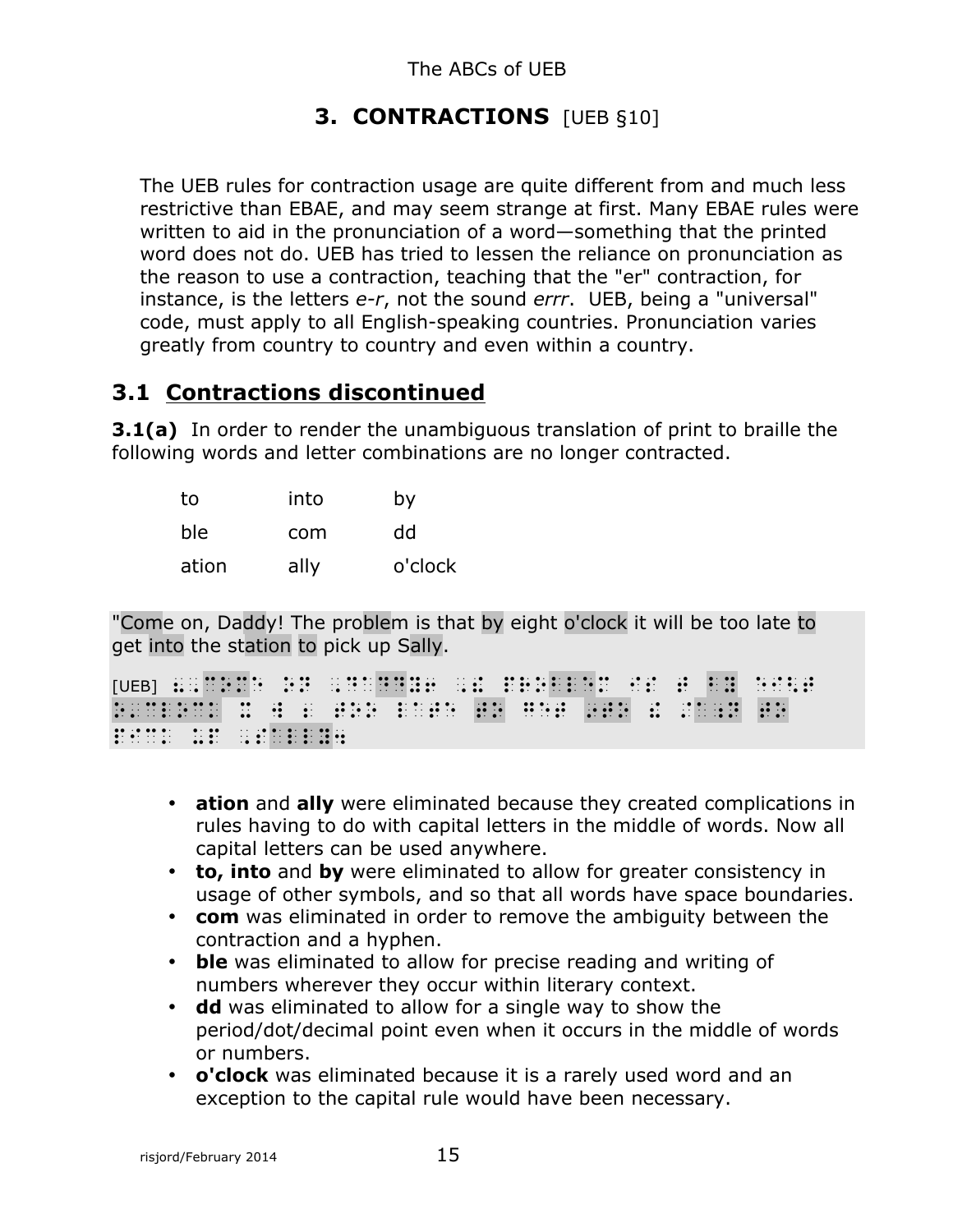**3.1(b)** Due to the elimination of these contractions, contraction usage has changed for some words.

|          | <b>EBAE</b>                                                                                                                                                                                                                                                                                                                                                                                                                                                                                                                                      | <b>UEB</b>                                                                                                                                                                                                                                                                                                                                                                                                                                                                                                                                                                         |
|----------|--------------------------------------------------------------------------------------------------------------------------------------------------------------------------------------------------------------------------------------------------------------------------------------------------------------------------------------------------------------------------------------------------------------------------------------------------------------------------------------------------------------------------------------------------|------------------------------------------------------------------------------------------------------------------------------------------------------------------------------------------------------------------------------------------------------------------------------------------------------------------------------------------------------------------------------------------------------------------------------------------------------------------------------------------------------------------------------------------------------------------------------------|
| creation | $\cdots \bullet \bullet \quad \cdots \quad \cdots$<br>$\cdots \quad \bullet \quad \cdots \quad \bullet \quad \bullet \quad \bullet \quad \bullet$                                                                                                                                                                                                                                                                                                                                                                                                | $\bullet\bullet\ \bullet\ \cdot\ \cdot\ \cdot\ \cdot\ \bullet\bullet$<br>$\cdots \quad \bullet \quad \cdots \quad \bullet \quad \bullet \quad \bullet \quad \bullet$                                                                                                                                                                                                                                                                                                                                                                                                               |
| really   | $\bullet\cdot\ \bullet\cdot\ \cdot\ \cdot\ \bullet\bullet$<br>$\bullet\bullet\ \cdot\bullet\ \cdot\ \cdot\ \cdot\bullet$                                                                                                                                                                                                                                                                                                                                                                                                                         |                                                                                                                                                                                                                                                                                                                                                                                                                                                                                                                                                                                    |
| doubled  | $\bullet\bullet\hspace{0.1cm}\bullet\hspace{0.1cm}\cdot\hspace{0.1cm}\bullet\hspace{0.1cm}\bullet\hspace{0.1cm}\bullet\hspace{0.1cm}\bullet\hspace{0.1cm}\bullet\hspace{0.1cm}\bullet\hspace{0.1cm}\bullet\hspace{0.1cm}\bullet\hspace{0.1cm}\bullet\hspace{0.1cm}\bullet\hspace{0.1cm}\bullet\hspace{0.1cm}\bullet\hspace{0.1cm}\bullet\hspace{0.1cm}\bullet\hspace{0.1cm}\bullet\hspace{0.1cm}\bullet\hspace{0.1cm}\bullet\hspace{0.1cm}\bullet\hspace{0.1cm}\bullet\hspace{0.$<br>$\cdot$ $\cdot$ $\cdot$ $\bullet$ $\bullet$ $\cdot$ $\cdot$ | $\cdots \quad \bullet \quad \cdots \quad \bullet \quad \cdots \quad \bullet$                                                                                                                                                                                                                                                                                                                                                                                                                                                                                                       |
| cobbled  |                                                                                                                                                                                                                                                                                                                                                                                                                                                                                                                                                  | $\bullet\bullet\hspace{0.1cm}\bullet\hspace{0.1cm}\cdot\hspace{0.1cm}\cdot\hspace{0.1cm}\bullet\hspace{0.1cm}\cdot\hspace{0.1cm}\bullet\bullet\hspace{0.1cm}\bullet\hspace{0.1cm}\bullet\hspace{0.1cm}\bullet\hspace{0.1cm}\bullet\hspace{0.1cm}\bullet\hspace{0.1cm}\bullet\hspace{0.1cm}\bullet\hspace{0.1cm}\bullet\hspace{0.1cm}\bullet\hspace{0.1cm}\bullet\hspace{0.1cm}\bullet\hspace{0.1cm}\bullet\hspace{0.1cm}\bullet\hspace{0.1cm}\bullet\hspace{0.1cm}\bullet\hspace{$<br>$\cdots \quad \bullet \quad \bullet \quad \bullet \quad \bullet \quad \bullet \quad \bullet$ |

## **3.2 No sequencing**

Words are no longer joined.

| [EBAE]                                                                                                                                                                                                                                                                                                                    | <b>TUEB1</b>                                                                                                                                                                                                                                                                                                                                                        |
|---------------------------------------------------------------------------------------------------------------------------------------------------------------------------------------------------------------------------------------------------------------------------------------------------------------------------|---------------------------------------------------------------------------------------------------------------------------------------------------------------------------------------------------------------------------------------------------------------------------------------------------------------------------------------------------------------------|
| go for a ride into town                                                                                                                                                                                                                                                                                                   | go for a ride into town                                                                                                                                                                                                                                                                                                                                             |
| $\bullet \cdot \cdot \bullet \bullet \bullet \bullet \cdot$<br>$\cdots$<br>$\bullet\bullet$<br>$\bullet\bullet$<br>$\bullet\bullet\bullet\cdot\cdot\bullet\cdot\bullet$<br>$\bullet\bullet\;\cdot\;\cdot$<br>$\bullet\bullet\;\;\cdot\;\;\cdot$<br>$\bullet \cdot \cdot \cdot \cdot \cdot \cdot \cdot$<br>$\cdot$ $\cdot$ | $\bullet\cdot\cdot\bullet\bullet\bullet\bullet\cdot$<br>$\cdot \bullet \cdot \bullet \bullet \bullet$<br>$\bullet\bullet$<br>$\bullet\bullet$<br>$\bullet$ .<br>$\bullet\bullet$<br>$\cdots$<br>$\bullet\bullet$<br>$\cdots$<br>$\bullet\cdot\bullet\cdot\bullet\cdot$<br>$\bullet \cdot \cdot \cdot \cdot \cdot \cdot \cdot$<br>$\cdot$ $\cdot$<br>$\cdot$ $\cdot$ |

## **3.3 The Standing-Alone Rule** [UEB 2.6]

In EBAE the only contractions considered "standing alone" are the lower signs for *his, was, were, be, in* and *enough*. These contractions are used only when the words are untouched by other letters or punctuation (they may, however, be in contact with composition signs).

UEB uses the term "standing alone" for any letter, or unbroken sequence of letters if it is preceded and followed by a space, a hyphen, or a dash (whether short or long). These letters or letter sequences may be in contact with common literary punctuation and composition signs. The "standing alone" rule is used to determine when a braille sign is read as a contraction. For example, in a compound term such as "child-like" the word on each side of the hyphen is considered to be "standing alone," and the one-cell, wholeword [*alphabetic*] contractions can be used.

Contractions that are used as whole words and that must *stand alone*, are:

- one-cell, whole-word contractions [*alphabetic wordsigns*]
- child, shall, this, which, out, still [*strong wordsigns*]
- be, was, were, his, enough [*lower wordsigns*]
- shortforms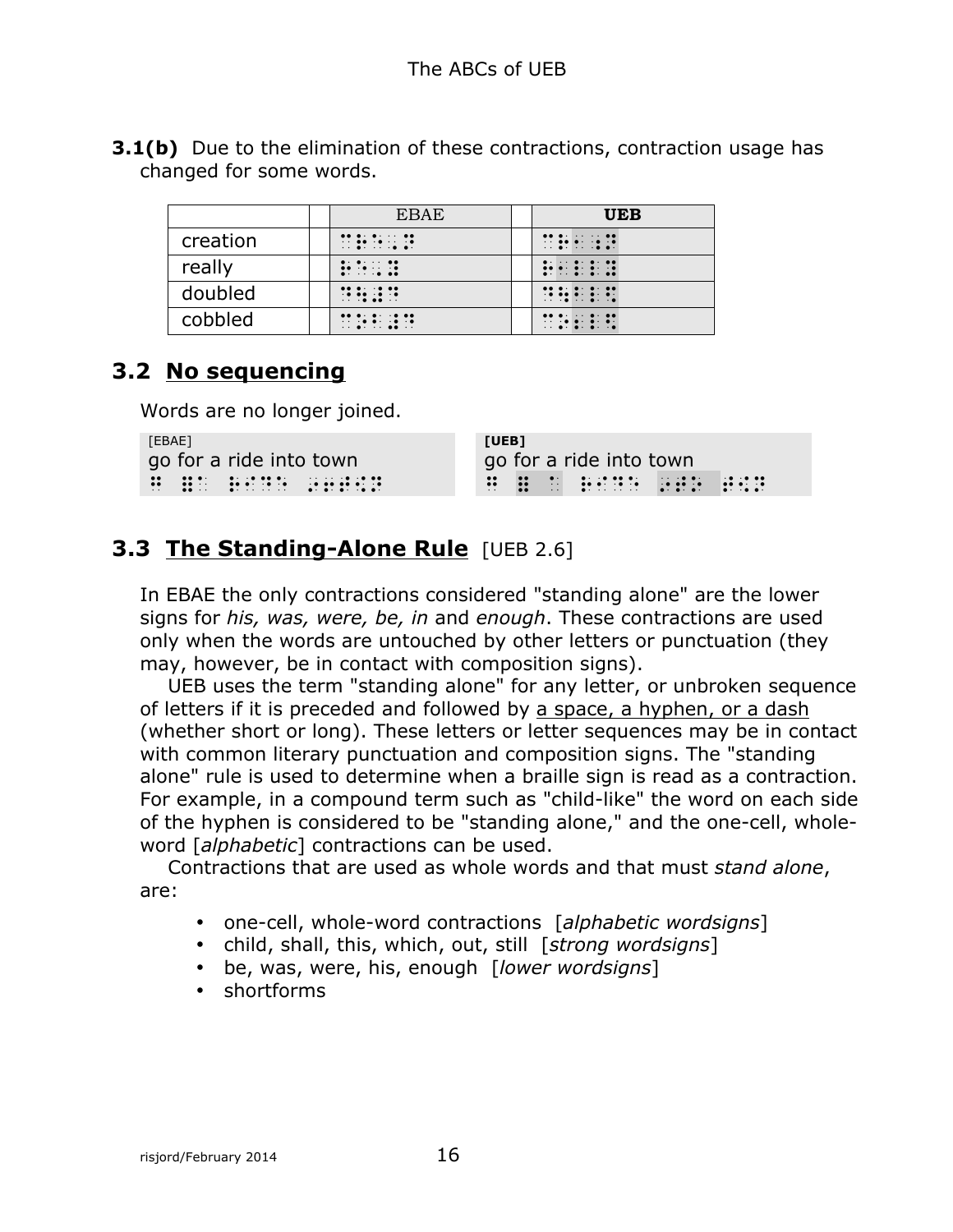## **3.4 Contractions used more often**

UEB has a much more relaxed view of contraction usage than EBAE. In many cases (see below) it is permissible to use a contraction when it partially falls into a prefix or suffix and partially into the base word (called "bridging"). It is also usually possible to bridge between the letters of a diphthong and the rest of the word. Generally, contractions are used even when their use alters the usual form of the word.

As in EBAE, it is not permissible to use a contraction that would bridge the words that make up an unhyphenated compound word [UEB 10.11.1]

## **3.5 Contractions** [*groupsigns, wordsigns*]

In the following sections, the changes to contraction usage are listed in the order in which they are taught in the National Library Service's *Instruction Manual for Braille Transcribing*.

#### **3.5(a) One-cell, whole-word contractions** [a*lphabetic wordsigns*] [UEB 10.1.1]

As in EBAE, these contractions can be used in hyphenated compound words and next to a dash and other common punctuation, but not next to a slash [UEB 2.6.2-3]. The contractions for "do" and "so" can now be used in the musical scale "do-re-mi-fa-so."

#### **3.5(b)** *and, for, of, the, with* **(whole word contractions)**

[*strong wordsigns*] [UEB 10.3]

These words are no longer joined when appearing in a sequence.

| by and for the people | $\bullet\bullet$<br>$\bullet$ .<br><br>$\bullet$ . | $\bullet\cdot\bullet\bullet$<br>$\bullet \cdot \cdot \bullet$<br>$\cdots$ | $\bullet\bullet$<br>$\bullet$ .<br>$\bullet\bullet$ | $\bullet\bullet$<br>$\bullet\bullet$<br>$\bullet\bullet$ | $\bullet$ .<br>$\bullet\bullet$ | $\bullet\bullet$<br>$\bullet$ .<br>$\bullet$ . |  |  |  |  |  |  |
|-----------------------|----------------------------------------------------|---------------------------------------------------------------------------|-----------------------------------------------------|----------------------------------------------------------|---------------------------------|------------------------------------------------|--|--|--|--|--|--|

Note: In UEB, the term "strong" as applied to contractions means those containing dots in both the top and bottom rows and in both the left and right columns of the braille cell.

#### **3.5(c)** *and, for, of, the, with* **(part word contractions)**

[*strong contractions*] [UEB 10.3]

These contractions are used even when they bridge a prefix and a base word.

|           | <b>EBAE</b> | <b>UEB</b>                                                                                           |
|-----------|-------------|------------------------------------------------------------------------------------------------------|
| pandemic  | .<br>.      | .                                                                                                    |
| Vandyke   |             | $\cdots$<br>$\cdots \bullet \cdot \bullet \cdot \cdot \cdot \bullet \cdot \cdot \cdot \cdot \bullet$ |
| professor |             |                                                                                                      |
| profile   | .           |                                                                                                      |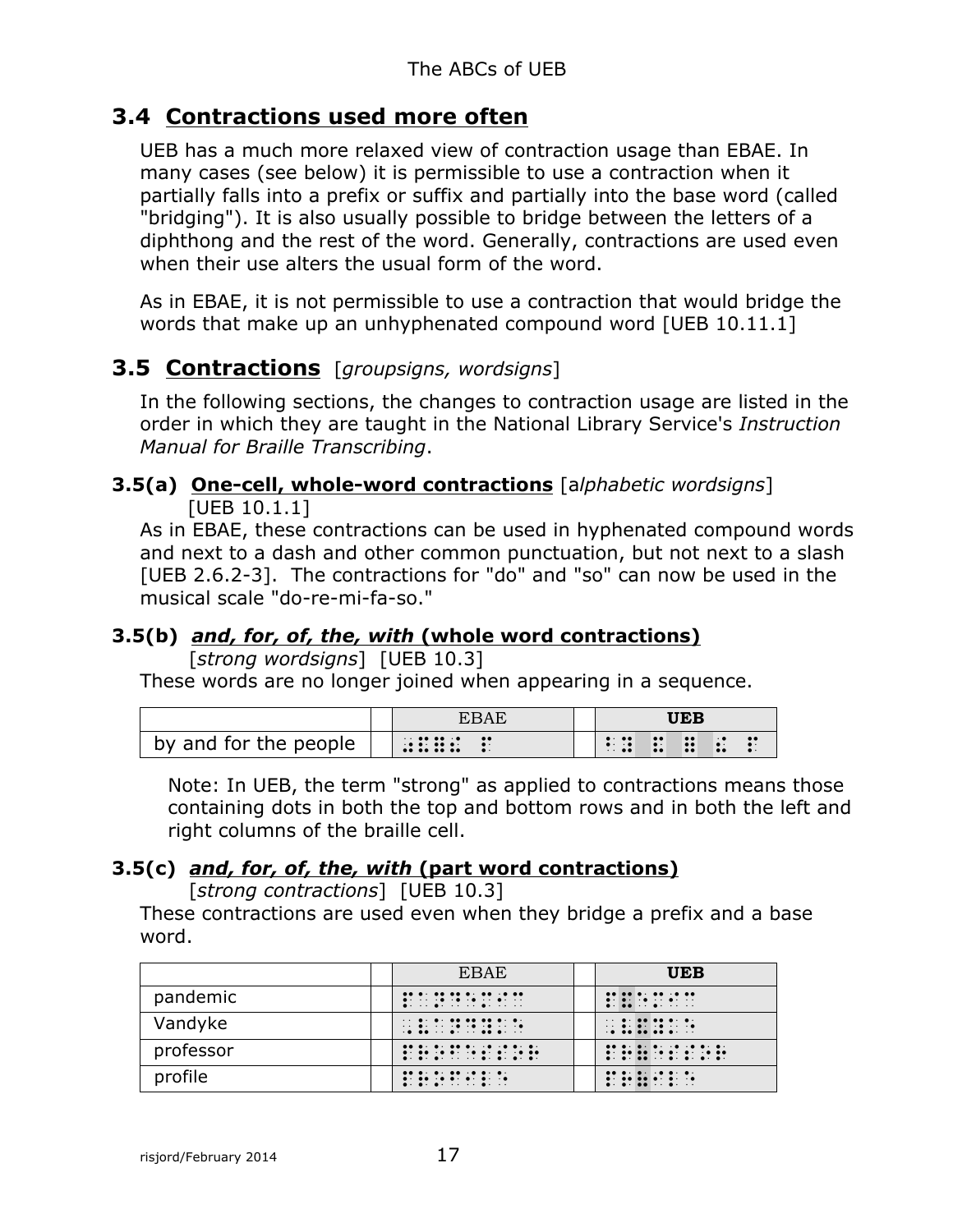**3.5(d)** *child, shall, this, which, out, still* [s*trong wordsigns*] [UEB 10.2.2] In EBAE, with the exception of *child's* and *still's*, these contractions cannot be used next to an apostrophe. UEB permits the use of these *strong wordsigns* with words that have an internal apostrophe followed by *d, ll, re, s, t*, and *ve*. [2.6.4]

|                     | ERAE.                                                                                                                                                                                                                                                                                                                                                                                                                                                                                                                                                                                                                                                                                                                                                                                                                                                                                                                                                                                                                                                                                                      | UEB                                                                                                                                                                                                       |
|---------------------|------------------------------------------------------------------------------------------------------------------------------------------------------------------------------------------------------------------------------------------------------------------------------------------------------------------------------------------------------------------------------------------------------------------------------------------------------------------------------------------------------------------------------------------------------------------------------------------------------------------------------------------------------------------------------------------------------------------------------------------------------------------------------------------------------------------------------------------------------------------------------------------------------------------------------------------------------------------------------------------------------------------------------------------------------------------------------------------------------------|-----------------------------------------------------------------------------------------------------------------------------------------------------------------------------------------------------------|
| This'll do the job. | $\mathbf{a} \cdot \mathbf{a} \cdot \mathbf{a} \cdot \mathbf{a} \cdot \mathbf{a} \cdot \mathbf{a} \cdot \mathbf{a} \cdot \mathbf{a} \cdot \mathbf{a} \cdot \mathbf{a} \cdot \mathbf{a} \cdot \mathbf{a} \cdot \mathbf{a} \cdot \mathbf{a} \cdot \mathbf{a} \cdot \mathbf{a} \cdot \mathbf{a} \cdot \mathbf{a} \cdot \mathbf{a} \cdot \mathbf{a} \cdot \mathbf{a} \cdot \mathbf{a} \cdot \mathbf{a} \cdot \mathbf{a} \cdot \mathbf{a} \cdot \mathbf{a} \cdot \mathbf{a} \cdot \mathbf{$<br>$\mathbf{1} \oplus \mathbf{2} \oplus \mathbf{3} \oplus \mathbf{4} \oplus \mathbf{5} \oplus \mathbf{6} \oplus \mathbf{6} \oplus \mathbf{7} \oplus \mathbf{8} \oplus \mathbf{8} \oplus \mathbf{9} \oplus \mathbf{10} \oplus \mathbf{11} \oplus \mathbf{12} \oplus \mathbf{13} \oplus \mathbf{14} \oplus \mathbf{15} \oplus \mathbf{16} \oplus \mathbf{17} \oplus \mathbf{18} \oplus \mathbf{19} \oplus \mathbf{19} \oplus \mathbf{19} \oplus \$                                                                                                                                                                     | $\cdots \quad \bullet \bullet \quad \cdots \quad \bullet \quad \bullet \quad \bullet \quad \cdots$<br>$\cdots \quad \bullet \quad \cdots \quad \bullet \quad \bullet \quad \bullet \quad \bullet$         |
| Which'll be first?  | $\cdots \quad \bullet \quad \cdots \quad \bullet \quad \bullet \quad \bullet \quad \cdots \quad \bullet \quad \bullet \quad \bullet \quad \cdots$<br>$\mathbf{a} \cdot \mathbf{a} = \mathbf{a} \cdot \mathbf{a} + \mathbf{a} \cdot \mathbf{a} + \mathbf{a} \cdot \mathbf{a} + \mathbf{a} \cdot \mathbf{a} + \mathbf{a} \cdot \mathbf{a} + \mathbf{a} \cdot \mathbf{a} + \mathbf{a} \cdot \mathbf{a} + \mathbf{a} \cdot \mathbf{a} + \mathbf{a} \cdot \mathbf{a} + \mathbf{a} \cdot \mathbf{a} + \mathbf{a} \cdot \mathbf{a} + \mathbf{a} \cdot \mathbf{a} + \mathbf{a} \cdot \mathbf{a} + \mathbf{a} \cdot \math$<br>$\mathbf{r} \cdot \mathbf{a} \quad \mathbf{r} \cdot \mathbf{a} \quad \mathbf{r} \cdot \mathbf{r} \quad \mathbf{r} \cdot \mathbf{a} \quad \mathbf{a} \cdot \mathbf{r} \quad \mathbf{a} \cdot \mathbf{r} \quad \mathbf{a} \cdot \mathbf{r} \quad \mathbf{a} \cdot \mathbf{r} \quad \mathbf{a} \cdot \mathbf{r} \quad \mathbf{a} \cdot \mathbf{r} \quad \mathbf{a} \cdot \mathbf{r} \quad \mathbf{a} \cdot \mathbf{r} \quad \mathbf{a} \cdot \mathbf{r} \quad \mathbf{a} \cdot \mathbf{$ | $\cdots \quad \bullet \quad \cdots \quad \bullet \quad \bullet \quad \bullet \quad \bullet$<br>$\cdots \quad \bullet \quad \bullet \quad \bullet \quad \bullet \quad \bullet \quad \bullet \quad \bullet$ |
| This'd better be    | $\mathbf{r} \cdot \mathbf{a} \quad \mathbf{r} \cdot \mathbf{a} \quad \mathbf{r} \cdot \mathbf{r} \quad \mathbf{a} \cdot \mathbf{r} \quad \mathbf{a} \cdot \mathbf{r} \cdot \mathbf{r} \cdot \mathbf{r}$                                                                                                                                                                                                                                                                                                                                                                                                                                                                                                                                                                                                                                                                                                                                                                                                                                                                                                    | $\cdots$<br>$\cdots \quad \bullet \quad \bullet \quad \bullet \quad \bullet \quad \bullet$                                                                                                                |
| good.               |                                                                                                                                                                                                                                                                                                                                                                                                                                                                                                                                                                                                                                                                                                                                                                                                                                                                                                                                                                                                                                                                                                            |                                                                                                                                                                                                           |

**3.5(e)** *ch, sh, th, wh, ou, st* [*strong groupsigns*] [UEB 10.4] With only a few exceptions, these contractions are used wherever they occur. Note, however, that they cannot be used in ordinal numbers (see 6.1(b) below), or when they would bridge the components of a compound word, or when the "h" is aspirated.

|         | FRAF                                                                                                                                                                                                                                                        | UEB                                                                                                                                                                                                                                                                                                                                                                                        |
|---------|-------------------------------------------------------------------------------------------------------------------------------------------------------------------------------------------------------------------------------------------------------------|--------------------------------------------------------------------------------------------------------------------------------------------------------------------------------------------------------------------------------------------------------------------------------------------------------------------------------------------------------------------------------------------|
| mistake |                                                                                                                                                                                                                                                             | $\bullet \cdot \cdot \cdot \bullet \cdot \cdot \cdot \bullet \cdot \cdot \cdot$                                                                                                                                                                                                                                                                                                            |
| 1st     | $\cdot \bullet \bullet \cdot \cdot \bullet$<br>$\cdot \bullet \bullet \bullet \bullet \bullet$<br>$\cdot \bullet \cdot \bullet \cdot \bullet$<br>$\cdots$<br>$\bullet\bullet\;\cdot\;\cdot\;\cdot\bullet$<br>$\bullet\bullet\;\cdot\;\cdot\;\bullet\;\cdot$ | $\cdot \bullet \cdot \bullet \bullet \bullet \bullet \bullet$<br>$\bullet\bullet\hspace{0.02in}\bullet\hspace{0.02in}\bullet\hspace{0.02in}\bullet\bullet\bullet$<br>$\bullet\bullet\hspace{0.2cm}\bullet\hspace{0.2cm}\bullet\hspace{0.2cm}\bullet\hspace{0.2cm}\bullet\hspace{0.2cm}\bullet\hspace{0.2cm}\bullet$<br>$\bullet\bullet\quad \cdot\quad \bullet\quad \cdot\quad \cdot\quad$ |

|                           | EBAE & UEB                                                                     |
|---------------------------|--------------------------------------------------------------------------------|
| painstaking [compound]    |                                                                                |
| mishap<br>[aspirated "h"] | $\cdots \bullet \cdot \bullet \cdot \bullet \bullet \cdots \bullet \cdot$<br>. |

**3.5(f)** *ar, ed, er, gh, ow, ing* [*strong groupsigns*] [UEB 10.4] (*ble* has been eliminated)

|              | <b>EBAE</b>                       | <b>UEB</b>                                                                                                                                                                                    |
|--------------|-----------------------------------|-----------------------------------------------------------------------------------------------------------------------------------------------------------------------------------------------|
| imagery      | $\cdot$ .<br>$\cdot$              | .<br>. . <b>. .</b>                                                                                                                                                                           |
| erase        | $\cdots$                          | $\cdots$<br>$\bullet\bullet\quad \cdot\quad \bullet\quad \cdot\quad \bullet$                                                                                                                  |
| derived      | $\cdot$                           |                                                                                                                                                                                               |
| reread       | $\bullet$ $\bullet$               | $\bullet\quad\bullet\bullet\quad\cdot\quad\bullet\bullet$<br>$\bullet\bullet\bullet\bullet\cdot\bullet\bullet$<br>$\bullet\cdot\cdot\bullet\cdot\cdot\cdot\cdot\cdot$                         |
| derail       |                                   | $\cdots$<br>. . <b>. . .</b> .                                                                                                                                                                |
| edition      | . <b>. .</b> .                    | $\bullet\bullet\quad \bullet\quad \cdot\quad \bullet\bullet$<br>$\begin{array}{cccccccccccccc} \bullet & \bullet & \bullet & \cdot & \bullet & \cdot & \bullet & \cdot & \bullet \end{array}$ |
| redistribute |                                   |                                                                                                                                                                                               |
| predetermine | $\cdots$ .<br>.                   | $\cdots$ .<br>$\cdot$<br>.                                                                                                                                                                    |
| benediction  | $\cdots$<br>.<br>. <b>. . .</b> . | $\cdots$<br>. . <b>. .</b> .                                                                                                                                                                  |

|                          | EBAE & UEB                                                                                                                                                                                                                                                                                                                                                                                                                                                                                                                                                                                                                                                                                                                                                                  |
|--------------------------|-----------------------------------------------------------------------------------------------------------------------------------------------------------------------------------------------------------------------------------------------------------------------------------------------------------------------------------------------------------------------------------------------------------------------------------------------------------------------------------------------------------------------------------------------------------------------------------------------------------------------------------------------------------------------------------------------------------------------------------------------------------------------------|
| kilowatt [compound]      | $\cdots \bullet \cdot \bullet \cdot \cdot \bullet \bullet \bullet \bullet \cdot \cdot \bullet \bullet \bullet \bullet \bullet$                                                                                                                                                                                                                                                                                                                                                                                                                                                                                                                                                                                                                                              |
| Shanghai [aspirated "h"] | $\cdots\quad\cdots\quad\cdots\quad\bullet\quad\bullet\quad\bullet\quad\bullet\quad\bullet\quad\cdots\quad\bullet\quad\cdots$<br>$\mathbf{v} \cdot \mathbf{a} \rightarrow \mathbf{a} \rightarrow \mathbf{v} \cdot \mathbf{a} \rightarrow \mathbf{v} \rightarrow \mathbf{v} \rightarrow \mathbf{v} \rightarrow \mathbf{v} \rightarrow \mathbf{v} \rightarrow \mathbf{v} \rightarrow \mathbf{v} \rightarrow \mathbf{v} \rightarrow \mathbf{v} \rightarrow \mathbf{v} \rightarrow \mathbf{v} \rightarrow \mathbf{v} \rightarrow \mathbf{v} \rightarrow \mathbf{v} \rightarrow \mathbf{v} \rightarrow \mathbf{v} \rightarrow \mathbf{v} \rightarrow \mathbf{v} \rightarrow \mathbf{v} \rightarrow \mathbf{v} \rightarrow \mathbf{v} \rightarrow \mathbf{v} \rightarrow \mathbf{$ |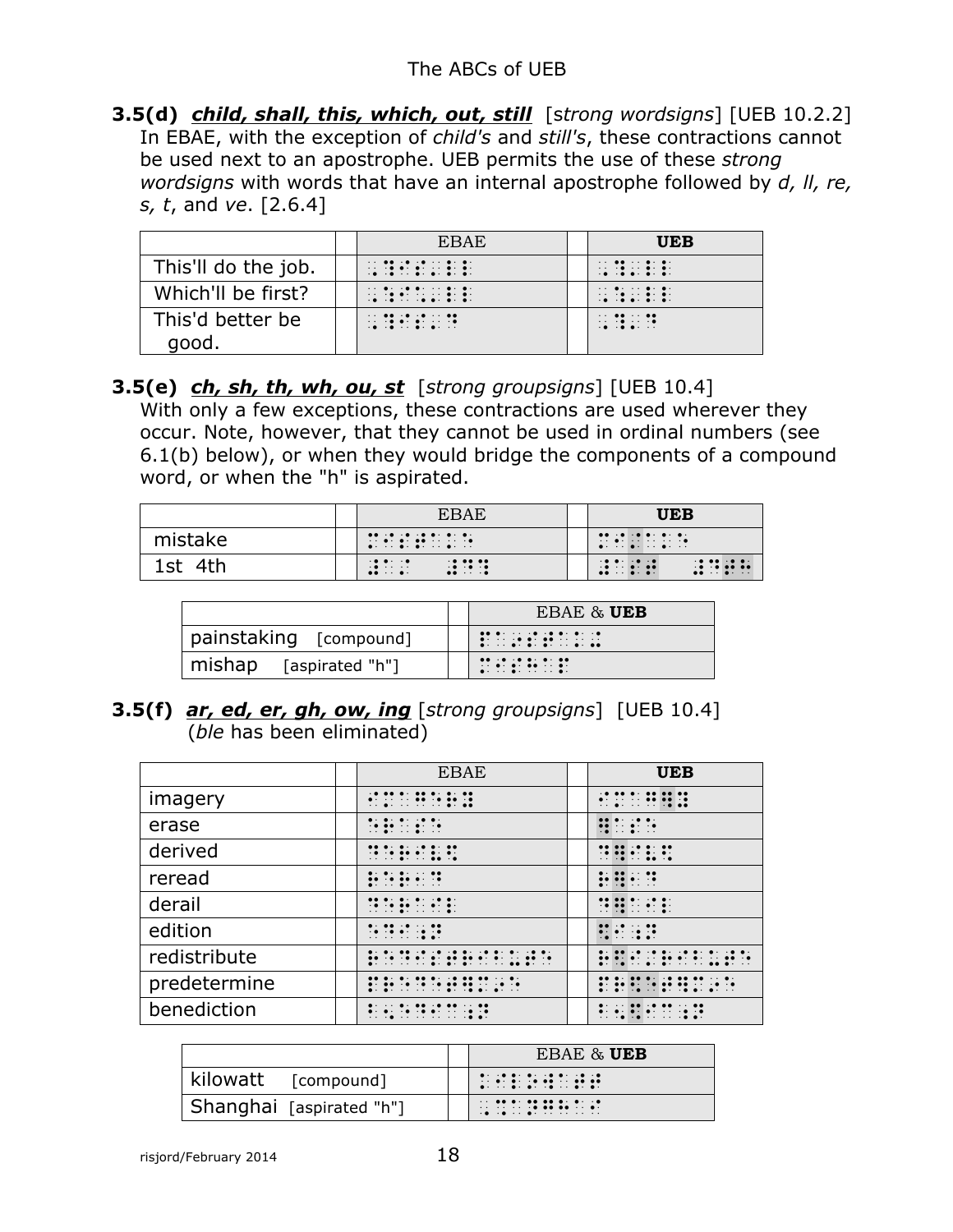*ing* [*strong groupsign*] [UEB 10.4.3, 10.13.4]

In UEB the *ing* contraction is used wherever it occurs except at the "beginning of a word," even when two adjoining consonants are pronounced separately.

Note: In UEB, the "beginning of a word" is defined not only as the actual first letters of a word, but also as any letters-sequence that follows *a space, a hyphen* or *a dash*; therefore, the *ing* contraction cannot be used at the beginning of a braille line in a divided word because the letters "ing" are following a hyphen.

|                       | <b>EBAE</b>                                                                                                                                                                                                                                                                                                                                                                                                                                                                    | <b>UEB</b>                                                                                                                                                                                                                                                                                              |
|-----------------------|--------------------------------------------------------------------------------------------------------------------------------------------------------------------------------------------------------------------------------------------------------------------------------------------------------------------------------------------------------------------------------------------------------------------------------------------------------------------------------|---------------------------------------------------------------------------------------------------------------------------------------------------------------------------------------------------------------------------------------------------------------------------------------------------------|
| meningitis            |                                                                                                                                                                                                                                                                                                                                                                                                                                                                                | .                                                                                                                                                                                                                                                                                                       |
| nightingale           | $\bullet\hspace{0.1cm} \bullet\hspace{0.1cm}\bullet\hspace{0.1cm}\bullet\hspace{0.1cm}\bullet\hspace{0.1cm}\bullet\hspace{0.1cm}\bullet\hspace{0.1cm}\bullet\hspace{0.1cm}\bullet\hspace{0.1cm}\bullet\hspace{0.1cm}\bullet\hspace{0.1cm}\bullet\hspace{0.1cm}\bullet\hspace{0.1cm}\bullet\hspace{0.1cm}\bullet\hspace{0.1cm}\bullet\hspace{0.1cm}\bullet\hspace{0.1cm}\bullet\hspace{0.1cm}\bullet\hspace{0.1cm}\bullet\hspace{0.1cm}\bullet\hspace{0.1cm}\bullet\hspace{0.1$ |                                                                                                                                                                                                                                                                                                         |
| ravish-<br>ingly      | $\bullet\bullet\quad \cdot\quad \bullet\quad \bullet\quad \bullet\quad \cdot\quad\cdot\quad \cdot\quad \cdot\quad \cdot$<br>$\bullet \cdot \cdot \cdot \bullet \bullet \cdot \cdot \cdot \bullet \bullet \bullet$<br>$\cdot$<br>$\cdot$<br>$\cdots$                                                                                                                                                                                                                            | $\bullet \cdot \cdot \cdot \bullet \cdot \bullet \bullet$                                                                                                                                                                                                                                               |
| to-ing and<br>fro-ing | $\bullet\bullet$<br>$\bullet$ .<br>$\bullet\bullet\quadbullet\bullet\quad\cdot\quad\cdot\quad\cdot$<br>$\bullet \cdot \bullet \cdot \bullet \bullet \bullet \bullet$<br>$\bullet\bullet$<br>$\bullet\cdot\ \bullet\bullet\ \cdot\bullet\ \cdot\cdot\ \cdot\ \cdot$<br>$\cdots$ .                                                                                                                                                                                               | $\ddot{\cdot}$<br>$\bullet\bullet\quad\bullet\quad\cdot\quad\cdot\quad\bullet\quad\bullet\bullet$<br>$\bullet \cdot \bullet \cdot \bullet \bullet \bullet \cdot \cdot \cdot$<br>$\cdots \quad \bullet \quad \bullet \quad \bullet \quad \bullet \quad \bullet \quad \bullet \quad \bullet \quad \cdots$ |

As in EBAE, composition signs that occur between a hyphen or a dash and the following letters are ignored when deciding when to use a contraction.

#### **3.5(g) Lower signs, whole words** [10.10.10]

(*to, into,* and *by* have been eliminated)

**3.5(g)[1]** *be, his, was, were* **as whole words** [*lower wordsigns*] [UEB 10.5.1, 10.13.7]

In EBAE, the whole-word contractions *be, his, was*, and *were* can be contracted only when they are separated by a space from all other letters or words. They can be preceded by composition signs, i.e., the capital and emphasis [*typeform*] indicators but they cannot be in contact with any sign of punctuation.

In UEB these contractions, with or without composition signs, can be used when they are in *direct* contact with signs of punctuation that contain an upper dot (with the exception of the slash [*solidus*]). They cannot be used when in contact with lower-dot punctuation, and never in contact with a hyphen or a dash—even when separated from them by the end of a braille line.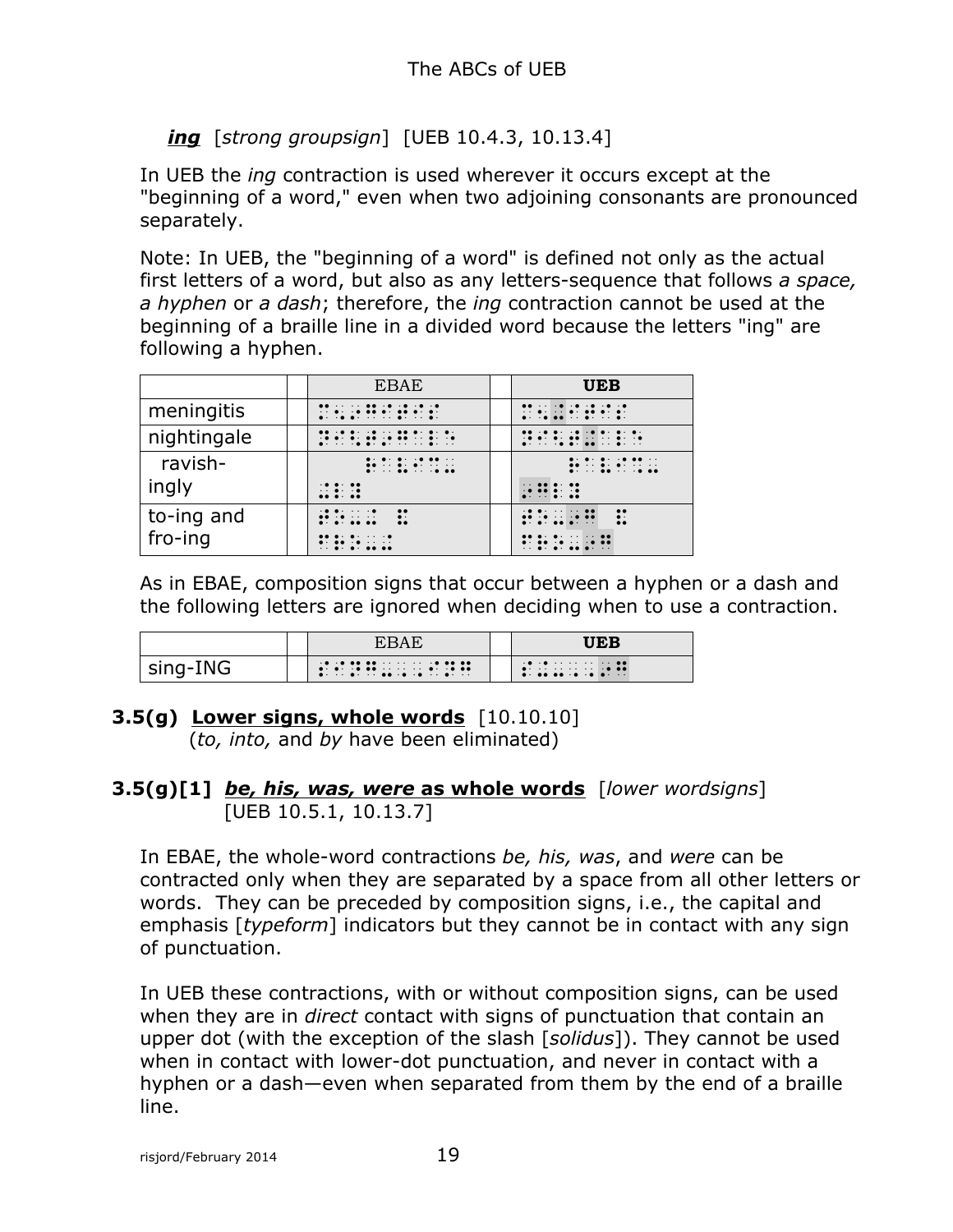|                       | <b>EBAE</b>                                                                                                                                                                                                                                                                                                                                                           | <b>UEB</b>                                                                                                                                                                                                                                                                   |
|-----------------------|-----------------------------------------------------------------------------------------------------------------------------------------------------------------------------------------------------------------------------------------------------------------------------------------------------------------------------------------------------------------------|------------------------------------------------------------------------------------------------------------------------------------------------------------------------------------------------------------------------------------------------------------------------------|
| (HIS turn)            | $\bullet\bullet\cdots\bullet\bullet\cdots\bullet\bullet$                                                                                                                                                                                                                                                                                                              | $\bullet\bullet\cdots\bullet\bullet\cdots\bullet\cdots\bullet$<br>$\cdots \quad \bullet \quad \bullet \quad \bullet \quad \bullet \quad \bullet \quad \bullet \quad \bullet \quad \bullet$                                                                                   |
| ("BE QUIET!")         | $\bullet\bullet\bullet\bullet\cdot\cdot\cdot\cdot\cdot\cdot\bullet\cdot\cdot\bullet\bullet\cdot\cdot\bullet\bullet$                                                                                                                                                                                                                                                   |                                                                                                                                                                                                                                                                              |
| to be—or not<br>to be | $\cdots \bullet \cdot \bullet \cdot$<br>$\bullet \cdot \cdot \cdot \cdot \cdot$<br>$\cdots\cdots\bullet\cdot\bullet\cdots$<br>$\bullet\bullet$<br>$\cdots \bullet \cdot \bullet \cdot$<br>$\bullet\bullet\bullet\cdot\cdot\cdot\bullet$<br>$\bullet$ .<br>$\bullet\bullet\ \bullet\bullet\ \bullet\ \cdot\ \bullet\ \cdot$<br>$\bullet \cdot \cdot \cdot \cdot \cdot$ | $\bullet\cdot\bullet\cdot$<br>$\cdot$<br>$\bullet \cdot \cdot \cdot \bullet$<br>$\bullet\bullet\quadbullet\bullet$<br>$\cdots$<br>$\bullet\bullet$<br>$\cdot \bullet \bullet \cdot$<br>$\cdots$<br>$\bullet$ .<br>$\bullet\cdot\ \bullet\cdot$<br>$\bullet$ .<br>$\bullet$ . |

#### **3.5(g)[2]** *enough* **and** *in* **as whole words** [*lower wordsigns*] [UEB 10.5.2-3-4]

These two contractions differ from the whole-word lower signs listed above in that they *can* be in contact with punctuation so long as the sequence is in contact with an upper dot.

| [EBAE]                                                                                                                                                                                                                                                                                                                     | [UEB]                                                                                                                                                                                                                                                                                                               |
|----------------------------------------------------------------------------------------------------------------------------------------------------------------------------------------------------------------------------------------------------------------------------------------------------------------------------|---------------------------------------------------------------------------------------------------------------------------------------------------------------------------------------------------------------------------------------------------------------------------------------------------------------------|
| The in-coming plane is bringing the                                                                                                                                                                                                                                                                                        | The in-coming plane is bringing the                                                                                                                                                                                                                                                                                 |
| food—enough for everyone. $\mathbb{I}$ :                                                                                                                                                                                                                                                                                   | food—enough for everyone. $\mathbb{I}$ :                                                                                                                                                                                                                                                                            |
| <b>AN AN DE GA DA</b>                                                                                                                                                                                                                                                                                                      | $\cdot\bullet$                                                                                                                                                                                                                                                                                                      |
| $\ddot{\cdot}$ :                                                                                                                                                                                                                                                                                                           | an an in George                                                                                                                                                                                                                                                                                                     |
| $\cdots\cdots\cdots\cdots\cdots$                                                                                                                                                                                                                                                                                           | $\mathbf{1}$                                                                                                                                                                                                                                                                                                        |
| 0.000 0.000                                                                                                                                                                                                                                                                                                                | . <b>.</b>                                                                                                                                                                                                                                                                                                          |
| $\bullet\bullet\quad \cdot\quad \cdot\quad \cdot\quad \cdot\quad \bullet\quad \bullet\quad \bullet\quad \cdot$                                                                                                                                                                                                             | $\bullet$ .                                                                                                                                                                                                                                                                                                         |
| $\bullet\bullet$                                                                                                                                                                                                                                                                                                           |                                                                                                                                                                                                                                                                                                                     |
|                                                                                                                                                                                                                                                                                                                            |                                                                                                                                                                                                                                                                                                                     |
| $\bullet\bullet$                                                                                                                                                                                                                                                                                                           | $\bullet\bullet$                                                                                                                                                                                                                                                                                                    |
|                                                                                                                                                                                                                                                                                                                            |                                                                                                                                                                                                                                                                                                                     |
| $\bullet$ .                                                                                                                                                                                                                                                                                                                | $\bullet\bullet$                                                                                                                                                                                                                                                                                                    |
| $\bullet\bullet$                                                                                                                                                                                                                                                                                                           | $\bullet\bullet$                                                                                                                                                                                                                                                                                                    |
|                                                                                                                                                                                                                                                                                                                            | $\cdots \quad \bullet \quad \bullet \quad \bullet \quad \cdots \quad \bullet \quad \bullet \quad \bullet \quad \bullet \quad \bullet \quad \bullet$                                                                                                                                                                 |
| [EBAE]<br>Tell him to come in-his tea is<br>ready.<br>$\bullet\cdot\bullet\bullet$<br>$\bullet\bullet\;\cdot\;\cdot\;\cdot\bullet$<br>$\bullet\bullet\quad \cdot\ \cdot$<br>$\cdot$ . $\bullet$ .<br>$\bullet$ . $\bullet$<br>$\cdot \bullet \cdot \bullet$<br>$\bullet$ $\bullet$ $\bullet$ $\bullet$<br>.<br>$\cdot$<br> | [UEB]<br>Tell him to come in-his tea is ready.<br>$\bullet\bullet\quadbullet\bullet$<br>$\ddot{\bullet}$ $\ddot{\bullet}$ $\ddot{\bullet}$ $\ddot{\bullet}$<br>$\bullet\cdot\ \bullet\cdot$<br>$\cdots$<br>$\bullet\cdot\bullet\cdot$<br>$\cdots \bullet \cdot \bullet \cdot \cdot \cdot$<br>.<br>$\cdots$<br><br>. |
| [EBAE]                                                                                                                                                                                                                                                                                                                     | [UEB]                                                                                                                                                                                                                                                                                                               |
| "Enough's enough!"                                                                                                                                                                                                                                                                                                         | "Enough's enough!"                                                                                                                                                                                                                                                                                                  |

*enough* **and** *in* **next to slash [***solidus***]:** The wordsign for *enough* cannot be used next to the solidus because it must "stand alone." The wordsign for *in* is used in a sequence whenever it is in contact with an upper dot, and, therefore, it can be used next to the solidus. In/enough  $\therefore$   $\therefore$   $\therefore$ 

## **3.5(h) Lower signs, part words**

**3.5(h)[1]** *in* **and** *en* **as part words** [*lower groupsigns*] [UEB 10.6.8] With only a very few exceptions, these contractions are used wherever they occur so long as they are in contact with an upper dot. Note, however, that they cannot be used when they would bridge the components of a compound word.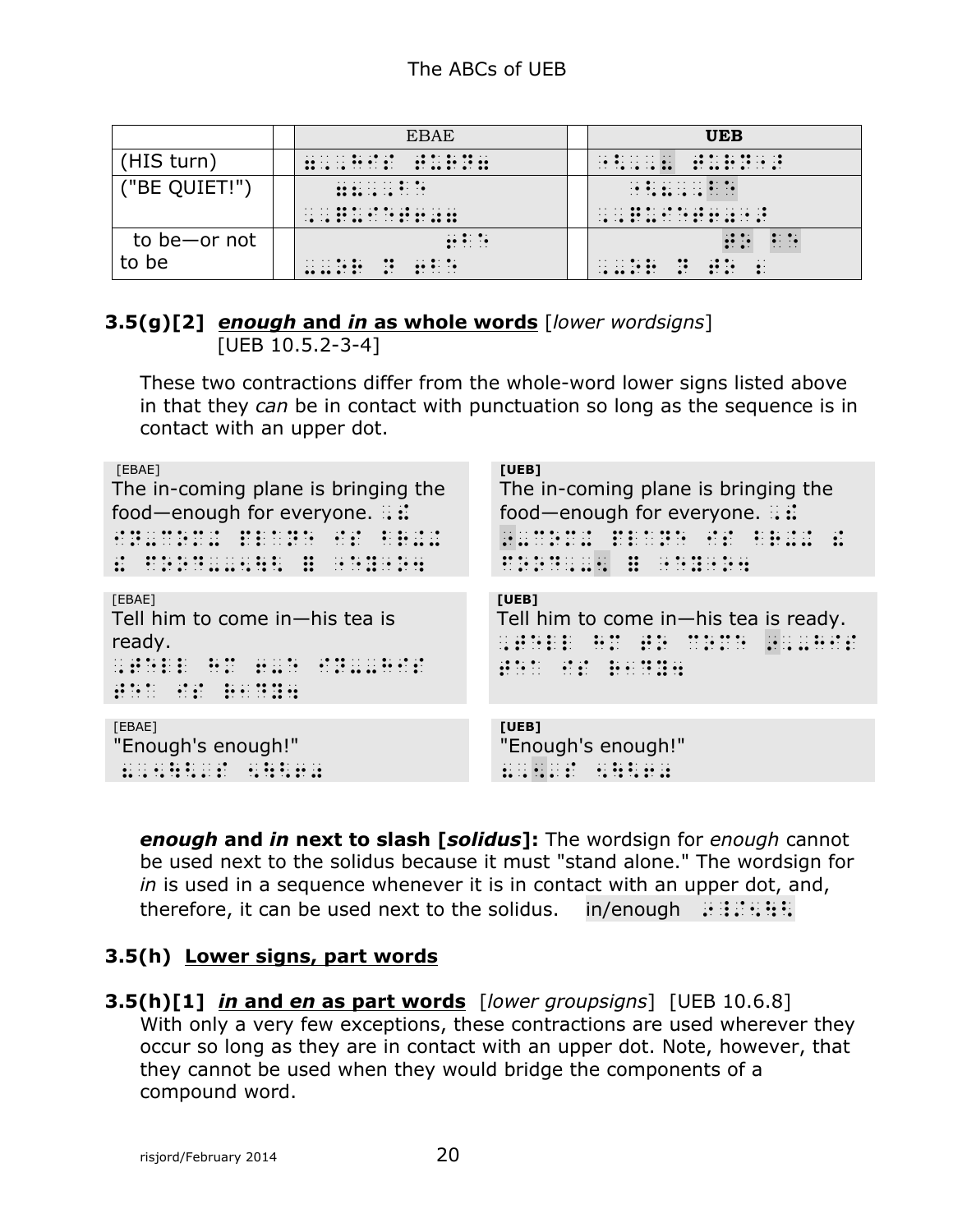#### The ABCs of UEB

|                            | <b>EBAE</b>                                                                                                                                                                                                                                                                                                                                                                                                                                                                         | <b>UEB</b>                                                                                                                                |
|----------------------------|-------------------------------------------------------------------------------------------------------------------------------------------------------------------------------------------------------------------------------------------------------------------------------------------------------------------------------------------------------------------------------------------------------------------------------------------------------------------------------------|-------------------------------------------------------------------------------------------------------------------------------------------|
| binomial                   |                                                                                                                                                                                                                                                                                                                                                                                                                                                                                     | . . <b>. .</b> .                                                                                                                          |
| enormous                   | $\bullet\bullet\hspace{0.1cm}\bullet\hspace{0.1cm}\bullet\hspace{0.1cm}\bullet\hspace{0.1cm}\bullet\hspace{0.1cm}\bullet\hspace{0.1cm}\bullet\hspace{0.1cm}\bullet\hspace{0.1cm}\bullet\hspace{0.1cm}\bullet\hspace{0.1cm}\bullet\hspace{0.1cm}\bullet\hspace{0.1cm}\bullet\hspace{0.1cm}\bullet\hspace{0.1cm}\bullet\hspace{0.1cm}\bullet\hspace{0.1cm}\bullet\hspace{0.1cm}\bullet\hspace{0.1cm}\bullet\hspace{0.1cm}\bullet\hspace{0.1cm}\bullet\hspace{0.1cm}\bullet\hspace{0.$ | $\cdots$                                                                                                                                  |
| renew                      | $\bullet\bullet\quad\bullet\quad\bullet\quad\bullet\quad\bullet\bullet\bullet\bullet$<br>$\bullet \cdot \cdot \cdot \bullet \cdot \cdot \cdot \cdot \bullet$                                                                                                                                                                                                                                                                                                                        | $\bullet\cdot\;\;\cdot\;\;\bullet\;\;\cdot\;\;\bullet$<br>$\cdots$<br>$\bullet \cdot \quad \cdot \bullet \quad \cdot \quad \cdot \bullet$ |
| prenatal                   | .                                                                                                                                                                                                                                                                                                                                                                                                                                                                                   |                                                                                                                                           |
| phoenix                    | 0.77787778777877788                                                                                                                                                                                                                                                                                                                                                                                                                                                                 | $\bullet\cdot\ \bullet\bullet\ \cdot\bullet\ \bullet\cdot\ \bullet\cdot\ \cdot\cdot\cdot$                                                 |
| teach-in                   | $\bullet\bullet\;\cdot\;\cdot\;\bullet\;\cdot\;\cdot\;\cdot\;\cdot\;\bullet\;\bullet\bullet$                                                                                                                                                                                                                                                                                                                                                                                        | .                                                                                                                                         |
| toenail<br>[compound word] |                                                                                                                                                                                                                                                                                                                                                                                                                                                                                     |                                                                                                                                           |

Unlike EBAE, when applying the Lower Sign Rule in UEB, font attributes (see §4 below) are considered upper signs.

|                 |                                                                                                                                                      | H.RAH                                                                                              |                                                                                                                                              |  |
|-----------------|------------------------------------------------------------------------------------------------------------------------------------------------------|----------------------------------------------------------------------------------------------------|----------------------------------------------------------------------------------------------------------------------------------------------|--|
| ∩oir i<br>חוׄ≙ר | $\bullet \bullet \bullet \bullet \bullet \bullet \bullet \bullet \bullet \bullet \bullet$<br>$\bullet \cdot \cdot \cdot \bullet \cdot \bullet \cdot$ | $\cdots \bullet \quad \bullet \quad \cdots \quad \bullet \quad \bullet \quad \bullet \quad \cdots$ | $\bullet \bullet \bullet \bullet \bullet \bullet \bullet \bullet \bullet \bullet$<br>$\bullet \cdot \cdot \cdot \bullet \cdot \bullet \cdot$ |  |

#### **3.5(h)[2] be, con, dis** [*lower groupsigns*] [UEB 10.6.2, 10.11.3] (*com* has been eliminated)

Like EBAE, these contractions are used as parts of words only when they constitute the first syllable of a word; however, they are not used in UEB in names prefixed with Mc, Mac, or O' because they are not at the "beginning of the word" (see 3.5(f) above).

|                       | FRAF.                                                                                                                                                                                                                                                                                                                                                                                                                                                                                 |  | UEB |
|-----------------------|---------------------------------------------------------------------------------------------------------------------------------------------------------------------------------------------------------------------------------------------------------------------------------------------------------------------------------------------------------------------------------------------------------------------------------------------------------------------------------------|--|-----|
| McConnell             | $\mathbf{v} \cdot \mathbf{a} \quad \mathbf{a} \cdot \mathbf{v} \cdot \mathbf{v} \cdot \mathbf{a} \quad \mathbf{v} \cdot \mathbf{a} \cdot \mathbf{v} \cdot \mathbf{a} \cdot \mathbf{a} \cdot \mathbf{a} \cdot \mathbf{a} \cdot \mathbf{a} \cdot \mathbf{a} \cdot \mathbf{a} \cdot \mathbf{a} \cdot \mathbf{a} \cdot \mathbf{a} \cdot \mathbf{a} \cdot \mathbf{a} \cdot \mathbf{a} \cdot \mathbf{a} \cdot \mathbf{a} \cdot \mathbf{a} \cdot \mathbf{a} \cdot \mathbf{a} \cdot \mathbf{$ |  |     |
| Commander<br>O'Connor | $\mathbf{1} \cdot \mathbf{0} \quad \mathbf{0} \cdot \mathbf{1} \cdot \mathbf{0} \cdot \mathbf{1} \cdot \mathbf{0} \quad \mathbf{1} \cdot \mathbf{1} \cdot \mathbf{0} \cdot \mathbf{1} \cdot \mathbf{0} \cdot \mathbf{1} \cdot \mathbf{0} \cdot \mathbf{1} \cdot \mathbf{1} \cdot \mathbf{1} \cdot \mathbf{1} \cdot \mathbf{1} \cdot \mathbf{1} \cdot \mathbf{1} \cdot \mathbf{1} \cdot \mathbf{1} \cdot \mathbf{1} \cdot \mathbf{1} \cdot \mathbf{1} \cdot \mathbf{1} \cdot \mathbf{$ |  |     |

#### **3.5(h)[3] bb, cc, ff, gg, ea** [*lower groupsigns*] [UEB 10.6.5] (*dd* has been eliminated)

There are only a few changes to the use of the contractions *bb, cc, ff, gg,*  due to the elimination of some other contractions, but there are many changes to words containing *ea.*

|          | 7 R A F                                                                                                                                                                | UEB                                                                   |  |
|----------|------------------------------------------------------------------------------------------------------------------------------------------------------------------------|-----------------------------------------------------------------------|--|
| bubble   | $\bullet\cdot\ \bullet\cdot\ \bullet\cdot\ \cdot\bullet$<br>$\bullet \cdot \cdot \cdot \bullet \cdot \cdot \bullet$<br>$\cdots \bullet \bullet \cdots \bullet \bullet$ | $\bullet \cdot \cdot \cdot \bullet \cdot \bullet \cdot \cdot \bullet$ |  |
| addendum |                                                                                                                                                                        |                                                                       |  |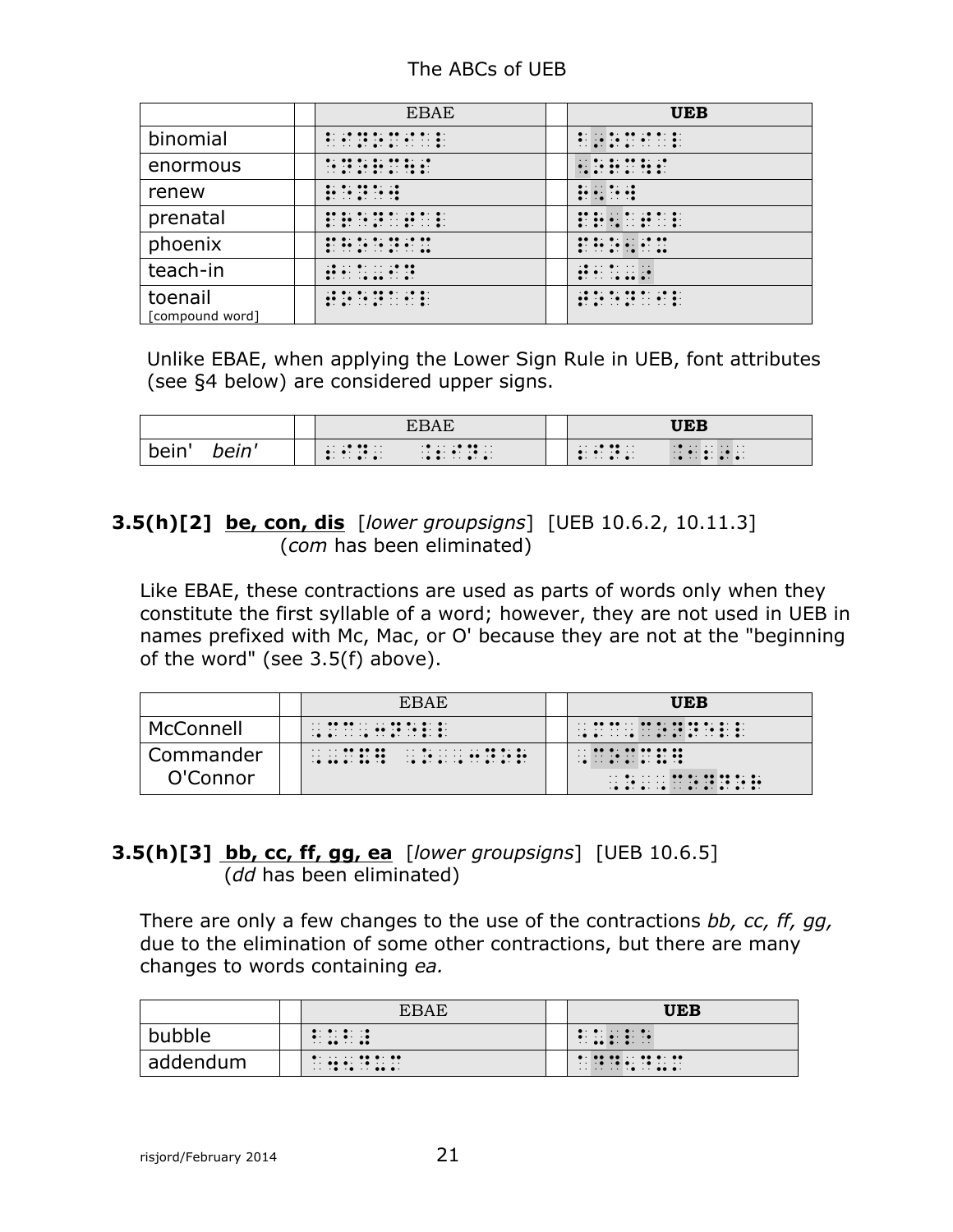### **ea** [10.6.7]

Like EBAE, the contraction for *ea* cannot be used if it would bridge a prefix and a base word or if it is preceded by a hyphen.

|            | EBAE & UEB  |
|------------|-------------|
| reaction   | $\bullet$ . |
| deactivate | . <b>.</b>  |
| man-eater  |             |

But, unlike EBAE it can be used if it bridges a base word and a suffix, or a diphthong and an adjoining letter, or if it begins the second part of a solid compound word.

|           | <b>EBAE</b>                                                                                                | UEB                                                                                                                                            |
|-----------|------------------------------------------------------------------------------------------------------------|------------------------------------------------------------------------------------------------------------------------------------------------|
| acreage   | . <b>.</b>                                                                                                 | . <b>.</b>                                                                                                                                     |
| likeable  | $\bullet \cdot \cdot \cdot \bullet \cdot \cdot \cdot \cdot \cdot \bullet \bullet$                          |                                                                                                                                                |
| genealogy | . <b>. . </b>                                                                                              | $\cdots \quad \bullet \quad \cdots \quad \bullet \quad \bullet \quad \bullet \quad \bullet \quad \cdots \quad \bullet \bullet$                 |
| paean     | $\bullet \cdot \cdot \cdot \cdot \cdot \bullet \cdot \cdot \cdot \cdot \bullet$<br>$\bullet$ . $\bullet$ . | $\bullet\bullet\bullet\cdot\;\cdot\;\cdot\;\bullet\bullet$<br>$\bullet \cdot \cdot \cdot \bullet \cdot \cdot \bullet$<br>$\bullet$ $\bullet$ . |
| motheaten | . <b>.    .</b> .<br>.                                                                                     |                                                                                                                                                |

## **3.6 Initial-letter contractions** [UEB 10.7]

The use of initial-letter contractions is much the same in EBAE and UEB, although the rules and reasons differ. Although the emphasis is no longer on the "original sound," only a few words are contracted differently.

|            | <b>EBAE</b>                                                                                                                                                                                                                                | <b>UEB</b>                                                                                                                                                                                                                                                                                                                                                                                                                            |
|------------|--------------------------------------------------------------------------------------------------------------------------------------------------------------------------------------------------------------------------------------------|---------------------------------------------------------------------------------------------------------------------------------------------------------------------------------------------------------------------------------------------------------------------------------------------------------------------------------------------------------------------------------------------------------------------------------------|
| sword      | $\bullet$ $\bullet$ $\bullet$ $\bullet$ $\bullet$ $\bullet$<br>$\bullet\cdot\ \bullet\bullet\ \cdot\bullet\ \bullet\bullet\ \cdot\bullet$<br>$\bullet \cdot \quad \cdot \bullet \quad \bullet \cdot \quad \bullet \cdot \quad \cdot \cdot$ | $\cdot$<br>$\bullet\cdot\cdot\bullet\bullet\bullet$<br>$\bullet$ $\bullet$                                                                                                                                                                                                                                                                                                                                                            |
| partake    | .<br>$\bullet \cdot \quad \bullet \cdot \quad \bullet \cdot \quad \cdot \quad \bullet \cdot \quad \cdot \cdot$                                                                                                                             | $\cdots \bullet \cdot \cdot \cdot \bullet \cdot \cdot \cdot$                                                                                                                                                                                                                                                                                                                                                                          |
| Houghton   | $\cdots \quad \bullet \quad \bullet \quad \bullet \quad \bullet \quad \bullet \quad \bullet \quad \bullet \quad \bullet \quad \bullet \bullet$                                                                                             | $\cdots \quad \bullet \quad \cdots \quad \bullet \quad \bullet \quad \bullet \quad \bullet \quad \bullet$<br>.                                                                                                                                                                                                                                                                                                                        |
| fever      | .<br>$\bullet\qquad \bullet\quad \bullet\quad \bullet\quad \bullet\bullet$                                                                                                                                                                 | $\bullet\bullet\;\cdot\;\cdot\;\;\bullet\;\cdot$<br>$\bullet\cdot\cdot\bullet\cdot\bullet$<br>.                                                                                                                                                                                                                                                                                                                                       |
| atmosphere |                                                                                                                                                                                                                                            | $\mathbf{r} \cdot \mathbf{r} = \mathbf{0} \cdot \mathbf{r} + \mathbf{0} \cdot \mathbf{r} + \mathbf{0} \cdot \mathbf{r} + \mathbf{0} \cdot \mathbf{r} + \mathbf{r} + \mathbf{r} + \mathbf{r} + \mathbf{r} + \mathbf{r} + \mathbf{r} + \mathbf{r} + \mathbf{r} + \mathbf{r} + \mathbf{r} + \mathbf{r} + \mathbf{r} + \mathbf{r} + \mathbf{r} + \mathbf{r} + \mathbf{r} + \mathbf{r} + \mathbf{r} + \mathbf{r} + \mathbf{r} + \mathbf{r$ |
| hadji      | .                                                                                                                                                                                                                                          | $\cdots$<br>. <b>.</b>                                                                                                                                                                                                                                                                                                                                                                                                                |

**3.7 Final-letter contractions** [*final-letter groupsigns*] [10.8]

The braille formation of several words has changed, mainly due to the elimination of *ation* and *ally.*

Unlike EBAE, final-letter contractions cannot be used at the beginning of a line in a divided word.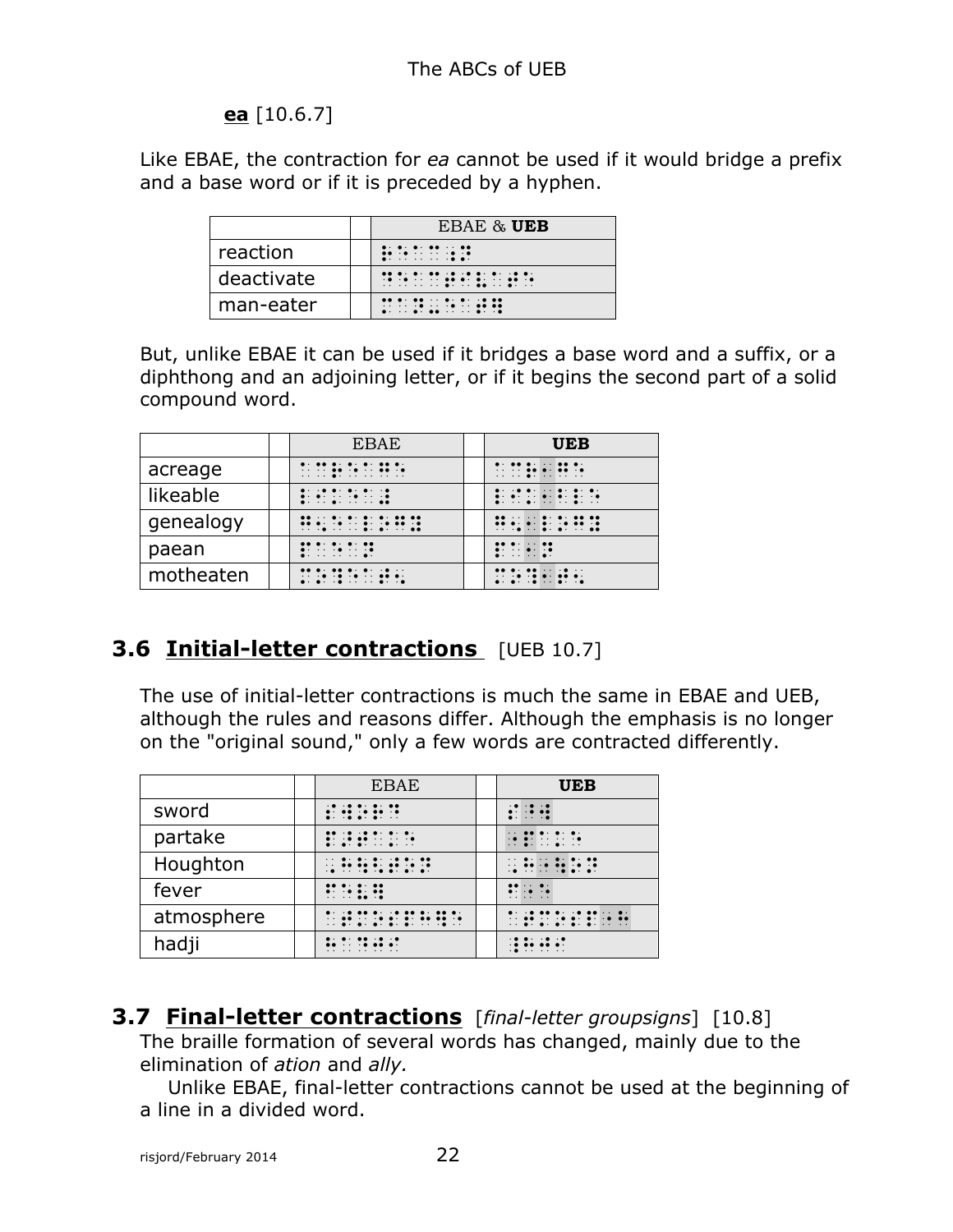|                                                             | <b>EBAE</b>                                                                                                                           | <b>UEB</b>                                                           |
|-------------------------------------------------------------|---------------------------------------------------------------------------------------------------------------------------------------|----------------------------------------------------------------------|
| creation                                                    | $\cdots \quad \bullet \quad \cdots \quad \bullet \quad \bullet \quad \bullet \quad \bullet$                                           | $\cdots \bullet \cdot \cdot \cdot \cdot \cdot \bullet \bullet \cdot$ |
| nationally                                                  | . <b>.</b>                                                                                                                            | $\bullet$ $\bullet$ $\bullet$ $\bullet$<br>.                         |
| denationalize                                               | . <b>. . . .</b>                                                                                                                      | .                                                                    |
| really                                                      | $\bullet\bullet\quad \bullet\quad \cdot\quad \cdot\quad \bullet$<br>$\bullet \cdot \cdot \cdot \cdot \bullet \bullet \bullet \bullet$ |                                                                      |
| Clemenceau<br>[diphthong ignored]                           |                                                                                                                                       |                                                                      |
| mongoose<br>[adjoining consonants<br>pronounced separately] | .                                                                                                                                     | $\bullet\bullet$                                                     |
| care-<br>fully                                              | $\cdots$<br><br>$\cdots$                                                                                                              | $\cdots$                                                             |

#### **Partially emphasized words** [9.2.3]

EBAE does not use contractions in partially emphasized words. UEB does, but final-letter contractions cannot be used because they must always follow a letter. They cannot follow punctuation, font attribute symbols [*typeform*], or capital indicators or terminators.

|                   | FRAF | UER |
|-------------------|------|-----|
| HOWdy!            |      |     |
| <b>AttenTIONI</b> |      |     |
| del IGHTful       |      |     |

## **3.8 Short-form words** [UEB 10.9.1-2, App.1]

 (*o'clock, to-day,* and *to-night* have been eliminated, but *today* and *tonight remain*)

*See also*: Grade 1 mode and shortforms (5.4 below)

**3.8(a)** As whole words or whole names UEB uses shortforms as whole words and whole names regardless of their meaning or pronunciation.

Shortforms used for whole words must "stand alone" (see 3.3 above) and therefore cannot be used next to a slash [*solidus*].

|  |                                                                                                        | $\blacksquare$<br>Ŀ. |
|--|--------------------------------------------------------------------------------------------------------|----------------------|
|  | $\bullet\bullet\quad \cdot\quad \cdot\quad \bullet\quad \cdot\quad \bullet\bullet\quad \bullet\bullet$ |                      |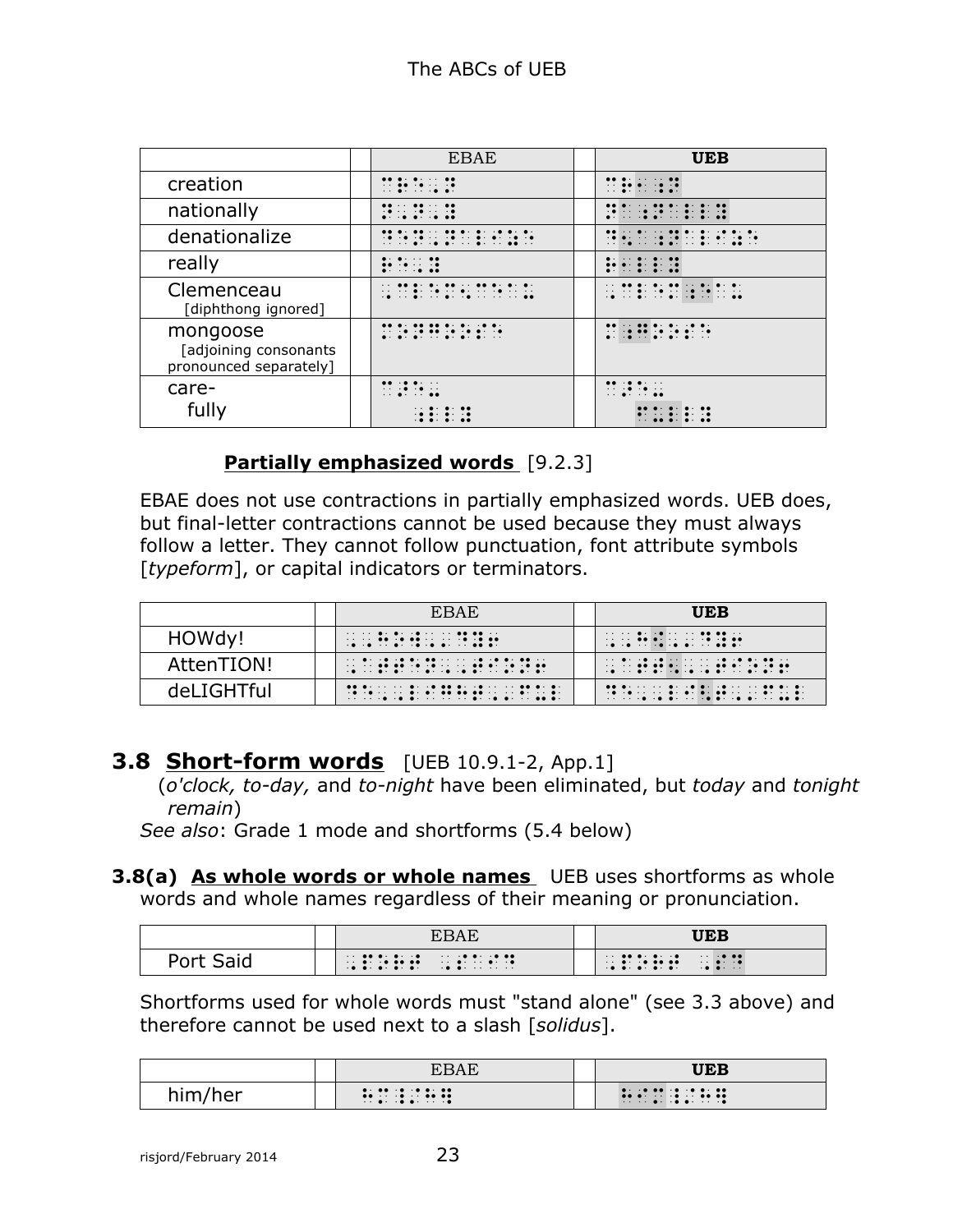**3.8(b) As parts of words** Like EBAE, shortforms can only be used as parts of words if the full word retains its original meaning and spelling.

Unlike EBAE, which bases the use of shortforms on specific rules that are applied to determine whether a shortform can be used as part of a longer word, UEB relies on a definitive list, the UEB Shortform List (Appendix 1 -*The Rules of Unified English Braille*).

In UEB, of the 75 shortforms, 65 can be used as parts of words only if the longer words are "standing alone" and are included on the *Shortform List*. If a word is not on the list, it cannot be used. Although this may seem stringent, it assures faithful automatic translation, an important consideration in this electronic age.

The other ten words can also be used as parts of words, but the longer words do not have to be on the *Shortforms List.* These words have special rules, as follows:

**Ten Special Shortforms:** *blind, braille, children, first, friend, good, great, letter, little, quick* 

[1] *blind, first, friend, good, letter, little, quick*

These shortforms are used as part words only if they begin a word or name, and if they are not followed by a vowel or "y." This rule prevents shortform words from taking on the appearance of other words, i.e., if the shortform for *friend* were used in *befriended* it would read *befred.* 

There are many exceptions to this rule, as noted in the *UEB Shortforms List*, such as:

| snowblind $\mathbf{::} \mathbf{::} \mathbf{::}$            | goodafternoon :: : : : : :                                            |
|------------------------------------------------------------|-----------------------------------------------------------------------|
| headfirst :::::                                            | bloodletter $\mathbf{1}$ : $\mathbf{2}$ : $\mathbf{3}$ : $\mathbf{4}$ |
| firstaid ::::::                                            | lettering $::::$                                                      |
| boyfriend $\mathbf{1} \oplus \mathbf{2} \oplus \mathbf{3}$ | belittle : : : :                                                      |
| feelgood $::::::::"$                                       | doublequick $\mathbb{H}\oplus\mathbb{H}\oplus\mathbb{H}$              |
| goody $\mathbf{H} \mathbf{H}$                              | quicker :: : : :                                                      |

Exceptions for these words, and others, were made because braille readers found them familiar and easily read.

[2] *children*

Like those above, this shortform is used as part of a word provided it is not followed by a vowel or "y," but it does not have to begin the longer Word. **[EBAE & UEB] grandchildren**  $\mathbf{B}$ **:**  $\mathbf{B}$ 

[3] *braille, great*

Use these shortforms wherever they occur.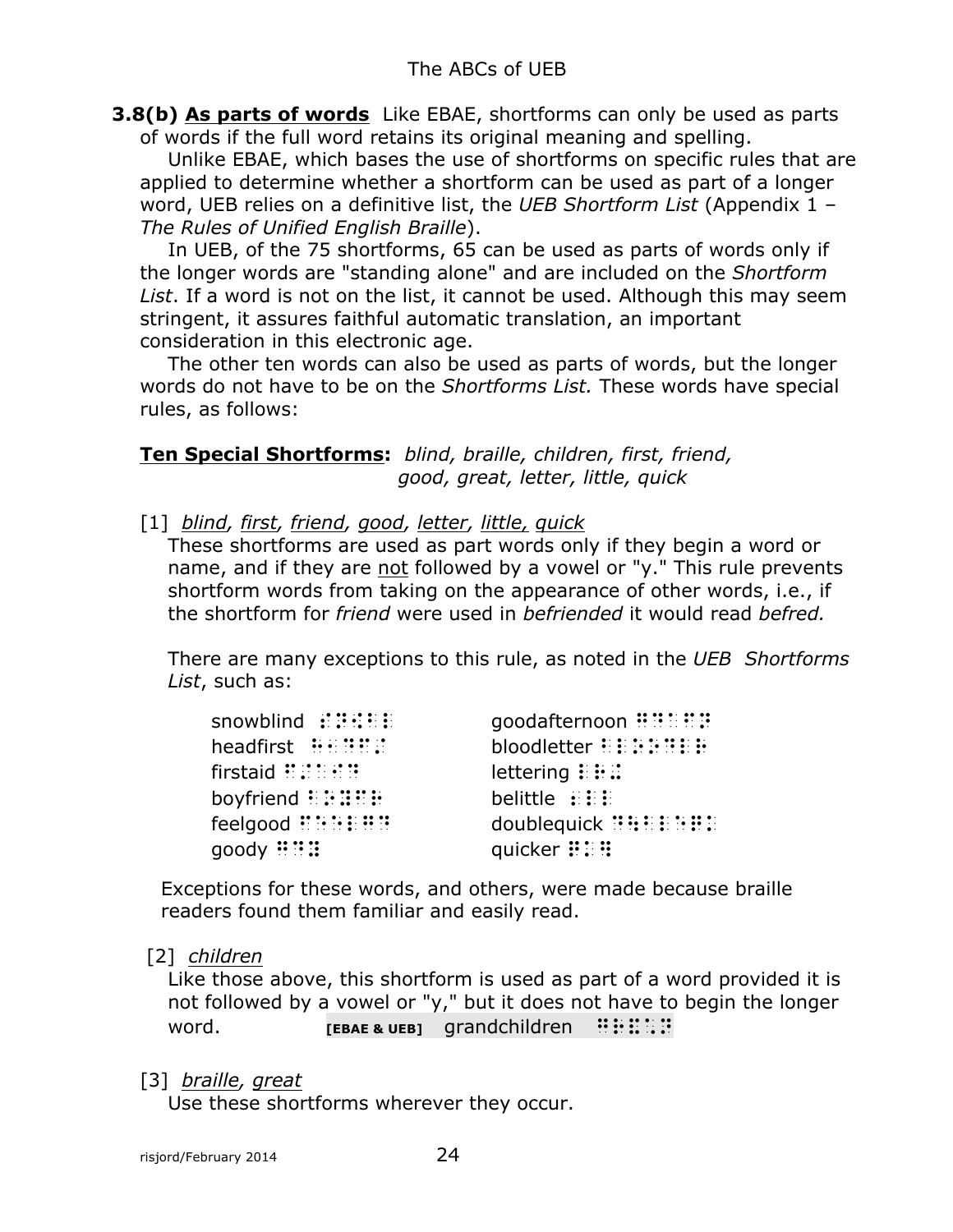#### **3.8(c) Shortforms in proper names** [UEB 10.9.2-3]

Like EBAE, in UEB any of the shortforms can be used for whole names, e.g., *Mr. Friend, Miss Good.* EBAE, however, does not permit the use of shortforms as parts of names.

In UEB, the 65 regular shortforms may be used as parts of names so long as the longer name is "standing alone" and is listed on the *Shortforms List*, e.g. *Mustard, Nonsuch* (a very rare occasion). The "Ten Special Shortforms" may also be used as parts of names, so long as they comply with the rules listed above in 3.8(b), but the full name does not have to be on the *Shortforms List.*

[1] The shortforms for *blind, first, friend, good, letter, little, quick* can only be used at the beginning of a name, and only when they are not followed by a vowel or "y."

|           | FRAF | UER                                                                                                                        |
|-----------|------|----------------------------------------------------------------------------------------------------------------------------|
| Letterman |      | $\cdots \quad \bullet \quad \bullet \quad \bullet \quad \bullet \bullet \quad \bullet \quad \bullet \quad \bullet \bullet$ |
| Goodwood  | .    |                                                                                                                            |
| Firstbank |      | . . <b>. . .</b>                                                                                                           |

|              | EBAE & UEB                                                                                                                                                                                                                   |
|--------------|------------------------------------------------------------------------------------------------------------------------------------------------------------------------------------------------------------------------------|
| Goodall      |                                                                                                                                                                                                                              |
| Goodyarn     |                                                                                                                                                                                                                              |
| Firstamerica |                                                                                                                                                                                                                              |
| Linkletter   | $\cdots \quad \bullet \quad \cdots \quad \bullet \quad \cdots \quad \bullet \quad \cdots \quad \bullet \quad \bullet \quad \bullet \quad \bullet \quad \bullet \quad \bullet \quad \bullet \quad \bullet \quad \bullet$<br>. |
| Doolittle    | .                                                                                                                                                                                                                            |

[The reader will not mistake the beginning letters in the following examples as shortforms because although they begin the name they are followed by a vowel or y.]

| Gdansk          |  |
|-----------------|--|
| <b>Blystone</b> |  |

[2] The shortform for *children* follows the same rule but it can occur anywhere in a name.

|      |                                                                                                                                                                                                                                                                          | 11 D) 3 |
|------|--------------------------------------------------------------------------------------------------------------------------------------------------------------------------------------------------------------------------------------------------------------------------|---------|
| ∣r∆n | $\mathbf{1} \oplus \mathbf{0} \oplus \mathbf{1} \oplus \mathbf{0} \oplus \mathbf{0} \oplus \mathbf{1} \oplus \mathbf{0} \oplus \mathbf{1} \oplus \mathbf{0} \oplus \mathbf{1} \oplus \mathbf{0} \oplus \mathbf{1} \oplus \mathbf{0} \oplus \mathbf{1} \oplus \mathbf{0}$ |         |

[3] The shortforms for *braille* and *great* can be used anywhere in a name*.*

|            |                                                                                                                                                                     | UEB                                                                                                                                                                                                                                                                |
|------------|---------------------------------------------------------------------------------------------------------------------------------------------------------------------|--------------------------------------------------------------------------------------------------------------------------------------------------------------------------------------------------------------------------------------------------------------------|
| Greatacre  |                                                                                                                                                                     |                                                                                                                                                                                                                                                                    |
| Greatfort  | $\cdots \quad \bullet \quad \bullet \quad \bullet \quad \cdots \quad \bullet \quad \bullet \quad \bullet \quad \bullet \quad \bullet$<br>$\cdots$ as as a, as as as | $\bullet\bullet\hspace{0.05cm}\bullet\hspace{0.05cm}\bullet\hspace{0.05cm}\bullet\hspace{0.05cm}\bullet\hspace{0.05cm}\bullet\hspace{0.05cm}\bullet\hspace{0.05cm}\bullet\hspace{0.05cm}\bullet\hspace{0.05cm}\bullet\hspace{0.05cm}\bullet\hspace{0.05cm}\bullet$ |
| Funbraille |                                                                                                                                                                     | $\cdots \quad \bullet \quad \cdots \quad \bullet \quad \bullet \quad \bullet \quad \bullet \quad \bullet \quad \bullet \quad \bullet \quad \bullet \quad \bullet$                                                                                                  |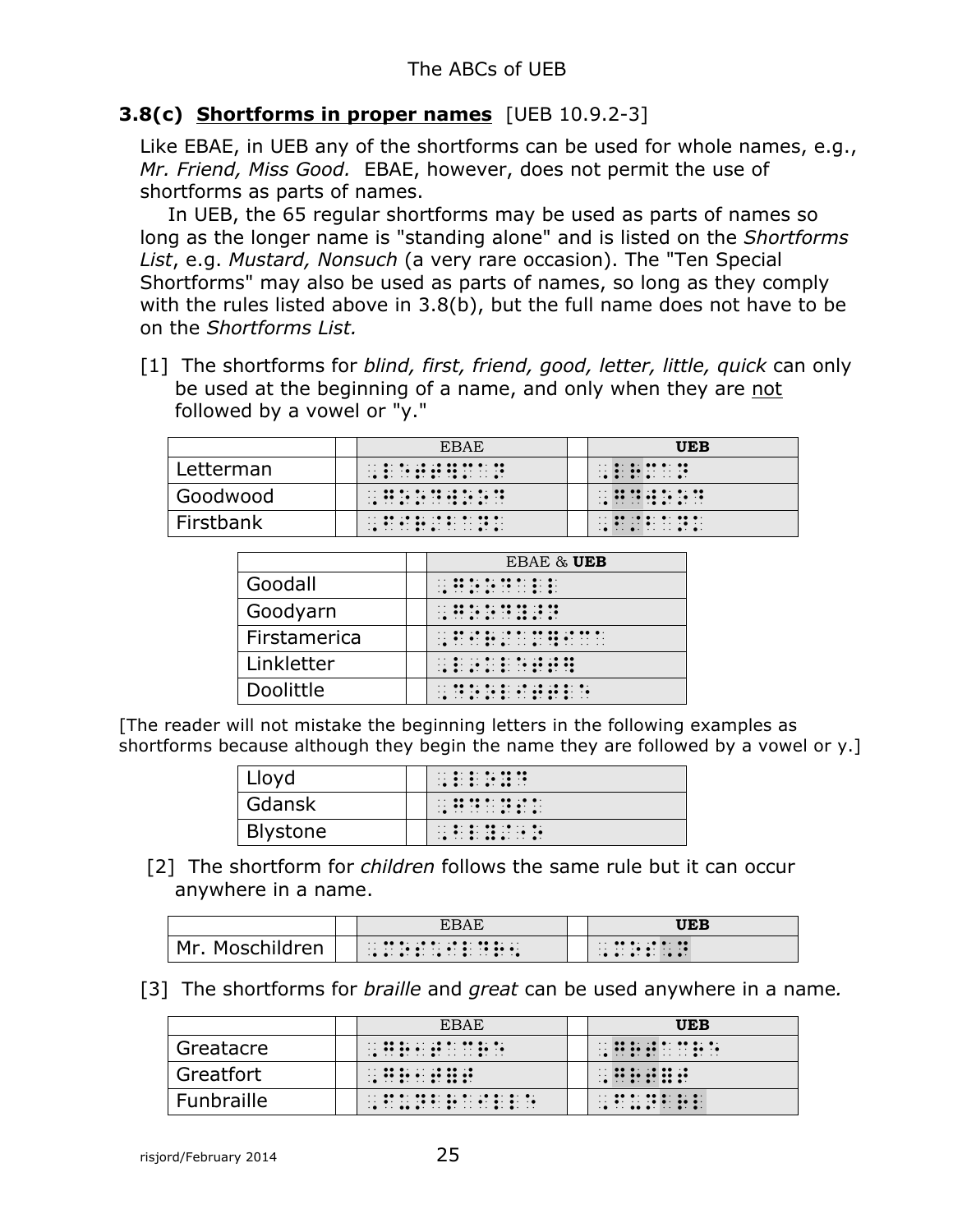#### **3.8(d) Distinguishing conventional words from shortforms** [UEB 10.9.5-6]

A letter indicator [*grade 1 symbol indicator*] is placed before any group of letters, either "standing alone" (*see 3.3 above*) or that occurs at the beginning of a word or name, that could be mistaken for a short-form word.

|                 | <b>EBAE</b>                                                                                                                                                                                                                                                                                      |  | UEB                                                                                                                                                                                                                                                                                                                                                                                                                                                                                                                                                                                                                                             |
|-----------------|--------------------------------------------------------------------------------------------------------------------------------------------------------------------------------------------------------------------------------------------------------------------------------------------------|--|-------------------------------------------------------------------------------------------------------------------------------------------------------------------------------------------------------------------------------------------------------------------------------------------------------------------------------------------------------------------------------------------------------------------------------------------------------------------------------------------------------------------------------------------------------------------------------------------------------------------------------------------------|
| How's Al today? | $\cdots\quad \bullet\quad \  \  \bullet\quad \  \  \bullet\quad \  \  \cdots\quad \  \bullet\quad \  \  \bullet\qquad \qquad$<br>$\bullet \cdot \cdot \cdot \bullet \bullet$                                                                                                                     |  | .<br>$\cdots\quad \bullet\quad \  \  \bullet\quad \  \  \bullet\quad \  \  \cdots\quad \bullet\quad \  \  \bullet\quad \  \  \bullet\qquad \  \  \bullet\quad \  \  \bullet\qquad \  \  \bullet\qquad \  \  \bullet\qquad \  \  \bullet\qquad \  \  \bullet\qquad \  \  \bullet\qquad \  \  \bullet\qquad \  \  \bullet\qquad \  \  \bullet\qquad \  \  \bullet\qquad \  \  \bullet\qquad \  \  \bullet\qquad \  \  \bullet\qquad \  \  \bullet\qquad \  \  \bullet\qquad \  \  \bullet\qquad \  \  \bullet\qquad \  \ $<br>$\bullet\bullet\quad \bullet\quad \bullet\quad \bullet\quad \bullet$<br>$\bullet \cdot \cdot \cdot \bullet \bullet$ |
| Lloyd Llhuyd    | $\cdots \quad \bullet \quad \bullet \quad \bullet \quad \bullet \quad \bullet \quad \bullet \quad \bullet \quad \bullet \bullet \quad \bullet \bullet$<br>$\cdots \bullet \quad \bullet \quad \bullet \quad \bullet \quad \cdots \quad \bullet \bullet \quad \bullet \quad \bullet \quad \cdots$ |  | $\cdots \quad \bullet \quad \bullet \quad \bullet \quad \bullet \quad \bullet \quad \bullet \bullet \quad \bullet \bullet$                                                                                                                                                                                                                                                                                                                                                                                                                                                                                                                      |

Use a *grade 1 word indicator* before a letters-sequence occurring after the beginning of a word that could be read as a short-form. (See 5.2 below.)

|                                     | EBAE | UEB                                                                                                                                                           |
|-------------------------------------|------|---------------------------------------------------------------------------------------------------------------------------------------------------------------|
| WisBrl (Wisconsin<br><b>Braille</b> |      | $\frac{1}{2}$ , $\frac{1}{2}$ , $\frac{1}{2}$ , $\frac{1}{2}$ , $\frac{1}{2}$ , $\frac{1}{2}$ , $\frac{1}{2}$ , $\frac{1}{2}$ , $\frac{1}{2}$ , $\frac{1}{2}$ |

\*Note that *WisBrl* is treated as one word [*letters-sequence*], not two (UEB Glossary, page 8). The capital indicator is not regarded as a "nonalphabetic sign." It is simply part of the letter *B*. (UEB 8.3.1)

## **3.9 Usual form of the word**

The UEB approach to the "usual form of the word" is quite different from EBAE. EBAE says that a contraction should not be used if it would result in an alteration of the usual braille form of a base word.

UEB says (10.11.6) to "use a groupsign [*part-word contraction*] when the addition of a prefix or the formation of an unhyphenated compound word provides an opportunity to use a groupsign not used in the original word, even if this alters the usual braille form of the original word."

They both agree that when there is a choice, the contraction to use is the one that most nearly approximates the usual pronunciation of the word and that does not distort the form of the word.

|                   | <b>EBAE</b>                                                                                                                            | UEB                                                                                                                     |
|-------------------|----------------------------------------------------------------------------------------------------------------------------------------|-------------------------------------------------------------------------------------------------------------------------|
| uneasy            | $\cdots \quad \bullet \quad \bullet \quad \bullet \quad \bullet \quad \bullet \quad \bullet \quad \bullet \quad \bullet \quad \bullet$ | $\cdots \quad \bullet \quad \bullet \quad \bullet \quad \bullet \quad \bullet \quad \bullet$                            |
| changeable        |                                                                                                                                        |                                                                                                                         |
| freedom           | $\cdots \quad \bullet \quad \cdots \quad \cdots \quad \cdots \quad \bullet \quad \bullet \quad \bullet \quad \cdots$                   | $\cdots \quad \bullet \quad \cdots \quad \bullet \quad \bullet \quad \bullet \quad \bullet \quad \bullet \quad \bullet$ |
| indistinguishable |                                                                                                                                        |                                                                                                                         |
| incongruous       |                                                                                                                                        |                                                                                                                         |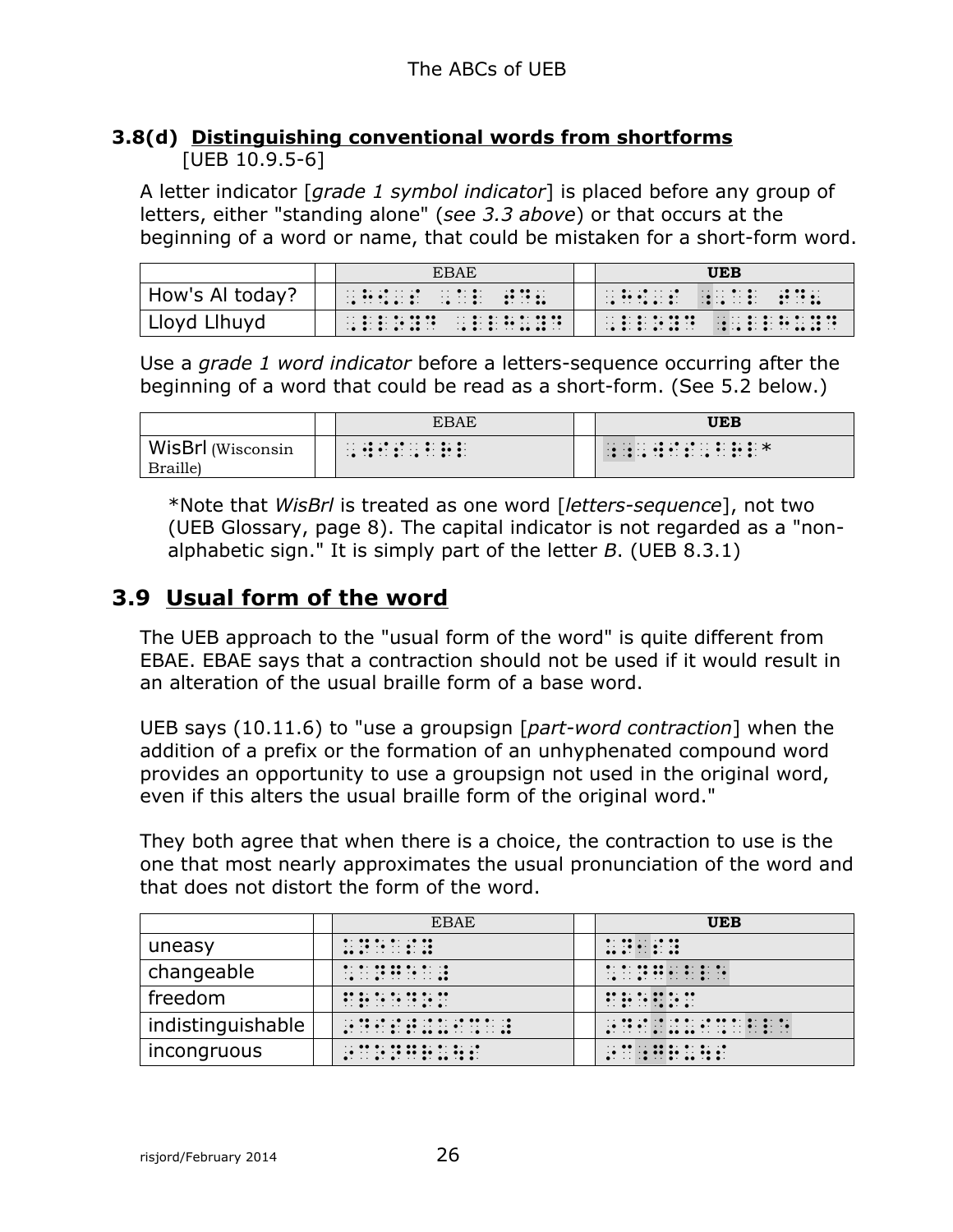## **READING PRACTICE 2**

Read the following sentences. Write them out in longhand and compare your work with the print version on page 28.

 #A4 ,! PE2LE CR1T\$ A SPLA% 9 ! MIDDLE ( 10 = 110 = 500 = 110 = 100 = 100 = 110<br>01 = 120 = 120 = 120 = 120 = 120 = 120 = 120<br>00 = 120 = 120 = 120 = 120 = 120 = 120 = 120 #B4 ,FLOR;E ,NI<T+ALE 2FRI5D\$ ! SOLDI] :O \_H M5+ITIS4 #C4 ,H\$DA ,V&YKE "<A FR F ,G]\_M"> \_H A F"E CAUS\$ BY A REACT TO BE THE REACT OF THE REACT OF THE REACT THE REACT OF THE REACT OF THE REACT OF THE REAC<br>The react of the reaction of the reaction of the reaction of the reaction of the reaction of the reaction of t<br> #D4 ,! HUGE ANTHILL 0 ON ! NOR?1/ SIDE ( 1981) – Die Stern der Heinrich und die Stern die Stern des Stern des Stern die Stern die Stern die Entstell<br>1980 – Die Stern die Stern die Stern die Stern die Stern die Stern die Stern die Stern die Stern die Stern die<br>1 #E4 ,P&EMONIUM BROKE \ :5 ! PR(ESSOR SO 8, 2001, A STATE IN 1999, A STATE IN 1999, A STATE IN 1999, A STATE IN 1999, A STATE IN 1999, A STATE IN 19<br>1991, A STATE : In 1999, A STATE IN 1999, A STATE IN 1999, A STATE IN 1999, A STATE IN 1999, A STATE IN 1999,<br>1 , St. De la Componista de la Caraca de Maria de la Caraca de La Caraca de La Caraca de La Caraca de La Caraca<br>1954 - Alemania de la Caraca de La Caraca de La Caraca de La Caraca de La Caraca de La Caraca de La Caraca de<br>19 #F4 ,RUNNER | PAKE 9 | PAKE 9 | PAKE 9 | PAKE 9 | PAKE 9 | PAKE 9 | PAKE 9 | PAKE 9 | PAKE 9 | PAKE 9 | PAKE 9<br>SEP 19 | PAKE 9 | PAKE 9 | PAKE 9 | PAKE 9 | PAKE 9 | PAKE 9 | PAKE 9 | PAKE 9 | PAKE 9 | PAKE 9 | PAKE 9 | PA ,COM/OCK ,M>A?ON4 #G4 ,! GOV];S SD1 8,T'S Q 50,-IN A FIRM **T**  $\mathcal{H}$  , and the set of the set of the set of the set of the set of the set of the set of the set of the set of the set of the set of the set of the set of the set of the set of the set of the set of the set of the set SITUATION ASSOCIATION AND LOCAL AND LOCAL ARRAIGNMENT ASSOCIATION AND LOCAL ASSOCIATION ASSOCIATION AND LOCAL<br>Notes and association and local and local and local and local and local and local and local and local and loca<br>N

## **WRITING PRACTICE 2**

Braille the following sentences. Start each sentence in cell 3 and use a 40-cell line. Compare your work with the print version on page 29.

- 1. Capt. Littlefield could barely read the lettering on the letterhead.
- 2. The savagery and rioting continued well into the night.
- 3. Ingmar met Ingrid (his bride-to-be) at a fly-in fishing camp in Sweden.
- 4. Oddly enough, the house was deserted and an uneaten meal was still on the table.
- 5. Disabled by arthritis, Lloyd Littlesmyth hobbled up the steps.
- 6. "I just saw your latest edition," she gushed. "It's simply PRICEless!"
- 7. The atmosphere here is toxic; it was a mistake to come.
- 8. Mike O'Conner bubbled with enthusiasm over the acreage.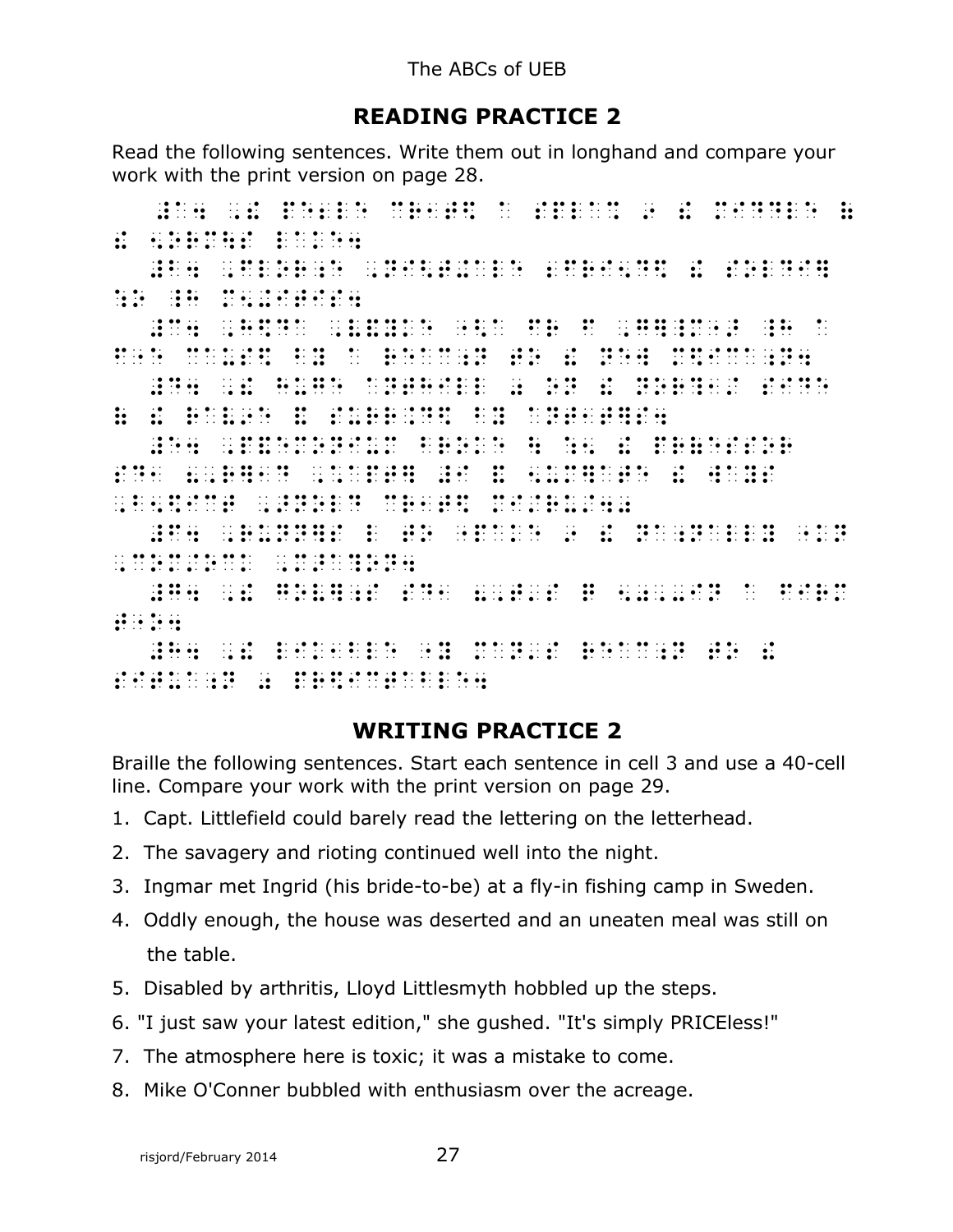#### **[Reference numbers in the practices refer to sections in this manual.]**

## **Reading Practice 2**

(answers)

- 1. The pebble created a splash in the middle of the enormous lake. *[pebble 3.1(a)(b); middle 3.1(a); enormous 3.5(h)[1]]*
- 2. Florence Nightingale befriended the soldier who had meningitis. *[Nightingale, meningitis 3.5(f)*
- 3. Hedda Vandyke (a friend from Germany) had a fever caused by a reaction to the new medication. *[Hedda 3.1(a); Vandyke 3.5(c); fever 3.6; by 3.1(a); medication 3.1(a)]*
- 4. The huge anthill was on the northeast side of the ravine and surrounded by anteaters. *[northeast, anteaters 3.5; of the 3.2; by 3.1(a)]*
- 5. Pandemonium broke out when the professor said, "Reread Chapter 9 and enumerate the ways Benedict Arnold created mistrust." *[pandemonium, professor 3.5(c); reread 3.5(f); enumerate, 3.5(h)[1]; Benedict 3.5(f); mistrust 3.5(e)]*
- 6. Runners like to partake in the nationally known Comstock Marathon. *[to 3.1(a); partake 3.6; nationally, Comstock 3.1(a)]*
- 7. The governess said, "That's quite enough"—in a firm tone. *[enough, in 3.5(g)[2]]*
- 8. The likeable young man's reaction to the situation was predictable. *[likeable, reaction 3.5(h)[3]; to, situation 3.1(a); predictable 3.1(a)s, 3.5(f)]*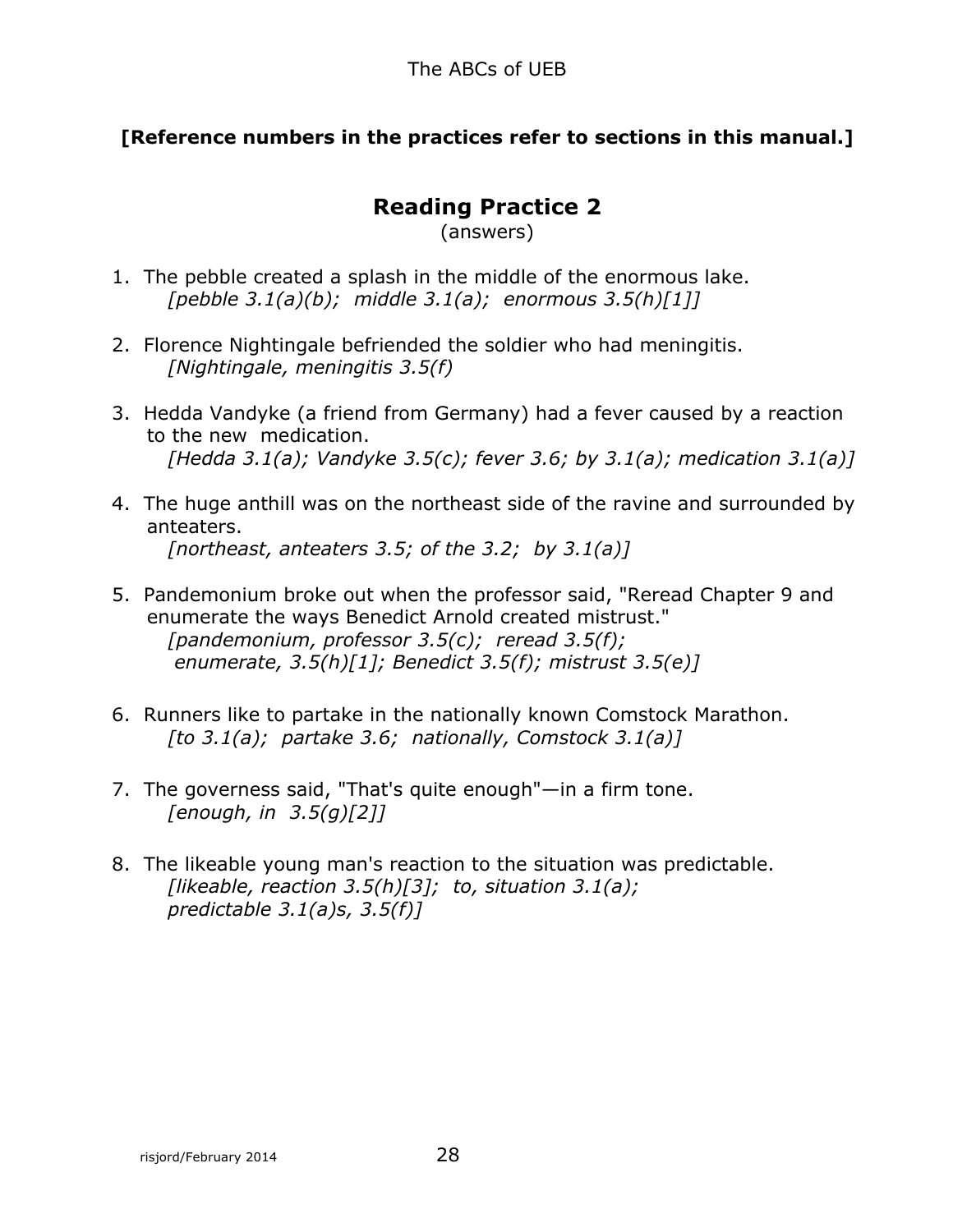#### **[Reference numbers in the practices refer to sections in this manual.]**

## **Writing Practice 2**

(answers)

 #A4 ,CAPT4 ,LLFIELD CD B>ELY R1D ! LR+ ON **1999 CONSULTANCE CONSULTANCE** *[Littlefield 3.8(c); lettering: this special shortform is used even though it is followed by a vowel because it is on the Shortforms List; letterhead 3.8(b)[1]]* #B4 ,! SAVAG]Y & RIOT+ 3T9U\$ WELL 9TO ! NI<T4 *[savagery 3.4, 3.5(f); into 3.1(a)]*  # C4 , 200 , 200 , 200 , 200 , 200 , 200 , 200 , 200 , 200 , 200 , 200 , 200 , 200 , 200 , 200 , 200 , 200 , 2<br>200 , 200 , 200 , 200 , 200 , 200 , 200 , 200 , 200 , 200 , 200 , 200 , 200 , 200 , 200 , 200 , 200 , 200 , 2<br>2 A FLY-9 FLY-9 FLY-9 FLY-9 FLY-9 FLY-9 FLY-9 FLY-9 FLY-9 FLY-9 FLY-9 FLY-9 FLY-9 FLY-9 FLY-9 FLY-9 FLY-9 FLY-9<br>A FLY-9 FLY-9 FLY-9 FLY-9 FLY-9 FLY-9 FLY-9 FLY-9 FLY-9 FLY-9 FLY-9 FLY-9 FLY-9 FLY-9 FLY-9 FLY-9 FLY-9 FLY-9<br>A *[parenthesis next to lower-sign 3.5(g)[1]; fly-in 3.5(h)[1]]*  $\frac{1}{2}$  , and the second second second second second second second second second second second second second<br>10. Design second second second second second second second second second second second second second second<br>2 UNITS MARKET AND A CONSTRUCTION OF A CONSTRUCTION OF A CONSTRUCTION OF A CONSTRUCTION OF A CONSTRUCTION OF A C<br>And the construction of a construction of a construction of a construction of a construction of a construction<br> *[oddly 3.1(a); uneaten 3.5(h)[3]; table 3.1(a)]*  $\frac{1}{24}$  ,  $\frac{1}{24}$  ,  $\frac{1}{24}$  ,  $\frac{1}{24}$  ,  $\frac{1}{24}$  ,  $\frac{1}{24}$  ,  $\frac{1}{24}$  ,  $\frac{1}{24}$  ,  $\frac{1}{24}$  ,  $\frac{1}{24}$  ,  $\frac{1}{24}$  ,  $\frac{1}{24}$  ,  $\frac{1}{24}$  ,  $\frac{1}{24}$  ,  $\frac{1}{24}$  ,  $\frac{1}{24}$  ,  $\frac{1}{24}$  , HO2L\$ UP ! /EPS4 *[disabled, hobbled 3.1(b); by 3.1(a); Lloyd Littlesmyth 3.8(c)]* #F4 8, I SAW YR LATE/ \$I;N10 %E GU%\$4, I SAW YR LATE/ \$I;N10 %E GU%\$4, I SAW YR LATE/ \$I;N10 %E GU%\$4, I SAW Y<br>I SAW YR LATE/ \$I;N10 %E GU%\$4, I SAW YR LATE/ \$I;N10 %E GU%\$4, I SAW YR LATE/ \$I;N10 %E GU%\$4, I SAW YR LATE 8, XX SIMPLY , PRICE DE 1989, PRICE, LESSEN, PRICE, LESSEN, PRICE, LESSEN, PRICE, LESSEN, PRICE, LESSEN, PRICE<br>8, XX SIMPLY , PRICE, PRICE, PRICE, PRICE, LESSEN, PRICE, LESSEN, PRICE, LESSEN, PRICE, PRICE, PRICE, PRICE,<br>8, *[edition 3.5(f)]; PRICEless 3.7]*  $\frac{1}{2}$  , and  $\frac{1}{2}$  , and  $\frac{1}{2}$  , and  $\frac{1}{2}$  , and  $\frac{1}{2}$  , and  $\frac{1}{2}$  , and  $\frac{1}{2}$  , and  $\frac{1}{2}$  , and  $\frac{1}{2}$  , and  $\frac{1}{2}$  , and  $\frac{1}{2}$  , and  $\frac{1}{2}$  , and  $\frac{1}{2}$  , and  $\frac{1}{2}$  , a MI/AKE TO COME4 *[atmosphere 3.6; mistake 3.5(e); to, come 3.1(a)]* #H4 , Andrej and the state of the state of the state of the state state of the state state of the state of the<br>Andrej and the state of the state of the state of the state of the state of the state state state of the state<br>  $\frac{1}{2}$   $\frac{1}{2}$   $\frac{1}{2}$   $\frac{1}{2}$   $\frac{1}{2}$   $\frac{1}{2}$   $\frac{1}{2}$   $\frac{1}{2}$   $\frac{1}{2}$   $\frac{1}{2}$   $\frac{1}{2}$   $\frac{1}{2}$   $\frac{1}{2}$   $\frac{1}{2}$   $\frac{1}{2}$   $\frac{1}{2}$   $\frac{1}{2}$   $\frac{1}{2}$   $\frac{1}{2}$   $\frac{1}{2}$   $\frac{1}{2}$   $\frac{1}{2}$  *[O'Conner 3.5(h)[2]; bubbled, acreage 3.5(h)[3]]*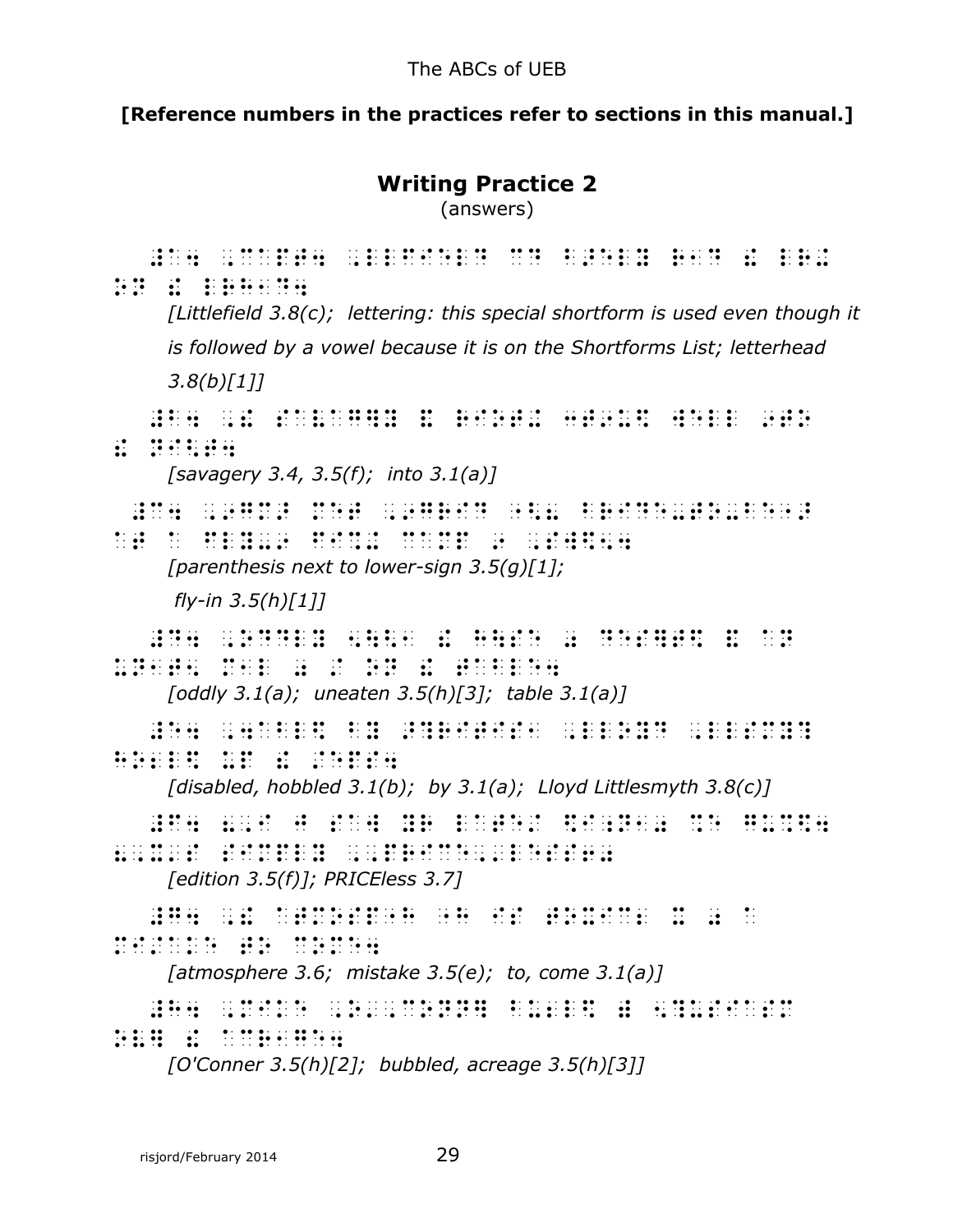#### The ABCs of UEB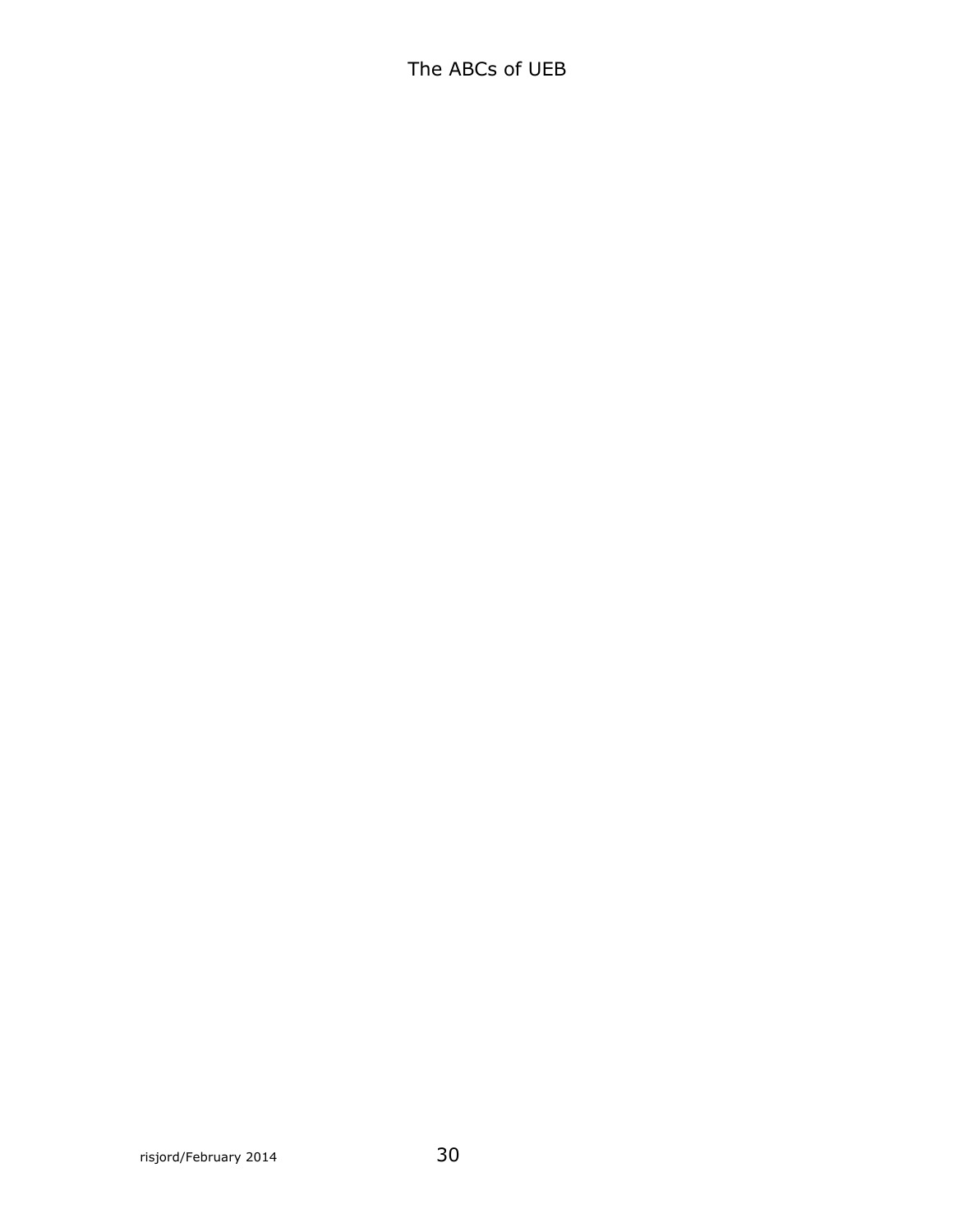#### The ABCs of UEB

## **4. FONT ATTRIBUTES** *[Typeforms]* [UEB §9]

[EBAE composition sign]

## **4.1 Italics, bold, underlining, and script**

Like EBAE, font attributes [*typeforms*] are used in UEB only when needed for emphasis or distinction. Unlike EBAE that uses the same emphasis indicator for italics, bold, underlining, script, etc., UEB has a specific symbol for each.

In UEB, font attribute symbols are two-cell symbols. The first cell (the prefix) identifies the type of font.

italics : bold : underlining : script  $\mathbb{C}$ 

The second cell (the root) indicates the extent of the symbol's effect, i.e., one letter or symbol, a whole word or sequence of letters/symbols, or an entire passage (similar to the UEB letter/word/passage capital indicators).

| single letter/symbol: | word • | passage ::         | terminate : |  |
|-----------------------|--------|--------------------|-------------|--|
|                       |        | (used for 3 words) |             |  |
|                       |        | or more)           |             |  |

|           | letter/symbol                                                                     | word                                                                     | passage                                                                 | terminator                                                         |
|-----------|-----------------------------------------------------------------------------------|--------------------------------------------------------------------------|-------------------------------------------------------------------------|--------------------------------------------------------------------|
| italic    | $\cdot \bullet \cdot \cdot$<br>$\cdots$ .<br>$\cdot \bullet \bullet \cdot$        | $\cdot \bullet \cdot \cdot$<br>$\cdots$ .<br>$\cdot \bullet \cdot \cdot$ | $\cdot \bullet \cdot \cdot$<br>$\cdot$ $\cdot$ $\bullet$ $\bullet$<br>. | $\cdots$<br>$\cdots$<br>$\cdot \bullet \bullet \cdot$              |
| bold      | $\frac{1}{2}$                                                                     | <b>18 AD</b><br>$\cdots$                                                 | $\cdot \bullet \cdot \cdot$<br>$\mathbb{R}^2$ ::                        | $\cdot \bullet \cdot \cdot$<br>$\cdot \cdot$ $\cdot$<br>$\cdots$ . |
| underline | $\frac{1}{2}$                                                                     | $\frac{1}{2}$                                                            | $\cdot \bullet \cdot \cdot$<br>$\mathbf{1}$ :                           |                                                                    |
| script    | $\mathcal{A} \bullet \mathcal{A} \bullet \mathcal{A}$<br>$\cdots$ .<br>$\cdots$ . | $\cdot \bullet \cdot \cdot \cdot$<br>$\cdots$ .<br>.                     | $\cdot \bullet \cdot \cdot$<br>$\mathbb{R}$ ::                          | $\cdot \bullet \cdot \cdot$<br>$\cdots$<br>$\cdots$ .              |

When only the beginning or middle portion of a word or string of unbroken symbols/letters is printed in a special typeface a *terminator* indicates the end of the emphasized section.

The symbol for the ending of a passage [*terminator*] is placed, unspaced, after the last word of the passage.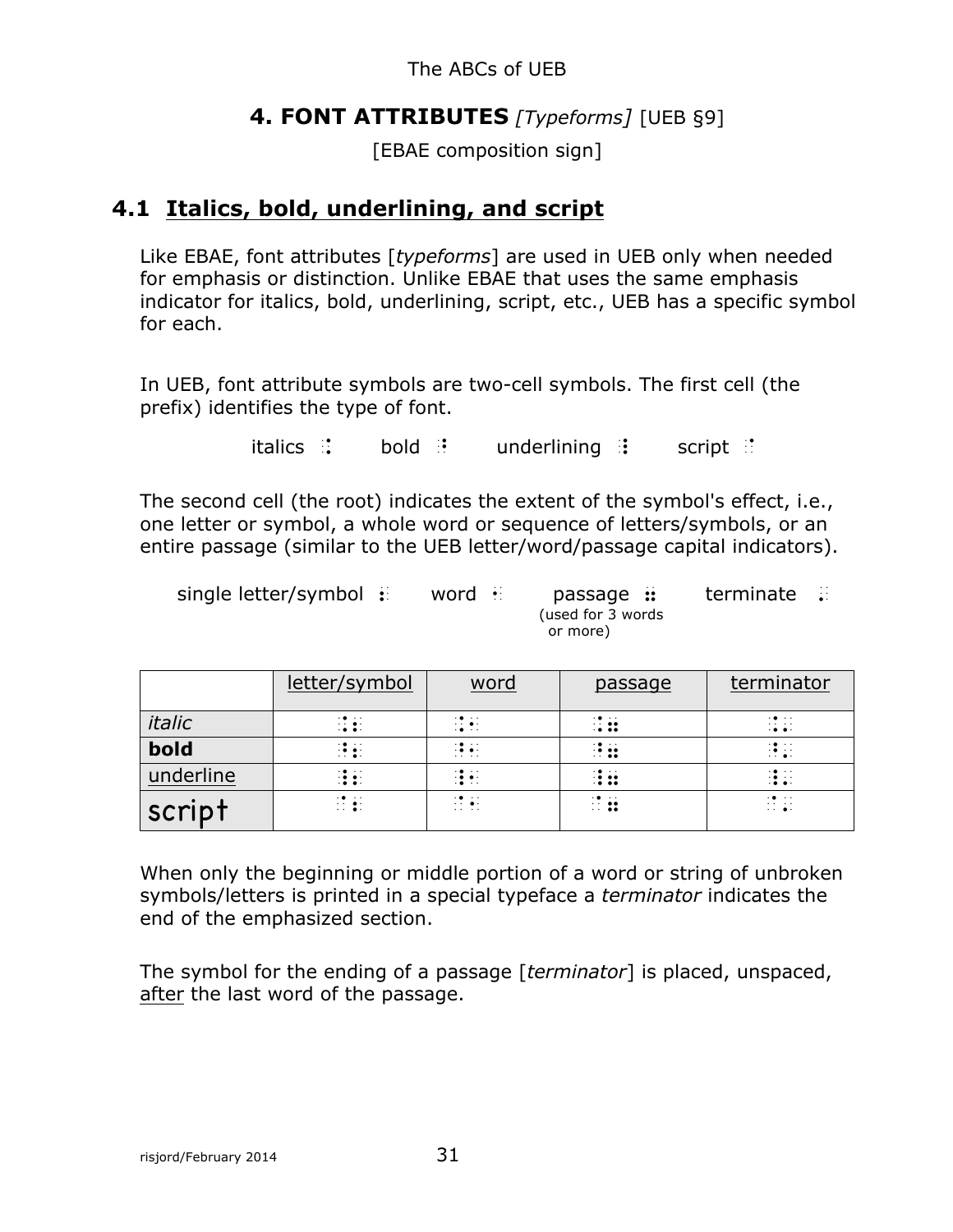|                   | <b>EBAE</b>                                                                                                                                                                                                                                                        | <b>UEB</b>                                                                                                                                                                                                                                                                                                                                                                                                                                                                                                                                                                                                                                                                                                                                                                                                                                                                         |
|-------------------|--------------------------------------------------------------------------------------------------------------------------------------------------------------------------------------------------------------------------------------------------------------------|------------------------------------------------------------------------------------------------------------------------------------------------------------------------------------------------------------------------------------------------------------------------------------------------------------------------------------------------------------------------------------------------------------------------------------------------------------------------------------------------------------------------------------------------------------------------------------------------------------------------------------------------------------------------------------------------------------------------------------------------------------------------------------------------------------------------------------------------------------------------------------|
| $d$ is for $d$ og | $\cdot \bullet \cdot \bullet$<br>$\bullet\bullet$<br>$\bullet\cdot\bullet\cdot$<br>$\bullet\bullet$<br>$\cdots$<br>. . <b>. . .</b><br>$\bullet\bullet$<br>$\cdot$<br>$\cdot$ . $\bullet$ .<br>. <b>.</b>                                                          | $\bullet$ $\bullet$ $\bullet$ $\bullet$ $\bullet$ $\bullet$ $\bullet$<br>$\cdot$<br>$\bullet\bullet$<br>$\bullet\cdot\ \bullet\cdot$<br>$\cdots$<br>$\bullet\bullet$<br>$\cdots \quad \bullet \quad \cdot \quad \bullet \quad \cdot \quad \bullet \quad \bullet \quad \bullet \quad \bullet$<br>$\cdot$ . $\bullet$ .<br>$\bullet\bullet$<br>$\cdots$                                                                                                                                                                                                                                                                                                                                                                                                                                                                                                                              |
| dog               | $\cdot$<br>$\cdots \quad \bullet \quad \bullet \quad \bullet \quad \bullet \bullet$<br>$\cdots$                                                                                                                                                                    | $\bullet\hspace{0.1cm}\bullet\hspace{0.1cm}\bullet\hspace{0.1cm}\bullet\hspace{0.1cm}\bullet\hspace{0.1cm}\bullet\hspace{0.1cm}\bullet\hspace{0.1cm}\bullet\hspace{0.1cm}\bullet$<br>$\cdots$                                                                                                                                                                                                                                                                                                                                                                                                                                                                                                                                                                                                                                                                                      |
| two dogs          | $\cdot$<br>$\cdots \quad \bullet \quad \bullet \quad \bullet \quad \bullet \quad \bullet \quad \bullet \quad \bullet$<br>$\cdots \cdots \cdots \cdots \cdots \cdots$                                                                                               | $\cdot$<br>$\cdots$ .  .<br>$\cdots \quad \bullet \quad \cdots \quad \bullet \quad \bullet \quad \bullet \quad \bullet \quad \bullet \quad \bullet \quad \bullet \quad \bullet$<br>$\cdots$<br>. <b>.</b> .                                                                                                                                                                                                                                                                                                                                                                                                                                                                                                                                                                                                                                                                        |
| happy dogs        | $\bullet\bullet\hspace{0.1cm}\bullet\hspace{0.1cm}\bullet\hspace{0.1cm}\bullet\hspace{0.1cm}\bullet\hspace{0.1cm}\bullet\hspace{0.1cm}\bullet$<br>. . <b>. . . . .</b><br>.<br>$\cdots$                                                                            | $\cdots \cdots$<br>$\bullet$ $\bullet$ $\bullet$ $\bullet$ $\bullet$ $\bullet$<br>. . <b> . . .</b><br>$\cdot$ . $\bullet$                                                                                                                                                                                                                                                                                                                                                                                                                                                                                                                                                                                                                                                                                                                                                         |
| the dogs bark     | $\cdot \bullet \quad \cdot \bullet$<br>$\cdot$ . $\bullet$ .<br>$\cdots \bullet \cdot \cdot \cdot \bullet \cdot \cdot \cdot$<br>$\cdot$ $\cdot$ $\cdot$ $\bullet$ $\cdot$ $\bullet$ $\bullet$ $\bullet$ $\cdot$<br>. 0.00<br>$\cdots$                              | $\cdot \bullet \cdot \cdot \cdot \bullet$<br>$\bullet\bullet\hspace{0.1cm}\bullet\hspace{0.1cm}\cdot\hspace{0.1cm}\bullet\bullet\hspace{0.1cm}\cdot\hspace{0.1cm}\bullet$<br>$\cdots$<br>$\bullet\cdot\cdot\bullet\cdot\cdot\cdot\cdot\cdot\cdot\cdot$<br>. 0.00.00<br>$\cdots$<br>$\cdots \bullet \cdot \bullet \cdot \cdot \cdot \bullet \bullet \cdot$                                                                                                                                                                                                                                                                                                                                                                                                                                                                                                                          |
| the dogs bark     | $\cdot \bullet \cdot \bullet$<br>$\cdot$ . $\bullet$ .<br>$\cdots \quad \bullet \quad \cdot \bullet \quad \bullet \quad \bullet \quad \bullet \quad \bullet \quad \bullet$<br>$\cdots$<br>. 0.00<br>$\cdots$<br>$\cdots$                                           | $\bullet \qquad \bullet \qquad \bullet \qquad \bullet \qquad \bullet \qquad \bullet \qquad \bullet \qquad \bullet$<br>$\bullet\bullet\textcolor{white}{0} \bullet\textcolor{white}{0} \bullet\textcolor{white}{0} \bullet\textcolor{white}{0} \bullet\textcolor{white}{0} \bullet\textcolor{white}{0} \bullet\textcolor{white}{0} \bullet\textcolor{white}{0} \bullet\textcolor{white}{0} \bullet\textcolor{white}{0} \bullet\textcolor{white}{0} \bullet\textcolor{white}{0} \bullet\textcolor{white}{0} \bullet\textcolor{white}{0} \bullet\textcolor{white}{0} \bullet\textcolor{white}{0} \bullet\textcolor{white}{0} \bullet\textcolor{white}{0} \bullet\textcolor{white}{0} \bullet\textcolor{white}{0} \bullet\textcolor{white}{0} \bullet\textcolor{white}{$<br>$\cdot \bullet \cdot \cdot \cdot \bullet$<br>$\cdot$<br>. 0.00.00<br>$\cdots \bullet \cdots \bullet \cdot$ |
| the dogs bark     | $\cdot \bullet \cdot \bullet$<br>$\cdot$ . $\bullet$ .<br>$\cdot$ $\cdot$ $\cdot$ $\bullet$ $\cdot$ $\bullet$ $\bullet$ $\bullet$ $\cdot$<br>$\cdots$<br>. 0.00<br>$\mathbf{r} \bullet \mathbf{r} + \mathbf{r} \bullet \mathbf{r} + \mathbf{r} \bullet \mathbf{r}$ | $\bullet\bullet\textcolor{white}{0} \bullet\textcolor{white}{0} \bullet\textcolor{white}{0} \bullet\textcolor{white}{0} \bullet\textcolor{white}{0} \bullet\textcolor{white}{0} \bullet\textcolor{white}{0} \bullet\textcolor{white}{0} \bullet\textcolor{white}{0} \bullet\textcolor{white}{0} \bullet\textcolor{white}{0} \bullet\textcolor{white}{0} \bullet\textcolor{white}{0} \bullet\textcolor{white}{0} \bullet\textcolor{white}{0} \bullet\textcolor{white}{0} \bullet\textcolor{white}{0} \bullet\textcolor{white}{0} \bullet\textcolor{white}{0} \bullet\textcolor{white}{0} \bullet\textcolor{white}{0} \bullet\textcolor{white}{$<br>$\cdot$<br>$\cdots \bullet \cdot \bullet \cdot \cdot \cdot \bullet \cdot$<br>$\cdots$<br>$\cdots$                                                                                                                                |
| the dogs          | $\cdot$<br>$\cdots$<br>$\cdots$<br>$\cdot$ . $\bullet$ .<br>$\cdots$<br>$\cdots$<br>. 0.00                                                                                                                                                                         | $\cdots \cdots$<br>.<br>$\cdots$<br>$\cdots$<br>$\cdots \quad \bullet \quad \bullet \quad \bullet \quad \cdots \quad \bullet \quad \cdots$                                                                                                                                                                                                                                                                                                                                                                                                                                                                                                                                                                                                                                                                                                                                         |
| bark              |                                                                                                                                                                                                                                                                    |                                                                                                                                                                                                                                                                                                                                                                                                                                                                                                                                                                                                                                                                                                                                                                                                                                                                                    |

#### **4.1(a) Single letter or symbol in a special typeface**

[*Typeform Symbol Indicator*] (: ) [UEB 9.2.2-3]

The *typeform symbol indicator* affects only the letter or symbol immediately following it, and therefore, a termination indicator is not required.

[EBAE] 1**8**97 not 1**9**97 #A.H,'#IG N #A.I,'#IG **[UEB]** 1**8**97 not 1**9**97  $\frac{1}{24}$   $\frac{1}{24}$   $\frac{1}{24}$   $\frac{1}{24}$   $\frac{1}{24}$   $\frac{1}{24}$   $\frac{1}{24}$   $\frac{1}{24}$   $\frac{1}{24}$   $\frac{1}{24}$ #A^2#IIG

In UEB, when the first letter of a contraction is in a special typeface the contraction is used. When a letter or letters *within* a contraction are in a special typeface the contraction cannot be used; however, other applicable contractions can be used.

| [EBAE] <b>Go Children!</b>                                                                                                                                                                                                                         | [UEB] Go Children! |
|----------------------------------------------------------------------------------------------------------------------------------------------------------------------------------------------------------------------------------------------------|--------------------|
| $\cdots \bullet \cdots \bullet \bullet \cdots \cdots \bullet \cdots \cdots \bullet \bullet \bullet \bullet \cdots \bullet \bullet \cdots \bullet \bullet \cdots \bullet \bullet \cdots \cdots \cdots \bullet \cdots \bullet \cdots \bullet \cdots$ |                    |

#### **4.1(b) Word in a special typeface** [*Typeform Word Indicator*] (1) [UEB 9.3, 9.4.4]

The *typeform word indicator* signals that an individual word or any sequence of unspaced symbols (letters, numbers, abbreviations, hyphenated compound words, etc.) – or the remainder of such a sequence  $-$  is printed in a special typeface.

Unlike the *capital word indicator* [1.2(c) *above*] that is terminated by any non-alphabetic symbol, the effect of the *typeform word indicator* continues through hyphens, slashes, and other symbols until the reader encounters a blank cell or a *typeform termination indicator*.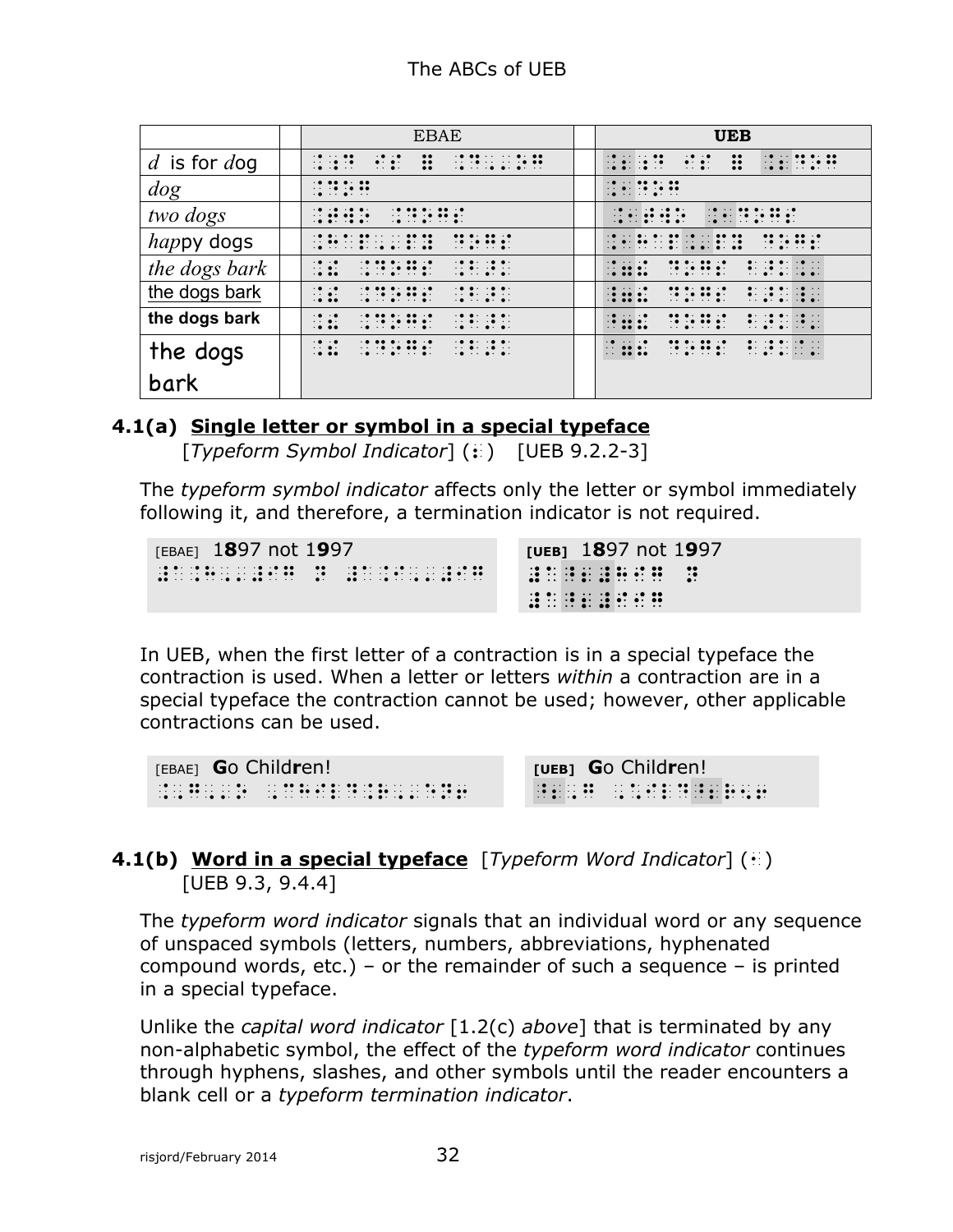|                      | <b>ERAE</b>                                                                                                                                                                                                                                                                                                                                                                                                                                                                    | UEB                                                                                                                                                                                                                                                                                                                                                                                                                                                                                                                  |
|----------------------|--------------------------------------------------------------------------------------------------------------------------------------------------------------------------------------------------------------------------------------------------------------------------------------------------------------------------------------------------------------------------------------------------------------------------------------------------------------------------------|----------------------------------------------------------------------------------------------------------------------------------------------------------------------------------------------------------------------------------------------------------------------------------------------------------------------------------------------------------------------------------------------------------------------------------------------------------------------------------------------------------------------|
| <b>R.S.V.P.</b>      |                                                                                                                                                                                                                                                                                                                                                                                                                                                                                | $\cdots \bullet \bullet \cdot \cdot \cdot \cdot \bullet \bullet \bullet \bullet \bullet \cdot \cdot \cdot \bullet \cdot \bullet \bullet \cdot \cdot \bullet \cdot \bullet \cdot \bullet \bullet \cdot \cdot \cdot \bullet \cdot \bullet \bullet \bullet \bullet$                                                                                                                                                                                                                                                     |
| six                  | $\cdot \bullet \cdot \bullet \cdot \bullet \bullet \bullet$<br>$\cdots \bullet \cdot \bullet \cdot \cdot \cdot$<br>$\cdots$ . $\bullet$<br>$\cdots \bullet \bullet \bullet \bullet \bullet \bullet \bullet \bullet \bullet \bullet \bullet$                                                                                                                                                                                                                                    | $\cdots \cdots \bullet \cdots \bullet \bullet$                                                                                                                                                                                                                                                                                                                                                                                                                                                                       |
| o'clock              |                                                                                                                                                                                                                                                                                                                                                                                                                                                                                |                                                                                                                                                                                                                                                                                                                                                                                                                                                                                                                      |
| pick <i>that</i> one | $\bullet\bullet\;\cdot\bullet\;\bullet\bullet\;\bullet\;\cdot$<br>$\cdot \bullet \cdot \bullet$<br>$\cdots$ .<br>$\cdot$<br>$\bullet\cdot\textcolor{red}{\bullet}\cdot\textcolor{red}{\bullet}\cdot\textcolor{red}{\bullet}\cdot\textcolor{red}{\bullet}\cdot\textcolor{red}{\bullet}\cdot\textcolor{red}{\bullet}\cdot\textcolor{red}{\bullet}$<br>$\cdot \bullet \cdot \bullet$<br>$\bullet \cdot \cdot \cdot \cdot \cdot \bullet \cdot$<br>$\cdot$<br>$\cdot$ . $\bullet$ . | $\bullet\bullet\;\cdot\bullet\;\bullet\bullet\;\bullet\;\cdot$<br>$\cdot$ . $\bullet$ .<br>$\bullet \bullet \bullet \bullet \bullet \bullet \bullet \bullet$<br>$\bullet\cdot\textcolor{red}{\bullet}\cdot\textcolor{red}{\bullet}\cdot\textcolor{red}{\bullet}\cdot\textcolor{red}{\bullet}\cdot\textcolor{red}{\bullet}\cdot\textcolor{red}{\bullet}\cdot\textcolor{red}{\bullet}$<br>$\cdots$<br>$\cdot \bullet \cdot \bullet$<br>$\bullet \cdot \cdot \cdot \cdot \cdot \bullet \cdot$<br>$\cdots$<br>$\cdots$ . |

The *typeform-termination indicator* is used when only the beginning or middle part of a word or letter/symbol sequence is in a special typeface.

|                  | <b>ERAE</b>                                                                                                                                                                                                                                                                                                                                                                                                                                                                                                                | UEB                                                                                                                                                                                                                                                |
|------------------|----------------------------------------------------------------------------------------------------------------------------------------------------------------------------------------------------------------------------------------------------------------------------------------------------------------------------------------------------------------------------------------------------------------------------------------------------------------------------------------------------------------------------|----------------------------------------------------------------------------------------------------------------------------------------------------------------------------------------------------------------------------------------------------|
| baseball         |                                                                                                                                                                                                                                                                                                                                                                                                                                                                                                                            | . <b>. . . . .</b> .                                                                                                                                                                                                                               |
| <i>baseball</i>  | . . <b>. . . . .</b> . <b>.</b> .<br>$\mathbf{v} \cdot \mathbf{0} \quad \mathbf{v} \cdot \mathbf{v} \quad \mathbf{v} \cdot \mathbf{v} \quad \mathbf{0} \cdot \mathbf{v} \quad \mathbf{v} \cdot \mathbf{v} \quad \mathbf{0} \quad \mathbf{0} \cdot \mathbf{v} \quad \mathbf{v} \cdot \mathbf{v} \quad \mathbf{v} \cdot \mathbf{v} \quad \mathbf{0} \cdot \mathbf{v} \quad \mathbf{0} \cdot \mathbf{v} \quad \mathbf{0} \cdot \mathbf{v} \quad \mathbf{0} \cdot \mathbf{v} \quad \mathbf{0} \cdot \mathbf{v} \quad \mathbf{$ |                                                                                                                                                                                                                                                    |
| two- <i>fold</i> |                                                                                                                                                                                                                                                                                                                                                                                                                                                                                                                            |                                                                                                                                                                                                                                                    |
| $two$ -fold      |                                                                                                                                                                                                                                                                                                                                                                                                                                                                                                                            | $-0$ . $-0$ . $0$ . $-0$ . $-1$ . $-0$ . $0$ . $0$ . $0$ .<br>$\cdots \bullet \cdot \bullet \bullet \bullet \bullet \bullet \cdot \bullet \cdot \cdot \cdot \cdot \cdot \cdot \cdot \bullet \cdot \cdot \bullet \bullet \cdot \cdot \cdot \bullet$ |

#### **4.1(c) Passage in a special typeface** [*Typeform Passage Indicator*] (::) [UEB 9.4]

In EBAE when four or more consecutive words are emphasized, the first word is preceded by the double emphasis indicator, and a single emphasis indicator is placed before the last emphasized word.

In UEB when three or more consecutive words are emphasized, a *typeform passage indicator* is placed before the first word and a *passage-termination indicator* is placed after the last emphasized word.

| [EBAE] CAUTION: wet                                                                               | [UEB] CAUTION: wet                                                                |
|---------------------------------------------------------------------------------------------------|-----------------------------------------------------------------------------------|
| paint!                                                                                            | paint!                                                                            |
| $\cdot\cdot\cdot\cdot\cdot\cdot\cdot$<br>$\cdots \bullet \quad \cdots \quad \bullet \quad \cdots$ | $\cdot \cdot \cdot \cdot \cdot$<br>$\bullet\bullet\;\cdot\bullet\;\bullet\bullet$ |
| $\cdots \bullet \cdot \cdot \cdot \cdot \bullet \bullet \bullet \bullet \bullet \bullet$          |                                                                                   |
|                                                                                                   |                                                                                   |

#### **4.1(d) Numbers in special typeface** [UEB 9.2.1.]

When one digit is emphasized in print, in UEB it is preceded by the *typeform symbol indicator*. When more than one digit is printed in a special typeface use the *typeform word indicator*.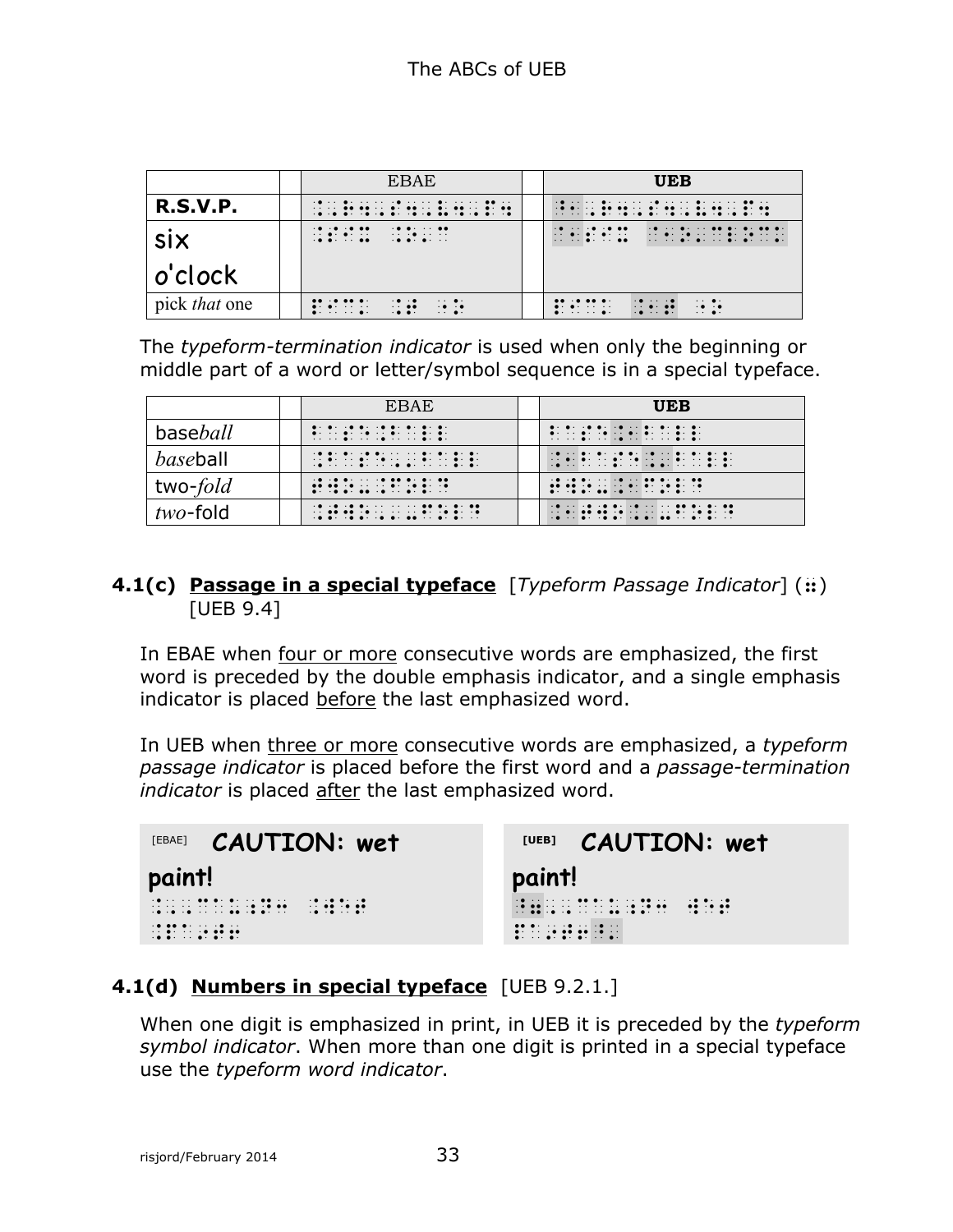[EBAE] Subtract *6* from *24*. ,SUBTRACT .#F F .#BD4 **[UEB]** Subtract *6* from *24*. ,SUBTRACT .2#F F <u>.1#BD4</u>

**4.2 Order of punctuation and font attributes** [*typeform* 

*indicators*] [UEB 9.7]

**4.2(a)** The order of punctuation and typeform indicators is not rigidly prescribed in UEB. Place the *typeform terminator* at the point where the special typeface changes. When in doubt, except for the hyphen, dash, and ellipsis, include the punctuation in the typeform.

| [EBAE] Do you have a copy of<br><b>Rules of Order?</b>                                                                                                                                                                                                                                                                                                                                                                                                                                                                                                                                                                                                                                                                                         | [UEB] Do you have a copy of Rules<br>of Order?                                                                                                                                                                                                                                                                                                                                                                                                                                                                                                                                                                                                                                  |
|------------------------------------------------------------------------------------------------------------------------------------------------------------------------------------------------------------------------------------------------------------------------------------------------------------------------------------------------------------------------------------------------------------------------------------------------------------------------------------------------------------------------------------------------------------------------------------------------------------------------------------------------------------------------------------------------------------------------------------------------|---------------------------------------------------------------------------------------------------------------------------------------------------------------------------------------------------------------------------------------------------------------------------------------------------------------------------------------------------------------------------------------------------------------------------------------------------------------------------------------------------------------------------------------------------------------------------------------------------------------------------------------------------------------------------------|
| $\cdots$                                                                                                                                                                                                                                                                                                                                                                                                                                                                                                                                                                                                                                                                                                                                       | $\cdots$<br>$\bullet\bullet\textcolor{white}{\bullet}\bullet\textcolor{white}{\bullet}\bullet\bullet\bullet\bullet$                                                                                                                                                                                                                                                                                                                                                                                                                                                                                                                                                             |
| $\cdots$<br>$\bullet\bullet$<br>$\ddot{\bullet}$<br>$\cdot$                                                                                                                                                                                                                                                                                                                                                                                                                                                                                                                                                                                                                                                                                    | $\cdots$<br>$\cdots \quad \bullet \quad \bullet \quad \bullet \quad \bullet \quad \bullet$<br>$\bullet\bullet$<br>$\bullet\bullet$<br>$\cdot$<br>$\cdots \bullet \cdot \bullet \cdot \bullet \bullet$                                                                                                                                                                                                                                                                                                                                                                                                                                                                           |
| $\cdot \bullet \bullet \cdot$<br>$\cdot$<br>$\cdots \bullet \quad \bullet \quad \bullet \quad \bullet \quad \bullet \quad \bullet \quad \cdots \quad \bullet \quad \bullet \bullet$<br>$\cdot$ .                                                                                                                                                                                                                                                                                                                                                                                                                                                                                                                                               |                                                                                                                                                                                                                                                                                                                                                                                                                                                                                                                                                                                                                                                                                 |
| Do you have Is There No Place                                                                                                                                                                                                                                                                                                                                                                                                                                                                                                                                                                                                                                                                                                                  | Do you have Is There No Place For                                                                                                                                                                                                                                                                                                                                                                                                                                                                                                                                                                                                                                               |
| For Me? $\therefore$ $\therefore$ $\therefore$ $\therefore$ $\therefore$ $\therefore$ $\therefore$ $\therefore$ $\therefore$                                                                                                                                                                                                                                                                                                                                                                                                                                                                                                                                                                                                                   | $Me?$ : : : : :<br>$\cdots$ $\cdots$<br>$\cdots$                                                                                                                                                                                                                                                                                                                                                                                                                                                                                                                                                                                                                                |
| $\cdot$<br>$\cdot$ $\cdot$ $\cdot$ $\cdot$ $\cdot$ $\cdot$ $\cdot$<br>$\cdots \quad \bullet \quad \bullet \quad \bullet$<br>$\cdot$<br>$\cdot \bullet \cdot \cdot \bullet \bullet$<br>$\mathbf{v} \bullet \mathbf{v} \bullet \mathbf{v} \bullet \mathbf{v} \bullet \mathbf{v} \bullet \mathbf{v} \bullet \mathbf{v} \bullet \mathbf{v} \bullet \mathbf{v} \bullet \mathbf{v} \bullet \mathbf{v} \bullet \mathbf{v} \bullet \mathbf{v} \bullet \mathbf{v} \bullet \mathbf{v} \bullet \mathbf{v} \bullet \mathbf{v} \bullet \mathbf{v} \bullet \mathbf{v} \bullet \mathbf{v} \bullet \mathbf{v} \bullet \mathbf{v} \bullet \mathbf{v} \bullet \mathbf{v} \bullet \mathbf{v} \bullet \mathbf{v} \bullet \mathbf{v} \bullet \mathbf{$<br>$\cdot$ . | $\cdots \quad \bullet \quad \bullet \quad \bullet \quad \bullet \quad \cdots \quad \bullet \quad \bullet \quad \cdots$<br>$\cdot$<br>$\cdot \cdot$ $\cdot \cdot$ $\cdot$ $\cdot$<br>$\cdot$<br>$\mathbf{v} \cdot \mathbf{a} \cdot \mathbf{a} + \mathbf{a} \cdot \mathbf{a} \cdot \mathbf{a} + \mathbf{a} \cdot \mathbf{a} \cdot \mathbf{a} + \mathbf{a} \cdot \mathbf{a} \cdot \mathbf{a} + \mathbf{a} \cdot \mathbf{a} \cdot \mathbf{a} + \mathbf{a} \cdot \mathbf{a} \cdot \mathbf{a} + \mathbf{a} \cdot \mathbf{a} \cdot \mathbf{a} + \mathbf{a} \cdot \mathbf{a} \cdot \mathbf{a} + \mathbf{a} \cdot \mathbf{a} \cdot \mathbf{a} + \mathbf{a} \cdot \mathbf{a$<br>$\cdot$ . |
|                                                                                                                                                                                                                                                                                                                                                                                                                                                                                                                                                                                                                                                                                                                                                |                                                                                                                                                                                                                                                                                                                                                                                                                                                                                                                                                                                                                                                                                 |

**4.2(b)** As with punctuation (see 2.3 above), close font attribute symbols and other paired characters in the reverse order of their opening, i.e., nested.

```
[EBAE] (THE KING AND I) 
7..,,! ,,K+ ,,& .,I7
```
**[UEB]** (*THE KING AND I)*  "<.7,,,! K+ & I,'.'"> [open parens, open italics, open capitalized passage – text – close capitals, close italics, close parens]

## **4.3 More than one indicator** [UEB 9.8]

When it is necessary to show that a word or phrase is printed in more than one typeface, all of the appropriate indicators are used  $-$  and they are closed in the reverse order described above.

```
[UEB] a flock of sheep \begin{bmatrix} 0 & 0 & 0 \\ 0 & 0 & 0 \\ 0 & 0 & 0 \end{bmatrix} a \begin{bmatrix} 0 & 0 & 0 \\ 0 & 0 & 0 \\ 0 & 0 & 0 \end{bmatrix}
```
## **4.4 Special symbols for font attributes such as: colored type, double underline, crossed-out type** [UEB 9.5]

UEB has special symbols only for the four typefaces described above. It does not have specific symbols for colored type, crossed-out type, double underlining, etc. There are four *"transcriber-defined" typeform indicators*, shown in UEB 9.5, that the transcriber can assign to symbols other than the four listed.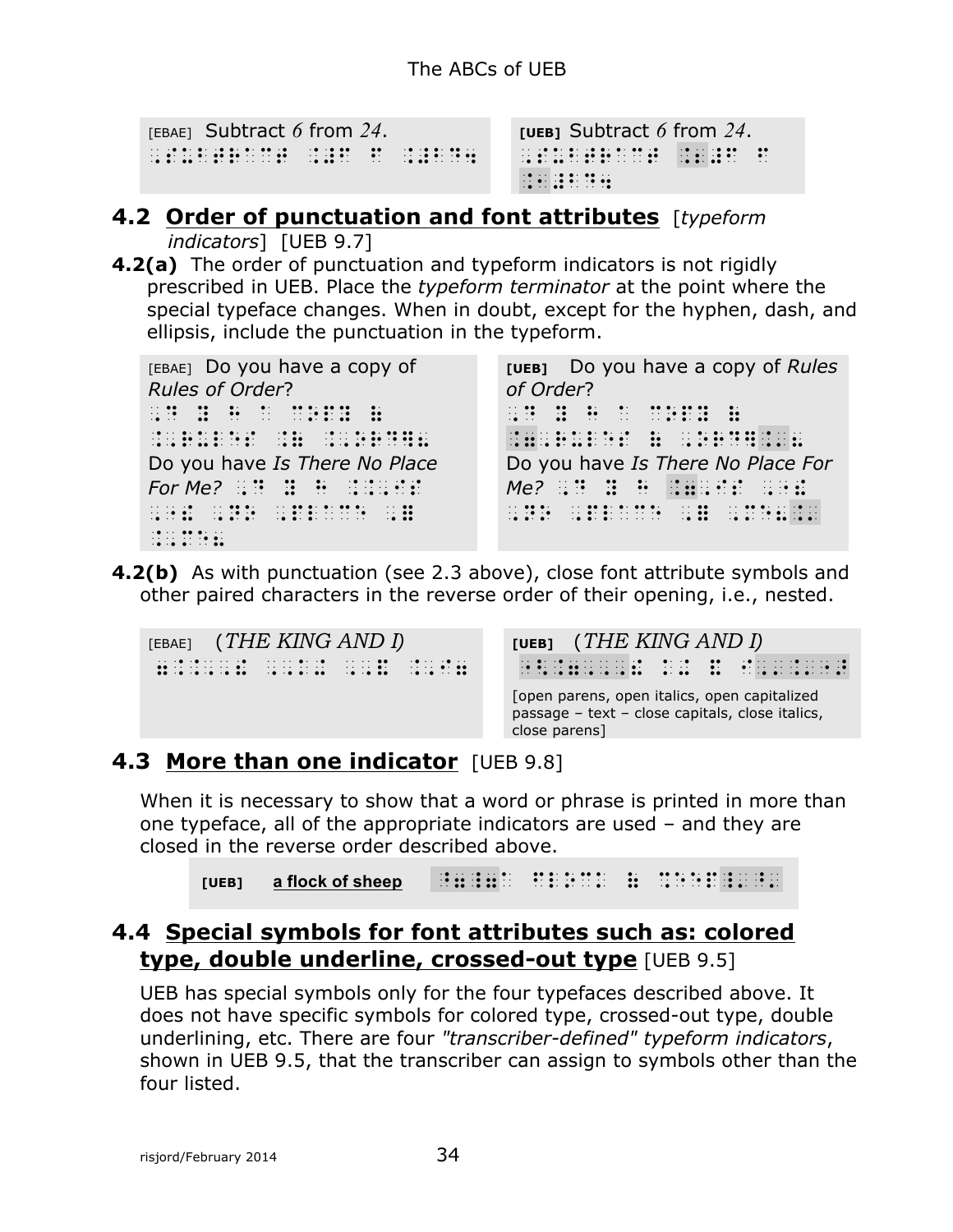## **5. GRADE 1 MODE** [UEB §5]

*Indicators and modes*: Some indicators apply only to the symbol next to it, while others assign meanings, i.e., establish "modes," that extend over several symbols or even multiple words. For example, a number indicator assigns a number meaning to the following symbols, and the sequence is said to be in the "numeric mode"; a fully capitalized word, initiated by the capitals indicator, is in the "capitals mode."

#### **5.1** *Grade 1 Symbol Indicator* (;) [UEB 5.2, 5.7, 10.12.13, 10.12.16]

Like the EBAE letter sign, the UEB *grade 1 symbol indicator* is used before any letter, letter grouping, or symbol that could be misread as a contraction or shortform. This means that, unlike EBAE, a *grade 1 symbol indicator* is not used before *a, i*, or *o*, (whether they stand for letters or words), because they have no contraction meaning.

A *grade 1 symbol indicator* is used before abbreviations and initials (whether they are followed by periods or not), in lists and outlines, when letters are preceded and/or followed by apostrophes or hyphens indicating missing letters, for free-standing punctuation, and in stammering.

|                 | <b>EBAE</b>                                                                                                                                                                                                                                                                                                                                                                                                                                                                                                                     | <b>UEB</b>                                                                                                                                                                                                                                                                                                                                                                                                                                                                                                                                                                                                                                            |
|-----------------|---------------------------------------------------------------------------------------------------------------------------------------------------------------------------------------------------------------------------------------------------------------------------------------------------------------------------------------------------------------------------------------------------------------------------------------------------------------------------------------------------------------------------------|-------------------------------------------------------------------------------------------------------------------------------------------------------------------------------------------------------------------------------------------------------------------------------------------------------------------------------------------------------------------------------------------------------------------------------------------------------------------------------------------------------------------------------------------------------------------------------------------------------------------------------------------------------|
| aeiou           | $\cdots$<br>$\cdot$ . $\bullet$ .<br>$\cdot$ . $\bullet$ .<br>$\cdot$ . $\bullet$ .<br>$\cdot$ . $\bullet$ .<br>$\cdot \bullet \bullet \cdot$<br>$\cdot \bullet \cdot \cdot$<br>$\cdot \bullet \cdot \bullet$<br>$\cdot$<br>$\cdot$<br>$\cdot \bullet \cdot \cdot$<br>$\cdot \bullet \cdot \cdot$<br>$\cdot \bullet \cdot \cdot$<br>$\cdot$<br>. 0.00                                                                                                                                                                           | $\cdots$ .<br>$\cdot$ . $\bullet$ .<br>$\bullet$ .<br>$\cdot \bullet$<br>$\bullet$ .<br>$\cdot \bullet \cdot \bullet$<br>$\cdot$ .<br>$\cdot \bullet$<br>$\cdot \bullet \cdot \cdot$<br>$\cdot$ $\cdot$<br>$\bullet$<br>$\cdot$<br>. 0.00<br>$\cdot$ $\cdot$                                                                                                                                                                                                                                                                                                                                                                                          |
| A. B. C.        | $\cdot$ . $\bullet$<br>$\cdots$<br>$\cdots$<br>$\cdot$ $\cdot$ $\cdot$ $\bullet$ $\bullet$<br>$\cdots$<br>$\cdot \cdot \cdot \cdot \cdot \cdot$<br>$\cdot \cdot \cdot \cdot \cdot$<br>$\cdot \bullet \cdot \cdot \cdot \bullet$<br>$\cdot$                                                                                                                                                                                                                                                                                      | $\cdots \bullet \cdots$<br>.<br>$\cdot$ $\cdot$ $\cdot$ $\bullet$ $\bullet$<br>$\cdots$<br>$\cdots$                                                                                                                                                                                                                                                                                                                                                                                                                                                                                                                                                   |
| Hello, Al       | $\cdot$<br>$\mathbf{v} \cdot \mathbf{a} = \mathbf{v} \cdot \mathbf{v} + \mathbf{v} \cdot \mathbf{v} + \mathbf{a} \cdot \mathbf{v} + \mathbf{a} \cdot \mathbf{v} + \mathbf{v} \cdot \mathbf{v} + \mathbf{v} \cdot \mathbf{v} + \mathbf{v} \cdot \mathbf{v} + \mathbf{v} \cdot \mathbf{v} + \mathbf{v} \cdot \mathbf{v} + \mathbf{v} \cdot \mathbf{v} + \mathbf{v} \cdot \mathbf{v} + \mathbf{v} \cdot \mathbf{v} + \mathbf{v} \cdot \mathbf{v} + \mathbf{v} \cdot \math$<br>$\cdots \bullet \quad \cdots \quad \bullet \; \cdot$ | $\cdots \bullet \quad \cdots \quad \bullet \quad \cdots$<br>$\bullet\bullet\hspace{0.2cm}\bullet\hspace{0.2cm}\bullet\hspace{0.2cm}\bullet\hspace{0.2cm}\bullet\hspace{0.2cm}\bullet\hspace{0.2cm}\bullet\hspace{0.2cm}\bullet\hspace{0.2cm}\bullet\hspace{0.2cm}\bullet\hspace{0.2cm}\bullet\hspace{0.2cm}\bullet\hspace{0.2cm}\bullet\hspace{0.2cm}\bullet\hspace{0.2cm}\bullet\hspace{0.2cm}\bullet\hspace{0.2cm}\bullet\hspace{0.2cm}\bullet\hspace{0.2cm}\bullet\hspace{0.2cm}\bullet\hspace{0.2cm}\bullet\hspace{0.2cm}\bullet\hspace{0.$                                                                                                       |
| see section (f) | $\cdot \bullet \bullet \cdot \bullet \cdot$<br>$\bullet\cdot\hspace{0.1cm}\cdot\hspace{0.1cm}\bullet\hspace{0.1cm}\cdot\hspace{0.1cm}\bullet$<br>$\bullet \cdot \quad \cdot \bullet \quad \cdot \quad \cdot \quad \bullet \quad \cdot \bullet$<br>$\cdots$<br>$\bullet\bullet\;\cdot\;\cdot\;\bullet\bullet$<br>$\bullet$                                                                                                                                                                                                       | $\cdot \bullet \bullet \cdot \bullet \cdot$<br>$\bullet\cdot\ \cdot\bullet\ \cdot\bullet$<br>$\bullet \cdot \quad \cdot \bullet \quad \cdot \quad \cdot \quad \bullet \quad \cdot \bullet$<br>$\bullet \cdot \cdot \cdot \cdot \cdot$                                                                                                                                                                                                                                                                                                                                                                                                                 |
| $d - n$         | $\bullet\bullet\;\cdot\;\cdot\;\;\cdot\;\;\bullet\bullet$<br>$\cdots$                                                                                                                                                                                                                                                                                                                                                                                                                                                           |                                                                                                                                                                                                                                                                                                                                                                                                                                                                                                                                                                                                                                                       |
| end it with a?  | $\cdots$ .<br>$\cdot \bullet \bullet \cdot$<br>$\cdot \bullet \cdot \cdot$<br>$\bullet\bullet$<br>$\bullet \cdot \cdot \bullet$<br>$\bullet\bullet\;\cdot\;\cdot$<br>$\cdot$ .<br>$\cdot$ . $\bullet$ .<br>$\bullet\bullet$<br>$\bullet\bullet\quadcdot\cdot$<br>$\cdot \bullet \cdot \cdot$<br>$\cdot$                                                                                                                                                                                                                         | $\cdots$<br>$\cdots$ .<br>$\cdot \bullet$<br>$\bullet$ .<br>$\bullet\bullet$<br>$\bullet\bullet$<br>$\bullet \cdot \cdot \bullet$<br>$\cdots$<br>$\cdot \bullet \bullet \cdot$<br>$\cdot$ .<br>$\ddot{\bullet}$<br>$\bullet\bullet$<br>$\cdot$ $\cdot$<br>. 0.00<br>$\cdot \bullet \cdot \cdot$                                                                                                                                                                                                                                                                                                                                                       |
| g-g-ghost       |                                                                                                                                                                                                                                                                                                                                                                                                                                                                                                                                 |                                                                                                                                                                                                                                                                                                                                                                                                                                                                                                                                                                                                                                                       |
| rock 'n' roll   | $\bullet\cdot\ \bullet\cdot\ \bullet\cdot\ \bullet\cdot$<br>$\bullet\cdot\text{ } \bullet\cdot\text{ } \bullet\bullet\text{ } \bullet\cdot\text{ }$<br>$\bullet\bullet\quad \bullet\quad \cdot\quad \cdot\quad \cdot\quad \cdot$<br>$\cdots$<br>$\bullet\cdot\hspace{0.1cm}\bullet\hspace{0.1cm}\cdot\hspace{0.1cm}\bullet\hspace{0.1cm}\cdot\hspace{0.1cm}\bullet\hspace{0.1cm}\cdot$<br>$\bullet \cdot \bullet \cdot \cdot \cdot \bullet \cdot$<br>$\bullet\cdot\ \bullet\cdot\ \bullet\cdot$                                 | $\cdots \cdots \bullet \bullet \cdots$<br>$\bullet\cdot\ \bullet\cdot\ \bullet\cdot\ \bullet\cdot$<br>$\bullet\cdot\;\bullet\cdot\;\bullet\bullet\;\bullet\cdot$<br>$\bullet\bullet\hspace{0.2cm}\bullet\hspace{0.2cm}\bullet\hspace{0.2cm}\bullet\hspace{0.2cm}\bullet\hspace{0.2cm}\bullet\hspace{0.2cm}\bullet$<br>$\bullet\bullet\quad\bullet\quad\cdot\quad\cdot\quad\cdot\quad\cdot$<br>$\cdot$ $\cdot$ $\cdot$ $\cdot$ $\cdot$ $\cdot$ $\cdot$<br>$\bullet \cdot \quad \cdot \bullet \quad \bullet \cdot \quad \bullet \cdot$<br>$\bullet\cdot\bullet\cdot\cdot\cdot\bullet\cdot$<br>$\bullet \cdot \bullet \cdot \bullet \cdot \bullet \cdot$ |

Unlike EBAE, UEB follows print for enclosed and/or emphasized single letters.

|                     | <b>EBAE</b>                                                                                                                                                                                                                                                                                                                                                                                                                                                                                                                                                                                                                                                                                                                                                                                                                                                 | UEB                                                                                               |
|---------------------|-------------------------------------------------------------------------------------------------------------------------------------------------------------------------------------------------------------------------------------------------------------------------------------------------------------------------------------------------------------------------------------------------------------------------------------------------------------------------------------------------------------------------------------------------------------------------------------------------------------------------------------------------------------------------------------------------------------------------------------------------------------------------------------------------------------------------------------------------------------|---------------------------------------------------------------------------------------------------|
| Team "a" will       | $\bullet\quad\bullet\quad\bullet\quad\bullet\bullet\quad\bullet\quad\bullet$<br>$\cdots$ .<br>$\cdot \cdot \cdot$<br>$\cdots$ as all in the set of the set of the set of the set of the set of the set of the set of the set of the set of the set of the set of the set of the set of the set of the set of the set of the set of the set of the set<br>$\mathbf{1} \times \mathbf{0} \quad \mathbf{0} \times \mathbf{1} \times \mathbf{1} \quad \mathbf{0} \times \mathbf{1} \qquad \mathbf{1} \times \mathbf{0} \quad \mathbf{1} \times \mathbf{1} \qquad \mathbf{1} \times \mathbf{1} \quad \mathbf{1} \times \mathbf{1} \quad \mathbf{1} \times \mathbf{1} \quad \mathbf{1} \times \mathbf{1} \quad \mathbf{1} \times \mathbf{1} \quad \mathbf{1} \times \mathbf{1} \quad \mathbf{1} \times \mathbf{1} \quad \mathbf{1} \times \mathbf{1} \quad \math$ | .<br>$\cdots \quad \bullet \quad \bullet \quad \bullet \quad \bullet \quad \bullet \quad \bullet$ |
| "b."<br>l race team | $\cdot \bullet \cdot \cdot \bullet \bullet$<br>$\cdots$<br>$\cdot \bullet \bullet \cdot \bullet \bullet$<br>$\bullet\bullet\bullet\cdot\cdot\cdot\cdot$<br>$\bullet \cdot \cdot \cdot \bullet \cdot$                                                                                                                                                                                                                                                                                                                                                                                                                                                                                                                                                                                                                                                        | $\cdot \bullet \cdot \cdot \bullet \bullet$<br>.                                                  |

## **5.2** *Grade 1 Word Indicator*(;;) [UEB 5.3]

In EBAE letter signs are not used in spelled-out words and context is often relied upon to convey the correct meaning, so that S-T-O-P, if taken out of context, might be read SO-THAT-O-PEOPLE. In UEB each print symbol is represented by an unambiguous braille symbol  $\left(\cdot\right)$  can only be "so", etc.).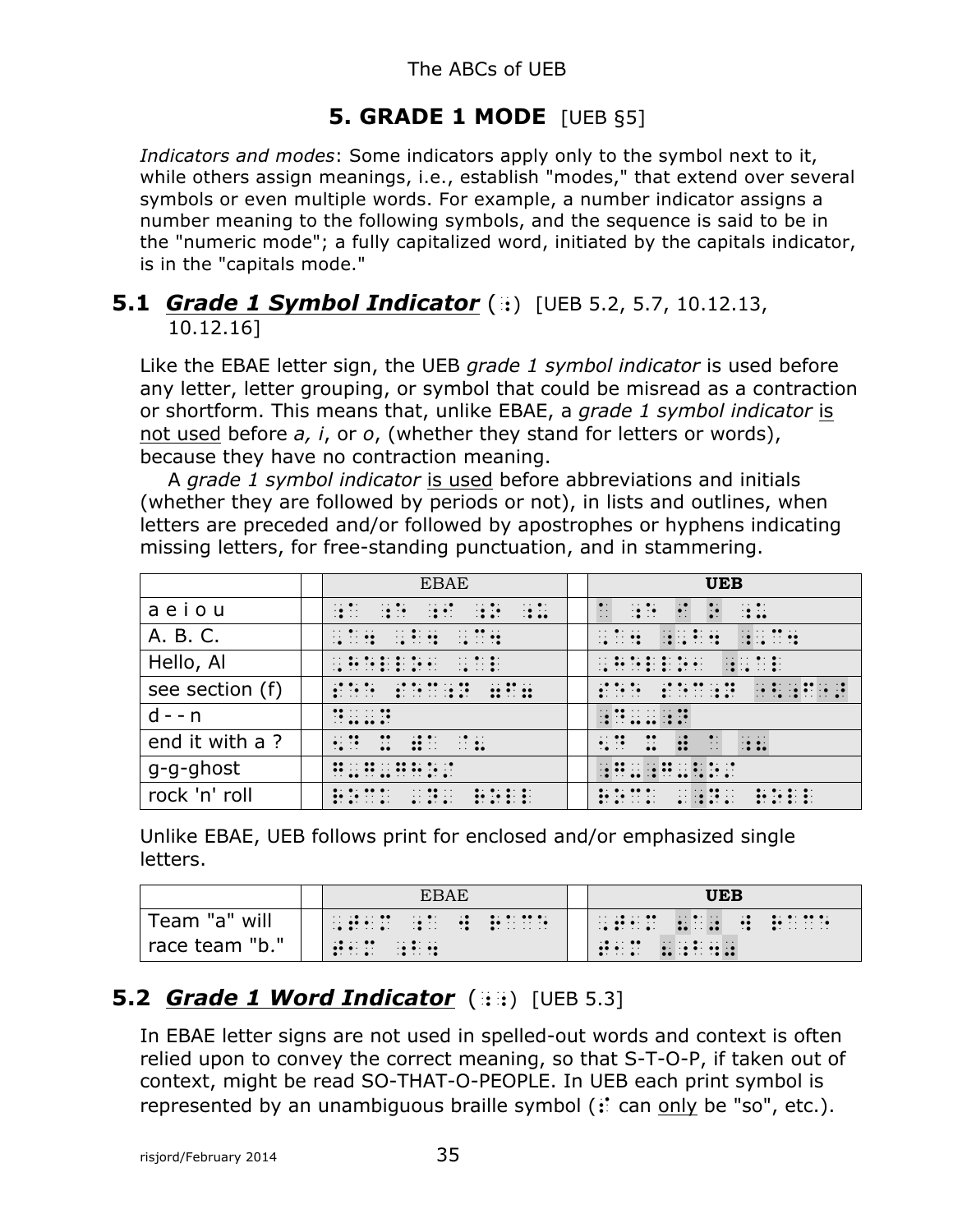In order to identify each letter as a letter and not a contraction, a *grade 1 indicator* is required. In order to minimize the number of indicators needed in spelled-out words UEB uses a *grade 1 word indicator*.

**Terminator** The effect of a grade 1 word indicator is terminated by a space. When there is no space, a *grade 1 terminator* (:::) is used to signal the end of *grade 1 mode*.

|               | FRAF                                                        | UDE |
|---------------|-------------------------------------------------------------|-----|
| T-H-I-E-F!    |                                                             |     |
| l b-b-b-b-but | $\bullet$ . $\bullet$ . $\bullet$ . $\bullet$ . $\bullet$ . |     |

Note that a *capital word indicator* could not be used for T-H-I-E-F because a hyphen (or any non-alphabetic symbol) cancels the effect of that indicator (see 1.2(c) above). Note also that the grade 1 word indicator is only used in stammering when there are more that three letter sounds. [UEB 10.12.16]

## **5.3** *Grade 1 Passage Indicator*(;;;) [UEB 5.4]

A passage of three or more spelled-out words is preceded by a *grade 1 passage indicator* and followed by the *grade 1 terminator.*

[EBAE] s-t-o-p t-h-i-e-f, S-T-O-P! S-T-O-P T-H-I-E-F1 ,S-,T-,O-,P6

**[UEB]** s-t-o-p t-h-i-e-f, S-T-O-P!;;;S-T-O-P T-H-I-E-F1 ,S-,T-,O- ,P;'6

## **5.4** *Grade 1 mode and shortforms* [UEB 5.7.2]

|        | <b>ERAF</b> | JEB                                                                                                                            |
|--------|-------------|--------------------------------------------------------------------------------------------------------------------------------|
| CD-DVD |             |                                                                                                                                |
| رب     |             | $\mathbf{1}$ , and $\mathbf{1}$ , and $\mathbf{1}$ , and $\mathbf{1}$ , and $\mathbf{1}$ , and $\mathbf{1}$ , and $\mathbf{1}$ |

\*Shortforms "stand alone," meaning that they can be used next to a hyphen or dash; therefore, without a letter sign [*grade 1 symbol indicator*] the letters CD would be read as "could."

\*\*A letter sign is not required because "standing alone" a shortform cannot be in contact with a slash (see 3.8(a) above); therefore, the letters CD would not be read as "could."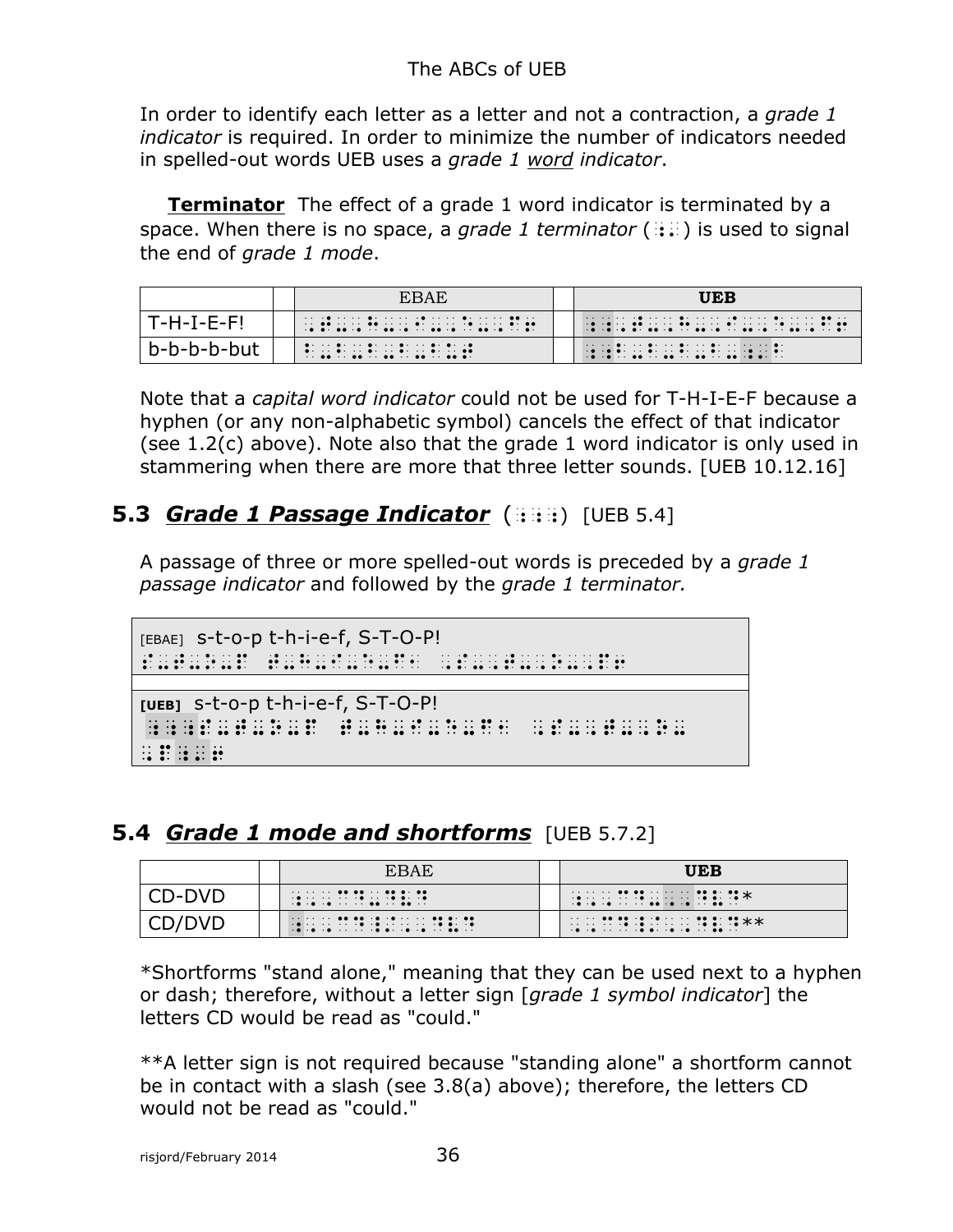## **READING PRACTICE 3**

Read the following sentences. Write them out in longhand and compare your work with the print version on page 38.

 #A"> ,! AD R1D 8Y SIMPLY C'T AF^1,,=D  $T_1$ ,  $T_2$ ,  $T_3$ ,  $T_4$ ,  $T_5$ ,  $T_6$ ,  $T_7$ ,  $T_8$ ,  $T_9$ ,  $T_1$ ,  $T_2$ ,  $T_3$ ,  $T_4$ ,  $T_5$ ,  $T_6$ ,  $T_7$ ,  $T_8$ 

 #B"> ,! ,MY/]I\S ,ATTITUDE4 ,A /ATE;T S\* Z1 80 ST. DE LES STRAITES DE LEGION DE LES STRAITES DE LEGION DE LEGION DE LEGION DE LEGION DE LEGION DE LE<br>2011 : Il anno 1911, al 1912 de la Companyation de Legion de Legion de Legion de Legion de Legion de Legion d<br>2 444^0 IMPLIES TO THE RESERVED ON THE THE TERM COMPANY OF THE RESERVED ON THE RESERVED OF THE THEORET THE RESER<br>The reserved of the term in the reserved of the state of the reserved of the reserved of the reserved of the r<br> BL[ ! LID (F "EY?+4

 #C"> 8,J CALL ME ,MR4 ;,R,-N ,MR4 ,R10 HE SD TO ! /UDS4

#B## ,BY .74ABIL;Y .74ABIL;Y .74ABIL;Y .74ABIL;Y .74ABIL;Y .74ABIL;Y .74ABIL;Y .74ABIL;Y .74ABIL;Y .74ABIL;Y . , SECURE DE DISPOSITION DE L'ISLAME DE L'ESSE LIGITATION DE L'ESSE LIGITATION (DISPOSITION) DE L'ISLAME DE L'E<br>SECURE DE L'ISLAME DE L'ISLAME DE L'ISLAME DE L'ISLAME DE L'ISLAME DE L'ISLAME DE L'ISLAME DE L'ISLAME DE L'I<br>S 555 BE BIT BE BIT THIS THE BIT BY THE BETWEEN BY AN ISLAMIC ATTEMPTED THE BETWEEN THE STATE OF THE INTERNATION<br>BIT BE SUBJECT THE THIS GAS IN EITHER SERVED BY AN ISLAMIC AND THE BIT THIS ARE BIT BY AN ISLAMIC ARE BEFORE A<br>

 $\pm$  , and the state of the state of the state of the state of the state of the state of the state of the state of the state of the state of the state of the state of the state of the state of the state of the state of th PRODUCED PROVIDING THE RELATIONSHIP OF THE RELATIONSHIP OF THE RELATIONSHIP OF THE RELATIONSHIP OF THE RELATIO<br>PLAYS TO THE RELATIONSHIP OF THE RELATIONSHIP OF THE RELATIONSHIP OF THE RELATIONSHIP OF THE RELATIONSHIP OF<br>PL

K9SM5,'.'">4

 $\frac{1}{2}$  8)  $\frac{1}{2}$  8)  $\frac{1}{2}$  8)  $\frac{1}{2}$  8)  $\frac{1}{2}$  8)  $\frac{1}{2}$  8)  $\frac{1}{2}$  8)  $\frac{1}{2}$  8)  $\frac{1}{2}$  8)  $\frac{1}{2}$  8)  $\frac{1}{2}$  8)  $\frac{1}{2}$  8)  $\frac{1}{2}$  8)  $\frac{1}{2}$  8)  $\frac{1}{2}$  8)  $\frac{1}{2}$  8)  $\frac{1}{2}$  8)

## **WRITING PRACTICE 3**

Braille the following sentences. Start each sentence in cell 3 and use a 40-cell line. Compare your work with the print version on page 39.

- 1. In the following words the accented syllable is indicated by italics: re*u*nify, un*like*ly, *dis*card, and *pre*tend.
- 2. NOTICE: The YMCAers will experience a beautiful day at the seashore on Saturday at 7 pm.
- 3. **Memo**: *The Dog That Wouldn't Be!* is the camp movie this week.
- 4. "It was a hit 'n' run—the driver was goin' like a bat outta h---," said the officer.
- 5. The sign in the barracks read: A-T-T-E-N-T-I-O-N! LIGHTS OUT AT 2300.
- 6. J E Randall, G R Allen, and A C Steene wrote "Fishes of the Great Barrier Reef and Coral Sea."
- 7. O, say can you see ... sang Al.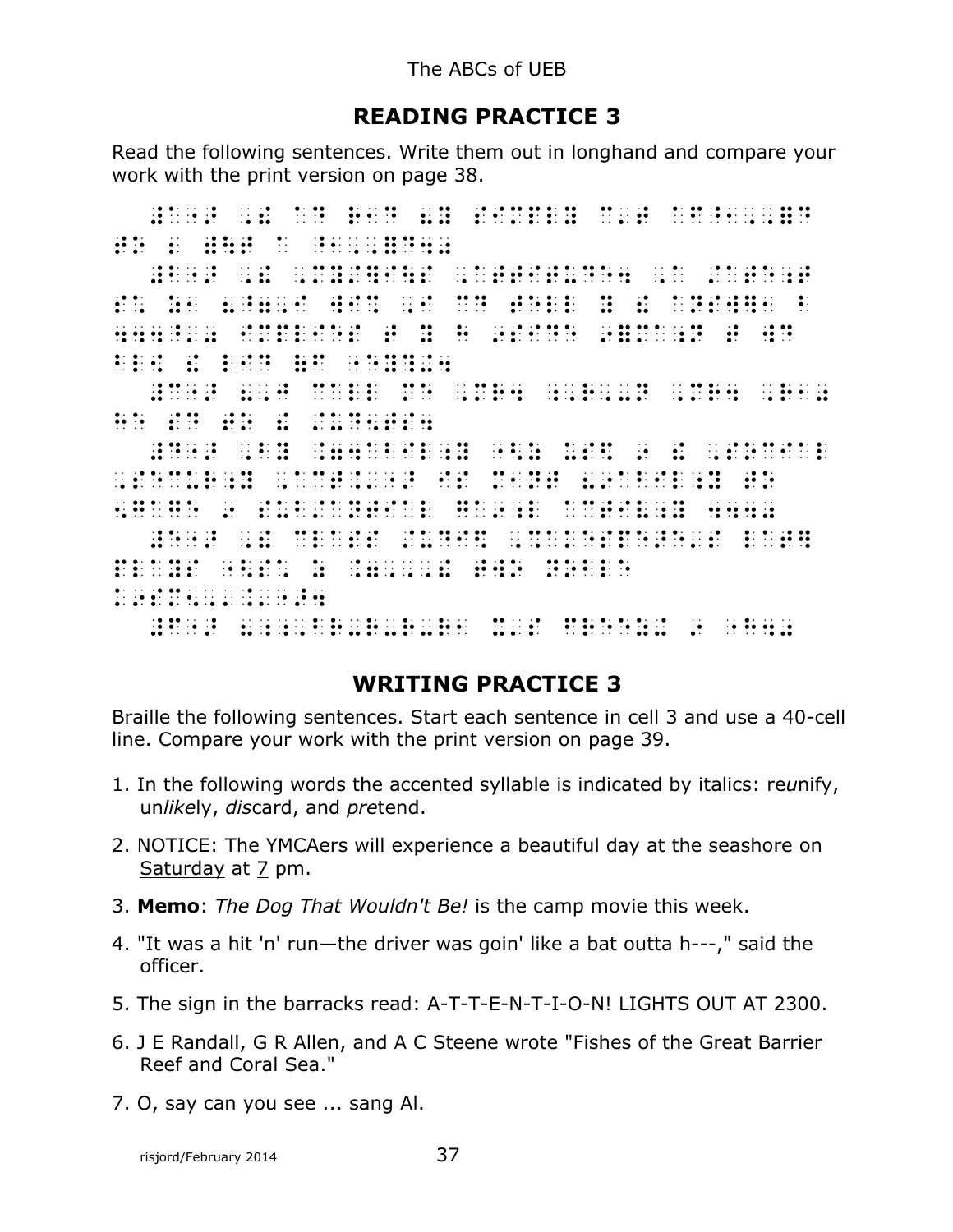## **[Reference numbers in the practices refer to sections in this manual.]**

### **Reading Practice 3**

(answers)

- 1) The ad read "you simply can't af**FORD** to be without a **FORD**." *[closing parenthesis 2.2(c); partially emphasized word 3.7; bold indicator 4.1]*
- 2) The Mysterious Attitude. A statement such as, "**I wish I could tell you the answer, but ...**" implies that you have inside information that would blow the lid off everything. *[bold passage indicator and terminator 4.1(c); ellipsis 2.1(b)]*
- 3) "Just call me Mr. R—not Mr. Rather," he said to the students. *[grade 1 symbol indicator 5.1; dash 2.2(a); to 3.1(a)]*
- 4) By *disability (as used in the Social Security Act)* is meant "inability to engage in substantial gainful activity ..." *[By 3.1(a); italicized passage 4.1; parentheses 2.2(c); ellipsis 2.1(b)]*
- 5) The class studied Shakespeare's later plays (such as *THE TWO NOBLE KINSMEN*).

*[italicized passage 4.1; capitalized passage 1.3(a); capitals terminator 1.2(b); italics terminator 4.1; order of font attributes 4.2]*

6) "Br-r-r-r, it's freezing in here." *[grade 1 word indicator 5.2]*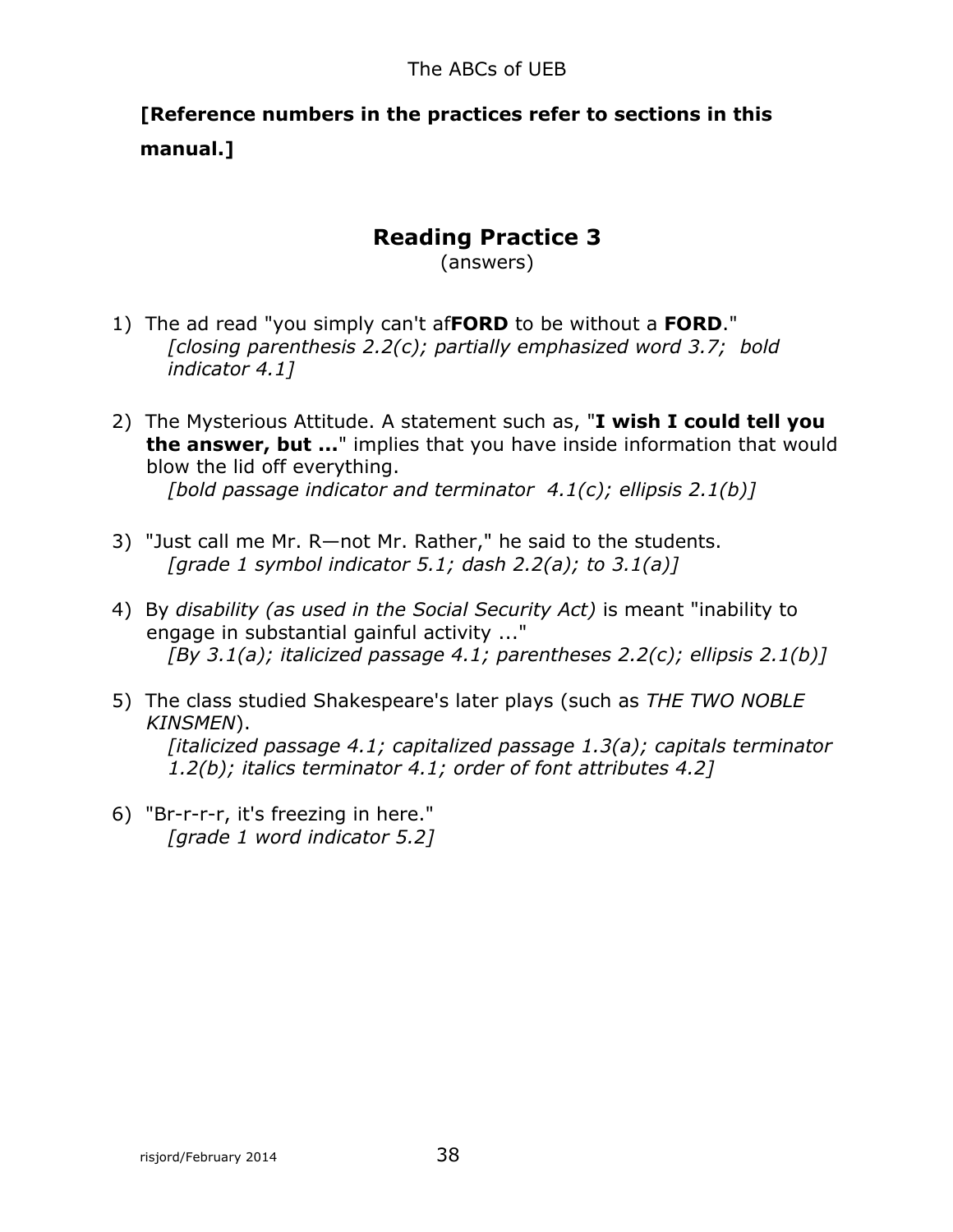#### **[Reference numbers in the practices refer to sections in this manual.]**

### **Writing Practice 3**

(answers)

 #A4 ,9 ! FOLL[+ ^WS ! A35T\$ SYLLABLE IS 9DIC 1999 FOR 1999 THE RELEASE RELEASE RELEASE RELEASE RELEASE RELEASE RELEASE RELEASE RELEASE RELEASE RELE UN.1LIKE.'LY1 .1DIS.'C>D1 & .1PRE.'T5D4 *[italic symbol and word terminators 4.1(a)(b)]* #B4 ,,YMCA, 2008, 2019, 2019, 2019, 2019, 2019, 2019, 2019, 2019, 2019, 2019, 2019, 2019, 2019, 2019, 2019, 20<br>#B4 , SO , YMCA, 2019, 2019, 2019, 2019, 2019, 2019, 2019, 2019, 2019, 2019, 2019, 2019, 2019, 2019, 2019, 20<br>\$ A B1UTI;L "D AT ! S1%ORE ON \_1,SATUR"D AT  $\frac{2}{2}$   $\frac{2}{2}$   $\frac{2}{2}$   $\frac{2}{2}$   $\frac{2}{2}$   $\frac{2}{2}$   $\frac{2}{2}$   $\frac{2}{2}$ *[underlined word 4.1(b); underlined number 4.1(d)]* #C4 ^1,MEMO^'3 .7,! ,DOG ,T ,WDN'T , BEFORE THE FINAL SERVICE  $\mathbf{B}$  . The final service  $\mathbf{B}$  is the final service  $\mathbf{B}$ *[bold word and terminator 4.1(b); italicized passage 4.1(c), terminator 4.2(b). Note that if the colon following "Memo" were also in bold type a terminator would not be required because the influence of the typeface word indicator continues until the reader encounters a space.]* # 2008 | 2008 | 2008 | 2008 | 2008 | 2008 | 2008 | 2008 | 2008 | 2008 | 2009 | 2009 | 2009 | 2009 | 2009 | 200<br># 2008 | 2008 | 2008 | 2008 | 2008 | 2008 | 2008 | 2008 | 2008 | 2008 | 2008 | 2009 | 2009 | 2009 | 2009 | 20<br># GO9' L A BAT \TTA ;H---10 SD ! (FIC]4 *['n', goin', h--- 5.1]*  $\frac{1}{2}$  ,  $\frac{1}{2}$  ,  $\frac{1}{2}$  ,  $\frac{1}{2}$  ,  $\frac{1}{2}$  ,  $\frac{1}{2}$  ,  $\frac{1}{2}$  ,  $\frac{1}{2}$  ,  $\frac{1}{2}$  ,  $\frac{1}{2}$  ,  $\frac{1}{2}$  ,  $\frac{1}{2}$  ,  $\frac{1}{2}$  ,  $\frac{1}{2}$  ,  $\frac{1}{2}$  ,  $\frac{1}{2}$  ,  $\frac{1}{2}$  ,  $\frac{1}{2}$  ,  $\frac{1$ ;;,A-,T-,T-,E-,N-,T-,I-,O-,N;'6 ,,,LI<TS  $\frac{1}{2}$   $\frac{1}{2}$   $\frac{1}{2}$   $\frac{1}{2}$   $\frac{1}{2}$   $\frac{1}{2}$   $\frac{1}{2}$   $\frac{1}{2}$   $\frac{1}{2}$   $\frac{1}{2}$   $\frac{1}{2}$   $\frac{1}{2}$   $\frac{1}{2}$   $\frac{1}{2}$   $\frac{1}{2}$   $\frac{1}{2}$   $\frac{1}{2}$   $\frac{1}{2}$   $\frac{1}{2}$   $\frac{1}{2}$   $\frac{1}{2}$   $\frac{1}{2}$  *[grade 1 word indicator and terminator 5.2; capitalized passage indicator and terminator 1.3(a)]*  #F4 ;,J ;,E ,R&ALL1 ;,G ;,R ,ALL51 & ,A ;,C ,/E5E WROTE 8,FI%ES ( ! ,GRT , San Ang Bandari (Bandari (Bandari Bandari), San Ang Bandari (Bandari San Ang Bandari San Ang Bandari San Ang<br>Bandari (Bandari Bandari San Ang Ang Bandari San Ang Bandari San Ang Bandari San Ang Ang Ang Bandari San Ang B<br> *[initials 5.1]* #G4 ,O1 SAY C Y SEE 444 SANG ;,AL4 *[use and non-use of grade 1 indicator 5.1; ellipsis 2.1(b)]*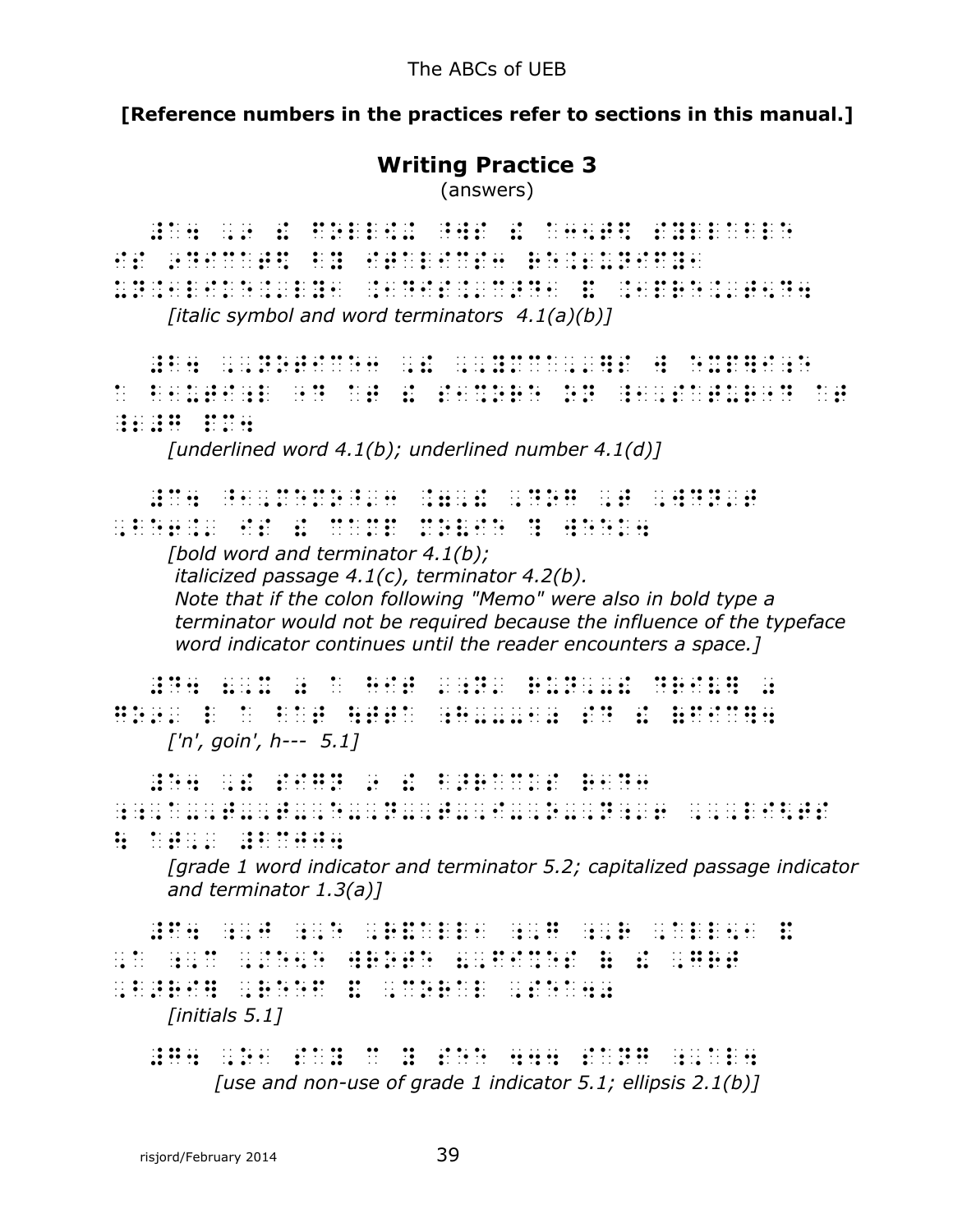#### The ABCs of UEB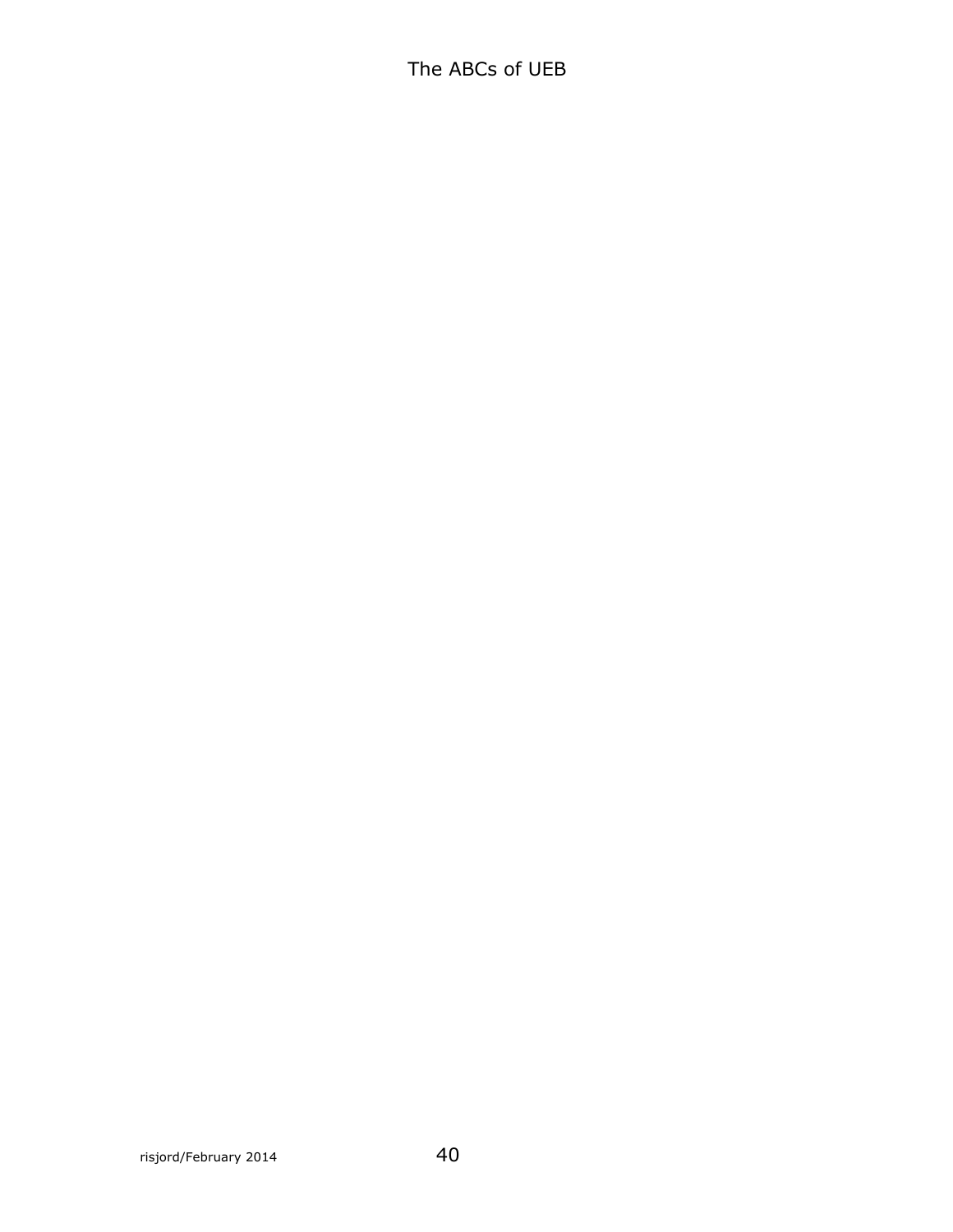## **6. NUMBERS IN NON-TECHNICAL MATERIALS**

[UEB §6]

In EBAE only a space, a period, a dash, or a letter sign terminates the effect of a number sign. The influence of the number sign continues through commas, colons, hyphens, slashes, fraction lines, and decimal points.

In UEB, the number sign [*numeric indicator*] is used much more often. Its effect is not only terminated by a space, dash, or letter (with the exception of letters a-j), but also by hyphens, colons, slashes, and any other symbol including composition signs (capital or italic indicators, etc.). The effect of the numeric indicator only carries through commas, periods, decimal points, computer dots, and fraction lines.

## **6.1 Letter/number combinations**

#### **6.1(a) Numbers followed by letters or words** [UEB 6.5]

In UEB a letter or symbol, *including hyphens*, terminates the effect of a numeric indicator; therefore, with the exception of lower case letters a-j, a letter sign [*grade 1 indicator*] is not required for letters that immediately follow numbers.

|             | <b>EBAE</b>                                                                                                                                                                                                                                                                                                                                                                                                                                                                                                                                                                                                                                      |                                                                                                                                                                                                                                                                                                                                                                                                                                                                                                                                                              |                                                                                                                                              |  |                                                                                                                                                 |                                                                                                                                                                                                                                                                                                                                                                                                                                                                                                                                                                                                                                                                            | UEB                                                                                                                                                                                                         |                                                                                                                                                                                                                                                                                                                                                                                                                                                                                                                                                              |                                                                                                                                        |  |
|-------------|--------------------------------------------------------------------------------------------------------------------------------------------------------------------------------------------------------------------------------------------------------------------------------------------------------------------------------------------------------------------------------------------------------------------------------------------------------------------------------------------------------------------------------------------------------------------------------------------------------------------------------------------------|--------------------------------------------------------------------------------------------------------------------------------------------------------------------------------------------------------------------------------------------------------------------------------------------------------------------------------------------------------------------------------------------------------------------------------------------------------------------------------------------------------------------------------------------------------------|----------------------------------------------------------------------------------------------------------------------------------------------|--|-------------------------------------------------------------------------------------------------------------------------------------------------|----------------------------------------------------------------------------------------------------------------------------------------------------------------------------------------------------------------------------------------------------------------------------------------------------------------------------------------------------------------------------------------------------------------------------------------------------------------------------------------------------------------------------------------------------------------------------------------------------------------------------------------------------------------------------|-------------------------------------------------------------------------------------------------------------------------------------------------------------------------------------------------------------|--------------------------------------------------------------------------------------------------------------------------------------------------------------------------------------------------------------------------------------------------------------------------------------------------------------------------------------------------------------------------------------------------------------------------------------------------------------------------------------------------------------------------------------------------------------|----------------------------------------------------------------------------------------------------------------------------------------|--|
| 4c 4C 4.c   | $\bullet\bullet\hspace{0.2cm}\bullet\hspace{0.2cm}\bullet\hspace{0.2cm}\bullet\hspace{0.2cm}\bullet\hspace{0.2cm}\bullet\hspace{0.2cm}\bullet\hspace{0.2cm}\bullet\hspace{0.2cm}\bullet\hspace{0.2cm}\bullet\hspace{0.2cm}\bullet\hspace{0.2cm}\bullet\hspace{0.2cm}\bullet\hspace{0.2cm}\bullet\hspace{0.2cm}\bullet\hspace{0.2cm}\bullet\hspace{0.2cm}\bullet\hspace{0.2cm}\bullet\hspace{0.2cm}\bullet\hspace{0.2cm}\bullet\hspace{0.2cm}\bullet\hspace{0.2cm}\bullet\hspace{0.$<br>$\bullet\bullet\;\cdot\;\cdot\;\cdot\bullet\;\cdot\;\cdot$<br>$\bullet\bullet\quad \cdot\quad \cdot\quad \bullet\quad \cdot\bullet\quad \cdot\quad \cdot$ |                                                                                                                                                                                                                                                                                                                                                                                                                                                                                                                                                              | $\cdot \bullet \cdot \bullet \bullet \bullet \cdot \cdot$<br>$\bullet\bullet\quad \cdot\quad \cdot\bullet\quad \cdot\quad \cdot$             |  | $\bullet \bullet \bullet \bullet \bullet \bullet \bullet \bullet \bullet \bullet$<br>$\bullet\bullet\;\cdot\;\cdot\;\cdot\bullet\;\cdot\;\cdot$ |                                                                                                                                                                                                                                                                                                                                                                                                                                                                                                                                                                                                                                                                            | $\cdots \bullet \quad \cdots \quad \cdots$<br>$\bullet\bullet\quad \cdot\quad \cdot\bullet\quad \cdot\quad \cdot$                                                                                           |                                                                                                                                                                                                                                                                                                                                                                                                                                                                                                                                                              |                                                                                                                                        |  |
| 4t 4T 4.t   | $\cdot \bullet \cdot \bullet \cdot \bullet \bullet \bullet$<br>$\bullet\bullet\hspace{0.2cm}\cdot\hspace{0.2cm}\cdot\hspace{0.2cm}\cdot\hspace{0.2cm}\bullet\hspace{0.2cm}\bullet\hspace{0.2cm}\cdot$<br>$\bullet\bullet\quad \cdot\quad \cdot\quad \bullet\quad \cdot\bullet\quad \bullet\quad \cdot$                                                                                                                                                                                                                                                                                                                                           |                                                                                                                                                                                                                                                                                                                                                                                                                                                                                                                                                              | $\cdot \bullet \cdot \bullet \bullet \bullet \bullet \bullet$<br>$\bullet\bullet\quad \cdot\quad \cdot\quad \bullet\quad \bullet\quad \cdot$ |  | $\cdot \bullet \cdot \bullet \bullet \bullet$<br>$\bullet\bullet\;\cdot\;\cdot\;\bullet\;\cdot$                                                 |                                                                                                                                                                                                                                                                                                                                                                                                                                                                                                                                                                                                                                                                            | $\cdot \bullet \cdot \bullet \cdot \cdot \bullet \bullet$<br>$\bullet\bullet\hspace{0.2cm}\bullet\hspace{0.2cm}\bullet\hspace{0.2cm}\bullet\hspace{0.2cm}\bullet\hspace{0.2cm}\bullet\hspace{0.2cm}\bullet$ |                                                                                                                                                                                                                                                                                                                                                                                                                                                                                                                                                              | $\cdot \bullet \cdot \bullet \bullet \bullet \bullet \bullet$<br>$\bullet\bullet\quad \cdot\quad \cdot\bullet\quad \bullet\quad \cdot$ |  |
| 6-cab fleet |                                                                                                                                                                                                                                                                                                                                                                                                                                                                                                                                                                                                                                                  | $\bullet\cdot\hspace{0.1cm}\bullet\hspace{0.1cm}\cdot\hspace{0.1cm}\bullet\hspace{0.1cm}\cdot\hspace{0.1cm}\bullet\hspace{0.1cm}\bullet\hspace{0.1cm}\bullet\hspace{0.1cm}\bullet\hspace{0.1cm}\bullet\hspace{0.1cm}\bullet\hspace{0.1cm}\bullet\hspace{0.1cm}\bullet\hspace{0.1cm}\bullet\hspace{0.1cm}\bullet\hspace{0.1cm}\bullet\hspace{0.1cm}\bullet\hspace{0.1cm}\bullet\hspace{0.1cm}\bullet\hspace{0.1cm}\bullet\hspace{0.1cm}\bullet\hspace{0.1cm}\bullet\hspace{0.$<br>$\cdots \quad \bullet \quad \cdots \quad \cdots \quad \bullet \quad \cdots$ |                                                                                                                                              |  |                                                                                                                                                 |                                                                                                                                                                                                                                                                                                                                                                                                                                                                                                                                                                                                                                                                            |                                                                                                                                                                                                             | $\bullet\cdot\hspace{0.1cm}\bullet\hspace{0.1cm}\cdot\hspace{0.1cm}\bullet\hspace{0.1cm}\cdot\hspace{0.1cm}\bullet\hspace{0.1cm}\bullet\hspace{0.1cm}\bullet\hspace{0.1cm}\bullet\hspace{0.1cm}\bullet\hspace{0.1cm}\bullet\hspace{0.1cm}\bullet\hspace{0.1cm}\bullet\hspace{0.1cm}\bullet\hspace{0.1cm}\bullet\hspace{0.1cm}\bullet\hspace{0.1cm}\bullet\hspace{0.1cm}\bullet\hspace{0.1cm}\bullet\hspace{0.1cm}\bullet\hspace{0.1cm}\bullet\hspace{0.1cm}\bullet\hspace{0.$<br>$\cdots \quad \bullet \quad \cdots \quad \cdots \quad \bullet \quad \cdots$ |                                                                                                                                        |  |
| 17C4-6      |                                                                                                                                                                                                                                                                                                                                                                                                                                                                                                                                                                                                                                                  |                                                                                                                                                                                                                                                                                                                                                                                                                                                                                                                                                              |                                                                                                                                              |  |                                                                                                                                                 |                                                                                                                                                                                                                                                                                                                                                                                                                                                                                                                                                                                                                                                                            |                                                                                                                                                                                                             |                                                                                                                                                                                                                                                                                                                                                                                                                                                                                                                                                              |                                                                                                                                        |  |
| 6.2m        |                                                                                                                                                                                                                                                                                                                                                                                                                                                                                                                                                                                                                                                  |                                                                                                                                                                                                                                                                                                                                                                                                                                                                                                                                                              |                                                                                                                                              |  |                                                                                                                                                 | $\bullet\hspace{0.1cm} \bullet\hspace{0.1cm}\bullet\hspace{0.1cm}\bullet\hspace{0.1cm}\bullet\hspace{0.1cm}\bullet\hspace{0.1cm}\bullet\hspace{0.1cm}\bullet\hspace{0.1cm}\bullet\hspace{0.1cm}\bullet\hspace{0.1cm}\bullet\hspace{0.1cm}\bullet\hspace{0.1cm}\bullet\hspace{0.1cm}\bullet\hspace{0.1cm}\bullet\hspace{0.1cm}\bullet\hspace{0.1cm}\bullet\hspace{0.1cm}\bullet\hspace{0.1cm}\bullet\hspace{0.1cm}\bullet\hspace{0.1cm}\bullet\hspace{0.1cm}\bullet\hspace{0.1$<br>$\bullet\bullet\hspace{0.2cm}\bullet\hspace{0.2cm}\bullet\hspace{0.2cm}\bullet\hspace{0.2cm}\bullet\hspace{0.2cm}\bullet\hspace{0.2cm}\bullet\hspace{0.2cm}\bullet\hspace{0.2cm}\bullet$ |                                                                                                                                                                                                             |                                                                                                                                                                                                                                                                                                                                                                                                                                                                                                                                                              |                                                                                                                                        |  |

#### **6.1(b) Numeric indicator sets grade 1 mode** [UEB 5.6.2, 6.5.4]

The numeric indicator sets grade 1 mode for the symbols-sequence, or the remainder of a symbols-sequence. Following a number, grade 1 mode is in effect and contractions cannot be used. Grade 1 mode is terminated only by a space, a hyphen, or a dash, after which contractions can be used.

|            |                                                                                                                                                                                              | TER                                                                                                                                                                                                                                                                                                                                                                                                                                                                                                                                                                                                                                                                                                                              |
|------------|----------------------------------------------------------------------------------------------------------------------------------------------------------------------------------------------|----------------------------------------------------------------------------------------------------------------------------------------------------------------------------------------------------------------------------------------------------------------------------------------------------------------------------------------------------------------------------------------------------------------------------------------------------------------------------------------------------------------------------------------------------------------------------------------------------------------------------------------------------------------------------------------------------------------------------------|
| 5th grade  | $\cdot\bullet\bullet\cdot\bullet\bullet$<br>$\cdot \cdot \cdot \cdot$<br>$\bullet\bullet\bullet\bullet\bullet\cdots\bullet\bullet\bullet$<br>$\bullet\bullet\;\cdot\;\cdot\;\cdot\bullet\;.$ | $\bullet\hspace{14pt}\bullet\hspace{14pt}\bullet\hspace{14pt}\bullet\hspace{14pt}\bullet\hspace{14pt}\bullet\hspace{14pt}\bullet\hspace{14pt}\bullet\hspace{14pt}\bullet\hspace{14pt}\bullet\hspace{14pt}\bullet\hspace{14pt}\bullet\hspace{14pt}\bullet\hspace{14pt}\bullet\hspace{14pt}\bullet\hspace{14pt}\bullet\hspace{14pt}\bullet\hspace{14pt}\bullet\hspace{14pt}\bullet\hspace{14pt}\bullet\hspace{14pt}\bullet\hspace{14pt}\bullet\hspace{14pt}\bullet\hspace{14pt}\bullet\hspace{14pt}\bullet\hs$<br>$\bullet\bullet\bullet\bullet\bullet\;\cdot\;\cdot\;\bullet\;\cdot\bullet$<br>$\bullet\bullet\quad \cdot\quad \bullet\quad \cdot\quad \cdot\quad$<br>$\cdots \bullet \cdot \cdots \cdot \cdot \cdot \cdot \cdot$ |
| house4rent |                                                                                                                                                                                              |                                                                                                                                                                                                                                                                                                                                                                                                                                                                                                                                                                                                                                                                                                                                  |
| 12-can box | $\bullet\cdot\bullet\cdot\bullet\bullet$<br>$\bullet\bullet\quad\cdot\quad\cdot\quad\cdot\quad\bullet\bullet\quad\cdot\quad\cdot\quad\cdot\quad\bullet\cdot\quad\quad$                       | $\bullet\cdot\bullet\cdot\bullet\bullet$<br>$\bullet \cdot \quad \cdot \bullet \quad \cdot \cdot$<br>0000<br>$\cdots$                                                                                                                                                                                                                                                                                                                                                                                                                                                                                                                                                                                                            |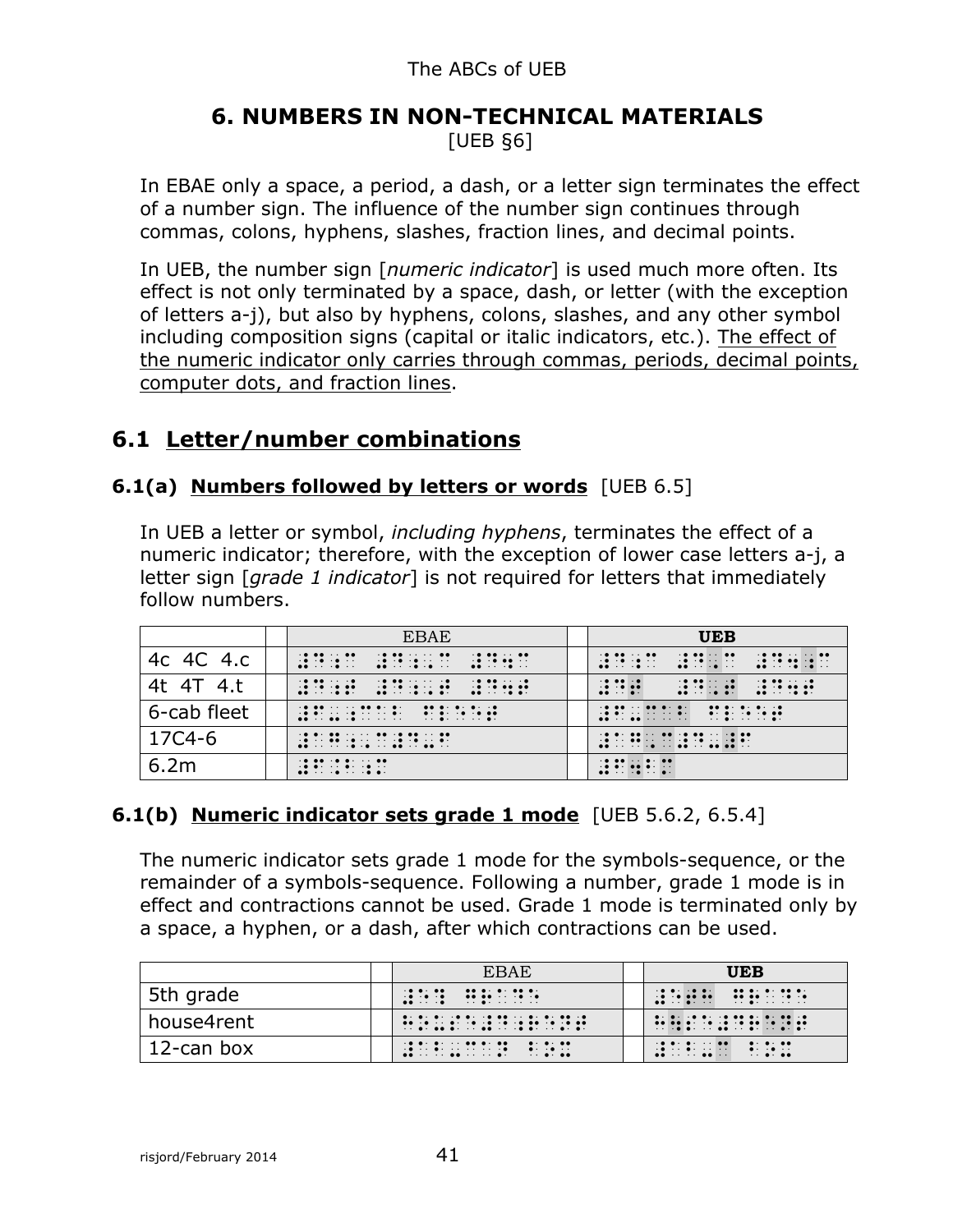#### **6.1(c) Numbers preceded by apostrophe** [UEB 6.7.1]

In EBAE, when in print an apostrophe takes the place of a number(s), in braille the number sign precedes the apostrophe. In UEB the numeric indicator must be placed immediately before the number.

|                                                                                                                                                                                                                                                                                                                                                                                                                                                                                                                                                                             | UEB                                     |  |  |  |  |
|-----------------------------------------------------------------------------------------------------------------------------------------------------------------------------------------------------------------------------------------------------------------------------------------------------------------------------------------------------------------------------------------------------------------------------------------------------------------------------------------------------------------------------------------------------------------------------|-----------------------------------------|--|--|--|--|
| $\cdot$ .<br>$\mathbf{r} \cdot \mathbf{e} \quad \mathbf{r} \cdot \mathbf{e} \quad \mathbf{e} \cdot \mathbf{e} \quad \mathbf{e} \cdot \mathbf{e} \quad \mathbf{r} \cdot \mathbf{e} \cdot \mathbf{e} \quad \mathbf{r} \cdot \mathbf{e} \cdot \mathbf{e} \quad \mathbf{r} \cdot \mathbf{e} \cdot \mathbf{e} \quad \mathbf{r} \cdot \mathbf{e} \cdot \mathbf{e} \cdot \mathbf{e} \cdot \mathbf{e} \cdot \mathbf{e} \cdot \mathbf{e} \cdot \mathbf{e} \cdot \mathbf{e} \cdot \mathbf{e} \cdot \mathbf{$<br>$\bullet\bullet\cdots$<br>$\bullet$ .<br>$\bullet\bullet$<br>$\cdots$ | $\bullet\bullet$<br>$\cdot \cdot \cdot$ |  |  |  |  |

#### **6.1(d) Long numbers: the numeric space and the continuation indicator** [UEB 6.6, 6.10]

In EBAE when a space or half space is used in print to set off thousands in long numbers, in braille the number indicator is repeated. UEB uses the *numeric space indicator*, dot  $5$  ( $\cdot\cdot$ ) to separate the segments.

|                                                                                                                                                                                                                                          | ные<br>,,,,, |  |  |  |  |
|------------------------------------------------------------------------------------------------------------------------------------------------------------------------------------------------------------------------------------------|--------------|--|--|--|--|
| $\cdot\cdot\cdot\cdot\cdot\cdot$<br>$\cdot \bullet \bullet \cdot$<br>$\cdot \cdot \cdot \cdot \cdot \cdot \cdot$<br>$\cdot \cdot \cdot \cdot \cdot \cdot \cdot \cdot$<br>$\cdot \bullet \cdot \cdot$<br>$\bullet\bullet\;\;\cdot\;\cdot$ |              |  |  |  |  |

When a very long number needs to be divided between braille lines EBAE uses a hyphen. UEB uses a continuation indicator, also dot  $5$  ( $\cdot\cdot$ ), when the division occurs after a separating comma or between digits. When the division takes place at a numeric space, the numeric space and the continuation indicator are both brailled, resulting in two dot 5s in succession. Like EBAE, the numeric indicator is not repeated on the next line.

|  | IR F                                                   |  |  |  |  |  |
|--|--------------------------------------------------------|--|--|--|--|--|
|  |                                                        |  |  |  |  |  |
|  | $\cdot \bullet \cdot \bullet \cdot \bullet$<br>$$<br>. |  |  |  |  |  |

## **6.2 Fractions and mixed numbers** [UEB 11.3, 11.3.2]

EBAE and UEB treat fractions written one above the other or offset diagonally in the same way using the fraction line.

|  | $\mathbf{v} \bullet \mathbf{v} + \mathbf{v} + \mathbf{v} + \mathbf{v} + \mathbf{v} + \mathbf{v} + \mathbf{v} + \mathbf{v} + \mathbf{v} + \mathbf{v} + \mathbf{v} + \mathbf{v} + \mathbf{v} + \mathbf{v} + \mathbf{v} + \mathbf{v} + \mathbf{v} + \mathbf{v} + \mathbf{v} + \mathbf{v} + \mathbf{v} + \mathbf{v} + \mathbf{v} + \mathbf{v} + \mathbf{v} + \mathbf{v} + \mathbf{v} + \mathbf{v} + \mathbf{v} + \mathbf{v} + \math$ |
|--|----------------------------------------------------------------------------------------------------------------------------------------------------------------------------------------------------------------------------------------------------------------------------------------------------------------------------------------------------------------------------------------------------------------------------------|

When fractions are printed linearly both EBAE and UEB use the slash, rather than the fraction line. In EBAE, however, the slash does not terminate the effect of the number indicator; in UEB, it does.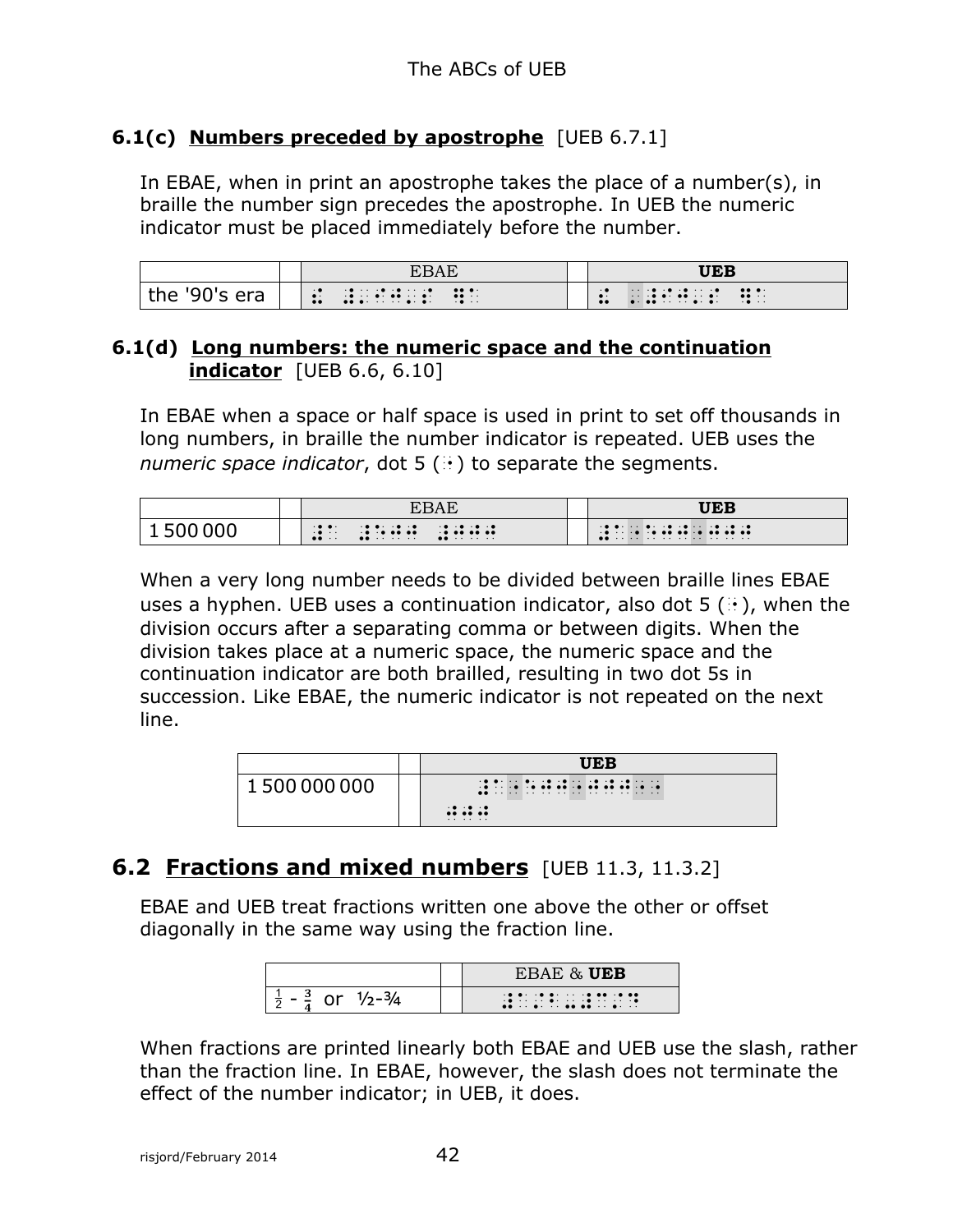Note that mixed numbers are treated as two unspaced but separate numeric items.

| 3/4 lb                        | $\bullet\cdot\bullet\cdot$<br>$\bullet\bullet\quad \cdot\quad \cdot\quad \bullet\quad \bullet\quad \cdot\quad \cdot\quad \cdot$<br>$\bullet \cdot \cdot \cdot$ | $\bullet\cdot\bullet\cdot$<br>$\bullet \cdot \cdot \cdot$ |
|-------------------------------|----------------------------------------------------------------------------------------------------------------------------------------------------------------|-----------------------------------------------------------|
| open 24/7                     | $\bullet \cdot \bullet \bullet \cdot \cdot \cdot$                                                                                                              |                                                           |
| $3\frac{1}{2} - 4\frac{1}{2}$ |                                                                                                                                                                |                                                           |

## **6.3 Decimals** [UEB 7]

In UEB, the configuration for the decimal point is the same as for all other print dots,  $(\cdot;).$ 

|               |                                                                                                                                                                                                                                                                                                                                                                                                                                                                                                                                                                         | TTRT |
|---------------|-------------------------------------------------------------------------------------------------------------------------------------------------------------------------------------------------------------------------------------------------------------------------------------------------------------------------------------------------------------------------------------------------------------------------------------------------------------------------------------------------------------------------------------------------------------------------|------|
| - 4−د.<br>. . | $\mathcal{A} \bullet \mathcal{A} \bullet \mathcal{A} \bullet \mathcal{A} \bullet \mathcal{A} \bullet \mathcal{A} \bullet \mathcal{A} \bullet \mathcal{A} \bullet \mathcal{A} \bullet \mathcal{A} \bullet \mathcal{A} \bullet \mathcal{A} \bullet \mathcal{A} \bullet \mathcal{A} \bullet \mathcal{A} \bullet \mathcal{A} \bullet \mathcal{A} \bullet \mathcal{A} \bullet \mathcal{A} \bullet \mathcal{A} \bullet \mathcal{A} \bullet \mathcal{A} \bullet \mathcal{A} \bullet \mathcal{A} \bullet \mathcal{A} \bullet \mathcal{A} \bullet \mathcal{A} \bullet \mathcal{$ |      |

## **6.4 Mathematical signs of operation** [UEB 3.17]

In keeping with the UEB policy that every print symbol must be represented by an unambiguous braille counterpart, symbols, rather than words, depict mathematical signs of operation and comparison in non-technical material.

Following is a list of the most common mathematical signs. Many others are listed in *The Rules of Unified English Braille.*

| plus   |                | $\cdots$<br>$\mathbb{R}^2$ :                | multiply | $\cdots$<br>$\mathbf{H}$ |
|--------|----------------|---------------------------------------------|----------|--------------------------|
| minus  | $\blacksquare$ | $\cdots\quad\cdots\quad$<br>$\mathbb{R}$ is | divide   | $\frac{1}{2}$            |
| equals | $=$            | $\cdots$<br>$\cdot$<br>$\cdots$ .           |          |                          |

Follow print spacing for mathematical signs used in literary context.

| $= 4$<br>∵rit∆<br>Wľ | $\cdot \bullet \bullet \cdot$<br>$\bullet \cdot \bullet \cdot \cdot \cdot \bullet \cdot$<br>$\bullet \cdot \bullet \cdot \bullet \bullet \bullet \cdot$<br>$\cdots \bullet \quad \bullet \quad \cdot \quad \cdot \quad \bullet \quad \cdot \quad \cdot \quad \cdot$<br>$\bullet\bullet\;\cdot\;\cdot$<br>$\cdot \bullet \bullet \cdot$<br>$\cdot \bullet \bullet \bullet$ | $\cdot \bullet \bullet \cdot$<br>$\cdot \bullet \bullet \cdot$<br>$\cdots$<br>$\cdot \bullet \bullet \cdot$<br>$\cdot \bullet \bullet \bullet$<br>$\cdot \bullet \bullet \cdot$<br>$\bullet\bullet\quad \cdot\ \cdot$<br>$\bullet\bullet\;\cdot\;\cdot$<br>$\cdots \bullet \quad \bullet \quad \cdot \quad \cdot \quad \bullet \quad \cdot \quad \cdot \quad \cdot$<br>$\cdots$<br>$\cdot \bullet \bullet \bullet$<br>. |
|----------------------|---------------------------------------------------------------------------------------------------------------------------------------------------------------------------------------------------------------------------------------------------------------------------------------------------------------------------------------------------------------------------|-------------------------------------------------------------------------------------------------------------------------------------------------------------------------------------------------------------------------------------------------------------------------------------------------------------------------------------------------------------------------------------------------------------------------|
|                      | $\cdot \bullet \bullet \cdot$<br>$\cdot \cdot \cdot \cdot$<br>$\bullet\bullet\quad \cdot\ \cdot$<br>$\bullet\bullet\;\cdot\;\cdot$                                                                                                                                                                                                                                        | $\cdot$<br>$\cdot \bullet \cdot \bullet$<br>$\cdot$<br>$\bullet\bullet\;\cdot\;\cdot$                                                                                                                                                                                                                                                                                                                                   |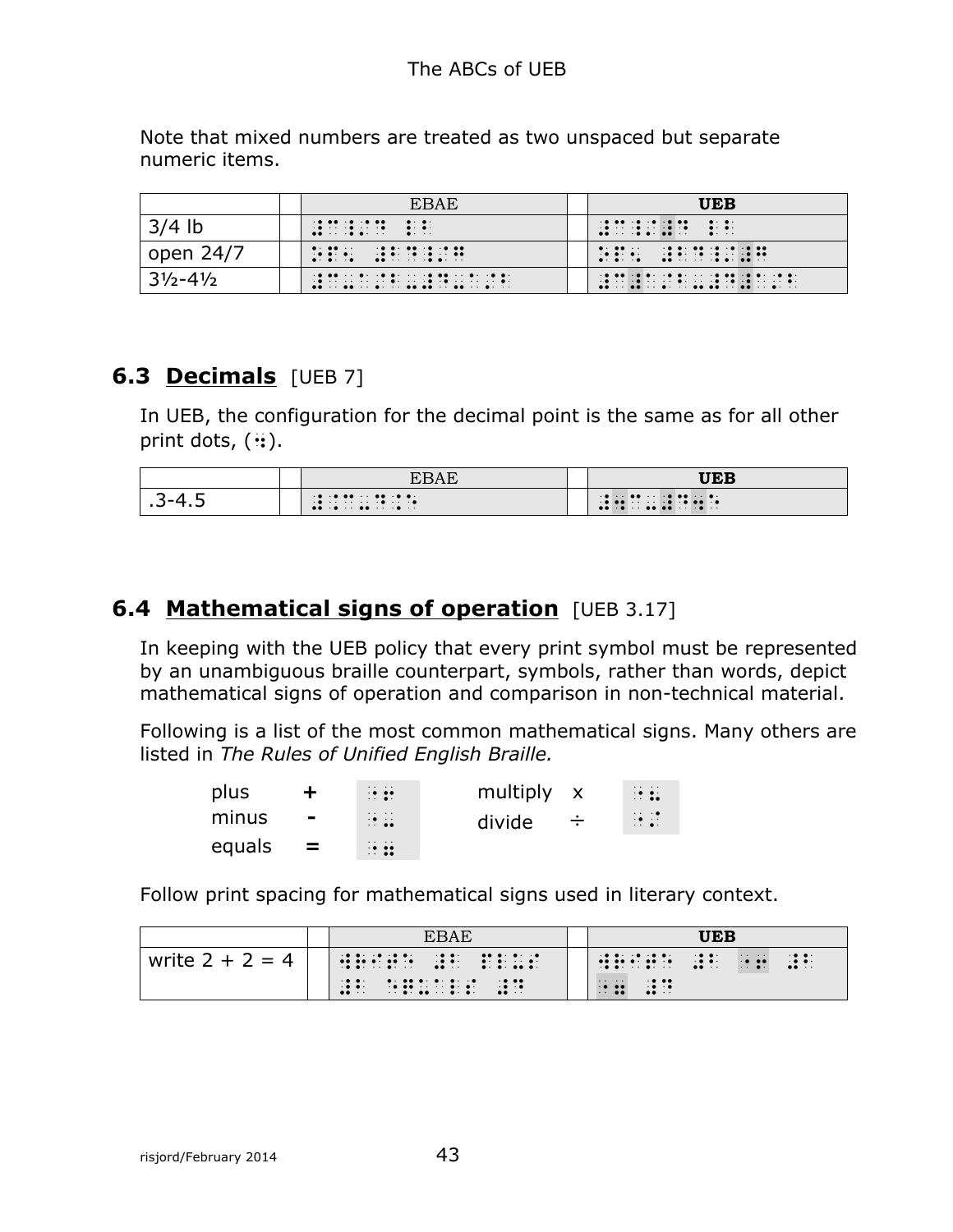#### **6.5 Roman numerals** [8.6.3, UEB Technical Materials 2.6]

In UEB, upper and lower-case Roman numerals are brailled as if they were normal letters using the letter indicator *[grade 1 symbol indicator]* and contractions.

|                    | EBAE                                                                                                                                                                                                             | IIF.R                                                                                                                                                                                                                      |
|--------------------|------------------------------------------------------------------------------------------------------------------------------------------------------------------------------------------------------------------|----------------------------------------------------------------------------------------------------------------------------------------------------------------------------------------------------------------------------|
|                    | $\cdot$<br>$\cdots$<br>$\cdots$<br>$\cdot \bullet \bullet \cdot$<br>$\cdot \bullet \bullet \cdot \bullet \cdot$<br>$\cdot \bullet \cdot \cdot$<br>$\cdot \bullet \cdot \cdot$<br>$\cdot \bullet \bullet \bullet$ | $\cdot$<br>$\bullet\cdot\cdot\bullet$<br>$\cdot \bullet$<br>$\bullet$ .<br>$\bullet\cdot\bullet\cdot$<br>$\cdot \bullet \cdot \cdot$<br>. 0.00<br>$\bullet \bullet \quad \cdot \quad \cdot$<br>$\cdot$ $\cdot$             |
| VI X               | $\cdots$<br>$\cdots$<br>$\cdots$ .<br>$\cdots$<br>$\cdot \bullet \quad \cdot \quad \cdot$<br>$\cdot \bullet \cdot \bullet \bullet \bullet \cdot \cdot$<br>$\cdot \bullet \bullet \bullet$                        | $\cdots$<br>$\cdots$<br>$\cdots$ .<br>$\cdot \bullet \cdot \cdot \cdot \cdot$<br>$\cdot \bullet \cdot \bullet \bullet \bullet$<br>$\cdot \bullet \cdot \bullet \bullet \bullet \cdot \cdot$<br>$\cdot \bullet \cdot \cdot$ |
| $vi - x$<br>$VI-X$ |                                                                                                                                                                                                                  | $\bullet \qquad \bullet \qquad \bullet \qquad \bullet \qquad \bullet \qquad \bullet \qquad \bullet$<br>$\bullet\bullet\cdots\bullet\bullet\bullet\bullet\bullet\bullet$                                                    |
|                    | $\cdots \bullet \bullet \cdots \bullet \bullet$<br>. <b>.</b>                                                                                                                                                    | <br>. <b>. .</b><br>$\cdot \cdot \cdot \cdot$<br>                                                                                                                                                                          |

Note that in the last example a *grade one indicator* is not used in "xth" because "x" is not standing alone and cannot be read as "it."

## **6.6 Clock time, dates, sports scores, votes** [UEB 6.7]

In UEB, the effect of the number indicator does not continue through hyphens, colons, or slashes, but it does continue through periods (or any dot).

|            | EBAE                                                                                                                                                                                                                                                                                        | UEB                                                                                                                                                                                                                                              |
|------------|---------------------------------------------------------------------------------------------------------------------------------------------------------------------------------------------------------------------------------------------------------------------------------------------|--------------------------------------------------------------------------------------------------------------------------------------------------------------------------------------------------------------------------------------------------|
| we won 6-0 | $\cdot\bullet\bullet\cdot\bullet\bullet$<br>$\cdot$<br>$\bullet\bullet\quadbullet$<br>$\bullet\bullet\quad \bullet\quad \bullet\quad \bullet$<br>$\cdot \bullet \bullet \cdot \bullet \cdot$<br>$\cdot \bullet \cdot \cdot$<br>$\bullet\bullet\;\cdot\;\cdot\;\bullet\bullet\;\cdot\;\cdot$ | $\cdot\bullet\bullet\cdot\bullet\bullet$<br>$\cdot$<br>$\bullet\bullet\quad \bullet$<br>$\bullet\bullet\quadbullet\bullet\bullet$<br>$\cdot \bullet \cdot \cdot$<br>$\bullet\bullet\;\cdot\;\cdot\;\bullet\bullet\;\bullet\bullet\;\cdot\;\cdot$ |
| 9:30a.m.   | $\bullet \cdot \quad \cdot \quad \bullet \bullet \quad \cdot \quad \cdot$<br>$\bullet\bullet\quad \cdot\quad\quad \cdot\quad\quad \cdot\quad\quad \cdot\quad\quad \cdot\quad\quad$                                                                                                          | $\bullet \cdot \cdot \cdot \bullet \bullet \cdot \cdot$<br>$\bullet\bullet\quad \cdot\quad\quad \cdot\quad\bullet\bullet\quad \cdot\quad\quad \cdot\quad$                                                                                        |
| 7/14/60    |                                                                                                                                                                                                                                                                                             |                                                                                                                                                                                                                                                  |
| $-7.14.60$ |                                                                                                                                                                                                                                                                                             | <b></b> . <b>.</b> . <b>.</b>                                                                                                                                                                                                                    |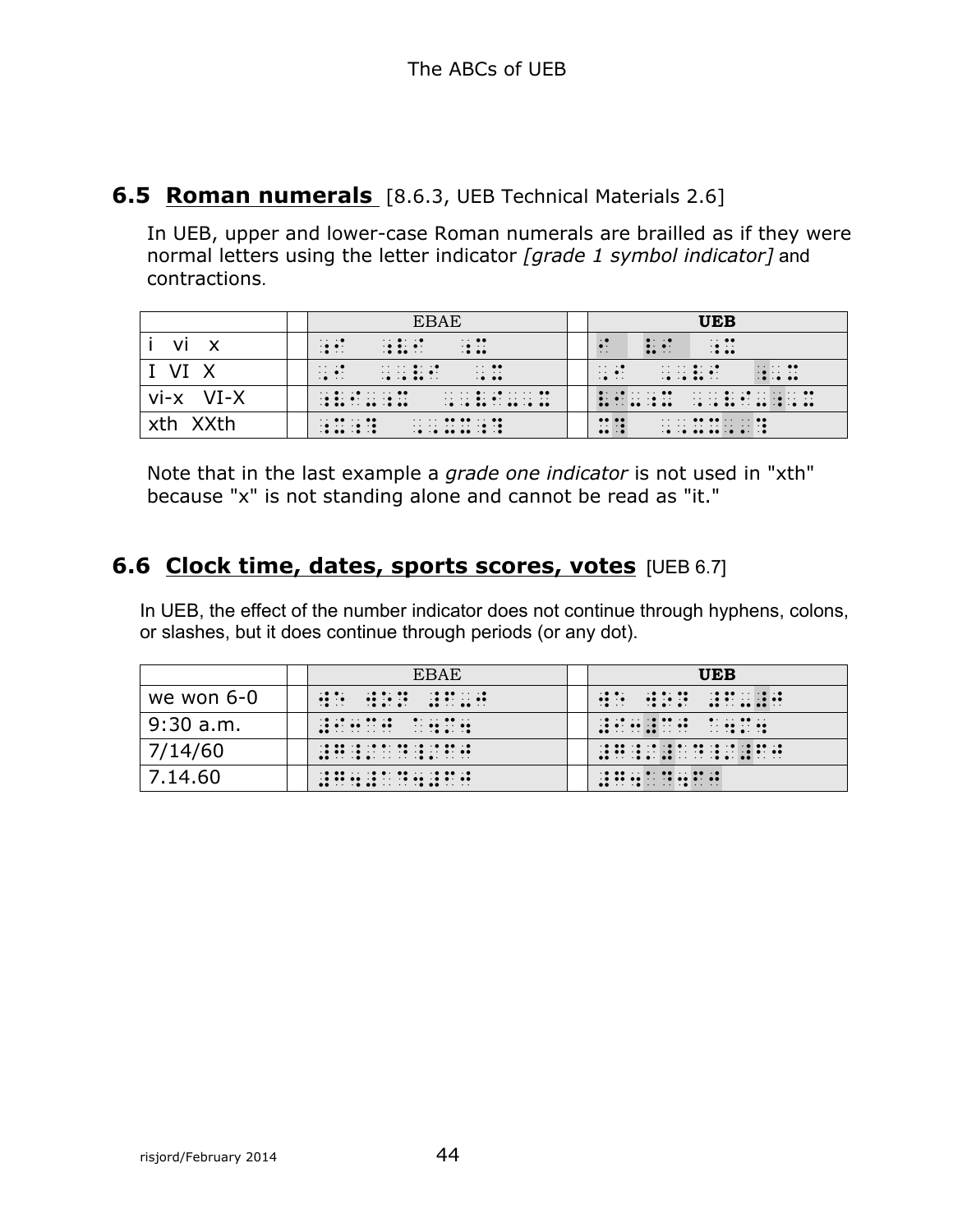## **7. SYMBOLS & ABBREVIATIONS**

## **7.1 Symbols** [UEB §3, UEB Technical Materials §11]

In UEB each print symbol is represented by a unique braille symbol, regardless of whether it appears in a literary, mathematical, or computer context. Many new symbols are included in UEB, such as the musical accidentals  $\natural$  #  $\natural$ .

The following list does not include any of the new symbols that UEB has introduced; it shows only the configuration differences of symbols that occur in both EBAE or Braille Formats 2011 and UEB.

|                       |                                | <b>EBAE</b> or Brl Formats                                                                                                                                                                                                                                                                                | <b>UEB</b>                                                                                                                                                                                                   |
|-----------------------|--------------------------------|-----------------------------------------------------------------------------------------------------------------------------------------------------------------------------------------------------------------------------------------------------------------------------------------------------------|--------------------------------------------------------------------------------------------------------------------------------------------------------------------------------------------------------------|
| $\rightarrow$         | arrow, right                   | $\frac{1}{2}$ $\frac{1}{2}$ $\frac{1}{2}$ $\frac{1}{2}$ $\frac{1}{2}$                                                                                                                                                                                                                                     | ₩÷                                                                                                                                                                                                           |
| $\leftarrow$          | arrow, left                    | $\frac{1}{2}$ $\frac{1}{2}$ $\frac{1}{2}$ $\frac{1}{2}$ $\frac{1}{2}$ $\frac{1}{2}$                                                                                                                                                                                                                       | $\vdots$ :                                                                                                                                                                                                   |
| $\ast$                | asterisk                       | $\ddot{\cdot}$                                                                                                                                                                                                                                                                                            | $\frac{1}{2}$                                                                                                                                                                                                |
|                       | backslash                      | $\vdots$                                                                                                                                                                                                                                                                                                  | $\mathbf{R}$                                                                                                                                                                                                 |
| $\boldsymbol{\wedge}$ | caret                          | $\ddot{}$                                                                                                                                                                                                                                                                                                 | $\mathbb{R}$                                                                                                                                                                                                 |
| $\mathsf{t}$          | dagger                         | $\ddot{\bullet}$ $\ddot{\bullet}$ $\ddot{\bullet}$                                                                                                                                                                                                                                                        | $\begin{array}{ccc}\n\bullet & \bullet & \bullet & \bullet & \bullet \\ \bullet & \bullet & \bullet & \bullet & \bullet & \bullet \\ \bullet & \bullet & \bullet & \bullet & \bullet & \bullet\n\end{array}$ |
| $\ddagger$            | dagger, double                 | $\vdots$ : $*$                                                                                                                                                                                                                                                                                            | $\mathbb{R}$ $\mathbb{R}$                                                                                                                                                                                    |
| o                     | degree                         | <b>∷∷</b>                                                                                                                                                                                                                                                                                                 | $\ddot{H}$                                                                                                                                                                                                   |
| X                     | dimension                      | $\vdots$ ::                                                                                                                                                                                                                                                                                               | $\frac{1}{2}$                                                                                                                                                                                                |
| \$                    | dollar                         | $\ddot{\cdot}$                                                                                                                                                                                                                                                                                            | $\mathbb{R}$ :                                                                                                                                                                                               |
| $\geq$                | greater than                   | $\frac{1}{2}$                                                                                                                                                                                                                                                                                             | $\ddot{\cdot}$<br>$\ddot{\cdot}$                                                                                                                                                                             |
| $\prec$               | less than                      | $\frac{1}{2}$                                                                                                                                                                                                                                                                                             | $\mathbb{R}$                                                                                                                                                                                                 |
| X                     | magnification                  | $\ddot{.}$                                                                                                                                                                                                                                                                                                | $\frac{1}{2}$                                                                                                                                                                                                |
| $\mathbf{I}$          | paragraph                      | $\mathbf{C}$                                                                                                                                                                                                                                                                                              | $\ddot{.}$                                                                                                                                                                                                   |
| $\frac{0}{0}$         | percent                        | $\mathbb{R}$ $\mathbb{R}$ $\mathbb{R}$                                                                                                                                                                                                                                                                    | $\ddot{\ddot{\cdot}}$ :                                                                                                                                                                                      |
| £                     | pound sterling                 | $\vdots$                                                                                                                                                                                                                                                                                                  | $\frac{1}{2}$                                                                                                                                                                                                |
| $\mathbf{L}$          | prime (feet)                   | $\mathbf{::}$                                                                                                                                                                                                                                                                                             | $\vdots$                                                                                                                                                                                                     |
| П.                    | prime, double (inches)         | $\frac{1}{2}$                                                                                                                                                                                                                                                                                             | $\mathbf{::} ::$                                                                                                                                                                                             |
| $\mathbf{I}$          | prime (minutes of arc)         | $\mathbb{R}$                                                                                                                                                                                                                                                                                              | $\ddot{•}$                                                                                                                                                                                                   |
| $\mathbf{H}$          | prime, double (seconds of arc) | $\frac{1}{2}$ : $\frac{1}{2}$ : $\frac{1}{2}$ : $\frac{1}{2}$ : $\frac{1}{2}$ : $\frac{1}{2}$ : $\frac{1}{2}$ : $\frac{1}{2}$ : $\frac{1}{2}$ : $\frac{1}{2}$ : $\frac{1}{2}$ : $\frac{1}{2}$ : $\frac{1}{2}$ : $\frac{1}{2}$ : $\frac{1}{2}$ : $\frac{1}{2}$ : $\frac{1}{2}$ : $\frac{1}{2}$ : $\frac{1$ | $\mathbf{::} \mathbf{::}$                                                                                                                                                                                    |
| $\ddot{\phantom{a}}$  | proportion                     | $\frac{1}{2}$                                                                                                                                                                                                                                                                                             | $\ddot{•}$                                                                                                                                                                                                   |
| ř.                    | ratio                          | $\therefore$ : [analogy]                                                                                                                                                                                                                                                                                  | $\ddot{\bullet}$                                                                                                                                                                                             |
|                       |                                | $::$ [math]                                                                                                                                                                                                                                                                                               | [analogy & math]                                                                                                                                                                                             |
| ş                     | section                        | $\mathbf{S}^{\bullet}$                                                                                                                                                                                                                                                                                    | $\mathbb{R}$ :                                                                                                                                                                                               |
|                       | transcriber's notes            | $\frac{1}{2}$ .<br>$\frac{11}{2}$ $\frac{11}{2}$                                                                                                                                                                                                                                                          | $\mathbb{R}$ $\mathbb{R}$ $\mathbb{R}$<br>$\mathbb{R}$ $\mathbb{R}$ $\mathbb{R}$                                                                                                                             |

\* *Braille Formats* assigned the same braille configuration to the caret and the double dagger.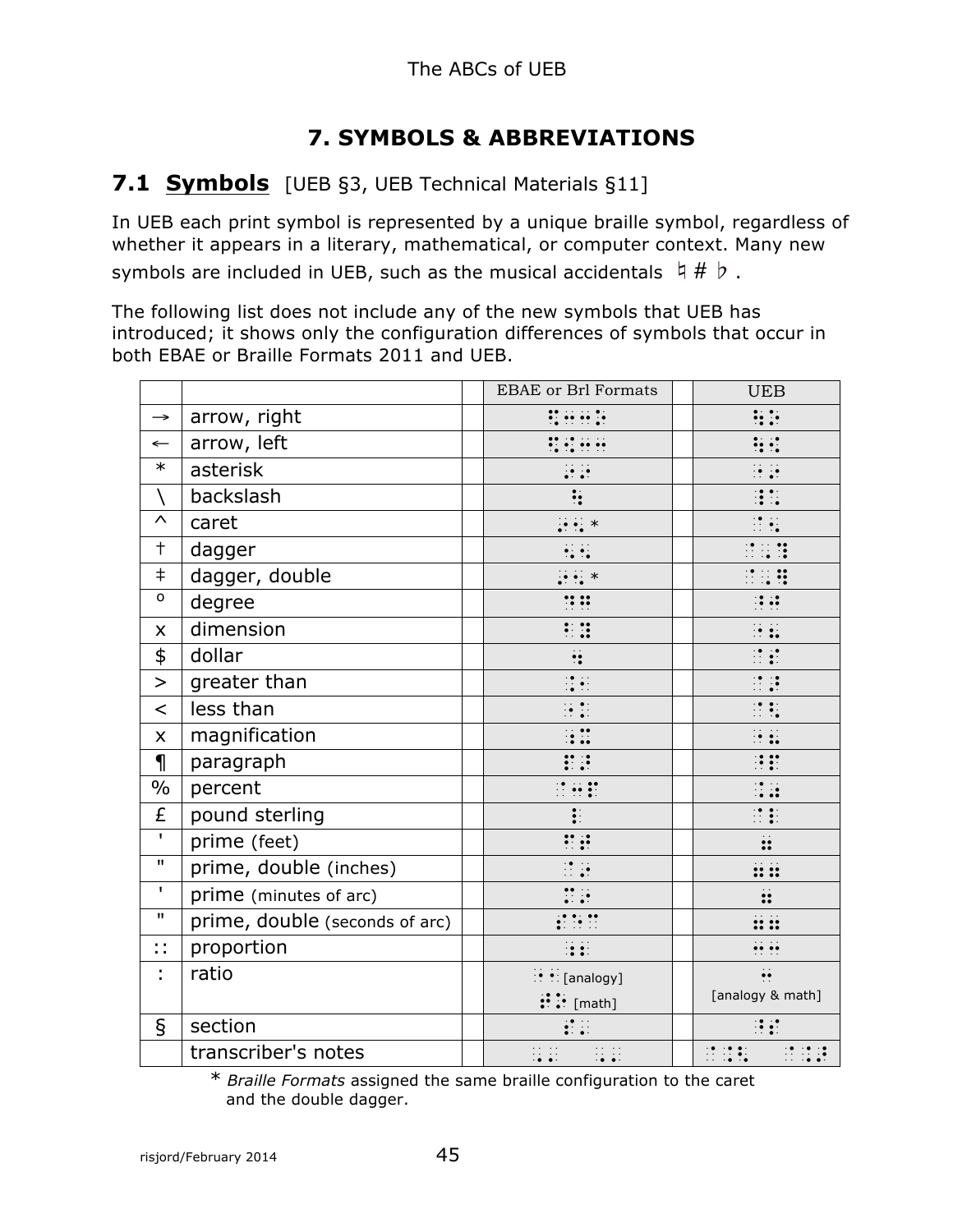|                 | <b>EBAE</b> or Braille Formats                                                                                                                                                                                                                                                                                                                                                                                                                                                                                                                                                                                                                                                                                                                                                                                                                                                                                                                                                                                                                                                                                                                                                                                                                                                                                                                                                                                                                                                                                                                                                             | <b>UEB</b>                                                                                                                                                                                                                                                                                                                                                                                                                                                                                                                                                                                                                                                                                                                                                                                                                                                                                                                               |
|-----------------|--------------------------------------------------------------------------------------------------------------------------------------------------------------------------------------------------------------------------------------------------------------------------------------------------------------------------------------------------------------------------------------------------------------------------------------------------------------------------------------------------------------------------------------------------------------------------------------------------------------------------------------------------------------------------------------------------------------------------------------------------------------------------------------------------------------------------------------------------------------------------------------------------------------------------------------------------------------------------------------------------------------------------------------------------------------------------------------------------------------------------------------------------------------------------------------------------------------------------------------------------------------------------------------------------------------------------------------------------------------------------------------------------------------------------------------------------------------------------------------------------------------------------------------------------------------------------------------------|------------------------------------------------------------------------------------------------------------------------------------------------------------------------------------------------------------------------------------------------------------------------------------------------------------------------------------------------------------------------------------------------------------------------------------------------------------------------------------------------------------------------------------------------------------------------------------------------------------------------------------------------------------------------------------------------------------------------------------------------------------------------------------------------------------------------------------------------------------------------------------------------------------------------------------------|
| text*           | $\bullet$<br>$\cdots$<br>$\bullet\bullet\hspace{0.2cm}\bullet\hspace{0.2cm}\bullet\hspace{0.2cm}\cdots\hspace{0.2cm}\bullet\bullet$<br>$\cdot \bullet \cdot \bullet$<br>$\bullet \cdot \quad \cdot \quad \bullet \bullet \quad \bullet \cdot$<br>$\bullet\cdot\bullet\cdot$                                                                                                                                                                                                                                                                                                                                                                                                                                                                                                                                                                                                                                                                                                                                                                                                                                                                                                                                                                                                                                                                                                                                                                                                                                                                                                                | 0.7.7.0000.7.0000                                                                                                                                                                                                                                                                                                                                                                                                                                                                                                                                                                                                                                                                                                                                                                                                                                                                                                                        |
| $32^{\circ}F$   |                                                                                                                                                                                                                                                                                                                                                                                                                                                                                                                                                                                                                                                                                                                                                                                                                                                                                                                                                                                                                                                                                                                                                                                                                                                                                                                                                                                                                                                                                                                                                                                            | $\bullet\bullet\cdot\cdot\bullet\cdot\cdot\bullet\bullet\bullet\cdot\cdot\bullet\cdot\bullet\cdot$<br>.                                                                                                                                                                                                                                                                                                                                                                                                                                                                                                                                                                                                                                                                                                                                                                                                                                  |
| $9x12$ rug      | $\bullet\cdot\;\bullet\cdot\;\bullet\bullet$<br>$\cdot$<br>$\cdot \bullet \bullet \cdot$<br>$\bullet\bullet\hspace{0.05cm}\bullet\hspace{0.05cm}\bullet\hspace{0.05cm}\bullet\hspace{0.05cm}\bullet\hspace{0.05cm}\bullet\hspace{0.05cm}\bullet$<br>$\bullet\bullet\;\cdot\;\cdot\;\bullet\bullet$<br>$\cdots$<br>$\bullet\bullet\quad \cdot\ \cdot$<br>$\bullet\bullet\ \bullet\bullet\ \cdot\ \cdot\ \cdot\ \cdot$                                                                                                                                                                                                                                                                                                                                                                                                                                                                                                                                                                                                                                                                                                                                                                                                                                                                                                                                                                                                                                                                                                                                                                       | $\bullet\cdot\ \bullet\cdot\ \bullet\bullet$<br>$\bullet\bullet\;\cdot\;\cdot\;\bullet\bullet$<br>$\bullet\cdot\text{ \textcolor{red}{\bullet}\bullet\textcolor{blue}{\bullet}\cdot\textcolor{blue}{\bullet}}$                                                                                                                                                                                                                                                                                                                                                                                                                                                                                                                                                                                                                                                                                                                           |
| \$10.25         | .                                                                                                                                                                                                                                                                                                                                                                                                                                                                                                                                                                                                                                                                                                                                                                                                                                                                                                                                                                                                                                                                                                                                                                                                                                                                                                                                                                                                                                                                                                                                                                                          | $\bullet\hspace{0.3cm}\bullet\hspace{0.3cm}\bullet\hspace{0.3cm}\bullet\hspace{0.3cm}\bullet\hspace{0.3cm}\bullet\hspace{0.3cm}\bullet\hspace{0.3cm}\bullet\hspace{0.3cm}\bullet\hspace{0.3cm}\bullet\hspace{0.3cm}\bullet\hspace{0.3cm}\bullet\hspace{0.3cm}\bullet\hspace{0.3cm}\bullet\hspace{0.3cm}\bullet\hspace{0.3cm}\bullet\hspace{0.3cm}\bullet\hspace{0.3cm}\bullet\hspace{0.3cm}\bullet\hspace{0.3cm}\bullet\hspace{0.3cm}\bullet\hspace{0.3cm}\bullet\hspace{0.3cm$<br>$.$                                                                                                                                                                                                                                                                                                                                                                                                                                                   |
| \$hop here      | Explain in TN                                                                                                                                                                                                                                                                                                                                                                                                                                                                                                                                                                                                                                                                                                                                                                                                                                                                                                                                                                                                                                                                                                                                                                                                                                                                                                                                                                                                                                                                                                                                                                              | $\bullet$ $\bullet$ $\bullet$ $\bullet$ $\bullet$ $\bullet$<br>$\cdots$ .<br>$\cdots \quad \bullet \quad \bullet \quad \bullet \quad \bullet \quad \bullet \quad \bullet \quad \bullet$<br>$\cdot$<br>$\cdots \quad \bullet \quad \cdots \quad \bullet \quad \bullet \quad \bullet \quad \bullet$<br>.                                                                                                                                                                                                                                                                                                                                                                                                                                                                                                                                                                                                                                   |
| $\P6$           | $\cdots$<br>$\bullet \cdot \quad \cdot \bullet \quad \cdot \bullet \quad \bullet \cdot$<br>$\bullet \cdot \bullet \cdot \bullet \bullet \cdot \cdot \cdot$                                                                                                                                                                                                                                                                                                                                                                                                                                                                                                                                                                                                                                                                                                                                                                                                                                                                                                                                                                                                                                                                                                                                                                                                                                                                                                                                                                                                                                 | $\cdots$                                                                                                                                                                                                                                                                                                                                                                                                                                                                                                                                                                                                                                                                                                                                                                                                                                                                                                                                 |
| 25%             | $\bullet\hspace{0.1cm} \bullet\hspace{0.1cm}\bullet\hspace{0.1cm}\bullet\hspace{0.1cm}\bullet\hspace{0.1cm}\bullet\hspace{0.1cm}\bullet\hspace{0.1cm}\bullet\hspace{0.1cm}\bullet\hspace{0.1cm}\bullet\hspace{0.1cm}\bullet\hspace{0.1cm}\bullet\hspace{0.1cm}\bullet\hspace{0.1cm}\bullet\hspace{0.1cm}\bullet\hspace{0.1cm}\bullet\hspace{0.1cm}\bullet\hspace{0.1cm}\bullet\hspace{0.1cm}\bullet\hspace{0.1cm}\bullet\hspace{0.1cm}\bullet\hspace{0.1cm}\bullet\hspace{0.1$<br>.                                                                                                                                                                                                                                                                                                                                                                                                                                                                                                                                                                                                                                                                                                                                                                                                                                                                                                                                                                                                                                                                                                        | $\bullet \cdot \bullet \cdot \cdot \bullet \cdot \cdot \cdot$<br>$\cdot$ $\bullet$<br>. <b>.</b><br>$\cdots\cdots\cdots\cdots$<br>$\bullet$                                                                                                                                                                                                                                                                                                                                                                                                                                                                                                                                                                                                                                                                                                                                                                                              |
| £9 5s 5d        | $\bullet\cdot\ \cdot\bullet\ \cdot\bullet$<br>$\cdots$<br>$\cdot \bullet \cdot \bullet \cdot \bullet \bullet \cdot$<br>$\cdot \bullet \cdot \bullet \cdot \bullet \cdot \bullet$<br>$\bullet\cdot\hspace{0.1cm}\cdot\hspace{0.1cm}\bullet\hspace{0.1cm}\bullet\hspace{0.1cm}\cdot$<br>$\bullet\cdot\bullet\bullet\;\cdot\;\cdot$<br>$\bullet\bullet\;\cdot\;\cdot\;\cdot\bullet\;\bullet\;\cdot$<br>$\bullet\bullet\quad \cdot\quad\bullet\quad \cdot\ \cdot$                                                                                                                                                                                                                                                                                                                                                                                                                                                                                                                                                                                                                                                                                                                                                                                                                                                                                                                                                                                                                                                                                                                              | $\bullet$ $\bullet$ $\bullet$ $\bullet$ $\bullet$<br>$\cdots \bullet \cdot \cdot \bullet \bullet \cdot$<br>$\cdot \bullet \cdot \bullet \cdot \bullet \cdot \bullet$<br>$\cdot$<br>$\cdots \bullet \cdot \bullet \bullet \cdots$<br>$\bullet\bullet\;\cdot\;\cdot\;\bullet\;\cdot$<br>$\bullet\bullet\quad \cdot\quad\bullet\quad \cdot\ \cdot$                                                                                                                                                                                                                                                                                                                                                                                                                                                                                                                                                                                          |
| 6'10"           |                                                                                                                                                                                                                                                                                                                                                                                                                                                                                                                                                                                                                                                                                                                                                                                                                                                                                                                                                                                                                                                                                                                                                                                                                                                                                                                                                                                                                                                                                                                                                                                            | $\bullet\hspace{0.1cm} \bullet\hspace{0.1cm}\bullet\hspace{0.1cm}\bullet\hspace{0.1cm}\bullet\hspace{0.1cm}\bullet\hspace{0.1cm}\bullet\hspace{0.1cm}\bullet\hspace{0.1cm}\bullet\hspace{0.1cm}\bullet\hspace{0.1cm}\bullet\hspace{0.1cm}\bullet\hspace{0.1cm}\bullet\hspace{0.1cm}\bullet\hspace{0.1cm}\bullet\hspace{0.1cm}\bullet\hspace{0.1cm}\bullet\hspace{0.1cm}\bullet\hspace{0.1cm}\bullet\hspace{0.1cm}\bullet\hspace{0.1cm}\bullet\hspace{0.1cm}\bullet\hspace{0.1$<br>. <b> </b>                                                                                                                                                                                                                                                                                                                                                                                                                                             |
| $1:500$ scale   | $\cdot$<br>$\cdot \bullet \cdot \cdot$<br><br>$\bullet \cdot \cdot \cdot \cdot \cdot \cdot \bullet \cdot \cdot \cdot \bullet$<br>$\bullet\bullet\quadcdot\cdot$<br>$\bullet \cdot \cdot \cdot \cdot \cdot \bullet \cdot \cdot \cdot$<br>$\bullet$ . $\bullet$                                                                                                                                                                                                                                                                                                                                                                                                                                                                                                                                                                                                                                                                                                                                                                                                                                                                                                                                                                                                                                                                                                                                                                                                                                                                                                                              | $\bullet\bullet\hspace{0.05cm}\bullet\hspace{0.05cm}\bullet\hspace{0.05cm}\bullet\hspace{0.05cm}\bullet\hspace{0.05cm}\bullet\hspace{0.05cm}\bullet\hspace{0.05cm}\bullet\hspace{0.05cm}\bullet\hspace{0.05cm}\bullet\hspace{0.05cm}\bullet\hspace{0.05cm}\bullet\hspace{0.05cm}\bullet\hspace{0.05cm}\bullet\hspace{0.05cm}\bullet\hspace{0.05cm}\bullet\hspace{0.05cm}\bullet\hspace{0.05cm}\bullet\hspace{0.05cm}\bullet\hspace{0.05cm}\bullet\hspace{0.0$<br>$\bullet$ $\bullet$ $\bullet$<br>$\bullet$ . $\bullet$ .<br><b> </b>                                                                                                                                                                                                                                                                                                                                                                                                    |
| hand : $arm ::$ | $\bullet \cdot \bullet \bullet$<br>.<br>$\cdots$<br>$\cdot$<br>$\bullet\bullet\ \bullet\ \cdot$<br>$\cdot$<br>$\cdot \bullet \cdot \cdot$<br>$\cdot$<br>$\cdots$<br>$\ddot{\bullet}$ .<br>$\cdot$<br>$\cdots$                                                                                                                                                                                                                                                                                                                                                                                                                                                                                                                                                                                                                                                                                                                                                                                                                                                                                                                                                                                                                                                                                                                                                                                                                                                                                                                                                                              | $\cdots$<br>$\cdots$<br>$\bullet\cdot\;\bullet\bullet$<br>$\sim$ $\sim$<br>$\cdot$<br><br>$\bullet\bullet$<br>$\cdot \bullet \cdot \cdot$<br>$\bullet\bullet\ \bullet\ \cdot$<br>$\bullet \qquad \bullet \qquad \bullet \qquad \bullet \qquad \bullet \qquad \bullet$<br>$\bullet$ $\cdot$ $\bullet$ $\cdot$<br>$\cdot$<br>$\cdot$ .<br>$\cdot$<br>$\cdots$                                                                                                                                                                                                                                                                                                                                                                                                                                                                                                                                                                              |
| foot: leg       | $\bullet\bullet\hspace{0.1cm}\bullet\hspace{0.1cm}\bullet\hspace{0.1cm}\cdots\hspace{0.1cm}\bullet$<br>$\cdots$<br>$\bullet\cdot\;\bullet\cdot\;\bullet\bullet$<br>$\bullet\cdot\ \cdot\bullet\ \cdot\bullet\ \bullet\bullet$<br>$\cdot$<br>$\bullet\cdot\;\;\cdot\;\bullet\;\;\bullet\;\bullet$<br>$\cdot$<br>$\cdots$<br>$\bullet \cdot \cdot \cdot \cdot \cdot \cdot$                                                                                                                                                                                                                                                                                                                                                                                                                                                                                                                                                                                                                                                                                                                                                                                                                                                                                                                                                                                                                                                                                                                                                                                                                   | $\cdot$ .<br>$\bullet\quad\bullet\quad\bullet\bullet$<br>$\bullet\cdot\;\;\cdot\;\bullet\;\;\bullet\;\bullet$<br>$\bullet\bullet$<br>$\bullet \cdot \cdot \cdot \cdot \cdot \cdot$<br>$\cdot$ $\cdot$                                                                                                                                                                                                                                                                                                                                                                                                                                                                                                                                                                                                                                                                                                                                    |
| 10x zoom        | $\bullet\cdot\;\bullet\cdot\;\bullet\cdot\;\bullet\bullet$<br>$\bullet \cdot \cdot \cdot \cdot \cdot \bullet$<br>$\bullet\cdot\ \bullet\cdot\ \bullet\cdot$<br>$\bullet\bullet\hspace{0.05cm}\bullet\hspace{0.05cm}\bullet\hspace{0.05cm}\bullet\hspace{0.05cm}\bullet\hspace{0.05cm}\bullet\hspace{0.05cm}\bullet\hspace{0.05cm}\bullet\hspace{0.05cm}\bullet\hspace{0.05cm}\bullet\hspace{0.05cm}\bullet\hspace{0.05cm}\bullet$<br>$\bullet\bullet\hspace{0.2cm}\bullet\hspace{0.2cm}\bullet\hspace{0.2cm}\bullet\hspace{0.2cm}\bullet\hspace{0.2cm}\bullet\hspace{0.2cm}\bullet\hspace{0.2cm}\bullet\hspace{0.2cm}\bullet\hspace{0.2cm}\bullet\hspace{0.2cm}\bullet\hspace{0.2cm}\bullet\hspace{0.2cm}\bullet\hspace{0.2cm}\bullet\hspace{0.2cm}\bullet\hspace{0.2cm}\bullet\hspace{0.2cm}\bullet\hspace{0.2cm}\bullet\hspace{0.2cm}\bullet\hspace{0.2cm}\bullet\hspace{0.2cm}\bullet\hspace{0.2cm}\bullet\hspace{0.$<br><br>$\cdots$<br>$\bullet\bullet\textcolor{white}{0} \bullet\textcolor{white}{0} \bullet\textcolor{white}{0} \bullet\textcolor{white}{0} \bullet\textcolor{white}{0} \bullet\textcolor{white}{0} \bullet\textcolor{white}{0} \bullet\textcolor{white}{0} \bullet\textcolor{white}{0} \bullet\textcolor{white}{0} \bullet\textcolor{white}{0} \bullet\textcolor{white}{0} \bullet\textcolor{white}{0} \bullet\textcolor{white}{0} \bullet\textcolor{white}{0} \bullet\textcolor{white}{0} \bullet\textcolor{white}{0} \bullet\textcolor{white}{0} \bullet\textcolor{white}{0} \bullet\textcolor{white}{0} \bullet\textcolor{white}{0} \bullet\textcolor{white}{$ | $\bullet\qquad \bullet\qquad \bullet\qquad \bullet\qquad \bullet\bullet$<br>$\bullet \cdot \cdot \cdot \cdot \cdot \bullet$<br>$\bullet\cdot\ \bullet\cdot\ \bullet\cdot$<br>$\bullet\bullet\;\cdot\;\cdot\;\bullet\bullet\;\cdot\bullet\;\bullet\;\cdot\;\cdot$<br>$\bullet\bullet\hspace{0.2cm}\bullet\hspace{0.2cm}\bullet\hspace{0.2cm}\bullet\hspace{0.2cm}\bullet\hspace{0.2cm}\bullet\hspace{0.2cm}\bullet\hspace{0.2cm}\bullet\hspace{0.2cm}\bullet\hspace{0.2cm}\bullet\hspace{0.2cm}\bullet\hspace{0.2cm}\bullet\hspace{0.2cm}\bullet\hspace{0.2cm}\bullet\hspace{0.2cm}\bullet\hspace{0.2cm}\bullet\hspace{0.2cm}\bullet\hspace{0.2cm}\bullet\hspace{0.2cm}\bullet\hspace{0.2cm}\bullet\hspace{0.2cm}\bullet\hspace{0.2cm}\bullet\hspace{0.$<br><br>$\begin{array}{cccccccccccccc} \bullet & \bullet & \bullet & \bullet & \bullet & \bullet & \bullet & \bullet \end{array}$<br>$\bullet\cdot\ \cdot\bullet\ \bullet\ \cdot$ |
| lens            |                                                                                                                                                                                                                                                                                                                                                                                                                                                                                                                                                                                                                                                                                                                                                                                                                                                                                                                                                                                                                                                                                                                                                                                                                                                                                                                                                                                                                                                                                                                                                                                            |                                                                                                                                                                                                                                                                                                                                                                                                                                                                                                                                                                                                                                                                                                                                                                                                                                                                                                                                          |

**FXAMPLES:** 

#### **7.1(a) Superscript** (9), **subscript** (5)[UEB 3.24]

A grade 1 indicator is used with superscript and subscript indicators to prevent them from being read as contractions.

|  |                                                                                                                                                                                                                                                                                                                                                                                                                                                                                                                                                                                                                                      | TEB |
|--|--------------------------------------------------------------------------------------------------------------------------------------------------------------------------------------------------------------------------------------------------------------------------------------------------------------------------------------------------------------------------------------------------------------------------------------------------------------------------------------------------------------------------------------------------------------------------------------------------------------------------------------|-----|
|  | $\mathbf{1} \cdot \mathbf{0} \quad \mathbf{1} \cdot \mathbf{0} \quad \mathbf{1} \cdot \mathbf{1} \qquad \mathbf{1} \cdot \mathbf{1} \cdot \mathbf{0} \quad \mathbf{1} \cdot \mathbf{0} \quad \mathbf{1} \cdot \mathbf{1} \cdot \mathbf{0} \quad \mathbf{1} \cdot \mathbf{1} \cdot \mathbf{1} \mathbf{1} \mathbf{1} \mathbf{1} \mathbf{1} \mathbf{1} \mathbf{1} \mathbf{1} \mathbf{1} \mathbf{1} \mathbf{1} \mathbf{1} \mathbf{1} \mathbf{1} \mathbf{1} \$<br>$\bullet\bullet\bullet\bullet\bullet\cdot\cdot\cdot\bullet\bullet\cdot\cdot\cdot\cdot$<br>$\cdots \cdots \bullet \bullet \cdots \bullet \bullet \cdots \bullet \bullet$ |     |
|  |                                                                                                                                                                                                                                                                                                                                                                                                                                                                                                                                                                                                                                      |     |

## **7.1(b) Reference indicators**

*Braille Formats 2011* developed special symbols to represent the various reference indicators used in print (asterisk, dagger, double dagger, hollow dot, colored and highlighted text, etc.). In UEB, a symbol is the same regardless of its meaning or context. An asterisk is an asterisk, whether it is used as a reference marker or indicates omitted matter.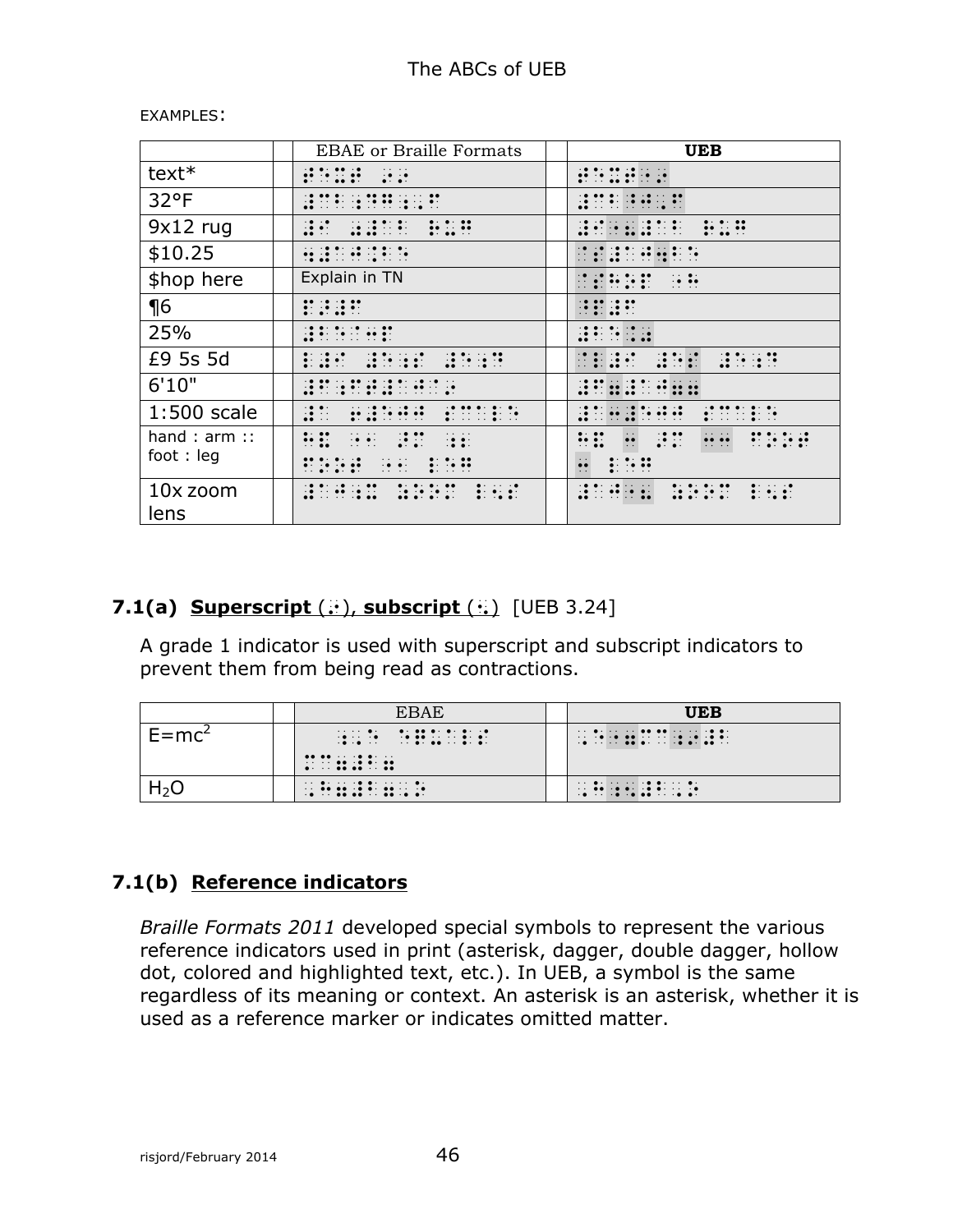#### **7.1(c) Dot locator for "mention" on Special Symbols Page and in TNs** [UEB 3.13]

When attention is drawn to the dots in a braille symbol in a transcriber's note or on a special symbol's page, in UEB the dot numbers are not explained. Instead, a dot locator symbol  $(:::")$  is placed immediately before the braille symbol giving the reader a point of reference for the dots in the symbol. This includes *all* symbols, not just those with lower or right-hand dots.

|                                                                                                                                                                                                                                                                                                                                                                                                                                                                                                                                                                                                                 | <b>SPECIAL SYMBOLS USED</b><br>IN THIS VOLUME                                                                                                                                                                                                                                                                                                                                                                                                                                                                                                                                                                                                       |  |  |  |  |  |
|-----------------------------------------------------------------------------------------------------------------------------------------------------------------------------------------------------------------------------------------------------------------------------------------------------------------------------------------------------------------------------------------------------------------------------------------------------------------------------------------------------------------------------------------------------------------------------------------------------------------|-----------------------------------------------------------------------------------------------------------------------------------------------------------------------------------------------------------------------------------------------------------------------------------------------------------------------------------------------------------------------------------------------------------------------------------------------------------------------------------------------------------------------------------------------------------------------------------------------------------------------------------------------------|--|--|--|--|--|
| $\mathbb{R}$ copyright symbol<br>$\mathbb{R}$ $\oplus$ ditto mark<br>$\therefore$ shape indicator                                                                                                                                                                                                                                                                                                                                                                                                                                                                                                               |                                                                                                                                                                                                                                                                                                                                                                                                                                                                                                                                                                                                                                                     |  |  |  |  |  |
| <b>EBAE</b>                                                                                                                                                                                                                                                                                                                                                                                                                                                                                                                                                                                                     | <b>UEB</b>                                                                                                                                                                                                                                                                                                                                                                                                                                                                                                                                                                                                                                          |  |  |  |  |  |
| $\cdot$<br>$\cdots$<br>$\bullet \qquad \bullet \qquad \bullet \qquad \bullet \qquad \bullet \qquad \bullet \qquad \bullet \qquad \bullet$<br>$\cdot \bullet \cdot \cdot$<br>$\bullet \cdot \bullet \bullet \bullet \cdot \cdot \cdot \cdot \bullet \cdot \bullet \cdot$<br>$\cdots \quad \bullet \quad \bullet \quad \bullet \quad \bullet \quad \bullet \quad \bullet \quad \cdots \quad \bullet \quad \bullet$<br>$\cdots$                                                                                                                                                                                    | $\bullet$ $\bullet$ $\bullet$ $\bullet$ $\bullet$<br>$\cdots \bullet \bullet \bullet \bullet \bullet \cdots$<br>$\cdots \quad \bullet \quad \bullet \quad \cdots \quad \bullet \quad \bullet \quad \bullet \quad \bullet \quad \bullet \quad \bullet$<br>$\bullet \cdot \quad \cdot \bullet \quad \cdot \quad \bullet \quad \cdot \quad \bullet \quad \bullet \quad \bullet \quad \cdot$<br>$\bullet \cdot \quad \bullet \bullet \quad \bullet \cdot \quad \cdot \quad \bullet \cdot \quad \bullet \cdot$<br>$\cdots \quad \bullet \quad \bullet \quad \bullet \quad \bullet \quad \bullet \quad \bullet \quad \bullet \quad \bullet \quad \bullet$ |  |  |  |  |  |
| $\cdot \bullet \bullet \cdot \cdot \cdot \cdot$<br>$\cdots \quad \bullet \quad \bullet \quad \bullet \quad \cdot \quad \cdot \quad \cdot$<br>$\cdots$<br>$\cdots$<br>$\cdot\bullet\bullet\cdot\bullet\bullet$<br>$\bullet\bullet\hspace{0.2cm}\bullet\hspace{0.2cm}\bullet\hspace{0.2cm}\bullet\hspace{0.2cm}\bullet\hspace{0.2cm}\bullet\hspace{0.2cm}\bullet\hspace{0.2cm}\bullet$<br>$\cdot$<br>$\cdots$<br>$\bullet\bullet\ \bullet\bullet\quad \cdot\quad\quad \cdot\quad \cdot$<br><br>$\cdots \cdots \bullet \cdots \bullet \cdots \bullet \cdots$<br>$\bullet\cdot\bullet\cdot\bullet\cdot$<br>$\cdots$ | $\cdots$<br>$\bullet$ $\bullet$ $\bullet$ $\bullet$ $\bullet$ $\bullet$ $\bullet$ $\bullet$<br>$\bullet\bullet\quad\bullet\quad\bullet\quad\bullet\quad\bullet\quad\bullet\quad\bullet\quad\bullet$<br>$\cdots \bullet \bullet \cdot \bullet \bullet \cdots$<br>$\cdot$ $\cdot$ $\bullet$ $\cdot$ $\cdot$<br>$\bullet\cdot\bullet\cdot\bullet\cdot$                                                                                                                                                                                                                                                                                                 |  |  |  |  |  |
| $\bullet\bullet$<br>.<br>$\bullet$ .<br>$\cdots$<br>$\cdot$ .<br>$\bullet$ . $\bullet$ . $\bullet$ .                                                                                                                                                                                                                                                                                                                                                                                                                                                                                                            | $\cdots$<br><br>$\cdot$ $\cdot$ $\bullet$ $\bullet$ $\cdot$<br>$\cdots$<br>$\bullet\bullet\hspace{0.05cm}\bullet\hspace{0.05cm}\bullet\hspace{0.05cm}\bullet\hspace{0.05cm}\bullet\hspace{0.05cm}\bullet\hspace{0.05cm}\bullet\hspace{0.05cm}\bullet\hspace{0.05cm}\bullet\hspace{0.05cm}\bullet\hspace{0.05cm}\bullet\hspace{0.05cm}\bullet\hspace{0.05cm}\bullet\hspace{0.05cm}\bullet\hspace{0.05cm}\bullet\hspace{0.05cm}\bullet\hspace{0.05cm}\bullet\hspace{0.05cm}\bullet\hspace{0.05cm}\bullet\hspace{0.05cm}\bullet\hspace{0.0$<br>$\cdot$<br>.                                                                                            |  |  |  |  |  |

|             |                                                                                                                                                                                |                                                    |                                                                                                                                      |                                                                                   |                                                                                                                                                                                                                                                                                                                                                                                                                                                                                                                                                                                                     | TNIn the example below $\mathbb{H}$ : represents the ditto mark. TN                                                                                |                                                                                                                                                      |
|-------------|--------------------------------------------------------------------------------------------------------------------------------------------------------------------------------|----------------------------------------------------|--------------------------------------------------------------------------------------------------------------------------------------|-----------------------------------------------------------------------------------|-----------------------------------------------------------------------------------------------------------------------------------------------------------------------------------------------------------------------------------------------------------------------------------------------------------------------------------------------------------------------------------------------------------------------------------------------------------------------------------------------------------------------------------------------------------------------------------------------------|----------------------------------------------------------------------------------------------------------------------------------------------------|------------------------------------------------------------------------------------------------------------------------------------------------------|
| <b>ERAE</b> | .<br>$\cdots\cdots\cdots\cdots\cdots$<br>$\bullet\bullet\quad\bullet\quad\bullet\quad\bullet\quad\bullet\quad\bullet\quad\bullet\quad\bullet$                                  | $\cdot$ .<br>$\bullet$ .<br>$\bullet\bullet$       | $\cdots \quad \bullet \quad \bullet \quad \cdots \quad \bullet \quad \bullet \quad \bullet \quad \bullet \quad \bullet \quad \cdots$ | $\cdots$ .<br>$\bullet\cdot\bullet\cdot$<br>$\bullet\cdot\bullet\cdot$            | $\cdots \cdots \bullet \bullet \cdots \cdots$<br><b>Service</b> State<br>$\bullet\bullet\quad\bullet\quad\bullet\quad\bullet\quad\bullet\quad\bullet$<br>$\cdot \bullet \bullet \cdot$<br>$\bullet\bullet\bullet\bullet\;\cdot\;\cdot\;\;\cdot\;\cdot$<br>$\cdots$                                                                                                                                                                                                                                                                                                                                  | $\cdot \bullet \bullet \cdot \cdot \cdot \cdot$<br>$\cdot \bullet \bullet \cdot \bullet \bullet$<br>$\bullet\bullet\;\cdot\;\cdot\;\bullet\bullet$ | $\cdot\bullet$<br>$\bullet$ .<br>$\bullet\bullet$                                                                                                    |
| <b>UEB</b>  | $\cdots\cdots\cdots\cdots\cdots\cdots\cdots\cdots$<br>$\cdots \quad \bullet \quad \bullet \quad \bullet \quad \bullet \quad \bullet \quad \bullet \quad \bullet \quad \bullet$ | $\cdot$ .<br>$\bullet$ $\cdot$<br>$\bullet\bullet$ | $\cdots \quad \bullet \quad \bullet \quad \cdots \quad \bullet \quad \bullet \quad \bullet \quad \bullet \quad \bullet \quad \cdots$ | $\cdot$ . $\bullet$ .<br>$\bullet\cdot\bullet\cdot$<br>$\bullet\cdot\bullet\cdot$ | $\cdots \bullet \bullet \cdot \bullet \bullet \cdot$<br>$\mathbf{r} \bullet \mathbf{a} \bullet \mathbf{a} \bullet \mathbf{a} \bullet \mathbf{a} \bullet \mathbf{a} \bullet \mathbf{a} \bullet \mathbf{a} \bullet \mathbf{a} \bullet \mathbf{a} \bullet \mathbf{a} \bullet \mathbf{a} \bullet \mathbf{a} \bullet \mathbf{a} \bullet \mathbf{a} \bullet \mathbf{a} \bullet \mathbf{a} \bullet \mathbf{a} \bullet \mathbf{a} \bullet \mathbf{a} \bullet \mathbf{a} \bullet \mathbf{a} \bullet \mathbf{a} \bullet \mathbf{a} \bullet \mathbf{a} \bullet \mathbf{a} \bullet \mathbf{a} \bullet \mathbf{$ |                                                                                                                                                    | $\bullet\bullet\quad\bullet\quad\bullet\quad\bullet\quad\bullet\quad\bullet\quad\bullet\quad\bullet$<br>$\cdot$ .<br>$\bullet$ .<br>$\bullet\bullet$ |
|             |                                                                                                                                                                                |                                                    |                                                                                                                                      |                                                                                   |                                                                                                                                                                                                                                                                                                                                                                                                                                                                                                                                                                                                     |                                                                                                                                                    |                                                                                                                                                      |

## **7.2 Abbreviations** [UEB §10.12]

Because a letter sign [*grade 1 indicator*] is used in UEB before all single letters (except *a*, *i*, and *o*), whether or not they are followed by a period, some abbreviations are formed differently from those in EBAE.

|            | <b>ERAE</b>                                                                                                                                                                                                                                                                                                                                                                                                                                                                                                                            | UER                                                                                                                                    |
|------------|----------------------------------------------------------------------------------------------------------------------------------------------------------------------------------------------------------------------------------------------------------------------------------------------------------------------------------------------------------------------------------------------------------------------------------------------------------------------------------------------------------------------------------------|----------------------------------------------------------------------------------------------------------------------------------------|
| Dak.<br>N. | $\mathcal{A}=\mathbf{0}+\mathbf{0}+\mathbf{0}+\mathbf{0}+\mathbf{0}+\mathbf{0}+\mathbf{0}+\mathbf{0}+\mathbf{0}+\mathbf{0}+\mathbf{0}+\mathbf{0}+\mathbf{0}+\mathbf{0}+\mathbf{0}+\mathbf{0}+\mathbf{0}+\mathbf{0}+\mathbf{0}+\mathbf{0}+\mathbf{0}+\mathbf{0}+\mathbf{0}+\mathbf{0}+\mathbf{0}+\mathbf{0}+\mathbf{0}+\mathbf{0}+\mathbf{0}+\mathbf{0}+\mathbf{0}+\mathbf{0}+\mathbf{0}+\mathbf{0}+\mathbf{0}+\mathbf{$                                                                                                                |                                                                                                                                        |
| V & A      | $\mathbf{a} \cdot \mathbf{a} \cdot \mathbf{b} \cdot \mathbf{c} \cdot \mathbf{c} \cdot \mathbf{c} \cdot \mathbf{c} \cdot \mathbf{c} \cdot \mathbf{c} \cdot \mathbf{c} \cdot \mathbf{c} \cdot \mathbf{c} \cdot \mathbf{c} \cdot \mathbf{c} \cdot \mathbf{c} \cdot \mathbf{c} \cdot \mathbf{c} \cdot \mathbf{c} \cdot \mathbf{c} \cdot \mathbf{c} \cdot \mathbf{c} \cdot \mathbf{c} \cdot \mathbf{c} \cdot \mathbf{c} \cdot \mathbf{c} \cdot \mathbf{c} \cdot \mathbf{c} \cdot \mathbf{$<br>$\cdot \bullet \cdot \bullet \bullet \bullet$ | $\cdot \cdot \cdot \cdot$<br>$\cdots$<br>. The contract of the contract of the contract of $\mathbf{e}$<br>$\cdot \bullet \cdot \cdot$ |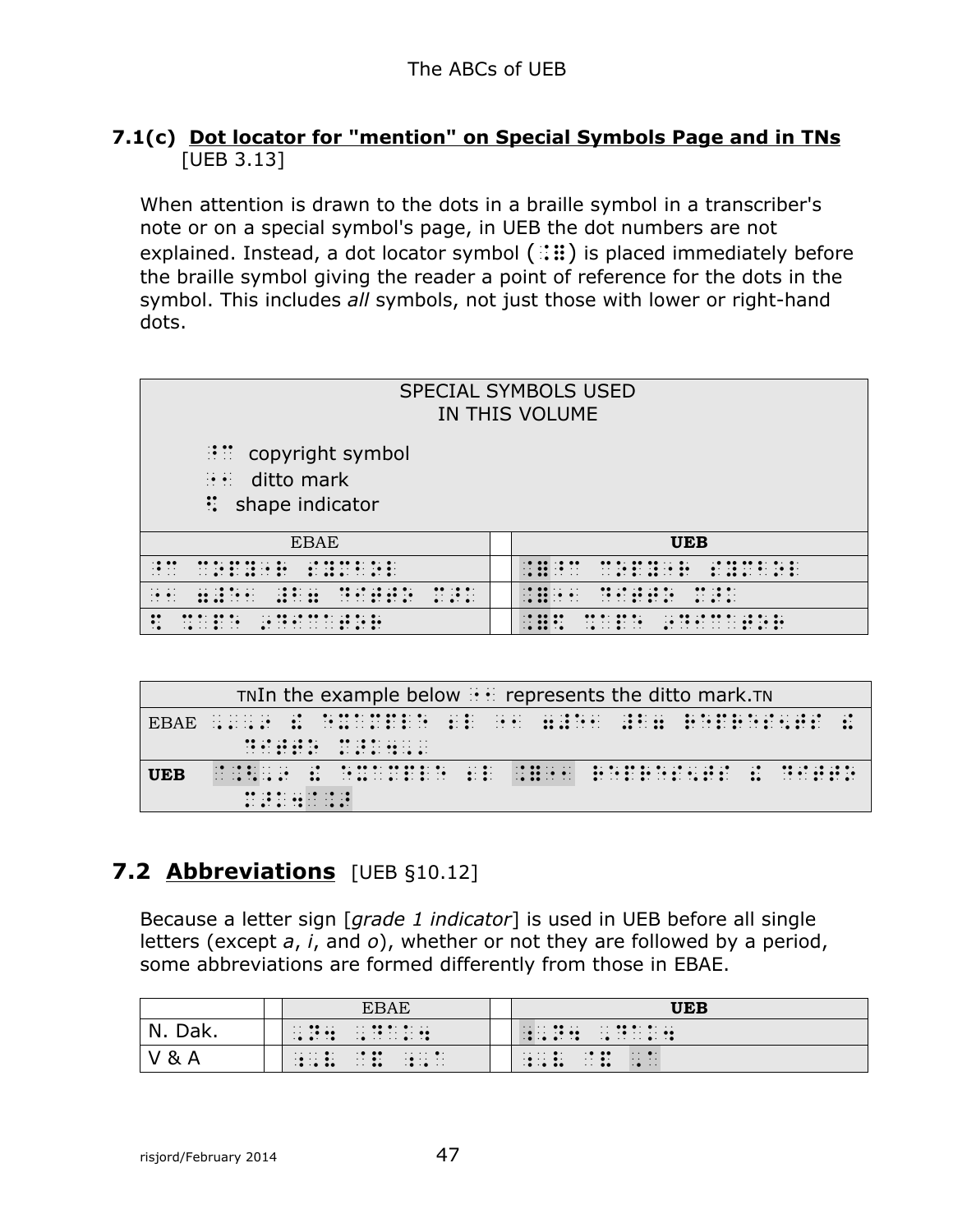#### The ABCs of UEB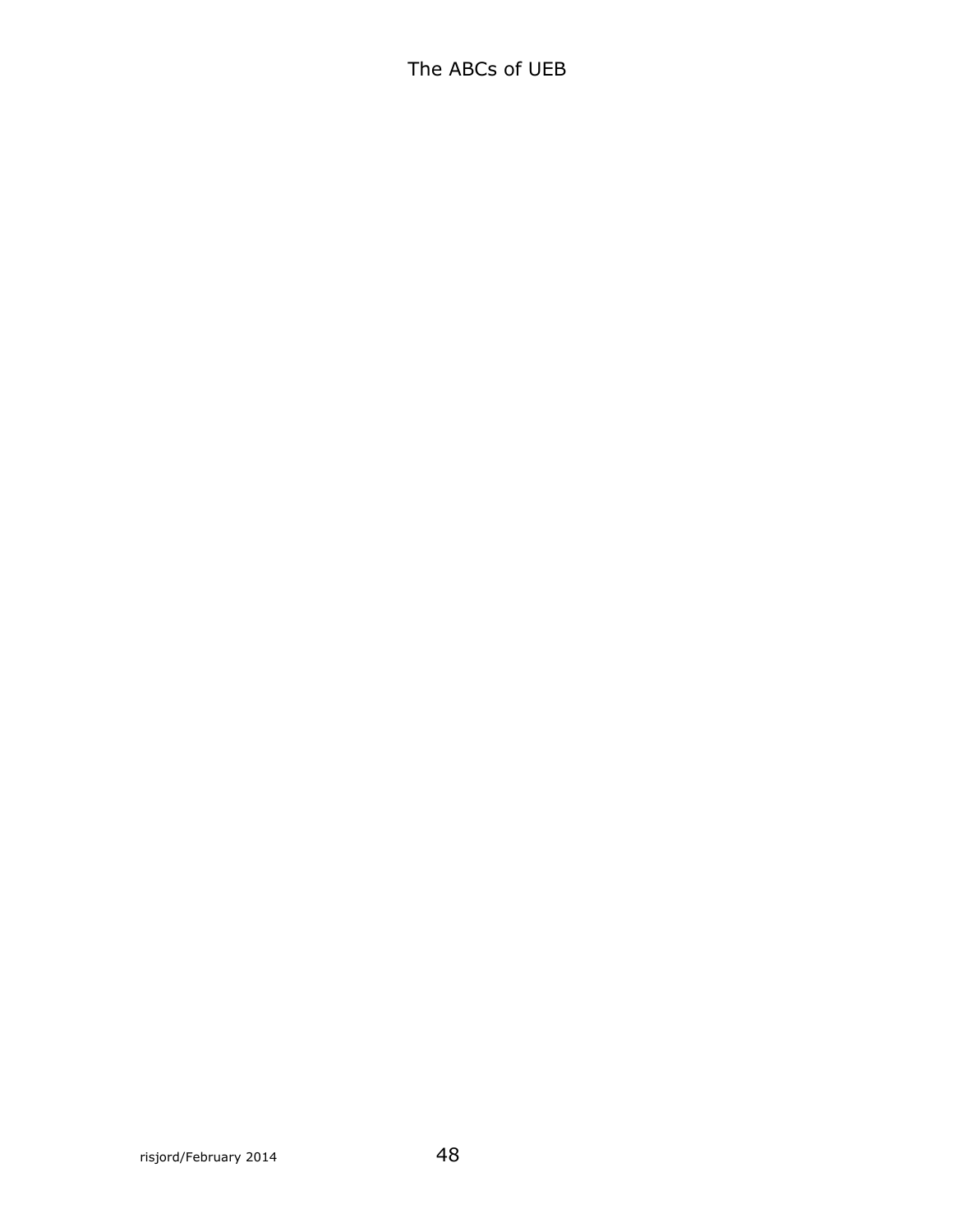## **8. ELECTRONIC ADDRESSES and FILE NAMES**

[UEB §10.12.3, Guidelines for Technical Material §17]

In UEB it is not necessary to switch into a special code to read and write web sites, file names, URLs, or e-mail addresses - and beginning and ending indicators are not used. Contractions are used, except for those that must "stand alone" (see 3.3 above). Addresses that are embedded in text, such as in the example below, should be transcribed in contracted [*grade 2*] braille. Displayed addresses and names (those that are separated from text by blank lines in print) should be transcribed in uncontracted [*grade 1*] braille.

Use the symbols listed in UEB §3. Note that the line continuation indicator, which is  $\mathbf{ii}$  (456, 12346) in EBAE, is  $\cdot$  (5) in UEB. Lines may be broken at any point, but it is preferable not to break between letters in a segment.

For more information go to: http://www.brailleauthority.org/ueb/overview\_changes\_ebae\_ueb.html

[EBAE] ,= M 9=M,N G TO3 \_+HTTP3//WWW.BRAILLEAUTHORITY.ORG/UEB/\_& OVER I DIE OVERSTE DIE VOLGOGIE DIE OP DIE OORDEN VAN DIE DIE OORSEE VAN DIE DIE OORSEE DIE OORSEE VAN DIE DIE<br>Die op die op die die volgogie van die volgogie van die op die volgogie van die op die volgogie op die op die<br>D

**[UEB]**

,= M 9=MA;N G TO3 HTTP3 OF THE CORPORATION OF THE CORPORATION OF THE CORPORATION OF THE CORPORATION OF THE CORPORATION OF THE CO<br>The Corporation of the Corporation of the Corporation of the Corporation of the Corporation of the Corporation<br> VIEW.-EBAEL. EN 1999 DE VIEWEND DE VIERE EN 1999 DE VIEWENDE EN DE VIEWENDE EN 1999 DE VIEWENDE EN DE VIEWEND<br>An de vier de viere en de viere de viere de vieren en de viere en de vieren de vieren de de vieren de vieren<br>An [Note that "braille" cannot be contracted because it is a short form and must "stand alone."]

**The Computer Dot** There is no special symbol in UEB for the dot used in electronic addresses and other computer expressions. In UEB, all dots are represented by  $\cdot$ : (256), whether they are used for a period, a decimal point, an ellipsis, a computer dot, or any other dot.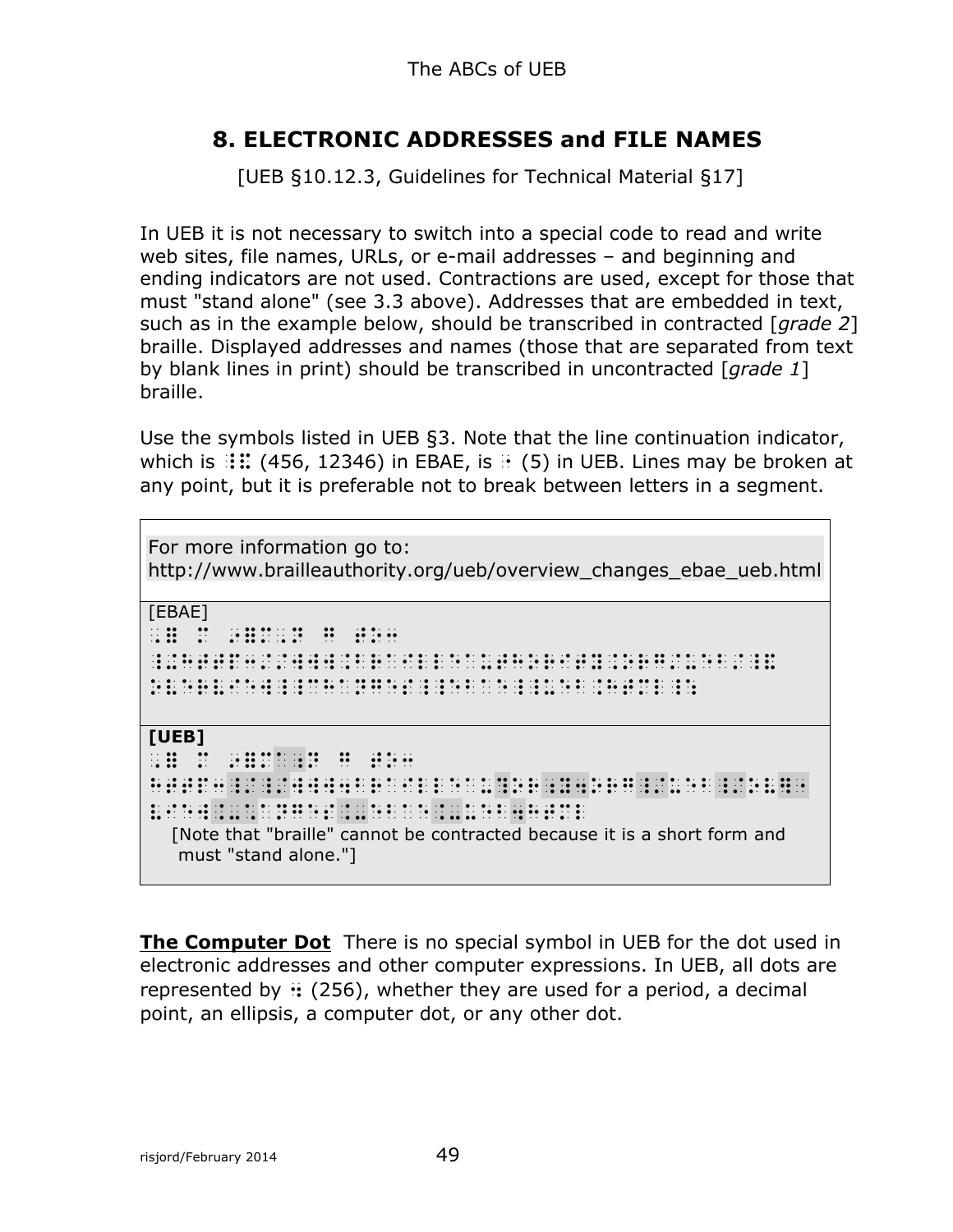#### The ABCs of UEB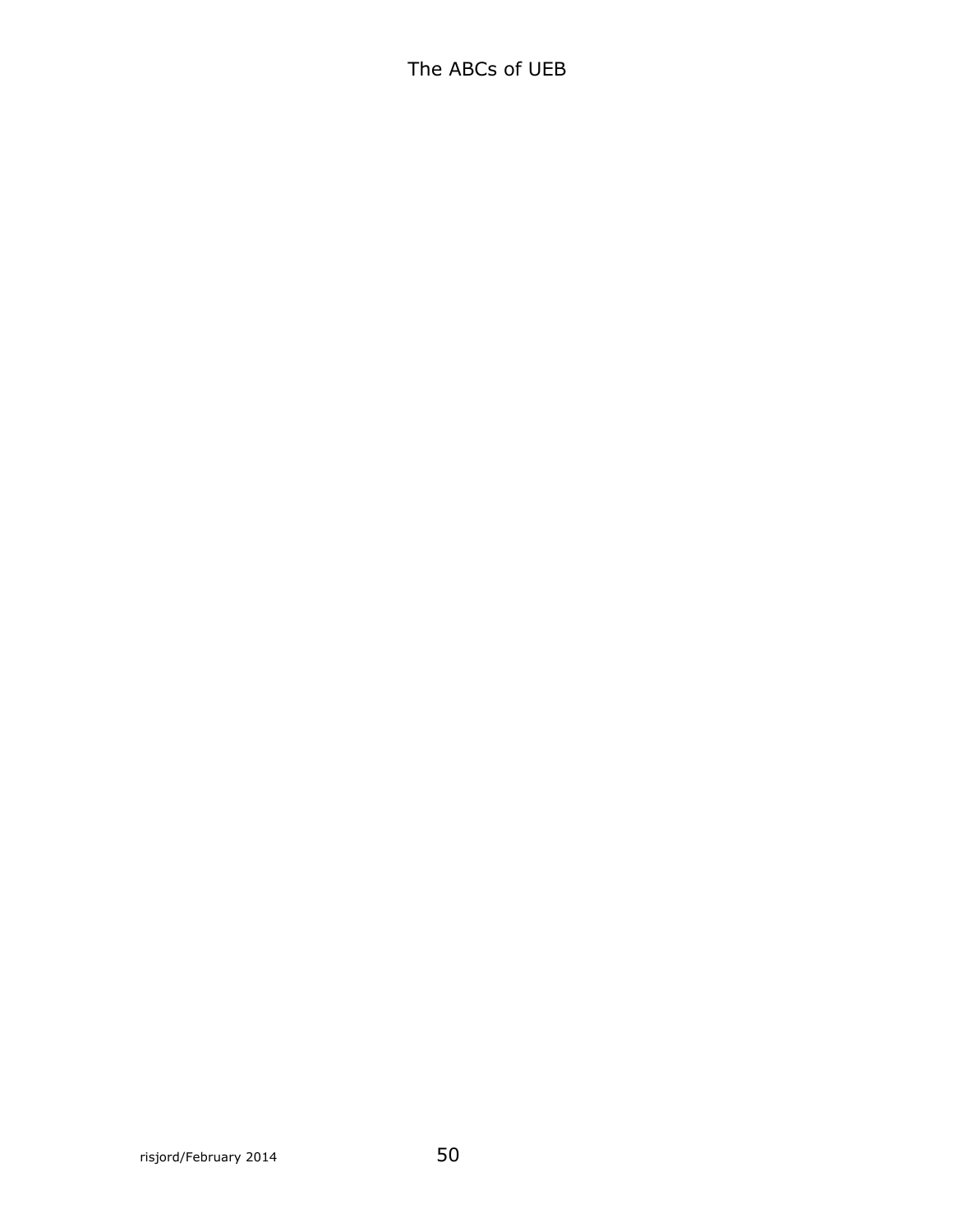## **9. ACCENTED LETTERS and FOREIGN WORDS IN ENGLISH TEXT**

## **9.1 Diacritical marks and accents** [*modifiers*] [UEB §4.2]

In general literature, EBAE does not differentiate between various diacritical marks, using the accent symbol, dot 4, for all accented letters. *Braille Formats 2011* developed braille symbols to be used when necessary, as in textbooks, for the most common diacritical marks, but they differ from those in UEB.

UEB gives each diacritical mark a distinct dot configuration and refers to them as *modifiers*.

|                      | <b>Braille Formats</b>                           |          |                                                                                             | <b>UEB</b>                                               |   |                                                                                                                                                                 |
|----------------------|--------------------------------------------------|----------|---------------------------------------------------------------------------------------------|----------------------------------------------------------|---|-----------------------------------------------------------------------------------------------------------------------------------------------------------------|
|                      | symbol                                           |          | example                                                                                     | symbol                                                   |   | example                                                                                                                                                         |
| acute                | $\cdot\bullet$<br>$\cdot \bullet$<br>$\bullet$ . | é        | $\cdot$<br>$\cdot \bullet \cdot \bullet$<br>$\bullet \cdot \cdot \cdot$                     | $\cdot$<br>$\cdot$<br>$\cdots$ .                         | é | $\bullet\hspace{0.1cm}\bullet\hspace{0.1cm}\bullet\hspace{0.1cm}\bullet\hspace{0.1cm}\bullet\hspace{0.1cm}\bullet$<br>$\cdots$ .<br>$\bullet \cdot \cdot \cdot$ |
| bar or slash overlay | $\bullet\bullet$<br>$\cdot$ $\bullet$            | Ø        | $\cdot$ . $\bullet$ .<br>$\bullet\bullet\;\cdot\bullet$<br>$\cdot \bullet \bullet \cdot$    | $\cdot$<br>.<br>$\cdot \bullet$<br>$\ddot{\phantom{0}}$  | Ø | $\cdots$                                                                                                                                                        |
| breve                | $\cdot$ $\bullet$<br>$\cdot$ $\bullet$<br>. .    | ĕ        | $\cdot$<br>$\cdot \bullet \quad \cdot \bullet$<br>.                                         | $\cdot \bullet \quad \cdot \bullet$<br>.<br>$\cdot$      | ĕ | $\cdot \bullet \bullet \cdot$<br>. <b>. .</b><br>$\bullet\bullet$<br>$\cdot$ .                                                                                  |
| cedilla              | . .<br>$\cdot$ $\bullet$<br>$\bullet \bullet$    | Ç        | $\cdot$<br>$\cdot \bullet \cdot \cdot$<br>$\bullet \bullet \cdot \cdot$                     | $\cdot$<br>$\mathbf{H}$                                  | Ç | $\cdot$<br>$\mathbb{R}^{\bullet}$ , and $\mathbb{R}^{\bullet}$                                                                                                  |
| circumflex           | . .<br>$\bullet\bullet$<br>$\bullet$ .           | ê        | $\cdots$ .<br>$\cdots$<br>$\bullet \cdot \cdot \cdot$                                       | . 0.00<br>$\cdot$<br>.                                   | ê | $\cdot$<br>$\mathbb{R}$ , $\mathbb{R}$                                                                                                                          |
| diaeresis/umlaut     | . .<br>$\bullet$ .<br>$\bullet$ .                | ë        | $\cdot$ . $\bullet$ .<br>$\bullet \cdot \cdot \cdot \bullet$<br>$\bullet \cdot \cdot \cdot$ | $\cdot$<br>$\cdot \bullet \bullet \bullet$<br>.          | ë | $\cdot$<br>$\bullet\bullet\bullet\bullet\bullet$<br>.                                                                                                           |
| eng                  | $\bullet\bullet$<br>$\bullet$ .<br>٠.            | ŋ        | $\bullet\bullet$<br>∷                                                                       | $\cdot$<br>:≑ ;:                                         | ŋ | $\cdot$<br>$\mathbb{R}$ .                                                                                                                                       |
| grave                | $\bullet$ .<br>$\bullet$ .<br>$\cdot$ $\bullet$  | è        | $\bullet\cdot\ \bullet\cdot$<br>$\bullet \cdot \cdot \bullet$<br>$\cdot$                    | $\cdot$<br>$\cdot$<br>.                                  | è | $\cdot \cdot \cdot \cdot \bullet$<br>$\cdot$ .                                                                                                                  |
| macron               | ٠.<br>$\cdot$ $\bullet$<br>$\cdot$ $\bullet$     | ā        | $\cdot$<br><b>:: ::</b>                                                                     | $\cdot \bullet \quad \cdot \quad$<br>$\cdots$<br>$\cdot$ | ā | $\cdot$ . $\bullet$ .<br>.<br>$\cdots$                                                                                                                          |
| overdot              | . .<br>$\bullet$ .<br>$\cdot$ .                  | ż        | $\cdot$ $\cdot$ $\cdot$<br>$\ddot{\cdot}$ :                                                 | use transcriber-defined<br>modifier                      |   |                                                                                                                                                                 |
| schwa                | . .<br>$\bullet$ .<br>$\cdot$ $\bullet$          | $\Theta$ | . .<br>$\bullet$ .<br>$\cdot$ $\bullet$                                                     | $\cdot$<br>$\mathbf{::} \bullet \mathbf{:}$              | Э | . <b>.</b><br>$\cdot$                                                                                                                                           |
| tilde                | $\cdot$ .<br>$\cdot$ $\bullet$<br>. .            | ñ        | $\cdot$<br>$\cdot \bullet \quad \cdot \bullet$<br>. . <b>.</b> .                            | $\cdot$<br>$\cdot \bullet \bullet \bullet$<br>$\cdots$   | ñ | $\cdot$                                                                                                                                                         |
| underdot             | $\cdot$ $\bullet$<br>$\bullet$ .                 | a        | $\cdots$ .<br>$\cdot \bullet \cdot \cdot$<br>$\bullet \cdot \cdot \cdot$                    | use transcriber-defined<br>modifier                      |   |                                                                                                                                                                 |

#### **Ligatured letters** [UEB 4.3]

In UEB the ligature symbol ( $\mathbf{G}$ :  $\mathbf{G}$ ) is placed *between* the two letters that are joined in print.

| <b>Braille Formats</b>         |                                                                                                                                                |                                                                                                                                                                              |  |  |  |  |  |
|--------------------------------|------------------------------------------------------------------------------------------------------------------------------------------------|------------------------------------------------------------------------------------------------------------------------------------------------------------------------------|--|--|--|--|--|
| $\cdot$ $\cdot$<br>$\bullet$ . | $\cdot$ $\cdot$ $\cdot$ $\cdot$ $\cdot$<br>$\bullet \cdot \cdot \cdot \cdot \cdot \bullet$<br>$\bullet\bullet\quad \cdot\quad\quad \cdot\quad$ | $\bullet \cdot \cdot \cdot \bullet \cdot \cdot \cdot \bullet \cdot$<br>$\cdot \bullet \cdot \cdot$<br>≃<br>. 0.00<br>$\cdots \cdots \bullet \cdots$<br>$\cdot$ . $\bullet$ . |  |  |  |  |  |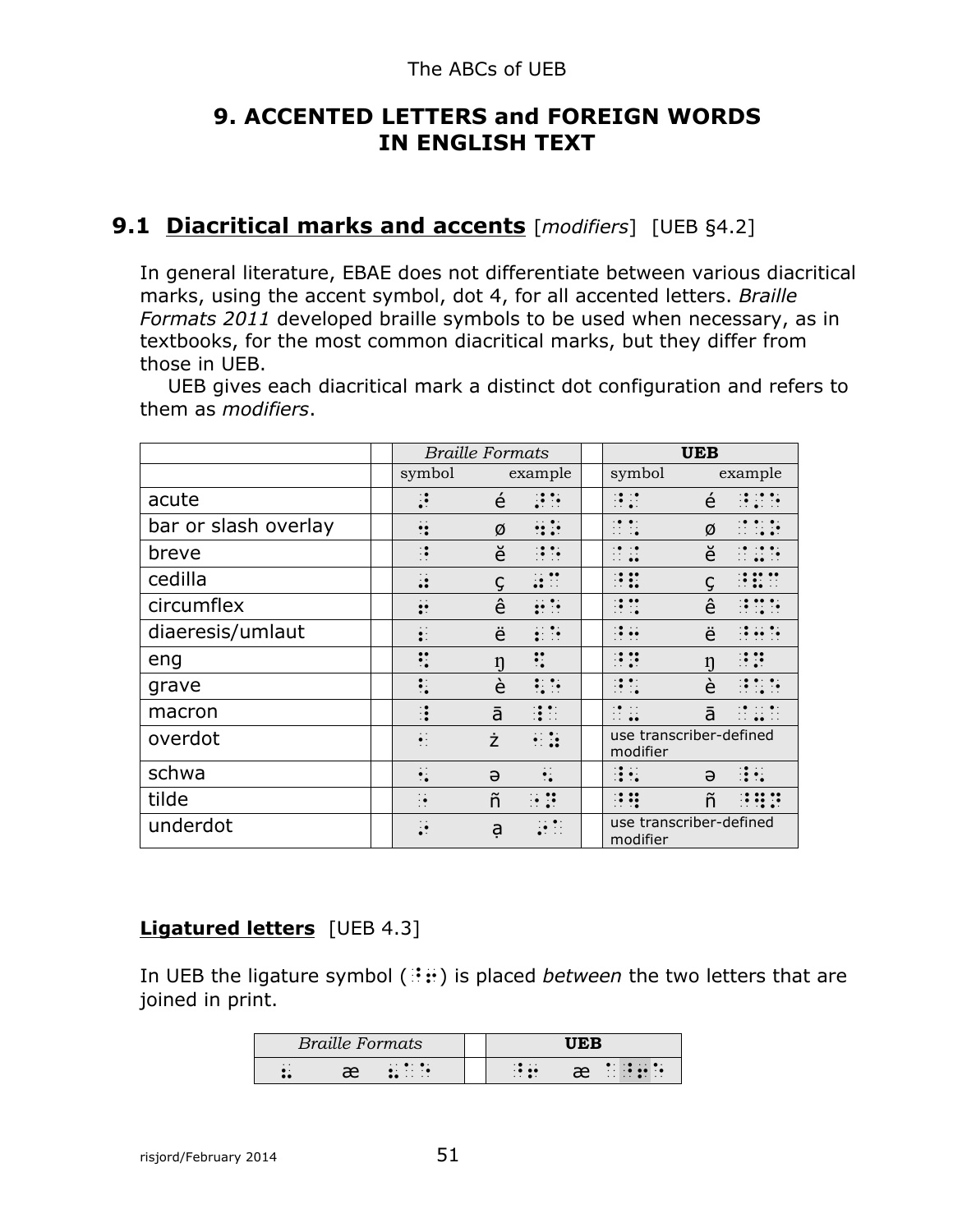## **9.2 Foreign words in English text** [UEB §13.2]

Like EBAE, UEB does not use contractions in foreign words, phrases, or passages occurring in English context, but unlike EBAE, it does not rely on typography (italics, boldface, quotation marks, etc.) alone to determine foreign words. In order to decide whether a word or passage is foreign, UEB says to try to determine the author's or publisher's intent and then be consistent throughout the work.

The UEB symbol for the **Spanish inverted exclamation point** is  $\mathbf{F}$ **:** (45, 56, 235). The symbol for the **Spanish inverted question mark** is  $\ddots$  (45, 56, 236).

| [EBAE]<br>$-i$ Ten cuidado! $-$ "Be careful!" she said.<br>$\cdots \cdots \cdots \cdots \cdots \cdots$<br>.<br>$\bullet\bullet\textcolor{white}{0} \bullet\textcolor{white}{0} \bullet\textcolor{white}{0} \bullet$<br>$\bullet \cdot \cdot \cdot \bullet \cdot \cdot \bullet$<br>$\cdots \quad \bullet \quad \bullet \quad \bullet \quad \bullet \quad \bullet \quad \bullet \quad \bullet \quad \bullet \quad \bullet$<br>$\cdot \cdot \cdot \cdot \bullet$<br>.<br>a.  . a. a. a. a.<br>$\cdot$<br>$\bullet \bullet \cdot \bullet \quad \cdot \quad \cdot \quad \cdot$<br>. |
|--------------------------------------------------------------------------------------------------------------------------------------------------------------------------------------------------------------------------------------------------------------------------------------------------------------------------------------------------------------------------------------------------------------------------------------------------------------------------------------------------------------------------------------------------------------------------------|
| $-i$ Cómo estás? $-$ "How are you today?"<br>$\cdots$<br>. <b>.</b><br>. <b>. . . .</b><br>$\bullet \cdot \cdot \cdot \bullet \bullet \bullet \cdot$<br>$\cdot$<br>$\begin{array}{cccccccccccccc} \bullet & \bullet & \cdot & \bullet & \bullet & \cdot & \cdot & \bullet \end{array}$<br>$\cdot$ $\bullet$<br>a    a  a<br>$\cdots$<br>$\bullet \cdot \cdot \cdot \bullet \bullet \bullet \bullet$                                                                                                                                                                            |
|                                                                                                                                                                                                                                                                                                                                                                                                                                                                                                                                                                                |
| [UEB]                                                                                                                                                                                                                                                                                                                                                                                                                                                                                                                                                                          |
| $-i Ten$ cuidado! $-$ "Be careful!" she said.                                                                                                                                                                                                                                                                                                                                                                                                                                                                                                                                  |
| . <b>.</b> .<br>.<br>$\bullet \cdot \cdot \cdot \bullet \cdot \cdot \bullet$<br>. . <b>. a</b> . <b>a</b> . <b>a . a a a</b><br>.<br>$\begin{array}{ccccccccccccccccc} \bullet & \bullet & \cdot & \bullet & \bullet & \bullet & \cdot & \cdot & \cdot & \cdot & \cdot \end{array}$<br>. . <b>. . .</b> . <b>.</b> . <b>. .</b><br>$\cdot$                                                                                                                                                                                                                                     |
| .<br>.                                                                                                                                                                                                                                                                                                                                                                                                                                                                                                                                                                         |
| $-i$ Cómo estás? $-$ "How are you today?"<br>. <b>. .</b><br>$\bullet\bullet$<br>. <b></b> . <b></b><br>$\bullet \cdot \cdot \cdot \bullet \bullet \bullet \cdot$<br>$\cdot$<br>$\cdot$ .<br>$\bullet\cdot\ \cdot\ \cdot$<br>.                                                                                                                                                                                                                                                                                                                                                 |

Note, since in UEB a unique braille symbol represents a print symbol regardless of how or where it is used, that the closing question mark in Spanish is represented by dots 236, same as the standard English question mark.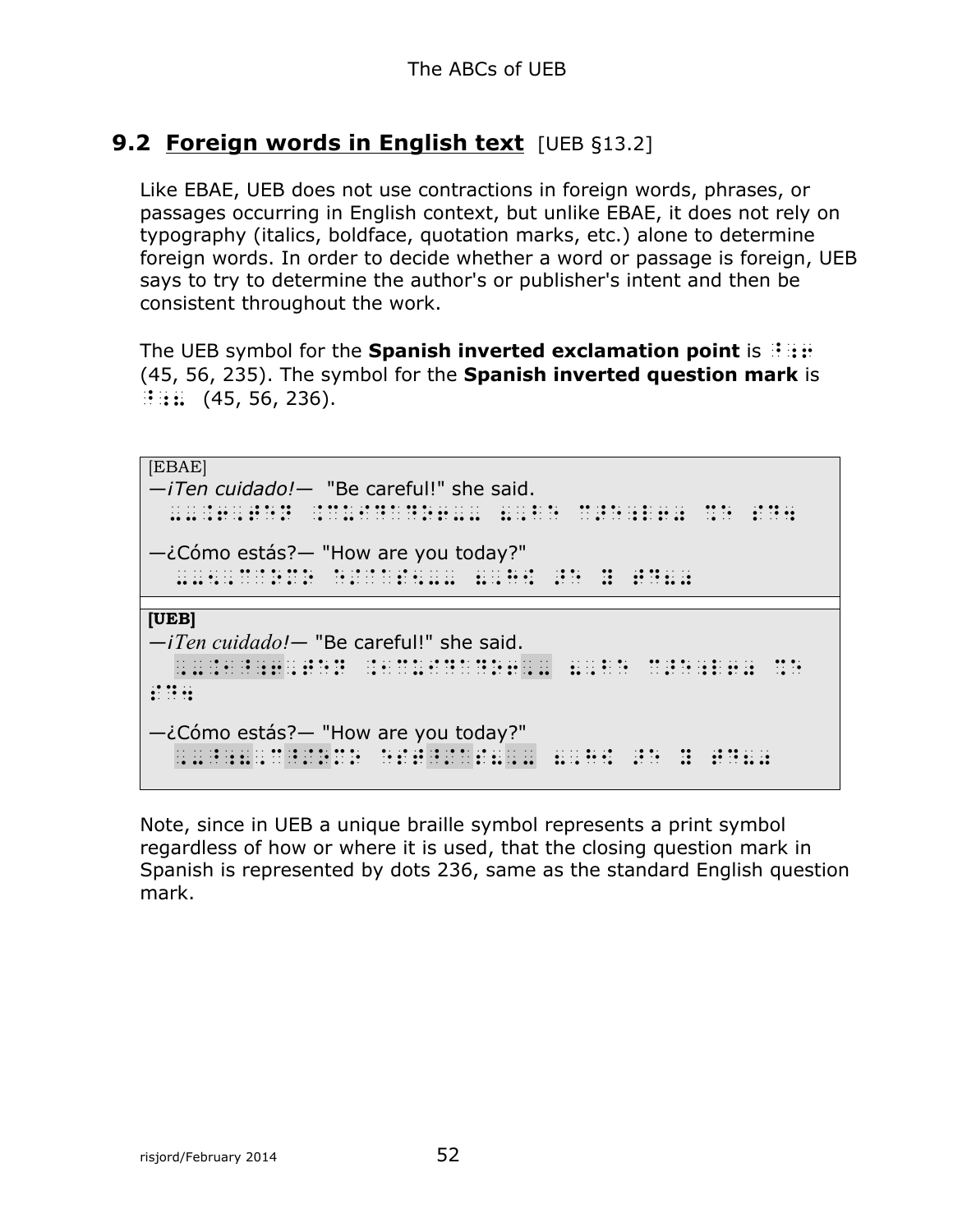## **READING PRACTICE 4**

Read the following sentences. Write them out in longhand and compare your work with the print version on page 54.

 #A4 ,! PIZZA RE/AURANT1 ,S#BPIZZABAR1 CLOS\$ TD4 #B4 ,R1D ! FOLL[+ /ORY4 @.<.=\_5 REPRESSION - REPRESSION - A STRAIGHT - A STRAIGHT - A STRAIGHT - A STRAIGHT - A STRAIGHT - A STRAIGHT - A STRA<br>REPRESSION - A STRAIGHT - A STRAIGHT - A STRAIGHT - A STRAIGHT - A STRAIGHT - A STRAIGHT - A STRAIGHT - A STR<br>R #C4 ,3TACT ME AT @<SUMM]H\SE" @AWDL4COM@>4 # 2,000 (2,000) = 2,000 (2,000) = 2,000 (2,000) = 2,000 (2,000) = 2,000 (2,000) = 2,000 (2,000) = 2,000 (2,000<br># 2,000 (2,000) = 2,000 (2,000) = 2,000 (2,000) = 2,000 (2,000) = 2,000 = 2,000 (2,000) = 2,000 (2,000) = 2,0<br># D'URGENCE4 ,NO HURRY40 #E4 ,EMP]OR ,\*>LES ! ,V? ( ,G]\_M & ,I/ ( ,SPA9 0 ! FAVORITE NEPHEW ( ,M>G>ET (  $\frac{1}{2}$ ,  $\frac{1}{2}$ ,  $\frac{1}{2}$ ,  $\frac{1}{2}$ ,  $\frac{1}{2}$ ,  $\frac{1}{2}$ ,  $\frac{1}{2}$ ,  $\frac{1}{2}$ ,  $\frac{1}{2}$ ,  $\frac{1}{2}$ ,  $\frac{1}{2}$  #F4 ,WE RES]V\$ A #B-B\$ B]? ON A TRA9 TO  $\frac{1}{2}$ ,  $\frac{1}{2}$ ,  $\frac{1}{2}$ ,  $\frac{1}{2}$ ,  $\frac{1}{2}$ ,  $\frac{1}{2}$ ,  $\frac{1}{2}$ ,  $\frac{1}{2}$ ,  $\frac{1}{2}$ ,  $\frac{1}{2}$ ,  $\frac{1}{2}$ ,  $\frac{1}{2}$ ,  $\frac{1}{2}$ ,  $\frac{1}{2}$ ,  $\frac{1}{2}$ ,  $\frac{1}{2}$ ,  $\frac{1}{2}$ ,  $\frac{1}{2}$ ,  $\frac{1}{2}$ ,  $\frac{1}{2}$ , #FOR \$PAIN AND \$PAIN AND \$PAIN AND \$PAIN AUTHOR \$PAIN AUTHOR \$PAIN AUTHOR \$PAIN AUTHOR \$PAIN AUTHOR \$PAIN AUTH<br>AUTHOR \$PAIN AUTHOR \$PAIN AUTHOR \$PAIN AUTHOR \$PAIN AUTHOR \$PAIN AUTHOR \$PAIN AUTHOR \$PAIN AUTHOR \$PAIN AUTHOR<br> CHOCOLAT.' AT ! P^%ATISS]IE4

## **WRITING PRACTICE 4**

Braille the following sentences. Start each sentence in cell 3 and use a 40-cell line. Compare your work with the print version on page 55.

- 1. The XM16E1 machine gun was standardized as the M16A1 in 1967.
- 2. Dad loves watching reruns of M\*A\*S\*H.
- 3. I really like this jacket. I found it at www.coats4you.com.
- 4. *"Parlez-vous Fran*ç*ais?"* asked the bewildered French tourist.
- 5. 10% of \$500 is \$50.
- 6. The recipe calls for 3/4 lb pork and 1/4 lb beef.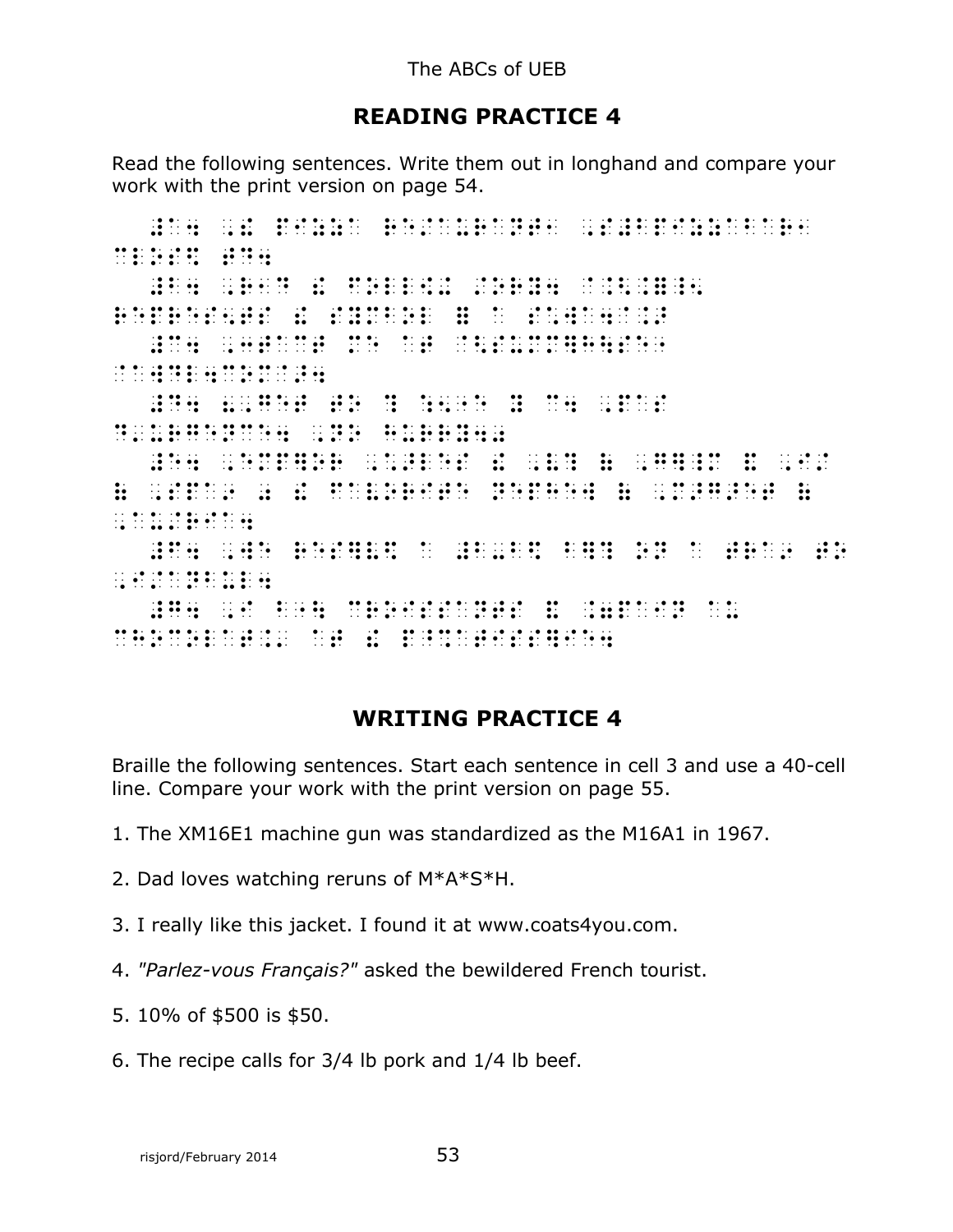#### **[Reference numbers in the practices refer to sections in this manual.]**

### **Reading Practice 4**

(answers)

- 1. The pizza restaurant, S2pizzabar, closed today. *[contraction not used following number 6.1(b)]*
- 2. Read the following story. TN::: represents the symbol for a schwa.TN *[TN symbols 7.1; symbol for schwa 9.1; schwa preceded by dot locator for "mention" 7.1(c)]*
- 3. Contact me at <summerhouse@wdl.com>. *[angle brackets 2.2(d); electronic address, continuation indicator §8. Note that the braille symbol for @ is the same in EBAE and UEB.]*
- 4. "Get to this whenever you can. Pas d'urgence. No hurry." *[foreign words in English context 9.2]*
- 5. Emperor Charles the Vth of Germany and Ist of Spain was the favorite nephew of Margaret of Austria. *[Roman numerals 6.5]*
- 6. We reserved a 2-bed berth on a train to Istanbul. *[number followed by a hyphen 6.1(b)*
- 7. I bought croissants and *pain au chocolat* at the pâtisserie. *[pain au chocolate 9.2; circumflex 9.1; pâtisserie: the word "patisserie" has been anglicized and is in the dictionary, although without the accented letter. In order to maintain consistency, croissants and pâtisserie should be treated the same.]*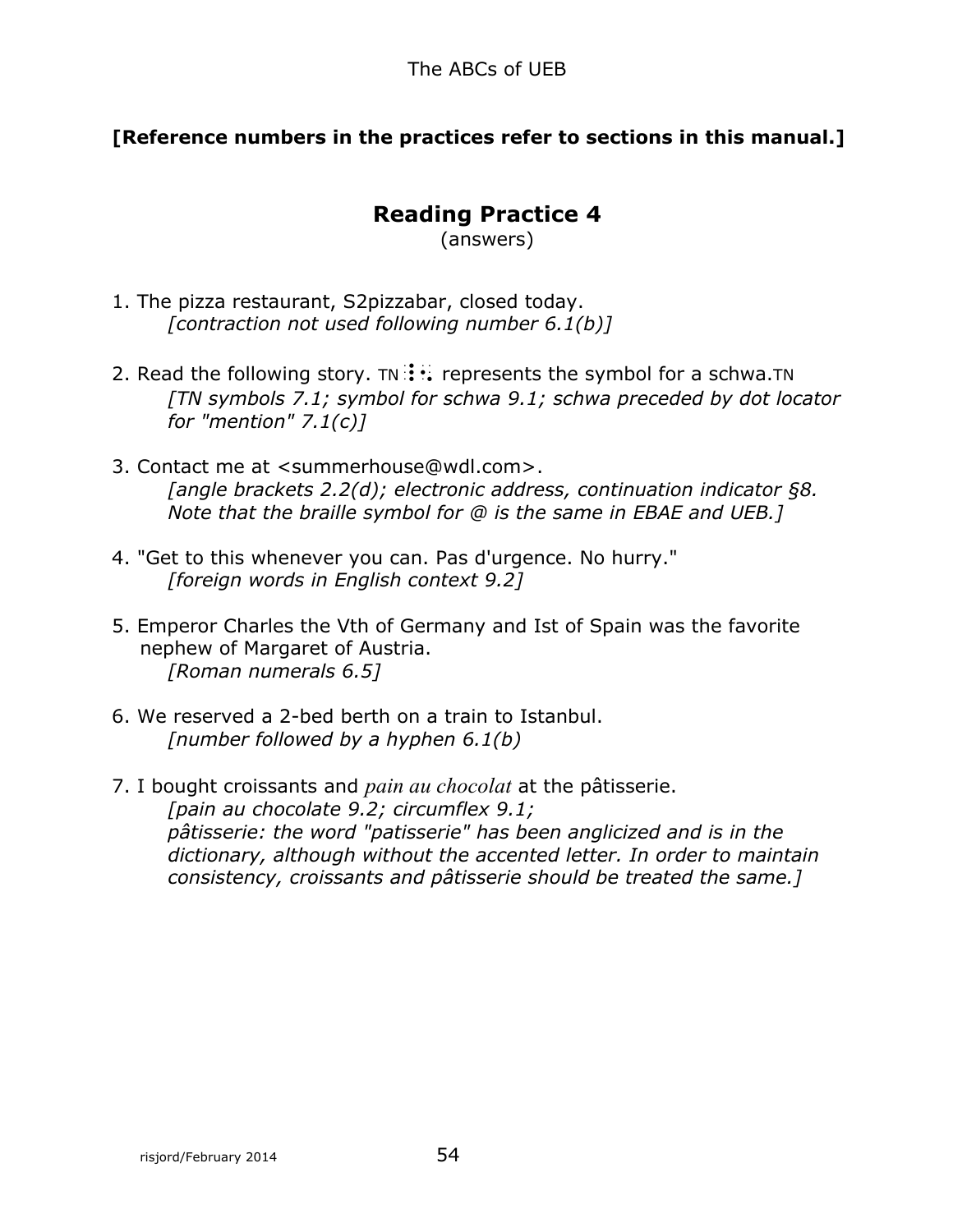#### **[Reference numbers in the practices refer to sections in this manual.]**

#### **Writing Practice 4**

(answers)

 #A4 ,! ,,XM#AF,E#A MA\*9E GUN 0 /&>DIZ\$  $M$  ,  $M$  ,  $M$  ,  $M$  ,  $M$  ,  $M$  ,  $M$  ,  $M$  ,  $M$  ,  $M$  ,  $M$  ,  $M$  ,  $M$  ,  $M$  ,  $M$  ,  $M$  ,  $M$  ,  $M$  ,  $M$  ,  $M$  ,  $M$  ,  $M$  ,  $M$  ,  $M$  ,  $M$  ,  $M$  ,  $M$  ,  $M$  ,  $M$  ,  $M$  ,  $M$  ,  $M$  ,  $M$  ,  $M$  ,  $M$  ,  $M$  ,  $M$  , *[letter sign not required for capitalized letters following numbers 6.1(a)]* #B4 ,DAD LOVES WAT\*+ R]UNS ( ,M"9,A"9,S"9,H4 *["reruns" 3.5(f); asterisk 7.1]*  $\frac{1}{24}$  ,  $\frac{1}{24}$  ,  $\frac{1}{24}$  ,  $\frac{1}{24}$  ,  $\frac{1}{24}$  ,  $\frac{1}{24}$  ,  $\frac{1}{24}$  ,  $\frac{1}{24}$  ,  $\frac{1}{24}$  ,  $\frac{1}{24}$  ,  $\frac{1}{24}$  ,  $\frac{1}{24}$  ,  $\frac{1}{24}$  ,  $\frac{1}{24}$  ,  $\frac{1}{24}$  ,  $\frac{1}{24}$  ,  $\frac{1}{24}$  , WWW4COATS#DYOU4COM4 *["really" 3.1(b); electronic address 8 Note that the contraction for "you" cannot be used in an electronic address because it must "stand alon*e*"*; *nor can a contraction be used following a number.]* # 2008 | 2008 | 2008 | 2008 | 2008 | 2008 | 2009 | 2008 | 2008 | 2008 | 2008 | 2009 | 2009 | 2009 | 2009 | 200<br>Paragona | 2008 | 2019 | 2008 | 2008 | 2008 | 2008 | 2008 | 2008 | 2008 | 2008 | 2009 | 2009 | 2009 | 2008 | 2<br>  $\frac{1}{2}$  ,  $\frac{1}{2}$  ,  $\frac{1}{2}$  ,  $\frac{1}{2}$  ,  $\frac{1}{2}$  ,  $\frac{1}{2}$  ,  $\frac{1}{2}$  ,  $\frac{1}{2}$  ,  $\frac{1}{2}$  ,  $\frac{1}{2}$  ,  $\frac{1}{2}$  ,  $\frac{1}{2}$  ,  $\frac{1}{2}$  ,  $\frac{1}{2}$  ,  $\frac{1}{2}$  ,  $\frac{1}{2}$  ,  $\frac{1}{2}$  ,  $\frac{1}{2}$  ,  $\frac{1$ *[foreign words 9.2, cedilla 9.1]* #E4 #AJ.0 ( @S#EJJ IS @SEJ4 *[percent and dollar symbols 7.1]* #F4 ,! RECIPE CALLS = #C\_/#D LB PORT AT ALL HARRY THE RESIDENCE AND HARRY TO A RESIDENCE A RESIDENCE AND HARRY TO A RESIDENCE A RESIDENCE A RE<br>PORT AN ARRIVER'S MORE AND HARRY TO A RESIDENCE A RESIDENCE A RESIDENCE A RESIDENCE A RESIDENCE A RESIDENCE A<br>P *[fractions printed linearly 6.2]*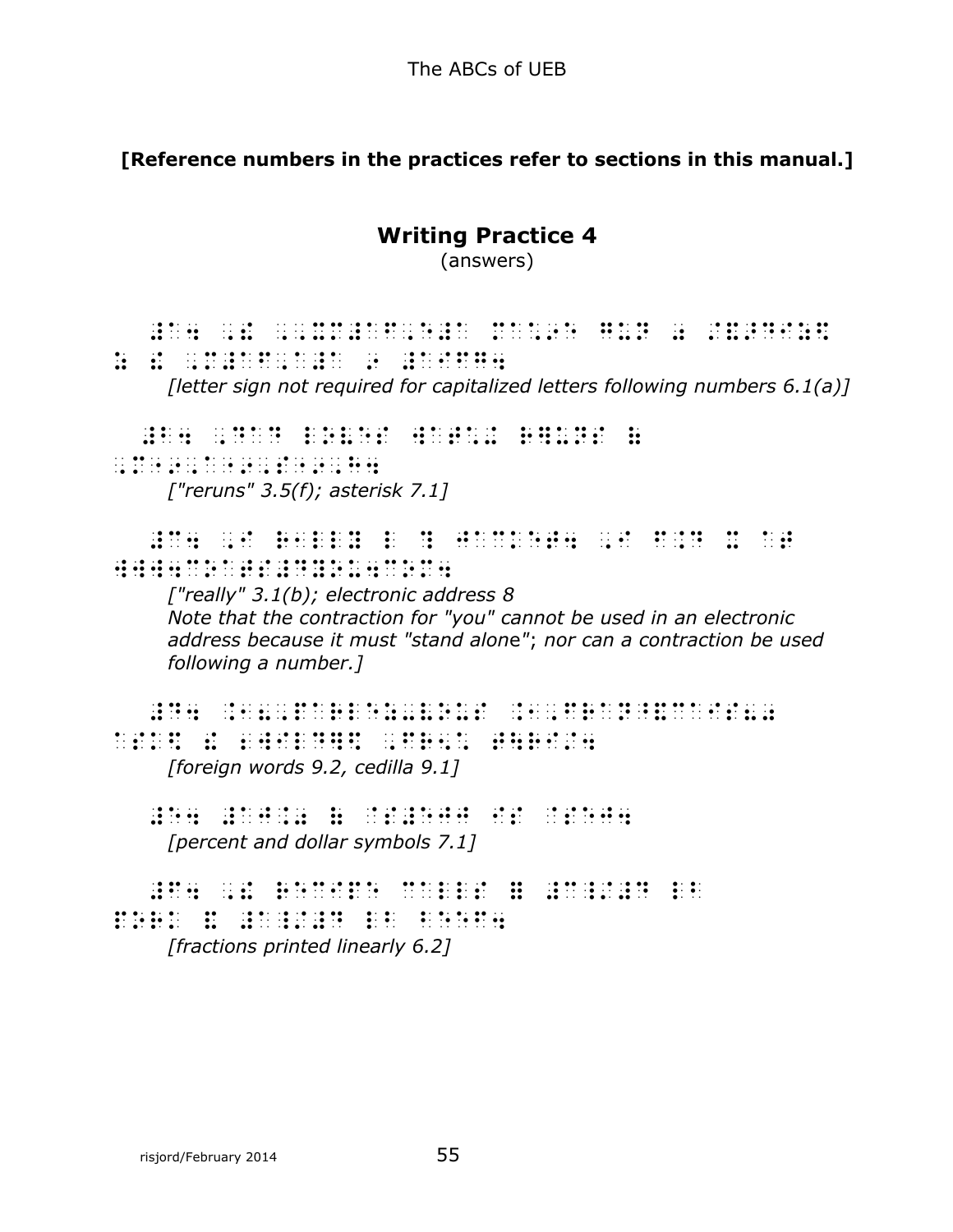#### The ABCs of UEB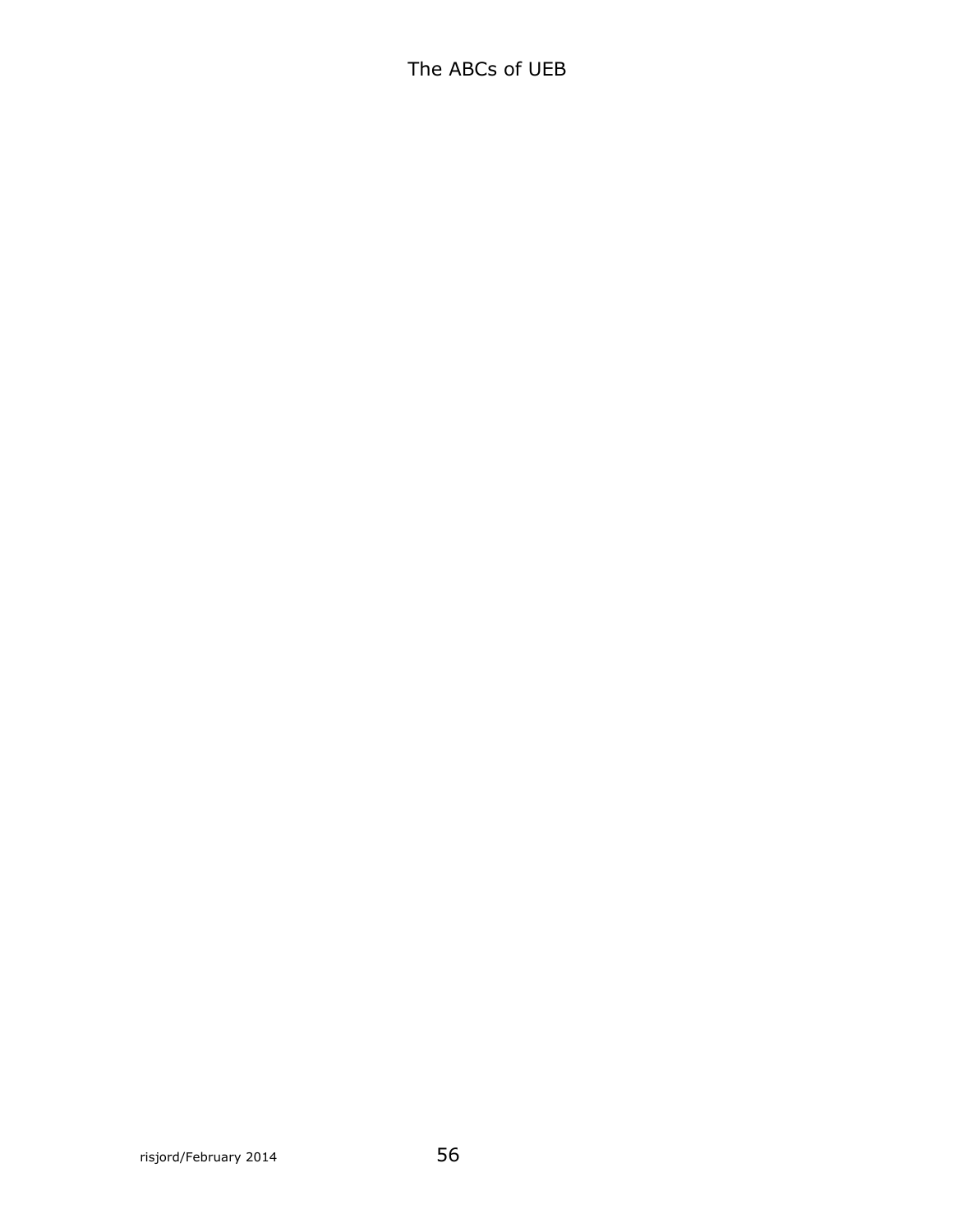## **INDEX**

Abbreviations, 47 Accent symbol, 6 Accented letters, 51 *ally*, 15, 22 Alphabetic and non-alphabetic signs, 6, 26 Alphabetic wordsigns, 16, 17 *ation*, 15, 22 *bb*, 21 *be*, 21 Blanks to be filled in, 8 *ble*, 15 *blind*, 24 Bold, 31 Brackets, 7, 9, 10 *Braille*, 224 Bridging, 17 *by*, 15 Capitalization, 5 capital letter indicator, 5 capital word indicator, 5, 32 capitalized passage indicator, 6 capitals terminator, 5, 10 *cc*, 21 *children*, 24 Clock time, 44 Colon, 7 Colored type, 34 *com*, 15 Comma, 7 Computer Braille Code (CBC), 7 Computer dot, 7, 49 *con*, 21 Continuation indicator, 42, 49 Contractions, 15 discontinued, 15 strong, 17 Crossed-out type, 34

Dates, 44 Dash, 7, 8 Decimals, 43 *dd*, 15 Decimal point, 7 Diacritical marks, 51 Dimension symbol, 45 Diphthong, 22 *dis*, 21 Divide, 43 Dot, 7 Dot locator for "mention", 47 *ea*, 21, 22 Electronic addresses, 49 Ellipsis, 7 Emphasis indicator, 31 with portions of words, 23, 32 *enough*, 20 Equals, 43 Exclamation mark, 7 *ff*, 21 File names, 49 Final-letter contractions, 22 *first*, 24 Font attributes, 6, 31 order of, 33 Forward slash, 7 Fractions, 42 *friend*, 24 *gg*, 21 *good*, 24 Grade 1 indicators passage, 36 symbol, 8, 10, 26, 35 terminator, 36 word, 26, 35 Grade 1 mode, 35, 41 *great*, 24 Groupsigns, 17, 20, 21 strong, 18, 19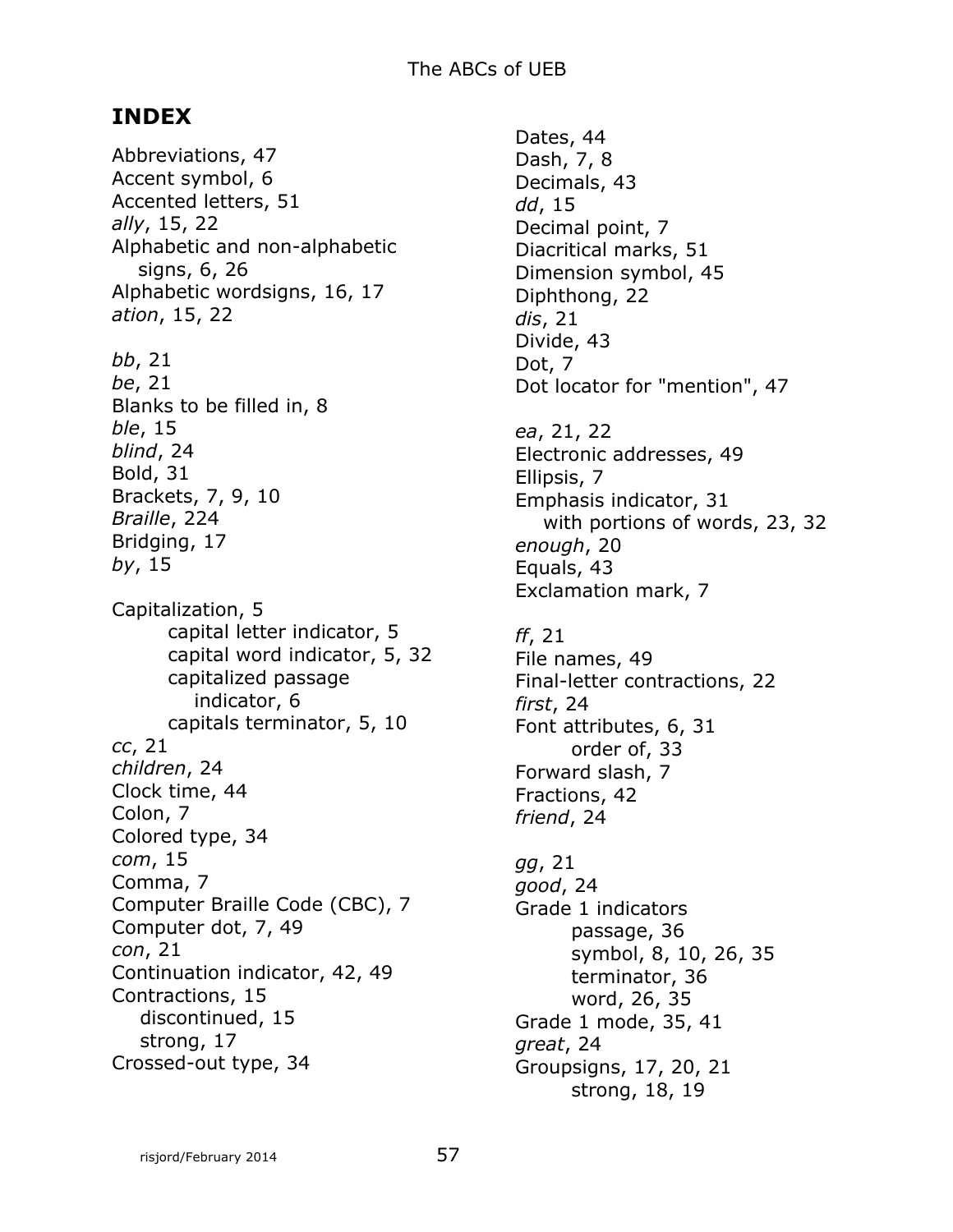Hyphen, 7 *in,* 9, 20 *ing*, 19 Initial-letter contractions, 22 *into*, 15 Italics, 31 *letter*, 24 Letter sign, 8 Letters enclosed, emphasized, 35 missing, 8, 35 Letter/number combinations, 41 Letters-sequence, defined, 6, 26 Ligature indicator, 6, 51 *little*, 24 Lower groupsigns, 20, 21 Lower wordsigns, 19 Magnification symbol, 45 Mathematical signs of operation, 43 "Mention", 47 Minus, 43 Modifier, 6, 51 Multiply, 43 Names, short-forms in, 25 *Nemeth Braille Code,* 41 Numbers, 41 with apostrophe, 42 long, 42 mixed, 42 in special typeface, 33 Numeric indicator, 41 Numeric space, 42 *o'clock*, 15 Omissions, 7 One-cell, whole-word contractions, 16, 17 Order of punctuation and font attributes, 34

Parentheses, 7, 9, 10 Part word contractions, 17 Period, 7 Plus, 43 Prefix, 17, 21, 22, 26, 31 Proper names, short-forms in, 24 Punctuation, 7 capitals terminator, with, 10 order, 10, 33, 34 standing alone, 10 Question mark, 7 *quick*, 24 Quotation marks, 7, 8 Reference indicators, 46 Roman numerals, 44 Script, 31 Semicolon, 7 Sequencing, 15, 17 Short-form words, 23-26, 36 as parts of words, 24 in proper names, 25 ten special, 24 Slash, 5, 7, 9, 17, 19, 20, 23 with fractions, 42 Solidus, 7, 9, 19, 20, 23 summary, 9 Spanish, exclamation point, 52 question mark, 52 Special symbols page, 47 Spelled-out words, 35 Sports scores, 44 Stammering, 35 "Standing alone" rule, 15, 20 Strong contractions, 17 Subscript, 46 Suffix, 17, 22 Superscript, 46 Symbols, 45